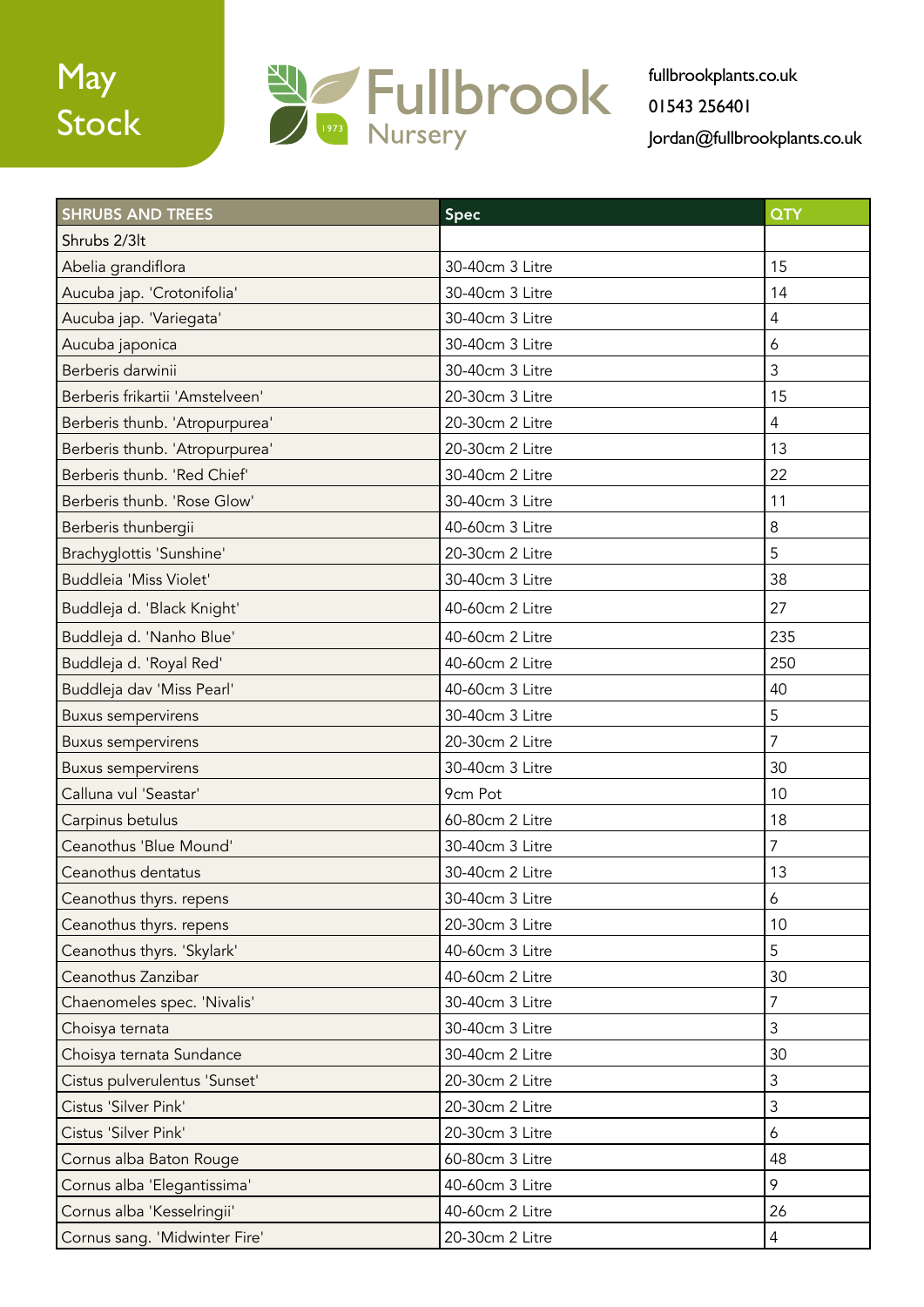

| 40-60cm 2 Litre | 11             |
|-----------------|----------------|
| 40-60cm 2 Litre | 29             |
| 30-40cm 2 Litre | 31             |
| 40-60cm 2 Litre | 38             |
| 60-80cm 3 Litre | 158            |
| 30-40cm 2 Litre | 11             |
| 40-60cm 3 Litre | 22             |
| 20-30cm 2 Litre | 20             |
| 20-30cm 2 Litre | 11             |
| 20-30cm 2 Litre | 18             |
| 40-60cm 2 Litre | 10             |
| 40-60cm 2 Litre | 14             |
| 30-40cm 2 Litre | 3              |
| 30-40cm 2 Litre | 6              |
| 30-40cm 2 Litre | $\overline{7}$ |
| 40-60cm 2 Litre | 5              |
| 30-40cm 2 Litre | 10             |
| 3 Litre         | 3              |
| 3 Litre         | $\overline{7}$ |
| 40-60cm 3 Litre | 8              |
| 40-60cm 3 Litre | 17             |
| 40-60cm 3 Litre | 29             |
| 30-40cm 2 Litre | 33             |
| 30-40cm 2 Litre | 9              |
| 30-40cm 2 Litre | 40             |
| 30-40cm 2 Litre | 3              |
| 30-40cm 2 Litre | 13             |
| 15-20cm 2 Litre | 5              |
| 20-30cm 3 Litre | 10             |
| 15-20cm 2 Litre | 11             |
| 20-30cm 3 Litre | $8\,$          |
| 20-30cm 3 Litre | 10             |
| 10.5cm Pot      | 6              |
| 3 Litre         | 5              |
| 30-40cm 2 Litre | 24             |
| 1 litre         | 70             |
| 20-30cm 2 Litre | 8              |
| 60-80cm 2 Litre | 5              |
| 30-40cm 2 Litre | 22             |
|                 |                |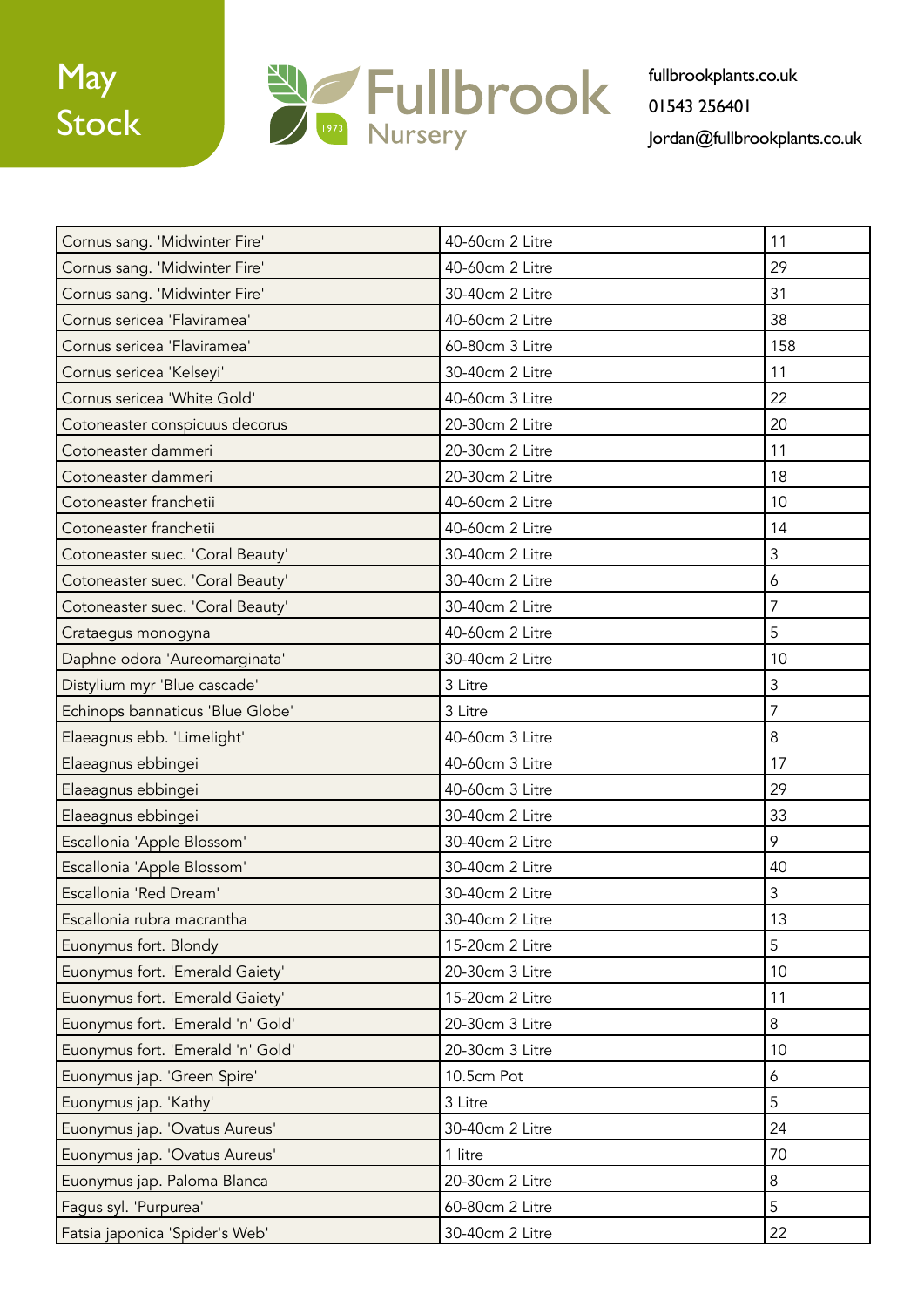

| Festuca glauca 'Elijah Blue'             | 2 Litre         | 20             |
|------------------------------------------|-----------------|----------------|
| Forsythia int. 'Spectabilis'             | 30-40cm 2 Litre | 4              |
| Fuchsia 'Mrs Popple'                     | 2 Litre         | 167            |
| Fuchsia 'Riccartonii'                    | 20-30cm 2 Litre | 3              |
| Fuchsia 'Tom Thumb'                      | 20-30cm 3 Litre | 9              |
| Geum 'Totally Tangerine' (P)             | 3 Litre         | 20             |
| Griselinia littoralis                    | 40-60cm 3 Litre | 8              |
| Hebe 'Green Globe' *PH*                  | 15-20cm 2 Litre | $\mathfrak{Z}$ |
| Hebe 'Green Globe' *PH*                  | 15-20cm 2 Litre | 8              |
| Hebe 'Kirkii'                            | 30-40cm 3 Litre | 33             |
| Hebe 'Midsummer Beauty'                  | 30-40cm 2 Litre | 48             |
| Hebe odora                               | 2 Litre         | $\overline{7}$ |
| Hebe pinguifolia 'Sutherlandii'          | 20-30cm 3 Litre | 12             |
| Hebe rakaiensis                          | 20-30cm 2 Litre | 82             |
| Hebe 'Red Edge'                          | 2 Litre         | 5              |
| <b>Hebe Trixie</b>                       | 20-30cm 2 Litre | 19             |
| Hedera hel. 'Glacier'                    | 30-40cm 2 Litre | 70             |
| Hedera hel. 'Green Ripple'               | 30-40cm 2 Litre | 20             |
| Hedera hibernica                         | 30-40cm 2 Litre | 64             |
| Hedera hibernica                         | 30-40cm 2 Litre | 118            |
| Heuchera Indian Summer 'Boysenberry' (P) | 2 Litre         | 32             |
| Hydrangea a. 'Annabelle'                 | 30-40cm 2 Litre | 20             |
| Hydrangea anomala petiolaris             | 40-60cm 2 Litre | $\overline{7}$ |
| Hydrangea pan. Little Lime               | 20-30cm 3 Litre | 25             |
| Hypericum 'Hidcote'                      | 30-40cm 2 Litre | 3              |
| Hypericum 'Hidcote'                      | 30-40cm 2 Litre | 81             |
| Ilex aq. 'Alaska'                        | 60-80cm 3 Litre | 9              |
| Lavandula ang. 'Hidcote'                 | 2 Litre         | 3              |
| Lavandula ang. 'Hidcote'                 | 2 Litre         | 5              |
| Lavandula ang. 'Hidcote'                 | 30-40cm 3 Litre | 26             |
| Lavandula ang. 'Hidcote'                 | 2 Litre         | 63             |
| Lavandula ang. 'Hidcote'                 | 1.5 Litre       | 117            |
| Lavandula ang. 'Hidcote White' *PH*      | 1 litre         | 31             |
| Lavandula ang. 'Munstead'                | 20-30cm 2 Litre | 8              |
| Lavandula ang. 'Rosea'                   | 15-20cm 2 Litre | 14             |
| Lavandula angustifolia                   | 3 Litre         | 12             |
| Leucothoe f. 'Rainbow'                   | 20-30cm 2 Litre | 42             |
| Leucothoe 'Zeblid'                       | 20-30cm 2 Litre | 40             |
| Leycesteria formosa 'Purple Rain'        | 30-40cm 2 Litre | 16             |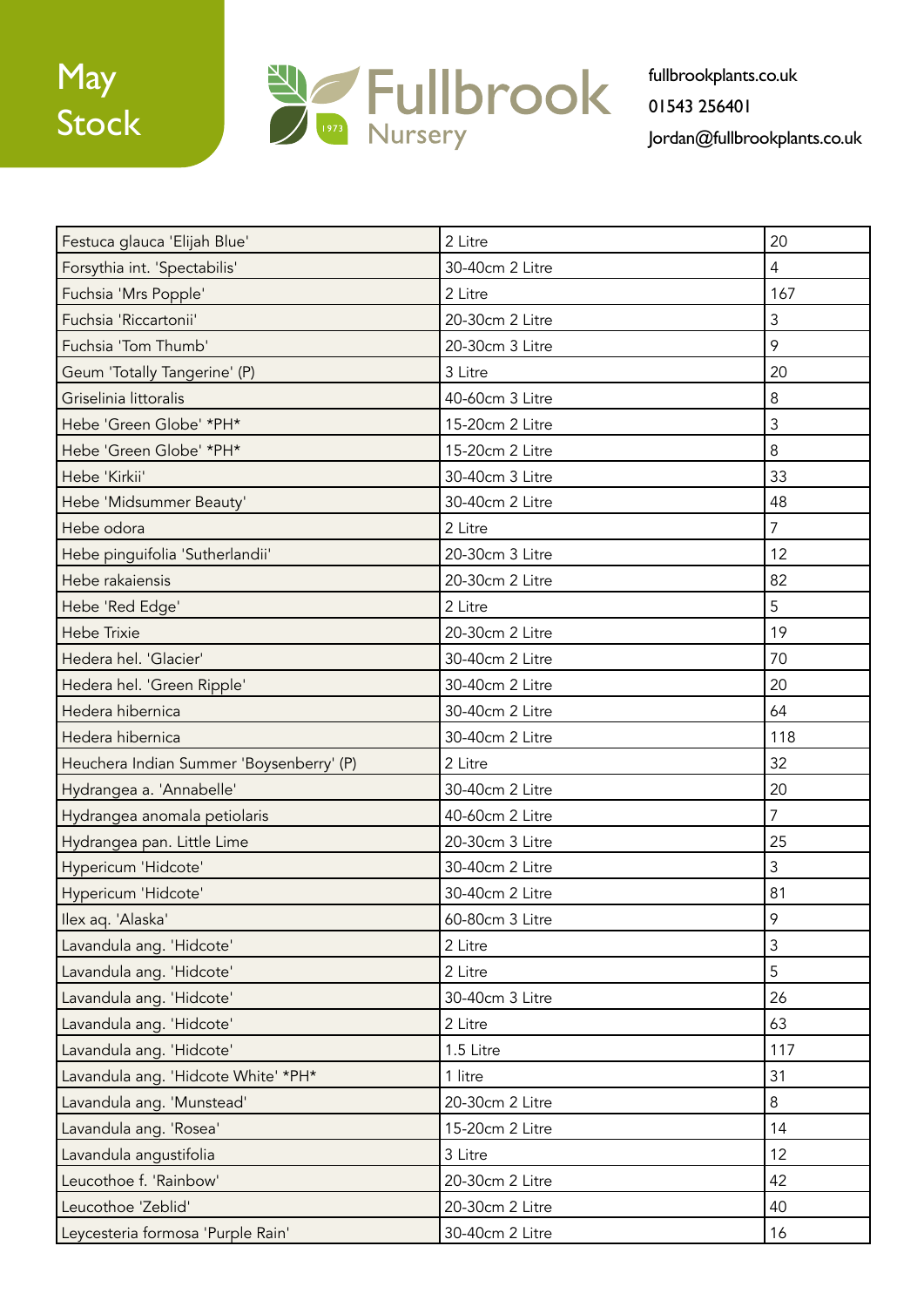

| Ligustrum oval. 'Aureum'            | 40-60cm 3 Litre | 12       |
|-------------------------------------|-----------------|----------|
| Lonicera nit. 'Baggesen's Gold'     | 20-30cm 2 Litre | 20       |
| Lonicera nit. 'Maigrün'             | 20-30cm 2 Litre | 79       |
| Lonicera nitida                     | 20-30cm 2 Litre | 6        |
| Loropetalum chin. Black Pearl       | 30-40cm 3 Litre | 25       |
| Loropetalum chin. Black Pearl       | 30-40cm 3 Litre | 39       |
| Luma apiculata 'Glanleam Gold'      | 20-30cm 2 Litre | $\,8\,$  |
| Mahonia aquifolium                  | 20-30cm 3 Litre | $\delta$ |
| Mahonia 'Soft Caress'               | 1 litre         | 39       |
| Mahonia 'Soft Caress'               | 1 litre         | 79       |
| Myrtus Flambeau                     | 20-30cm 2 Litre | 30       |
| Olearia haastii                     | 20-30cm 3 Litre | 9        |
| Osmanthus burkwoodii                | 30-40cm 2 Litre | 5        |
| Osmanthus delavayi                  | 30-40cm 3 Litre | 19       |
| Pachysandra term. 'Variegata'       | 1.5 Litre       | 52       |
| Pachysandra terminalis              | 2 Litre         | 41       |
| Perovskia atripl. 'Little Spire'    | 30-40cm 2 Litre | 6        |
| Perovskia 'Blue Spire'              | 20-30cm 2 Litre | 11       |
| Philadelphus 'Snowbelle'            | 30-40cm 3 Litre | 20       |
| Philadelphus 'Snowbelle'            | 30-40cm 3 Litre | 34       |
| Photinia fraseri 'Little Red Robin' | 30-40cm 2 Litre | 10       |
| Photinia fraseri 'Little Red Robin' | 20-30cm 2 Litre | 30       |
| Photinia fraseri 'Little Red Robin' | 20-30cm 2 Litre | 30       |
| Photinia fraseri 'Little Red Robin' | 20-30cm 2 Litre | 191      |
| Photinia fraseri 'Red Robin'        | 30-40cm 3 Litre | 15       |
| Photinia fraseri 'Red Robin'        | 30-40cm 2 Litre | 21       |
| Photinia fraseri 'Red Robin'        | 30-40cm 2 Litre | 21       |
| Photinia fraseri 'Red Robin'        | 30-40cm 2 Litre | 87       |
| Physocarpus opu 'Tiny Wine          | 40-60cm 3 Litre | 12       |
| Pieris 'Flaming Silver'             | 20-30cm 2 Litre | 60       |
| Pieris 'Forest Flame'               | 20-30cm 2 Litre | 10       |
| Pieris jap. 'Little Heath'          | 30-40cm 2 Litre | 41       |
| Pieris jap. 'Mountain Fire'         | 20-30cm 2 Litre | 5        |
| Pieris jap. 'Prelude'               | 30-40cm 2 Litre | 9        |
| Pieris japonica 'Bonfire'           | 30-40cm 2 Litre | 5        |
| Potentill fru 'Pink Queen'          | 2 Litre         | 75       |
| Potentilla f. 'Elizabeth'           | 20-30cm 2 Litre | 24       |
| Potentilla f. 'Primrose Beauty'     | 30-40cm 2 Litre | 8        |
| Potentilla f. 'Red Ace'             | 20-30cm 2 Litre | 90       |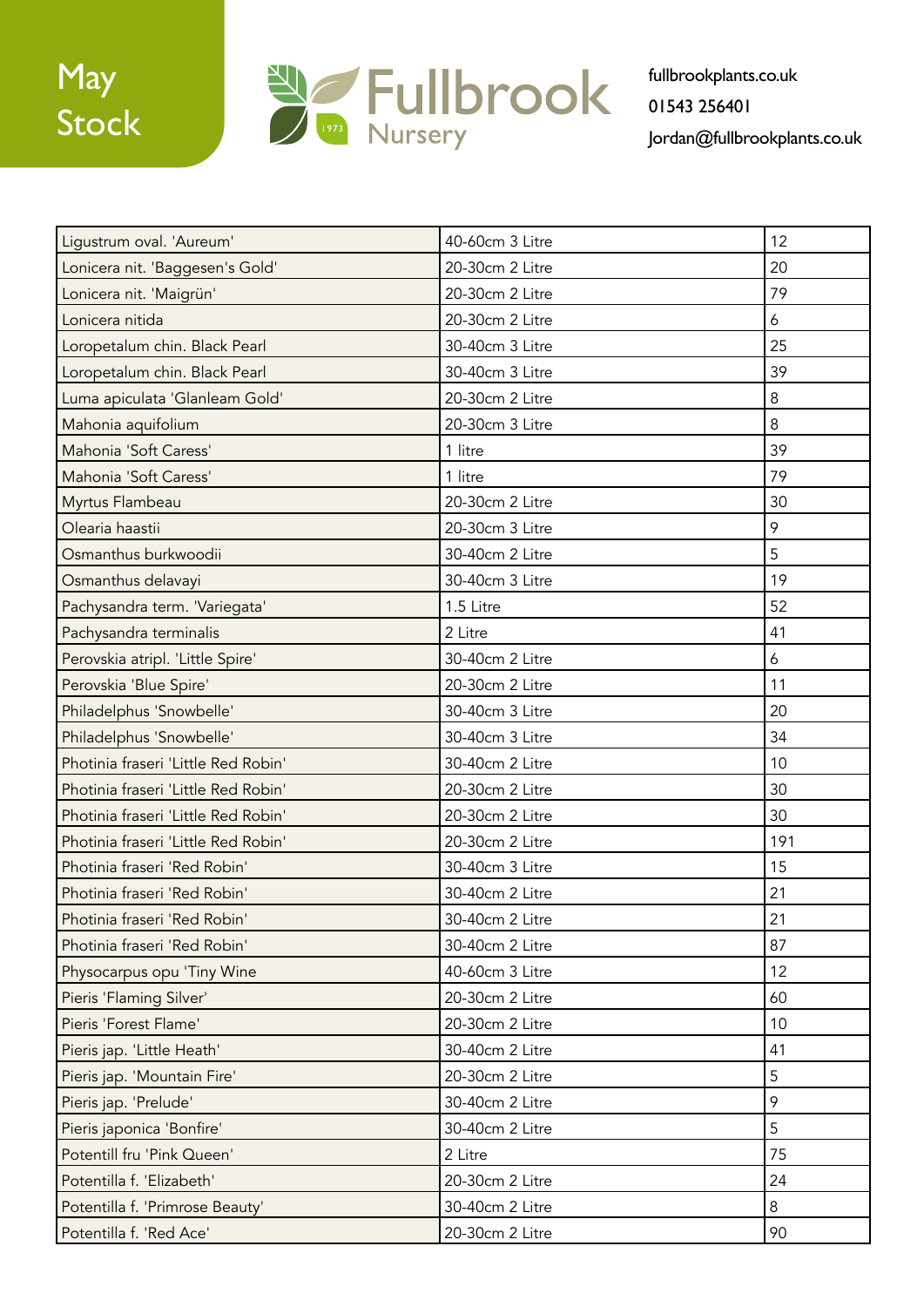

| Potentilla f. 'Red Ace'             | 20-30cm 2 Litre | 90             |
|-------------------------------------|-----------------|----------------|
| Potentilla fruticosa                | 20-30cm 2 Litre | 11             |
| Prunus I. 'Angustifolia'            | 40-60cm 2 Litre | 12             |
| Prunus I. 'Angustifolia'            | 30-40cm 2 Litre | 21             |
| Prunus I. 'Angustifolia'            | 30-40cm 2 Litre | 24             |
| Prunus I. 'Angustifolia'            | 30-40cm 2 Litre | 24             |
| Prunus I. 'Angustifolia'            | 20-30cm 3 Litre | 58             |
| Prunus I. 'Otto Luyken'             | 20-30cm 2 Litre | 49             |
| Prunus I. 'Otto Luyken'             | 30-40cm 3 Litre | 258            |
| Prunus I. 'Otto Luyken'             | 30-40cm 3 Litre | 258            |
| Prunus I. 'Rotundifolia'            | 40-60cm 2 Litre | 13             |
| Prunus lusitanica                   | 30-40cm 3 Litre | 9              |
| Prunus lusitanica                   | 30-40cm 2 Litre | 18             |
| Prunus lusitanica                   | 30-40cm 2 Litre | 46             |
| Prunus spinosa                      | 40-60cm 2 Litre | 19             |
| Pyracantha 'Orange Glow'            | 60-80cm 2 Litre | 3              |
| Pyracantha 'Soleil d'Or'            | 40-60cm 2 Litre | 17             |
| Ribes nigr. 'Titania'               | 2 Litre         | 15             |
| Rosmarinus officinalis              | 20-30cm 2 Litre | 30             |
| Salvia officinalis                  | 9cm Pot         | 36             |
| Sambucus nigra                      | 40-60cm 3 Litre | 9              |
| Sambucus nigra                      | 30-40cm 3 Litre | 23             |
| Sambucus nigra 'Albovariegata'      | 40-60cm 2 Litre | 22             |
| Santolina chamaecyparissus          | 20-30cm 2 Litre | 17             |
| Sarcococca confusa                  | 20-30cm 2 Litre | $\mathfrak{Z}$ |
| Sarcococca hookeriana               | 20-30cm 2 Litre | $\overline{4}$ |
| Sarcococca hookeriana 'Purple Stem' | 20-30cm 2 Litre | 44             |
| Sarcococca ruscifolia               | 30-40cm 2 Litre | 21             |
| Sarcococca 'Winter Gem'             | 20-30cm 2 Litre | $\mathfrak{Z}$ |
| Skimmia confusa 'Kew Green'         | 20-30cm 2 Litre | $\overline{4}$ |
| Skimmia confusa 'Kew Green'         | 30-40cm 3 Litre | 6              |
| Skimmia confusa 'Kew Green'         | 30-40cm 2 Litre | 25             |
| Skimmia j. 'Rubella'                | 20-30cm 2 Litre | 3              |
| Skimmia j. 'Rubella'                | 20-30cm 2 Litre | 10             |
| Spiraea arguta                      | 30-40cm 2 Litre | 4              |
| Spiraea arguta                      | 40-60cm 3 Litre | 6              |
| Spiraea arguta                      | 30-40cm 2 Litre | 22             |
| Spiraea japonica 'Anthony Waterer'  | 30-40cm 2 Litre | $\overline{4}$ |
| Spiraea japonica 'Goldflame'        | 20-30cm 3 Litre | $\mathfrak{Z}$ |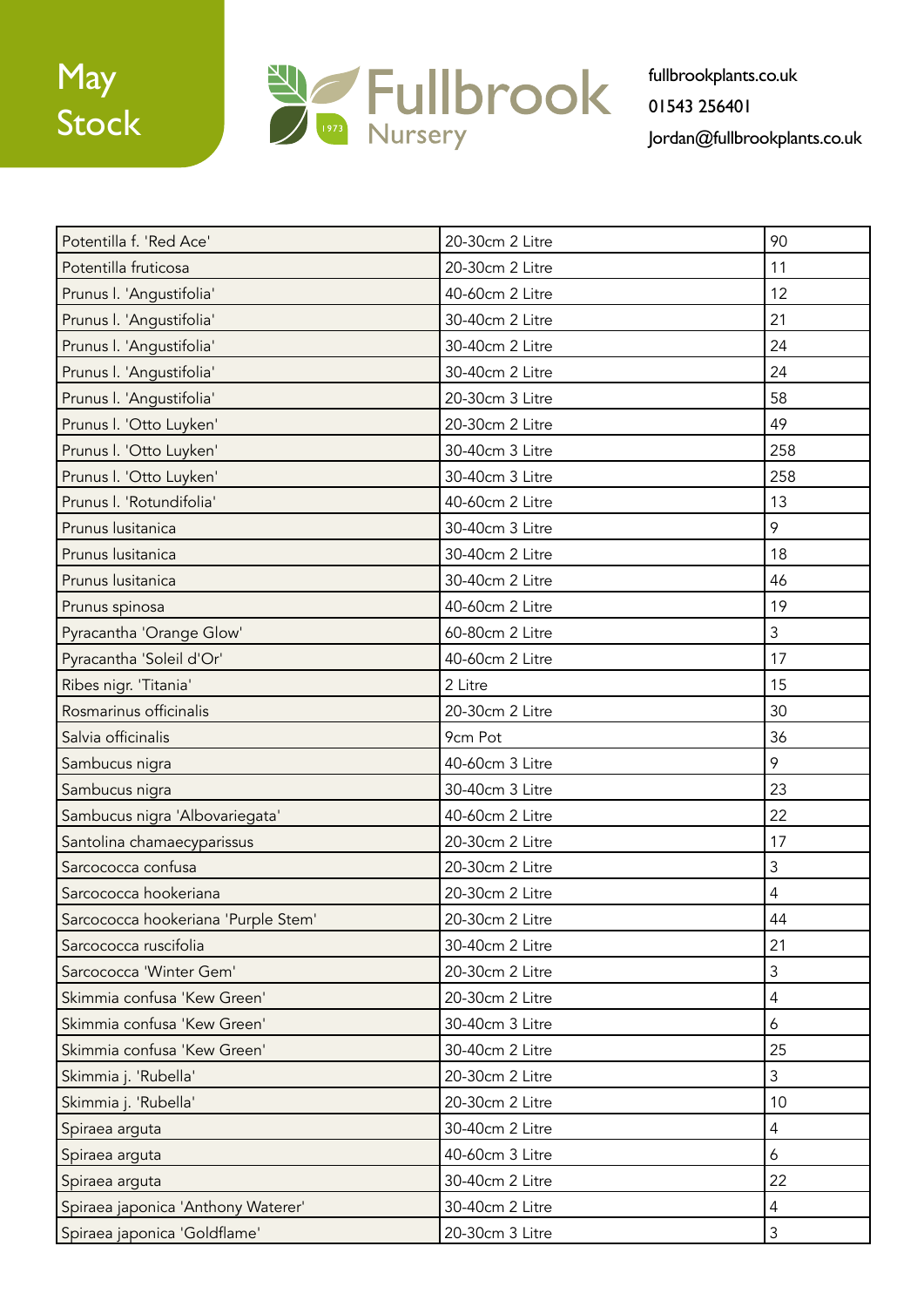

| Spiraea nipp. 'Snowmound'        | 30-40cm 2 Litre   | 63             |
|----------------------------------|-------------------|----------------|
| Thymus vulgaris                  | 9cm Pot           | 61             |
| Ulex europaeus                   | 20-30cm 2 Litre   | 31             |
| Viburnum davidii                 | 20-30cm 2 Litre   | 5              |
| Viburnum davidii                 | 20-30cm 2 Litre   | $\overline{7}$ |
| Viburnum davidii                 | 30-40cm 3 Litre   | 16             |
| Viburnum davidii                 | 20-30cm 3 Litre   | 26             |
| Viburnum davidii                 | 20-30cm 3 Litre   | 26             |
| Viburnum davidii                 | 20-30cm 3 Litre   | 40             |
| Viburnum davidii                 | 20-30cm 2 Litre   | 48             |
| Viburnum tinus                   | 20-30cm 2 Litre   | $\overline{4}$ |
| Viburnum tinus                   | 20-30cm 2 Litre   | 8              |
| Viburnum tinus 'Eve Price'       | 20-30cm 2 Litre   | 3              |
| Viburnum tinus 'Eve Price'       | 20-30cm 3 Litre   | 6              |
| Viburnum tinus 'Eve Price'       | 30-40cm 3 Litre   | 9              |
| Viburnum tinus Lisarose          | 20-30cm 3 Litre   | $\overline{4}$ |
| Vinca major                      | 2 Litre           | 50             |
| Vinca major 'Variegata'          | 20-30cm 2 Litre   | 5              |
| Vinca major 'Variegata'          | 20-30cm 2 Litre   | 5              |
| Vinca major 'Variegata'          | 20-30cm 2 Litre   | 34             |
| Vinca major 'Variegata'          | 20-30cm 1.5 Litre | 40             |
| Vinca minor                      | 2 Litre           | 32             |
| Vinca minor                      | 2 Litre           | 72             |
| Vinca minor 'Alba'               | 20-30cm 2 Litre   | 26             |
| Vinca minor 'Alba'               | 2 Litre           | 92             |
| Vinca minor 'Gertrude Jekyll'    | 20-30cm 2 Litre   | 9              |
| Vinca minor 'Gertrude Jekyll'    | 9cm Pot           | 642            |
| Weigela florida 'Variegata'      | 30-40cm 3 Litre   | 7              |
| Yucca filamentosa                | 3 Litre           | 6              |
| Shrubs 5lt                       |                   |                |
| Description                      | Size              | Oty            |
|                                  |                   |                |
| Abelia grandifl. 'Kaleidoscope'  | 30-40cm 5 Litre   | 21             |
| Acacia dealbata                  | 100-125cm 5 Litre | 5              |
| Acanthus mollis                  | 5 Litre           | 25             |
| Acorus gramineus 'Ogon'          | 5 Litre           | 46             |
| Alchemilla mollis                | 5 Litre           | 6              |
| Anemanthele lessoniana 'Sirocco' | 5 Litre           | 64             |
| Anemone hup. 'September Charm'   | 5 Litre           | 50             |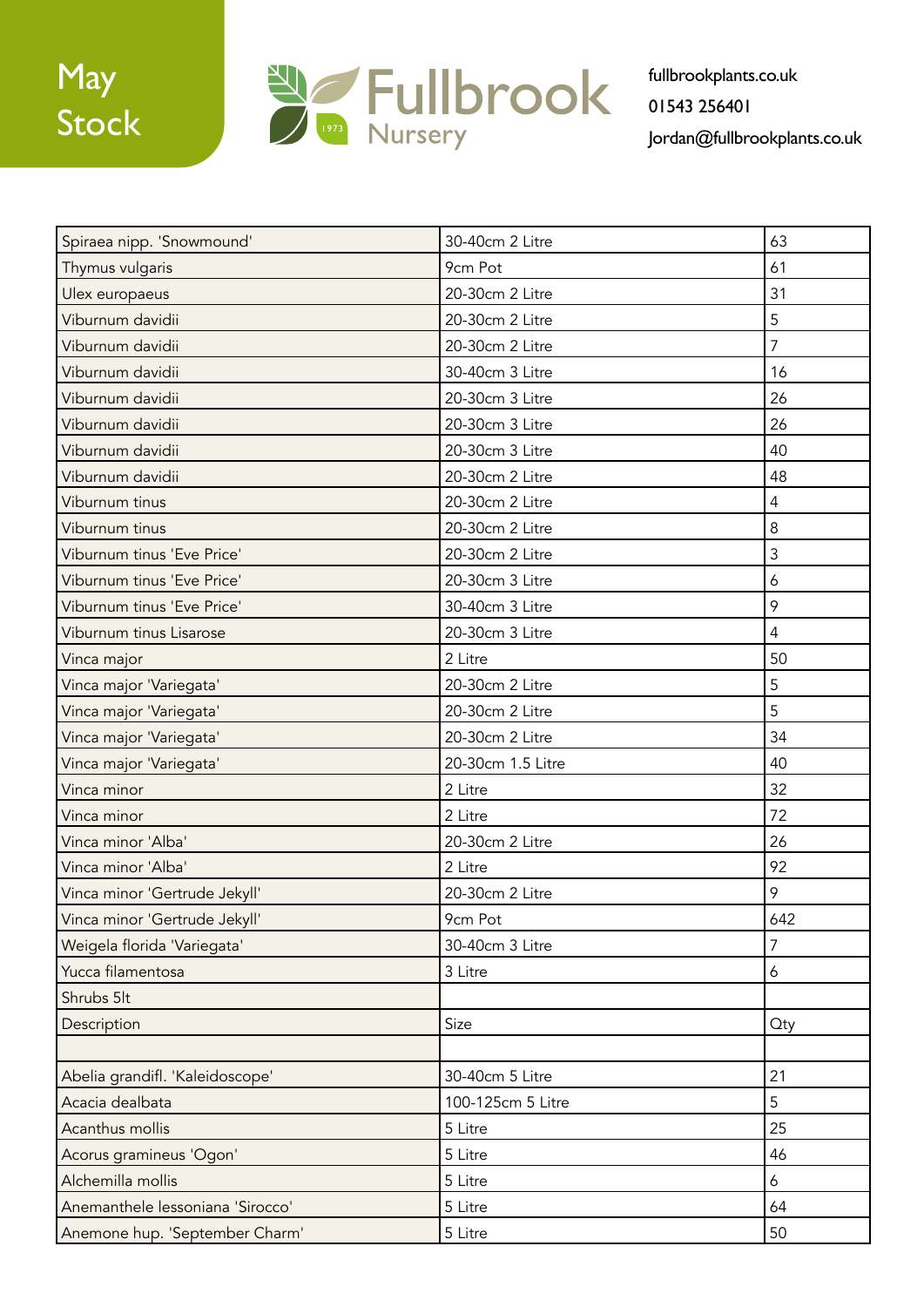

| Anemone hyb. 'Honorine Jobert'      | 5 Litre         | 22             |
|-------------------------------------|-----------------|----------------|
| Anemone hyb. 'Honorine Jobert'      | 5 Litre         | 50             |
| Asplenium scol. 'Cristatum'         | 5 Litre         | 59             |
| Asplenium scolopendrium             | 5 Litre         | 47             |
| Astilbe (A) 'Fanal'                 | 5 Litre         | 25             |
| Athyrium filix-femina               | 5 Litre         | 10             |
| Athyrium niponicum 'Metallicum' (F) | 5 Litre         | $\overline{7}$ |
| Aucuba japonica                     | 40-60cm 5 Litre | 16             |
| Berberis darwinii 'Compacta'        | 5 Litre         | 5              |
| Berberis julianae                   | 40-60cm 5 Litre | 3              |
| Berberis thunb 'Golden Tower'       | 40-60cm 5 Litre | 12             |
| Berberis thunb. 'Admiration'        | 20-30cm 5 Litre | 11             |
| Berberis thunb. 'Admiration'        | 20-30cm 5 Litre | 20             |
| Berberis thunb. 'Golden Rocket'     | 5 Litre         | 21             |
| Berberis thunb. 'Orange Ice'        | 5 Litre         | $\overline{7}$ |
| Berberis thunb. 'Orange Rocket'     | 40-60cm 5 Litre | 18             |
| Bergenia cordifolia                 | 5 Litre         | 6              |
| Brachyglottis 'Sunshine'            | 30-40cm 5 Litre | 5              |
| Buddleja dav 'Butterfly Tower'      | 40-60cm 5 Litre | 14             |
| <b>Buxus sempervirens</b>           | 40-60cm 5 Litre | $\overline{7}$ |
| Calamagrostis acut. 'Overdam'       | 5 Litre         | 13             |
| Camellia j. 'Bonomiana'             | 5 Litre         | $\overline{7}$ |
| Carex comans 'Amazon Mist'          | 5 Litre         | 11             |
| Carex oshim. Everest                | 5 Litre         | 3              |
| Carex pendula                       | 5 Litre         | $\overline{4}$ |
| Carex pendula                       | 5 Litre         | 46             |
| Carex testacea                      | 5 Litre         | 23             |
| Caryopteris cland. 'Heavenly Blue'  | 40-60cm 5 Litre | $\overline{7}$ |
| Ceanothus griseus 'Yankee Point'    | 5 Litre         | 13             |
| Ceanothus impressus 'Victoria'      | 5 Litre         | 21             |
| Ceanothus 'Italian Skies'           | 5 Litre         | 5              |
| Ceanothus 'Italian Skies'           | 5 Litre         | 5              |
| Ceanothus thyrs. repens             | 30-40cm 5 Litre | $\mathfrak{Z}$ |
| Ceanothus thyrs. repens             | 30-40cm 5 Litre | 19             |
| Choisya 'Aztec Pearl'               | 40-60cm 5 Litre | 26             |
| Choisya ternata                     | 40-60cm 5 Litre | 105            |
| Choisya ternata                     | 40-60cm 5 Litre | 300            |
| Choisya ternata Sundance            | 30-40cm 5 Litre | 29             |
| Choisya ternata White Dazzler       | 30-40cm 5 Litre | 49             |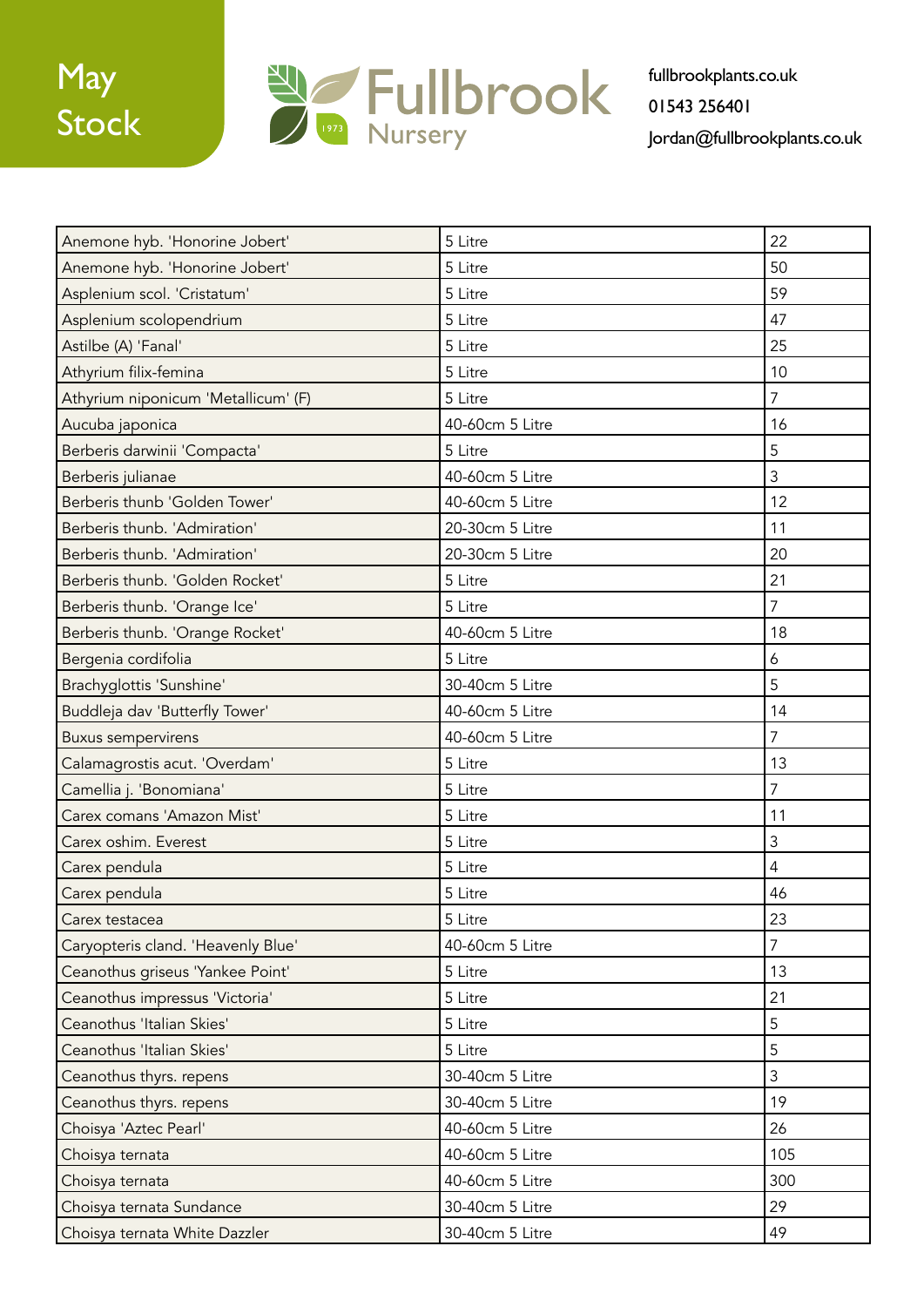

| Convolvulus cneorum                  | 30-40cm 5 Litre | 21               |
|--------------------------------------|-----------------|------------------|
| Coprosma Pacific Sunset              | 30-40cm 5 Litre | 8                |
| Coprosma 'Rainbow Surprise'          | 5 Litre         | 19               |
| Coprosma rep 'tequila Sunrise'       | 5 Litre         | $\overline{7}$   |
| Coprosma rep 'tequila Sunrise'       | 5 Litre         | $\overline{7}$   |
| Cordyline aus. 'Red Star'            | 60-80cm 5 Litre | 54               |
| Cordyline aus. 'Torbay Dazzler'      | 60-80cm 5 Litre | 13               |
| Cornus alba 'Elegantissima'          | 30-40cm 5 Litre | 50               |
| Cornus canadensis                    | 5 Litre         | $\overline{4}$   |
| Cornus mas                           | 5 Litre         | $\overline{4}$   |
| Cornus sang. 'Midwinter Fire'        | 40-60cm 5 Litre | 47               |
| Cornus sericea 'Flaviramea'          | 60-80cm 5 Litre | $\overline{4}$   |
| Cornus sericea 'Flaviramea'          | 60-80cm 5 Litre | 11               |
| Corokia virgata 'Sunsplash'          | 5 Litre         | 9                |
| Cortaderia sell. 'Pumila'            | 40-60cm 5 Litre | 25               |
| Cortaderia sell. 'Rosea'             | 60-80cm 5 Litre | 5                |
| Cortaderia selloana                  | 40-60cm 5 Litre | 25               |
| Cortaderia selloana 'Rose Plume' (G) | 5 Litre         | 22               |
| Cotinus cog. Golden Spirit           | 5 Litre         | 41               |
| Cotinus cog. 'Lilla'                 | 40-60cm 5 Litre | 16               |
| Cotinus cog. 'Royal Purple'          | 40-60cm 5 Litre | 17               |
| Cotinus coggygria 'Golden Lady'      | 30-40cm 5 Litre | 25               |
| Cotinus Dusky Maiden                 | 5 Litre         | 5                |
| Cotinus 'Grace'                      | 40-60cm 5 Litre | 9                |
| Cotinus 'Grace'                      | 40-60cm 5 Litre | 28               |
| Cotoneaster wat. 'Cornubia'          | 5 Litre         | $\overline{4}$   |
| Crinodendron hook. 'Ada Hoffmann'    | 5 Litre         | 11               |
| Crocosmia 'George Davidson'          | 5 Litre         | 24               |
| Deutzia gracilis                     | 5 Litre         | 8                |
| Dryopteris affinis                   | 5 Litre         | $\boldsymbol{6}$ |
| Dryopteris filix-mas                 | 5 Litre         | 5                |
| Echinacea purpurea                   | 5 Litre         | 25               |
| Elaeagnus ebbingei                   | 40-60cm 5 Litre | 10               |
| Elaeagnus ebbingei                   | 40-60cm 5 Litre | 43               |
| Elaeagnus ebbingei                   | 40-60cm 5 Litre | 45               |
| Elaeagnus pungens 'Maculata'         | 30-40cm 5 Litre | $\overline{4}$   |
| Eremurus himalaicus                  | 5 Litre         | 24               |
| Eremurus isab. 'Cleopatra'           | 5 Litre         | 14               |
| Escallonia 'Apple Blossom'           | 30-40cm 5 Litre | $\mathfrak{Z}$   |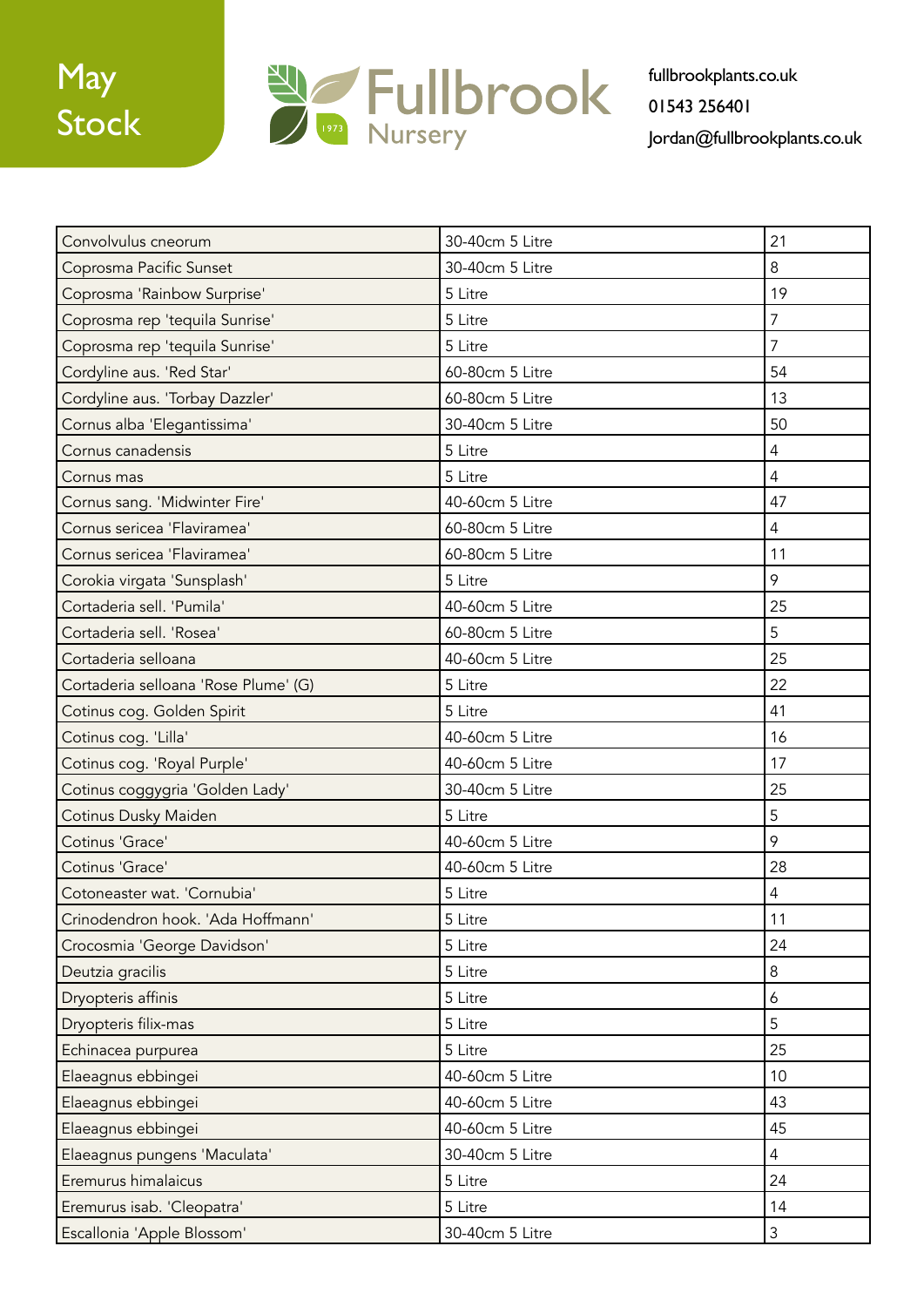

| Escallonia 'Apple Blossom'                    | 40-60cm 5 Litre   | $\overline{4}$ |
|-----------------------------------------------|-------------------|----------------|
| Escallonia 'Apple Blossom'                    | 40-60cm 5 Litre   | 9              |
| Escallonia laevis Pink Elle                   | 30-40cm 5 Litre   | 6              |
| Escallonia 'Red Dream'                        | 30-40cm 5 Litre   | 75             |
| Escallonia rubra 'Crimson Spire'              | 40-60cm 5 Litre   | 8              |
| Escallonia rubra macrantha                    | 30-40cm 5 Litre   | 16             |
| Eucalyptus gun 'France Blue downunder dreams' | 80-100cm 5 Litre  | 20             |
| Eucalyptus gun 'France Blue downunder dreams' | 80-100cm 5 Litre  | 28             |
| Euonymus fort. Blondy                         | 30-40cm 5 Litre   | 3              |
| Euonymus fort. 'Emerald Gaiety'               | 5 Litre           | 10             |
| Euonymus fort. 'Emerald Gaiety'               | 30-40cm 5 Litre   | 20             |
| Euonymus fort. 'Emerald 'n' Gold'             | 30-40cm 5 Litre   | 42             |
| Euonymus grandiflorus 'Red Wine'              | 5 Litre           | 10             |
| Euonymus jap. 'Bravo'                         | 5 Litre           | 10             |
| Euonymus jap. 'Bravo'                         | 30-40cm 5 Litre   | 20             |
| Euonymus jap. 'Happiness'                     | 30-40cm 5 Litre   | $\overline{7}$ |
| Euonymus jap. 'Jean Hugues'                   | 30-40cm 5 Litre   | 18             |
| Euonymus jap. 'Jean Hugues'                   | 30-40cm 5 Litre   | 27             |
| Euonymus jap. 'Ovatus Aureus'                 | 40-60cm 5 Litre   | 5              |
| Euonymus jap. 'Ovatus Aureus'                 | 40-60cm 5 Litre   | 77             |
| Euonymus jap. Paloma Blanca                   | 30-40cm 5 Litre   | 6              |
| Euonymus jap. 'Président Gauthier'            | 30-40cm 5 Litre   | 20             |
| Euphorbia characias wulfenii                  | 5 Litre           | 9              |
| Euphorbia characias wulfenii                  | 5 Litre           | 41             |
| Fagus sylvatica                               | 100-125cm 5 Litre | 20             |
| Fargesia murieliae 'Hutu'                     | 60-80cm 5 Litre   | 9              |
| Fatsia japonica                               | 40-60cm 5 Litre   | 13             |
| Fatsia japonica 'Spider's Web'                | 40-60cm 5 Litre   | 7              |
| Festuca glauca 'Elijah Blue'                  | 5 Litre           | 12             |
| Fuchsia 'Mrs Popple'                          | 5 Litre           | 24             |
| Fuchsia 'Tom West'                            | 6 Litre           | 5              |
| Genista lydia                                 | 40-60cm 5 Litre   | 5              |
| Geranium 'Johnson's Blue'                     | 5 Litre           | 50             |
| Griselinia littoralis                         | 60-80cm 5 Litre   | 38             |
| Hakonechloa macra                             | 5 Litre           | 19             |
| Hebe franciscana Variegata *PH*               | 30-40cm 5 Litre   | 6              |
| Hebe 'Great Orme'                             | 30-40cm 5 Litre   | 8              |
| Hebe 'Marjorie'                               | 5 Litre           | 9              |
| Hebe 'Mette'                                  | 30-40cm 5 Litre   | 62             |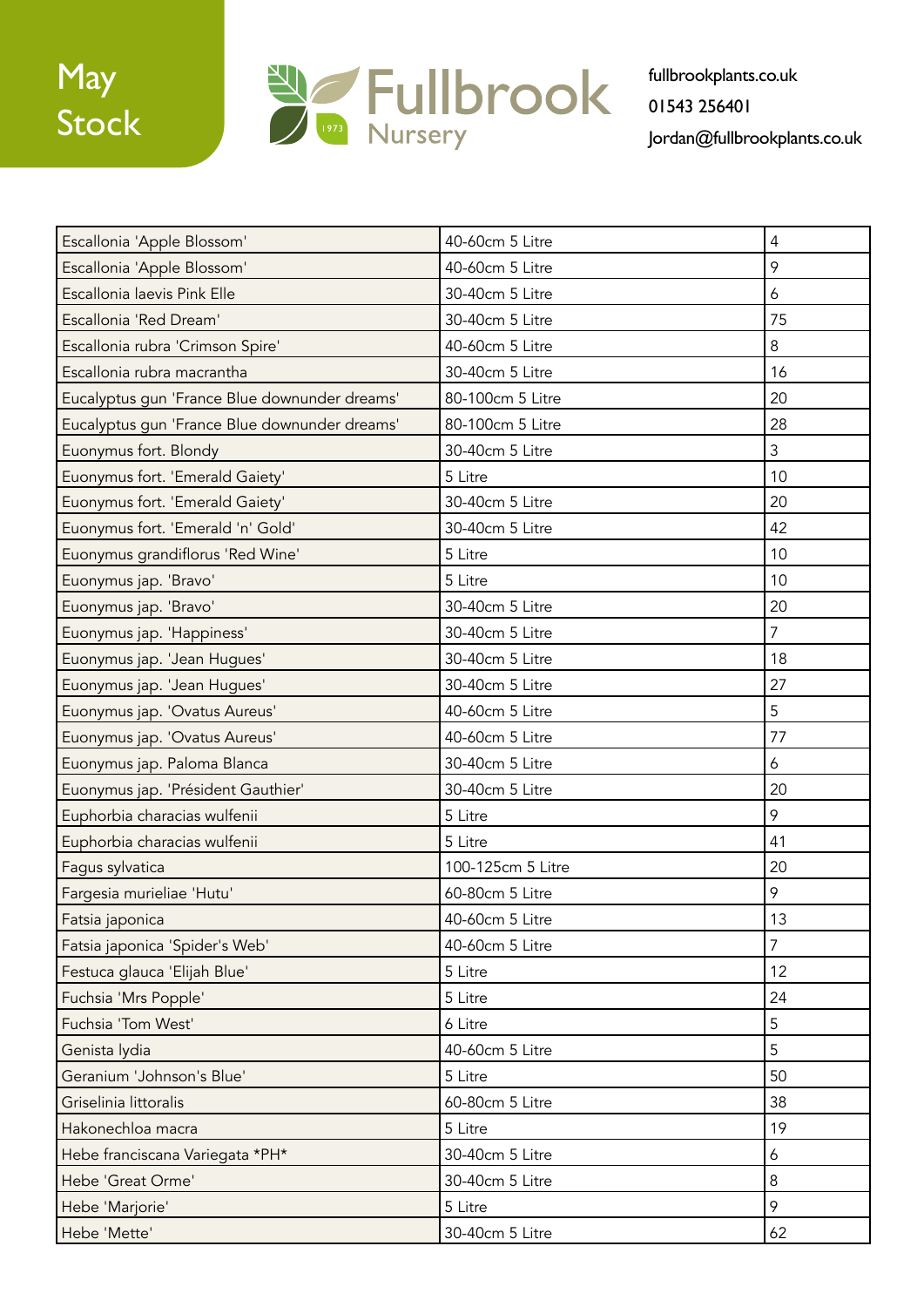

| Hebe 'Mrs Winder'                    | 40-60cm 5 Litre | $\overline{4}$ |
|--------------------------------------|-----------------|----------------|
| Hebe odora                           | 30-40cm 5 Litre | $\overline{4}$ |
| Hebe pinguifolia 'Sutherlandii'      | 30-40cm 5 Litre | 6              |
| Hebe pinguifolia 'Sutherlandii'      | 30-40cm 5 Litre | 29             |
| Hebe pinguifolia 'Sutherlandii'      | 30-40cm 5 Litre | 30             |
| Hebe 'Sapphire'                      | 30-40cm 5 Litre | $\,8\,$        |
| Helleborus ballardiae Maestro        | 5 Litre         | 5              |
| Helleborus glan 'Ice N Roses Rose'   | 5 Litre         | $\mathfrak{Z}$ |
| Helleborus orient. Lily              | 5 Litre         | $\overline{7}$ |
| Heuchera 'Grape Soda'                | 5 Litre         | 50             |
| Heuchera 'Lime Rickey'               | 5 Litre         | 13             |
| Heuchera 'Marmalade'                 | 5 Litre         | 24             |
| Heuchera mic. 'Palace Purple'        | 5 Litre         | 3              |
| Heuchera 'Rex Purple'                | 5 Litre         | 50             |
| Hibiscus syr. China Chiffon          | 30-40cm 5 Litre | 9              |
| Hosta 'Big Daddy'                    | 5 Litre         | $\mathfrak{Z}$ |
| Hosta 'Big Daddy'                    | 5 Litre         | 25             |
| Hydrangea a. Strong Annabelle        | 30-40cm 5 Litre | 6              |
| Hydrangea anomala petiolaris         | 60-80cm 5 Litre | 17             |
| Hydrangea arb 'Pink Annabelle'       | 40-60cm 5 Litre | 10             |
| Hydrangea h 'So Long Summer''        | 40-60cm 5 Litre | 27             |
| Hydrangea m. 'Pink Ball'             | 5 Litre         | 12             |
| Hydrangea m. 'Red Angel'             | 30-40cm 5 Litre | 9              |
| Hydrangea mac 'Dali'                 | 5 Litre         | 8              |
| Hydrangea mac 'Hi River Pink'        | 5 Litre         | 15             |
| Hydrangea mac 'White Ball'           | 5 Litre         | 6              |
| Hydrangea pan 'Fire Light'           | 40-60cm 5 Litre | 12             |
| Hydrangea pan 'Living Summer Love'   | 30-40cm 5 Litre | 5              |
| Hydrangea pan 'Silver berry blossom' | 5 Litre         | 5              |
| Hydrangea pan. Little Lime           | 30-40cm 4 Litre | $\overline{4}$ |
| Hydrangea pan'Living summer snow'    | 5 Litre         | 62             |
| Hydrangea pan'Living summer snow'    | 5 Litre         | 62             |
| Hypericum 'Hidcote'                  | 30-40cm 5 Litre | 25             |
| Ilex aquifolium                      | 60-80cm 5 Litre | 5              |
| Ilex crenata 'Green Lustre'          | 40-60cm 5 Litre | 26             |
| Imperata cylindrica 'Red Baron'      | 5 Litre         | 25             |
| Juniperus scop. 'Blue Arrow'         | 60-80cm 5 Litre | 9              |
| Lavandula ang. 'Essence Purple'      | 5 Litre         | 15             |
| Lavandula ang. 'Hidcote'             | 5 Litre         | 6              |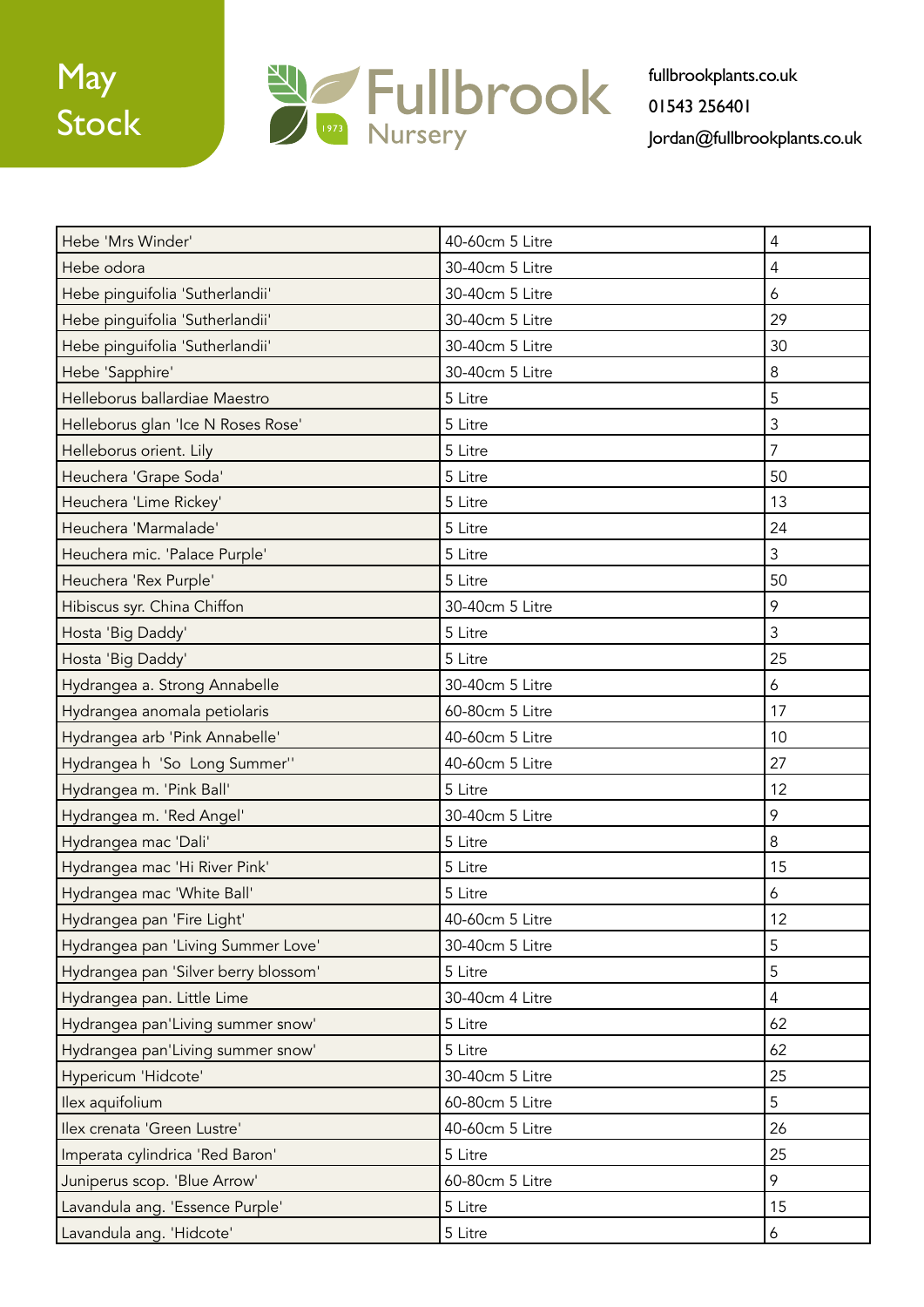

| Lavandula ang. 'Hidcote'          | 5 Litre         | $\overline{7}$ |
|-----------------------------------|-----------------|----------------|
| Lavandula ang. 'Hidcote'          | 5 Litre         | 18             |
| Lavandula int. 'Grosso'           | 30-40cm 5 Litre | 8              |
| Lavandula int. 'Grosso'           | 30-40cm 5 Litre | 31             |
| Lavandula Papillon *PH*           | 5 Litre         | 3              |
| Leucothoe axillaris 'Curly Red'   | 30-40cm 5 Litre | 5              |
| Leucothoe axillaris Twisting Red  | 5 Litre         | 7              |
| Leucothoe 'Dark Diamond'          | 5 Litre         | $\overline{4}$ |
| Leucothoe keiskei 'Royal Ruby'    | 5 Litre         | 25             |
| Leucothoe 'Zeblid'                | 40-60cm 5 Litre | 8              |
| Leycesteria formosa 'Purple Rain' | 5 Litre         | 4              |
| Liriope muscari 'Ingwersen'       | 5 Litre         | 18             |
| Lonicera nit. 'Baggesen's Gold'   | 30-40cm 5 Litre | 25             |
| Lonicera nit. 'Lemon Beauty'      | 30-40cm 5 Litre | $\overline{4}$ |
| Lonicera nit. 'Silver Beauty'     | 30-40cm 5 Litre | 16             |
| Luma apiculata 'Glanleam Gold'    | 20-30cm 5 Litre | 20             |
| Luzula nivea                      | 5 Litre         | 12             |
| Mahonia aquifolium                | 30-40cm 5 Litre | 43             |
| Mahonia media 'Charity'           | 40-60cm 5 Litre | 11             |
| Matteuccia struthiopteris         | 5 Litre         | 16             |
| Miscanthus sin. 'Gracillimus'     | 5 Litre         | 10             |
| Miscanthus sin. 'Morning Light'   | 5 Litre         | 47             |
| Miscanthus sinensis               | 5 Litre         | 34             |
| Miscanthus sinensis               | 5 Litre         | 50             |
| Myrtus Flambeau                   | 30-40cm 5 Litre | 20             |
| Nandina domestica 'Murasaki'      | 5 Litre         | 20             |
| Nandina domestica Obsessed        | 40-60cm 5 Litre | 6              |
| Nandina Domestica 'Twilight'      | 20-30cm 5 Litre | 14             |
| Nandina Domestica 'Twilight'      | 20-30cm 5 Litre | 36             |
| Osmanthus burkwoodii              | 40-60cm 5 Litre | 10             |
| Osmanthus het 'Party Lights'      | 5 Litre         | 12             |
| Osmanthus heter. 'Goshiki'        | 30-40cm 5 Litre | 5              |
| Osmanthus heter. 'Purpureus'      | 30-40cm 5 Litre | 19             |
| Panicum virgatum 'Prairie Sky'    | 5 Litre         | $\overline{7}$ |
| Panicum virgatum 'Prairie Sky'    | 5 Litre         | 11             |
| Panicum virgatum 'Prairie Sky'    | 5 Litre         | 25             |
| Pennisetum al. 'Hameln'           | 5 Litre         | 5              |
| Pennisetum al. 'Hameln'           | 5 Litre         | 9              |
| Pennisetum al. 'Little Bunny'     | 5 Litre         | 3              |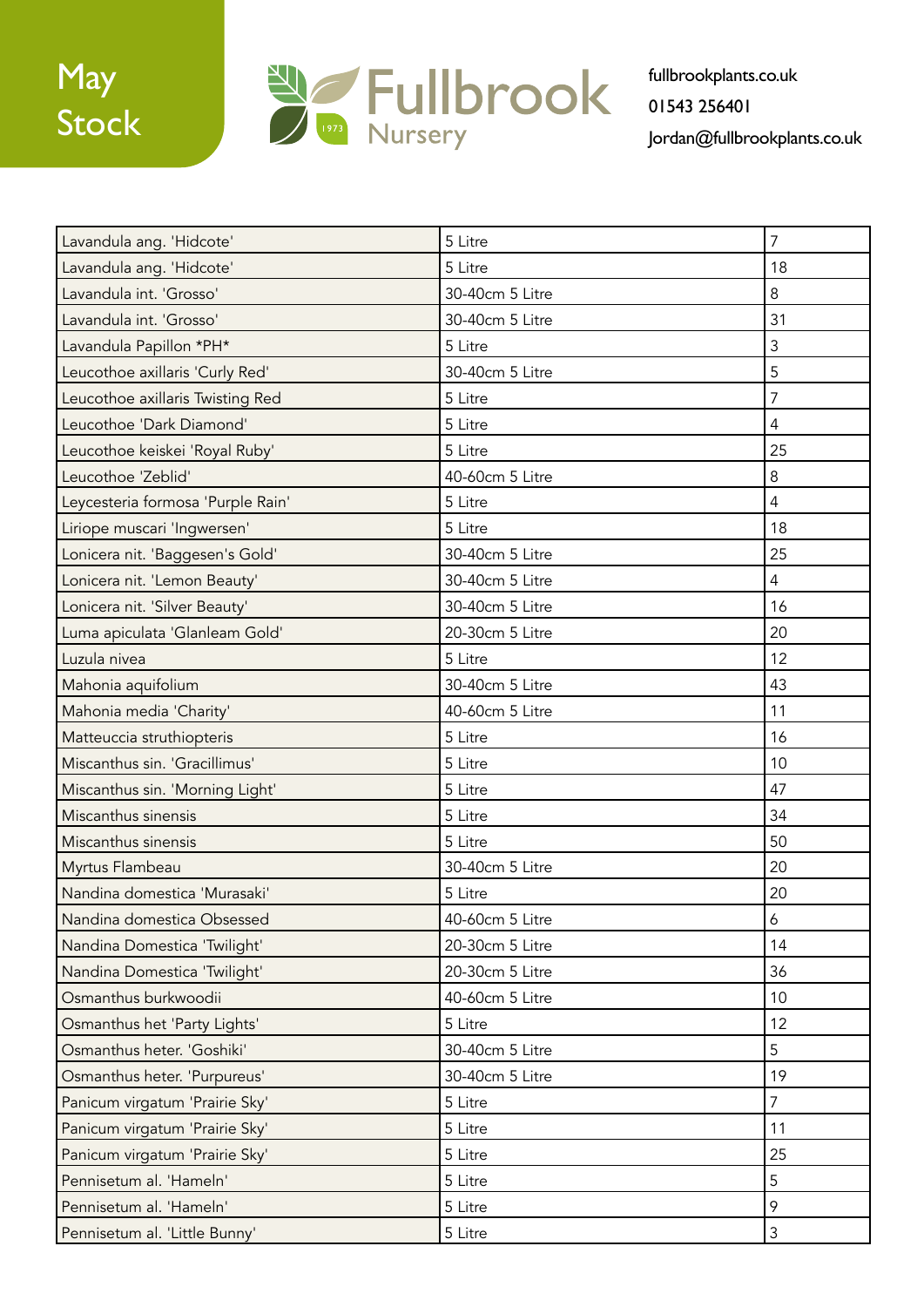

| Pennisetum alopecuroides            | 5 Litre         | 69             |
|-------------------------------------|-----------------|----------------|
| Pennisetum alopecuroides            | 5 Litre         | 69             |
| Perovskia 'Blue Spire'              | 5 Litre         | 5              |
| Phormium cookianum 'Cream Delight'  | 40-60cm 5 Litre | 8              |
| Phormium 'Evening Glow'             | 60-80cm 5 Litre | 5              |
| Phormium 'Jester'                   | 40-60cm 5 Litre | 5              |
| Phormium 'Jester'                   | 40-60cm 5 Litre | 28             |
| Phormium 'Pink Panther'             | 60-80cm 5 Litre | 8              |
| Phormium 'Pink Stripe'              | 60-80cm 5 Litre | 12             |
| Phormium 'Pink Stripe'              | 60-80cm 5 Litre | 29             |
| Phormium 'Platt's Black'            | 40-60cm 5 Litre | 17             |
| Phormium 'Platt's Black'            | 40-60cm 5 Litre | 18             |
| Phormium 'Rainbow Queen'            | 60-80cm 5 Litre | 6              |
| Phormium 'Sundowner'                | 40-60cm 5 Litre | 3              |
| Phormium 'Yellow Wave'              | 60-80cm 5 Litre | 3              |
| Photinia fraseri 'Little Red Robin' | 30-40cm 5 Litre | $\overline{4}$ |
| Photinia fraseri 'Red Robin'        | 40-60cm 5 Litre | 5              |
| Photinia fraseri 'Red Robin'        | 40-60cm 5 Litre | 8              |
| Photinia fraseri 'Red Robin'        | 40-60cm 5 Litre | 50             |
| Physocarpus opul 'Fireside'         | 5 Litre         | 17             |
| Physocarpus opulif. Amber Jubilee   | 5 Litre         | 20             |
| Physocarpus opulif. Diable d'Or     | 5 Litre         | 23             |
| Picea gl. 'Daisy's White'           | 5 Litre         | 6              |
| Pieris 'Forest Flame'               | 30-40cm 5 Litre | 16             |
| Pieris jap. 'Flaming Star'          | 30-40cm 5 Litre | $\overline{4}$ |
| Pieris jap. 'Flaming Star'          | 30-40cm 5 Litre | 24             |
| Pieris jap. 'Little Heath'          | 20-30cm 5 Litre | 9              |
| Pieris jap. 'Little Heath Green'    | 30-40cm 5 Litre | 21             |
| Pieris jap. 'Mountain Fire'         | 40-60cm 5 Litre | 19             |
| Pieris jap. 'Sarabande'             | 30-40cm 5 Litre | $\,8\,$        |
| Pittosporum ten 'Cratus'            | 5 Litre         | $\overline{3}$ |
| Pittosporum ten 'Golden Ball'       | 5 Litre         | $\mathfrak{Z}$ |
| Pittosporum ten 'Golden Ball'       | 5 Litre         | 38             |
| Pittosporum ten 'Golden Ball'       | 5 Litre         | 48             |
| Pittosporum ten. 'Elizabeth'        | 5 Litre         | $\mathfrak{Z}$ |
| Pittosporum ten. 'Elizabeth'        | 5 Litre         | 38             |
| Pittosporum ten. 'Gold Star'        | 5 Litre         | 5              |
| Pittosporum ten. 'Irene Paterson'   | 40-60cm 5 Litre | 8              |
| Pittosporum ten. 'Pompom'           | 5 Litre         | 46             |
|                                     |                 |                |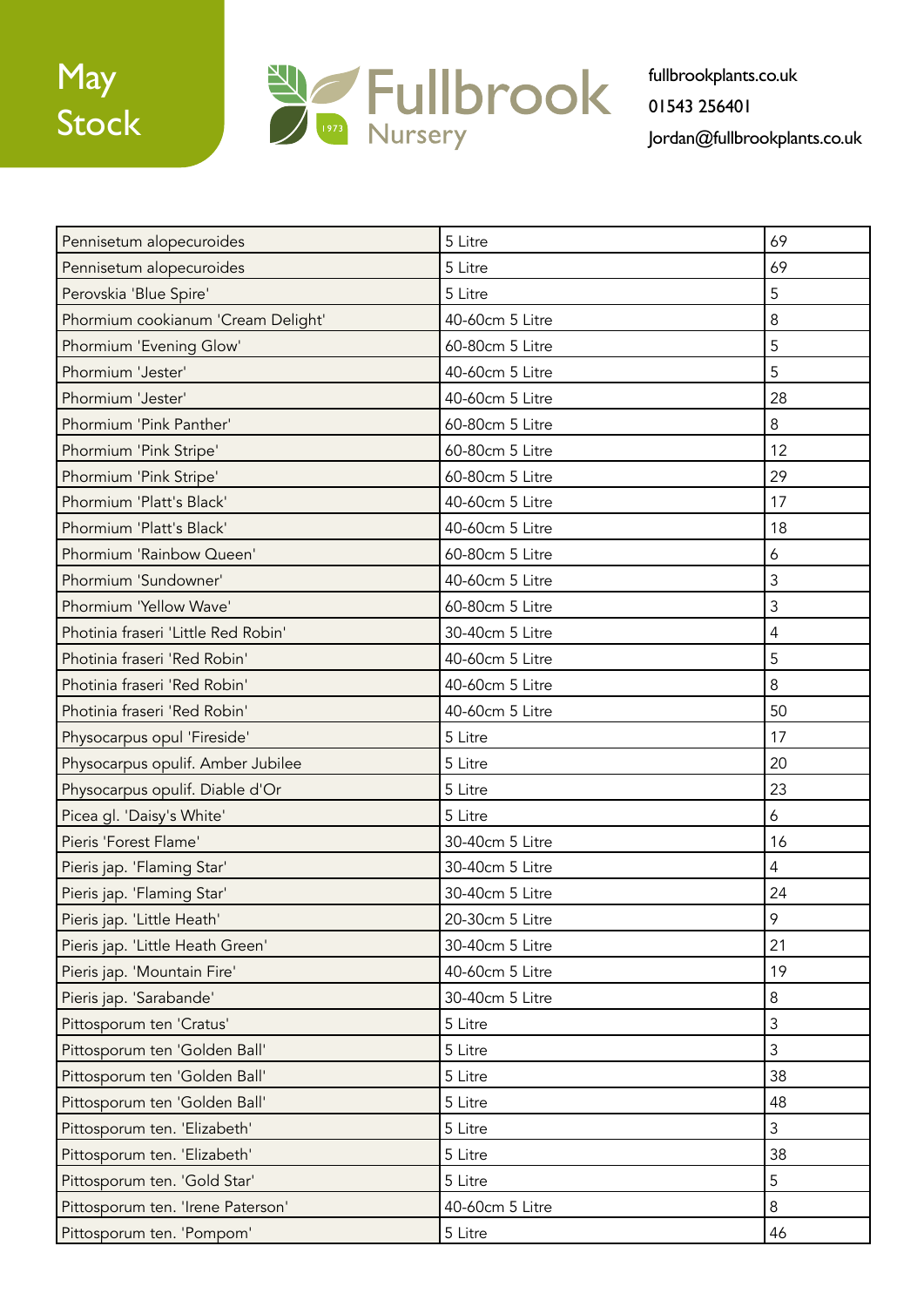

| Pittosporum ten. 'Silver Queen'    | 30-40cm 5 Litre | 10               |
|------------------------------------|-----------------|------------------|
| Pittosporum ten. 'Tom Thumb'       | 30-40cm 5 Litre | 24               |
| Pittosporum ten. 'Variegatum'      | 30-40cm 5 Litre | 3                |
| Pittosporum ten. 'Variegatum'      | 30-40cm 5 Litre | 10               |
| Pittosporum ten. 'Variegatum'      | 30-40cm 5 Litre | 14               |
| Pittosporum tob. 'Nanum'           | 30-40cm 5 Litre | 27               |
| Polystichum polyblepharum          | 5 Litre         | 3                |
| Polystichum polyblepharum          | 5 Litre         | 25               |
| Potentilla f. 'Elizabeth'          | 30-40cm 5 Litre | 4                |
| Prunus I. 'Angustifolia'           | 40-60cm 5 Litre | 12               |
| Prunus I. 'Angustifolia'           | 40-60cm 5 Litre | 42               |
| Prunus I. 'Novita'                 | 5 Litre         | 48               |
| Prunus I. 'Novita'                 | 5 Litre         | 48               |
| Prunus I. 'Otto Luyken'            | 30-40cm 4 Litre | 12               |
| Prunus lau 'Miniredia'             | 5 Litre         | 25               |
| Prunus lusitanica                  | 40-60cm 5 Litre | 4                |
| Prunus lusitanica 'Myrtifolia'     | 60-80cm 5 Litre | 8                |
| Pyracantha 'Teton'                 | 30-40cm 5 Litre | $\overline{4}$   |
| Rosmarinus off. 'Prostratus'       | 20-30cm 5 Litre | 13               |
| Rudbeckia f. 'Goldschirm'          | 5 Litre         | 44               |
| Salvia nemorosa 'Mainacht'         | 5 Litre         | 23               |
| Sambucus nigra "Goldtower"         | 40-60cm 5 Litre | $\overline{7}$   |
| Sambucus nigra Black Lace          | 40-60cm 5 Litre | 13               |
| Sambucus nigra Black Lace          | 5 Litre         | 17               |
| Sambucus nigra Black Tower         | 5 Litre         | 13               |
| Sambucus nigra Cherry Lace         | 5 Litre         | 29               |
| Santolina chamaecyparissus         | 20-30cm 5 Litre | $\overline{4}$   |
| Sarcococca confusa                 | 30-40cm 5 Litre | 10               |
| Sarcococca confusa                 | 5 Litre         | 15               |
| Sarcococca confusa                 | 30-40cm 5 Litre | 23               |
| Sedum spectabile 'Autumn Joy' (P)  | 5 Litre         | 50               |
| Senecio 'Angel Wings' (P)          | 5 Litre         | 11               |
| Skimmia confusa 'Kew Green'        | 5 Litre         | $\overline{7}$   |
| Skimmia j. 'Nymans'                | 40-60cm 5 Litre | 18               |
| Skimmia j. 'Olympic Flame'         | 30-40cm 5 Litre | 9                |
| Skimmia j. 'Rubella'               | 30-40cm 5 Litre | $\boldsymbol{6}$ |
| Skimmia j. 'Tansley Gem'           | 30-40cm 5 Litre | 10               |
| Spiraea arguta                     | 40-60cm 5 Litre | $\overline{4}$   |
| Spiraea japonica 'Anthony Waterer' | 30-40cm 5 Litre | 12               |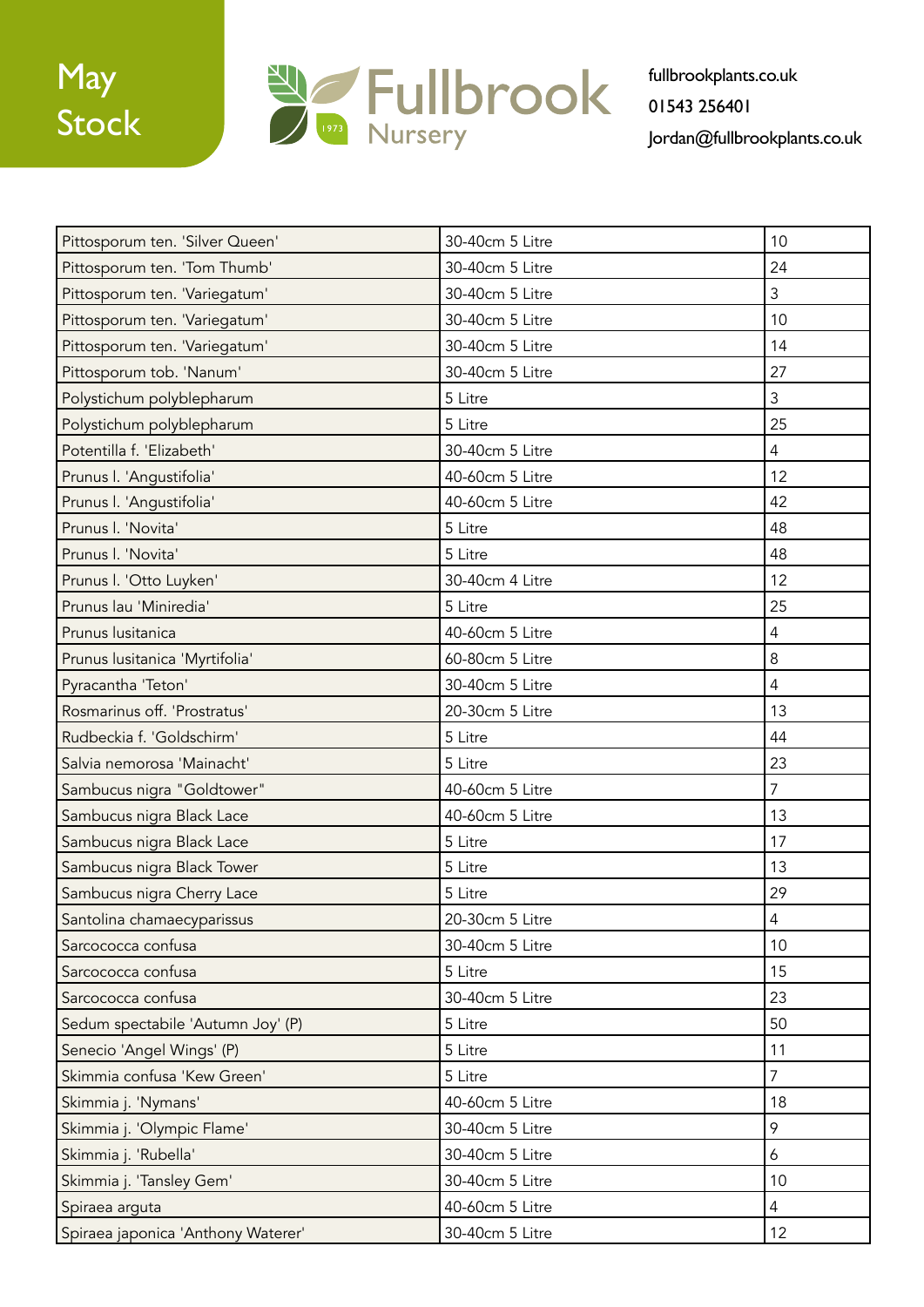

| Spiraea japonica 'Goldflame'     | 30-40cm 5 Litre    | $\overline{4}$ |
|----------------------------------|--------------------|----------------|
| Stipa gigantea                   | 5 Litre            | 36             |
| Taxus baccata                    | 60-80cm 5 Litre    | 24             |
| Verbena bonariensis              | 5 Litre            | 50             |
| Viburnum davidii                 | 30-40cm 5 Litre    | 5              |
| Viburnum davidii                 | 30-40cm 5 Litre    | 11             |
| Viburnum davidii                 | 30-40cm 5 Litre    | 25             |
| Viburnum plic. 'Mariesii'        | 40-60cm 5 Litre    | 3              |
| Viburnum tinus                   | 30-40cm 5 Litre    | 34             |
| Viburnum tinus 'French White'    | 30-40cm 5 Litre    | 11             |
| Viburnum tinus Lisarose          | 30-40cm 5 Litre    | 14             |
| Vinca minor                      | 5 Litre            | 6              |
| Weigela 'All Summer Red'         | 5 Litre            | 13             |
| Weigela florida Minor Black      | 5 Litre            | $\overline{4}$ |
| Weigela florida 'Variegata'      | 5 Litre            | $\overline{4}$ |
| Weigela Magical Rainbow          | 5 Litre            | 17             |
| Weigela 'Wings of Fire'          | 5 Litre            | 9              |
| Shrubs 10lt                      |                    |                |
| Description                      | Size               | <b>Oty</b>     |
|                                  |                    |                |
| Abelia 'Edward Goucher'          | 40-60cm 10 Litre   | 8              |
| Abelia grandifl. Confetti        | 40-60cm 10 Litre   | 19             |
| Abelia grandifl. 'Kaleidoscope'  | 40-60cm 7.5 Litre  | 6              |
| Abelia grandiflora               | 40-60cm 10 Litre   | $\overline{2}$ |
| Acer japonicum 'Aconitifolium'   | 60-80cm 10 Litre   | 5              |
| Acer pal. 'Bloodgood'            | 60-80cm 10 Litre   | 18             |
| Acer pal. dissectum 'Virdis'     | 60-80cm 7.5 Litre  | $\overline{c}$ |
| Acer pal. 'Garnet'               | 60-80cm 7.5 Litre  | $\mathfrak{Z}$ |
| Acer pal. 'Garnet'               | 40-60cm 10 Litre   | 18             |
| Acer pal. 'Ornatum'              | 60-80cm 10 Litre   | 5              |
| Acer pal. 'Red Feathers'         | 60-80cm 10 Litre   | 5              |
| Acer pal. 'Sumi-nagashi'         | 80-100cm 10 Litre  | 5              |
| Acer pal. 'Trompenburg'          | 60-80cm 10 Litre   | $\mathfrak{Z}$ |
| Acer pal. 'Ukigumo'              | 80-100cm 10 Litre  | 5              |
| Agapanthus Brilliant Blue        | 7.5 Litre          | $\overline{4}$ |
| Amelanchier lamarckii            | 60-80cm 10 Litre   | 10             |
| Amelanchier lamarckii            | 80-100cm 7.5 Litre | 11             |
| Aucuba jap. 'Crotonifolia'       | 60-80cm 10 Litre   | 14             |
| Aucuba jap. 'Crotonifolia Aurea' | 60-80cm 10 Litre   | 25             |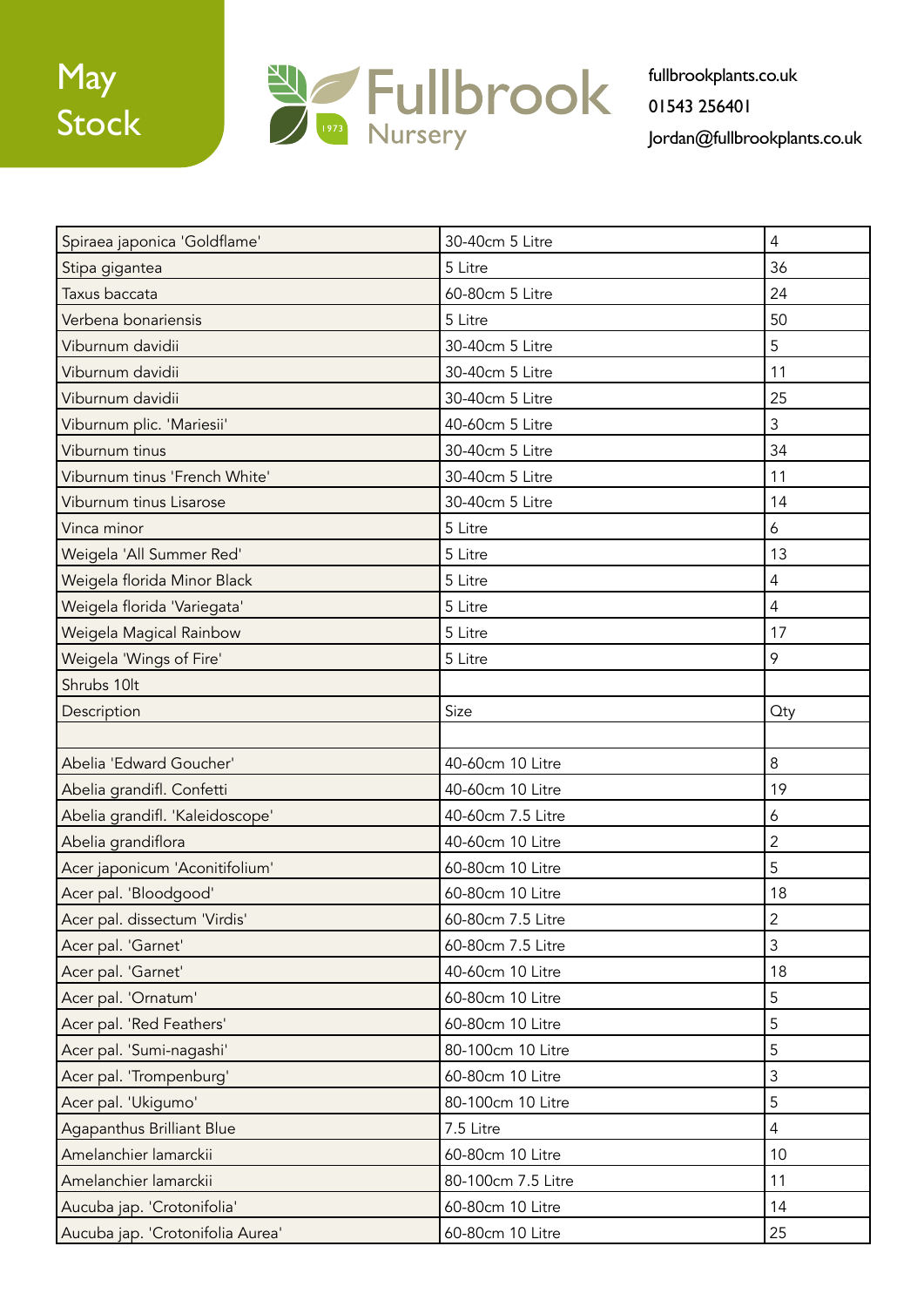

| Aucuba jap. 'Rozannie'           | 40-60cm 10 Litre   | 14             |
|----------------------------------|--------------------|----------------|
| Berberis thunb. 'Red Chief'      | 60-80cm 7.5 Litre  | 11             |
| Bergenia 'Silberlicht'           | 7.5 Litre          | 3              |
| Brachyglottis 'Sunshine'         | 10 Litre           | $\overline{4}$ |
| Brachyglottis 'Sunshine'         | 30-40cm 7.5 Litre  | 17             |
| Brachyglottis 'Sunshine'         | 30-40cm 10 Litre   | 21             |
| Callicarpa bodinieri 'Profusion' | 60-80cm 10 Litre   | 8              |
| Callistemon laevis               | 60-80cm 7.5 Litre  | 10             |
| Carex oshim. 'Evergold'          | 7.5 Litre          | 9              |
| Ceanothus dentatus               | 60-80cm 7.5 Litre  | 3              |
| Ceanothus thyrs. repens          | 30-40cm 7.5 Litre  | $\overline{2}$ |
| Ceanothus thyrs. repens          | 30-40cm 7.5 Litre  | 14             |
| Ceanothus thyrs. repens          | 30-40cm 7.5 Litre  | 28             |
| Cercis can. 'Merlot'             | 80-100cm 10 Litre  | 9              |
| Cercis chinensis 'Avondale'      | 150-175cm 10 Litre | $\overline{4}$ |
| Chaenomeles spec. 'Nivalis'      | 60-80cm 10 Litre   | $\overline{2}$ |
| Chamaerops humilis               | 40-60cm 10 Litre   | 8              |
| Choisya 'Aztec Pearl'            | 40-60cm 7.5 Litre  | 11             |
| Choisya ternata                  | 40-60cm 7.5 Litre  | $\overline{2}$ |
| Choisya ternata                  | 40-60cm 7.5 Litre  | $\overline{c}$ |
| Choisya ternata Sundance         | 40-60cm 7.5 Litre  | 4              |
| Choisya ternata Sundance         | 30-40cm 10 Litre   | 6              |
| Choisya ternata Sundance         | 40-60cm 7.5 Litre  | 24             |
| Choisya ternata White Dazzler    | 40-60cm 7.5 Litre  | 21             |
| Cistus corboriensis              | 30-40cm 7.5 Litre  | 15             |
| Cistus pulverulentus 'Sunset'    | 30-40cm 7.5 Litre  | 7              |
| Cistus purpureus                 | 40-60cm 7.5 Litre  | 12             |
| Cistus purpureus                 | 30-40cm 7.5 Litre  | 16             |
| Cistus purpureus                 | 30-40cm 7.5 Litre  | 21             |
| Cistus 'Silver Pink'             | 10 Litre           | $\overline{4}$ |
| Cistus 'Silver Pink'             | 40-60cm 7.5 Litre  | 15             |
| Cordyline aus. 'Torbay Dazzler'  | 80-100cm 7.5 Litre | 9              |
| Cornus alba                      | 80-100cm 10 Litre  | 13             |
| Cornus alba 'Elegantissima'      | 60-80cm 10 Litre   | $\mathfrak{Z}$ |
| Cornus alba 'Elegantissima'      | 60-80cm 10 Litre   | 10             |
| Cornus sang. 'Midwinter Fire'    | 60-80cm 10 Litre   | 5              |
| Cornus sang. 'Midwinter Fire'    | 60-80cm 7.5 Litre  | 10             |
| Cortaderia sell. Minipampas      | 7.5 Litre          | 10             |
| Cortaderia sell. 'Pumila'        | 50-60cm 10 Litre   | 10             |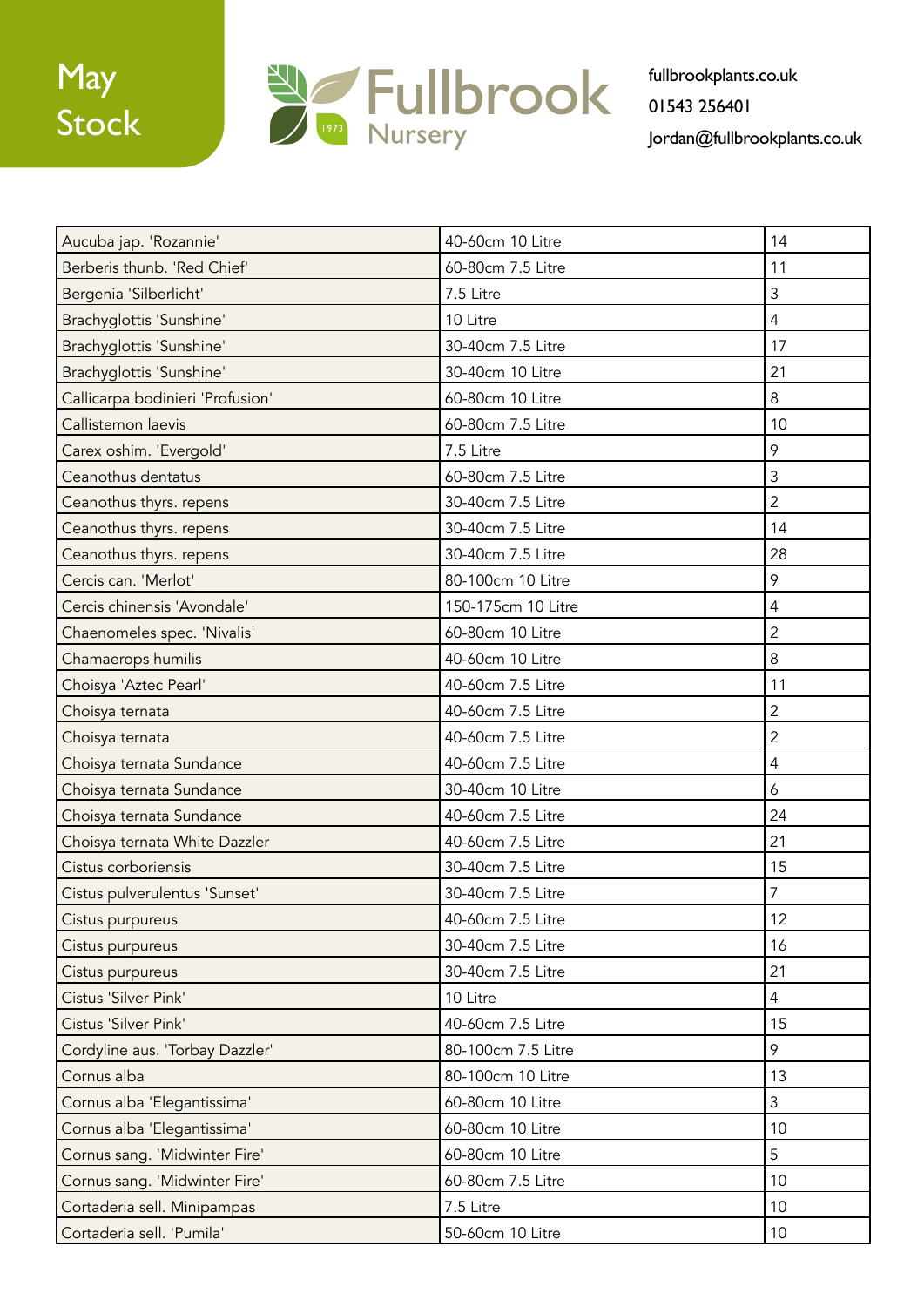

| Cotinus 'Grace'                    | 80-100cm 7.5 Litre | $\overline{2}$ |
|------------------------------------|--------------------|----------------|
| Cotoneaster suec. 'Coral Beauty'   | 40-60cm 7.5 Litre  | $\overline{2}$ |
| Deschampsia cesp. 'Goldtau'        | 10 Litre           | 3              |
| Dicksonia antarctica               | 10 Litre           | 3              |
| Dicksonia antarctica               | 10 Litre           | 15             |
| Dicksonia antarctica               | 10 Litre           | 92             |
| Dryopteris f.-m. 'The King'        | 7.5 Litre          | 12             |
| Elaeagnus ebb. 'Compacta'          | 80-100cm 10 Litre  | 85             |
| Elaeagnus ebb. 'Compacta'          | 80-100cm 10 Litre  | 85             |
| Elaeagnus ebb. 'Limelight'         | 60-80cm 10 Litre   | 3              |
| Elaeagnus ebb. 'Limelight'         | 60-80cm 10 Litre   | 64             |
| Elaeagnus ebb. 'Viveleg'           | 80-100cm 10 Litre  | 20             |
| Escallonia 'Apple Blossom'         | 60-80cm 7.5 Litre  | $\overline{7}$ |
| Escallonia 'Gold Ellen'            | 7.5 Litre          | 19             |
| Escallonia 'Iveyi'                 | 40-60cm 7.5 Litre  | 19             |
| Euonymus fort. 'Emerald Gaiety'    | 30-40cm 7.5 Litre  | 3              |
| Euonymus fort. 'Emerald Gaiety'    | 30-40cm 10 Litre   | 6              |
| Euonymus fort. 'Emerald 'n' Gold'  | 30-40cm 7.5 Litre  | 30             |
| Euonymus jap. 'Aureomarginatus'    | 60-80cm 7.5 Litre  | 8              |
| Euonymus jap. 'Aureomarginatus'    | 60-80cm 10 Litre   | 8              |
| Euonymus jap. 'Aureopictus'        | 60-80cm 10 Litre   | 4              |
| Euonymus jap. 'Aureus'             | 60-80cm 10 Litre   | $\overline{2}$ |
| Euonymus jap. 'Aureus'             | 60-80cm 10 Litre   | 45             |
| Euonymus jap. 'Benkomasaki'        | 60-80cm 10 Litre   | 5              |
| Euonymus jap. 'Benkomasaki'        | 60-80cm 10 Litre   | 108            |
| Euonymus jap. 'Bravo'              | 40-60cm 7.5 Litre  | 3              |
| Euonymus jap. 'Bravo'              | 40-60cm 7.5 Litre  | 6              |
| Euonymus jap. 'Ovatus Aureus'      | 60-80cm 7.5 Litre  | 8              |
| Euonymus jap. 'Président Gauthier' | 60-80cm 7.5 Litre  | 5              |
| Euonymus jap. 'Président Gauthier' | 80-100cm 10 Litre  | 25             |
| Euonymus japonicus                 | 60-80cm 10 Litre   | $\mathbf{2}$   |
| Fagus sylvatica                    | 150-175cm 10 Litre | 5              |
| Fatsia japonica                    | 60-80cm 10 Litre   | 10             |
| Fatsia japonica                    | 60-80cm 7.5 Litre  | 25             |
| Fatsia japonica 'Spider's Web'     | 40-60cm 7.5 Litre  | 6              |
| Fatsia japonica 'Variegata'        | 80-100cm 10 Litre  | $\overline{c}$ |
| Ficus car. 'Brown Turkey'          | 60-80cm 7.5 Litre  | $\overline{4}$ |
| Forsythia int. 'Spectabilis'       | 80-100cm 10 Litre  | $\mathsf 3$    |
| Garrya thurettii                   | 60-80cm 10 Litre   | $\mathfrak{Z}$ |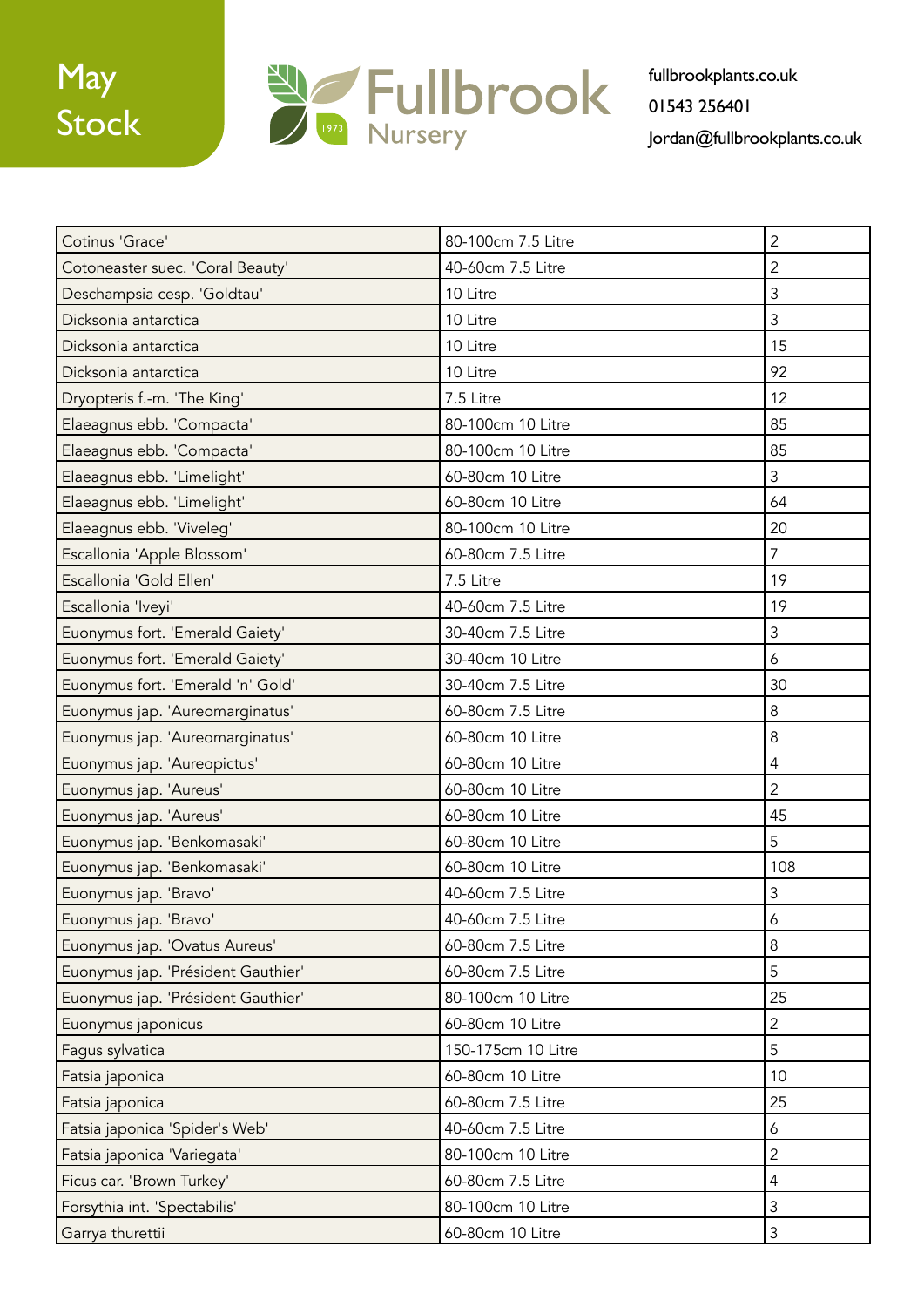

| Griselinia littor. 'Variegata'       | 60-80cm 10 Litre    | 5              |
|--------------------------------------|---------------------|----------------|
| Griselinia littoralis                | 80-100cm 7.5 Litre  | 35             |
| Hebe 'Autumn Glory'                  | 40-60cm 10 Litre    | 3              |
| Hebe franciscana 'Blue Gem'          | 10 Litre            | 9              |
| Hebe 'Green Globe' *PH*              | 7.5 Litre           | 17             |
| Hebe 'Joan Mac                       | 10 Litre            | 27             |
| Hebe 'Marjorie'                      | 30-40cm 7.5 Litre   | 14             |
| Hebe 'Mette'                         | 7.5 Litre           | 8              |
| Hebe rakaiensis                      | 30-40cm 7.5 Litre   | 8              |
| Hebe rakaiensis                      | 30-40cm 10 Litre    | 15             |
| Hebe 'Red Edge'                      | 30-40cm 7.5 Litre   | 12             |
| Hebe 'Red Edge'                      | 30-40cm 7.5 Litre   | 35             |
| Hebe 'Sapphire'                      | 7.5 Litre           | 40             |
| Hebe 'Wiri Mist'                     | 30-40cm 10 Litre    | $\overline{2}$ |
| Heuchera 'Chocolate Ruffles'         | 7.5 Litre           | $\overline{2}$ |
| Hydrangea a. 'Annabelle'             | 60-80cm 7.5 Litre   | $\overline{2}$ |
| Hydrangea m. 'Bouquet Rose'          | 60-80cm 7.5 Litre   | 21             |
| Hydrangea m. 'Lanarth White'         | 40-60cm 10 Litre    | 4              |
| Hydrangea pan 'Living Touch of Pink' | 10 Litre            | $\overline{2}$ |
| Hydrangea pan 'Living Touch of Pink' | 10 Litre            | 6              |
| Hydrangea pan. 'Limelight'           | 60-80cm 7.5 Litre   | 26             |
| Hydrangea pan. 'Mid Late Summer'     | 30-40cm 7.5 Litre   | 20             |
| Hydrangea pan. Pinky Winky           | 60-80cm 7.5 Litre   | 2              |
| Hydrangea quercifolia                | 40-60cm 7.5 Litre   | $\,8\,$        |
| Hypericum 'Hidcote'                  | 40-60cm 10 Litre    | 7              |
| Ilex aq. 'Alaska'                    | 80-100cm 10 Litre   | 7              |
| Ilex crenata 'Caroline Upright'      | 7.5 Litre           | 26             |
| Ilex meserv. Magical Little Rascal   | 30-40cm 7.5 Litre   | 45             |
| Laurus nobilis                       | 80-100cm 10 Litre   | 6              |
| Lavandula ang. 'Munstead'            | 20-30cm 10 Litre    | 20             |
| Leucothoe keiskei 'Royal Ruby'       | 40-60cm 10 Litre    | $\overline{7}$ |
| Leucothoe Scarletta                  | 30-40cm 10 Litre    | $\overline{2}$ |
| Lonicera nit. 'Maigrün'              | 40-60cm 7.5 Litre   | 23             |
| Lonicera per. 'Belgica'              | 100-125cm 7.5 Litre | 149            |
| Magnolia 'Susan'                     | 80-100cm 10 Litre   | 6              |
| Mahonia aquifolium                   | 40-60cm 7.5 Litre   | 9              |
| Miscanthus sin. 'Gracillimus'        | 7.5 Litre           | 5              |
| Miscanthus sin. 'Gracillimus'        | 10 Litre            | $\overline{7}$ |
| Miscanthus sin. 'Gracillimus'        | 7.5 Litre           | 47             |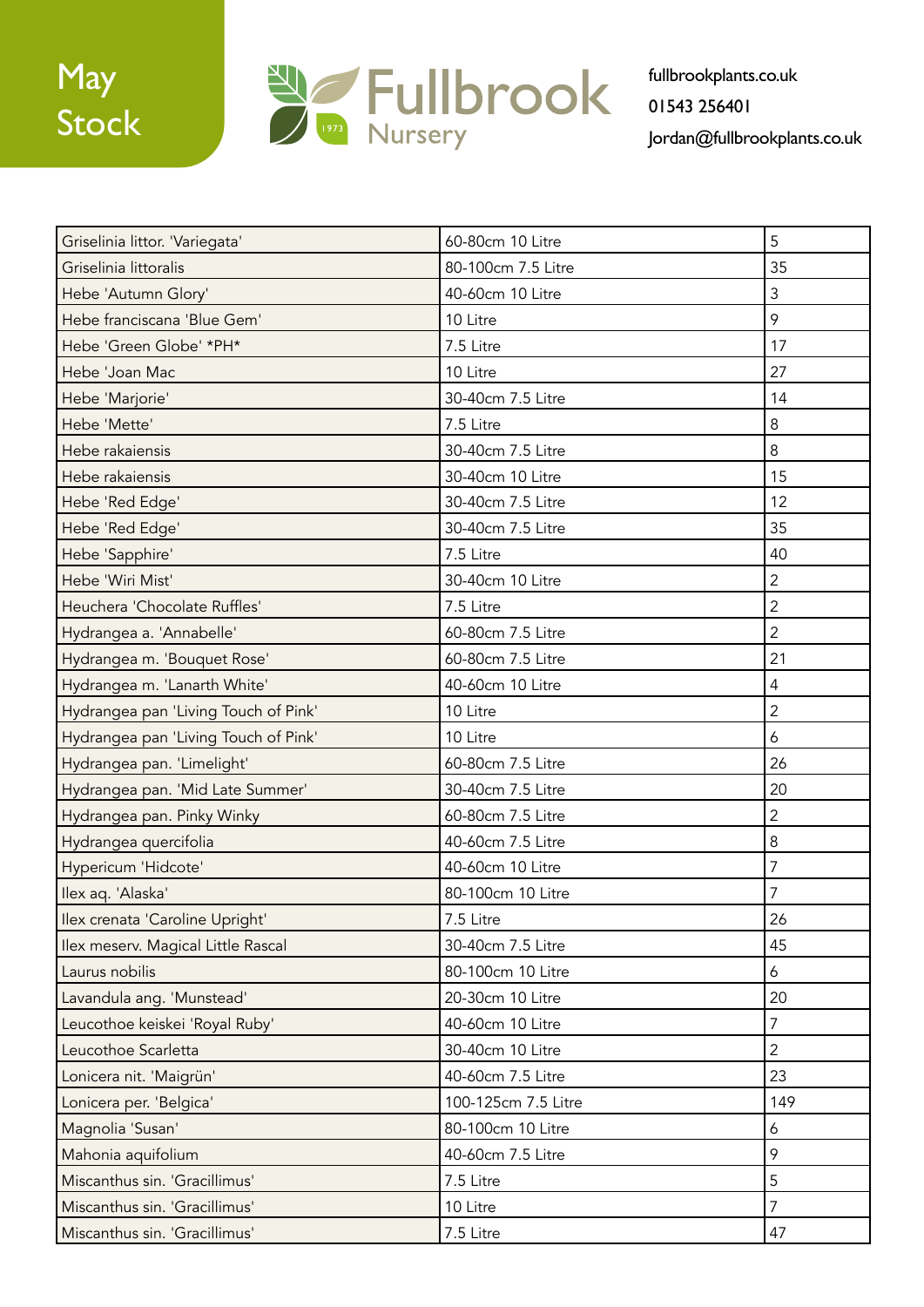

| Miscanthus sin. 'Kleine Silbersp.'  | 7.5 Litre          | 25             |
|-------------------------------------|--------------------|----------------|
| Miscanthus sin. 'Zebrinus'          | 10 Litre           | 6              |
| Miscanthus sin. 'Zebrinus'          | 7.5 Litre          | 18             |
| Miscanthus sin. 'Zebrinus'          | 7.5 Litre          | 24             |
| Miscanthus sin. 'Zebrinus'          | 7.5 Litre          | 200            |
| Nandina domestica                   | 60-80cm 10 Litre   | 4              |
| Nandina domestica                   | 60-80cm 10 Litre   | 24             |
| Nandina domestica 'Firepower'       | 40-60cm 7.5 Litre  | 8              |
| Nandina domestica Obsessed          | 60-80cm 10 Litre   | 9              |
| Nandina 'Obsession'                 | 40-60cm 7.5 Litre  | 20             |
| Olearia haastii                     | 40-60cm 10 Litre   | 5              |
| Olearia macrodonta                  | 60-80cm 10 Litre   | 11             |
| Osmanthus heter. 'Goshiki'          | 40-60cm 10 Litre   | 10             |
| Pennisetum 'Fairy Tails' (G)        | 7.5 Litre          | $\overline{4}$ |
| Philadelphus 'Belle Etoile'         | 60-80cm 7.5 Litre  | 20             |
| Philadelphus 'Lemoinei'             | 60-80cm 10 Litre   | 5              |
| Phlebodium aureum 'Blue Star'       | 7.5 Litre          | 5              |
| Phormium cookianum 'Tricolor'       | 60-80cm 10 Litre   | $\overline{2}$ |
| Phormium 'Pink Stripe'              | 60-80cm 7.5 Litre  | 29             |
| Phormium 'Pink Stripe'              | 60-80cm 7.5 Litre  | 29             |
| Phormium 'Platt's Black'            | 60-80cm 7.5 Litre  | 23             |
| Phormium 'Yellow Wave'              | 60-80cm 7.5 Litre  | 20             |
| Photinia fraseri 'Pink Crispy'      | 80-100cm 10 Litre  | 29             |
| Photinia fraseri Louise             | 80-100cm 10 Litre  | 17             |
| Photinia fraseri Pink Marble        | 80-100cm 7.5 Litre | 27             |
| Photinia fraseri Pink Marble        | 80-100cm 10 Litre  | 49             |
| Photinia fraseri 'Red Robin'        | 60-80cm 7.5 Litre  | $\mathfrak{Z}$ |
| Photinia fraseri 'Red Robin'        | 100-125cm 10 Litre | 10             |
| Photinia fraseri 'Red Robin'        | 80-100cm 10 Litre  | 34             |
| Photinia fraseri 'Robusta Compacta' | 30-40cm 7.5 Litre  | 9              |
| Photinia fraseri 'Robusta Compacta' | 80-100cm 10 Litre  | 46             |
| Phyllostachys nigra                 | 125-150cm 10 Litre | 6              |
| Physocarpus opulif. 'Diabolo'       | 60-80cm 10 Litre   | 4              |
| Pieris 'Flaming Silver'             | 30-40cm 7.5 Litre  | 11             |
| Pittosporum 'Golf Ball'             | 40-60cm 7.5 Litre  | 18             |
| Pittosporum 'Golf Ball'             | 40-60cm 7.5 Litre  | 35             |
| Pittosporum ten 'Silver Ball'       | 7.5 Litre          | 5              |
| Pittosporum ten 'Silver Ball'       | 10 Litre           | 15             |
| Pittosporum ten. 'Banoway Bay'      | 10 Litre           | 18             |
|                                     |                    |                |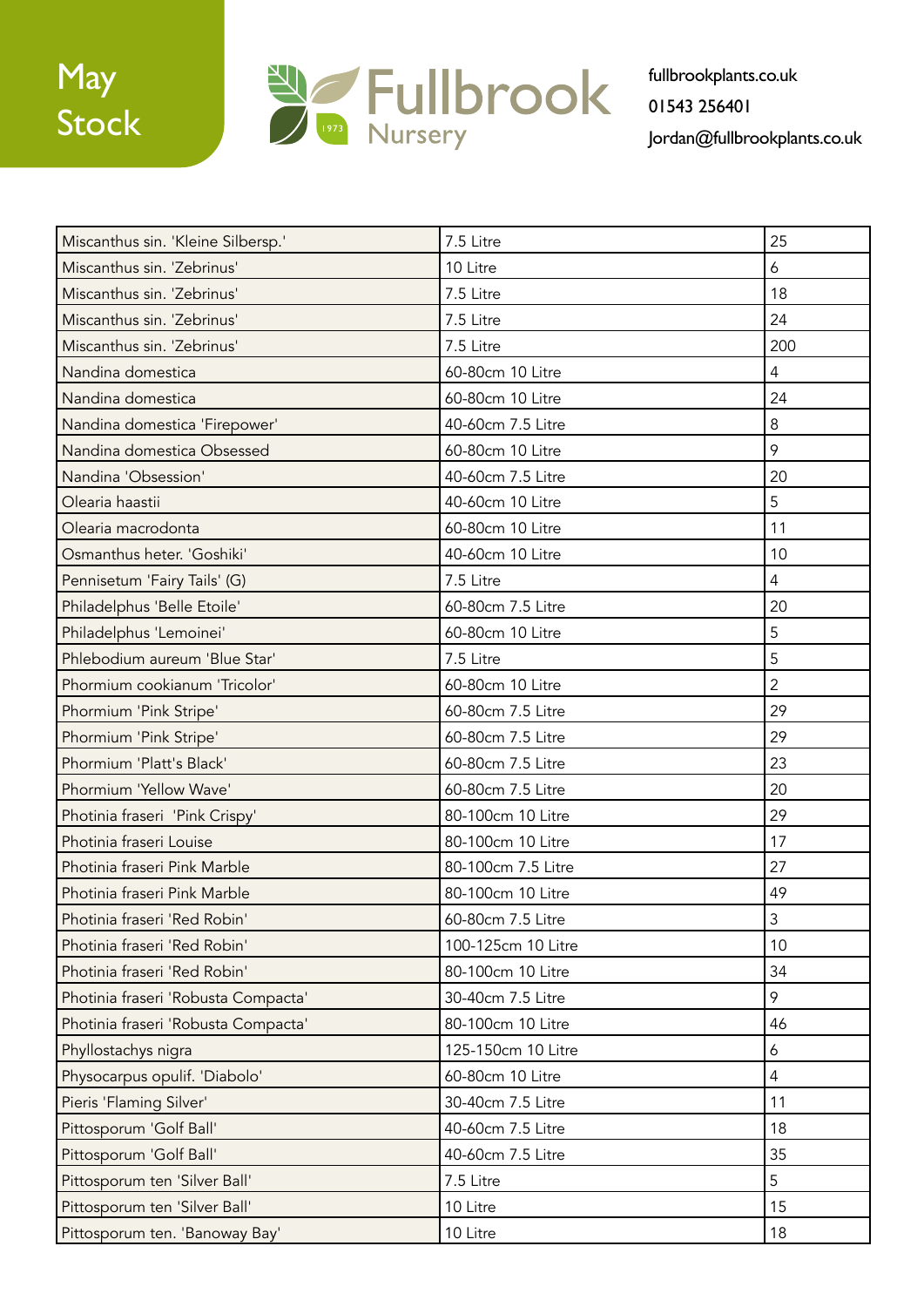

| Pittosporum ten. 'Elizabeth'         | 60-80cm 7.5 Litre | 10             |
|--------------------------------------|-------------------|----------------|
| Pittosporum ten. 'Gold Star'         | 60-80cm 7.5 Litre | 8              |
| Pittosporum ten. 'Irene Paterson'    | 60-80cm 7.5 Litre | 8              |
| Pittosporum ten. 'Variegatum'        | 40-60cm 10 Litre  | 15             |
| Pittosporum ten. 'Victoria'          | 60-80cm 10 Litre  | 5              |
| Pittosporum tob. 'Nana'              | 40-60cm 10 Litre  | 13             |
| Polystichum polyblepharum            | 7.5 Litre         | $\overline{2}$ |
| Potentilla f. 'Abbotswood'           | 40-60cm 7.5 Litre | $\,8\,$        |
| Prunus incisa 'Kojou-no-mai'         | 80-100cm 10 Litre | 4              |
| Prunus I. 'Angustifolia'             | 80-100cm 10 Litre | 6              |
| Prunus I. 'Greentorch'               | 80-100cm 10 Litre | 5              |
| Prunus I. 'Otto Luyken'              | 60-80cm 10 Litre  | 15             |
| Prunus I. 'Otto Luyken'              | 40-60cm 10 Litre  | 25             |
| Prunus I. 'Rotundifolia'             | 80-100cm 10 Litre | $\overline{2}$ |
| Prunus I. 'Rotundifolia'             | 60-80cm 10 Litre  | 25             |
| Prunus laurocerasus                  | 80-100cm 10 Litre | $\overline{2}$ |
| Prunus laurocerasus                  | 80-100cm 10 Litre | 4              |
| Pyracantha cocc. 'Red Column'        | 60-80cm 10 Litre  | $\overline{c}$ |
| Rosmarinus officinalis               | 40-60cm 10 Litre  | 4              |
| Ruscus aculeatus                     | 7.5 Litre         | 3              |
| Sarcococca confusa                   | 40-60cm 7.5 Litre | 15             |
| Sinocalycalycanthus r. 'Hartl. Wine' | 60-80cm 10 Litre  | 4              |
| Skimmia confusa 'Kew Green'          | 30-40cm 7.5 Litre | 11             |
| Skimmia j. 'Redruth'                 | 40-60cm 7.5 Litre | 9              |
| Skimmia j. 'Rubella'                 | 40-60cm 7.5 Litre | 3              |
| Skimmia j. 'Rubella'                 | 40-60cm 10 Litre  | 6              |
| Skimmia j. 'Rubella'                 | 40-60cm 10 Litre  | 14             |
| Skimmia japonica                     | 7.5 Litre         | 3              |
| Skimmia japonica                     | 40-60cm 10 Litre  | 5              |
| Spiraea japonica 'Anthony Waterer'   | 40-60cm 7.5 Litre | 3              |
| Spiraea japonica 'Firelight'         | 30-40cm 7.5 Litre | 3              |
| Spiraea nipp. 'Snowmound'            | 40-60cm 10 Litre  | $\overline{2}$ |
| Trachycarpus fortunei                | 60-80cm 10 Litre  | $\overline{7}$ |
| Ulmus minor 'Jacqueline Hillier'     | 60-80cm 10 Litre  | 20             |
| Viburnum bodn. 'Dawn'                | 60-80cm 10 Litre  | 14             |
| Viburnum burkwoodii                  | 60-80cm 10 Litre  | 4              |
| Viburnum burkwoodii                  | 60-80cm 10 Litre  | 5              |
| Viburnum davidii                     | 40-60cm 7.5 Litre | $\overline{2}$ |
| Viburnum davidii                     | 30-40cm 10 Litre  | 20             |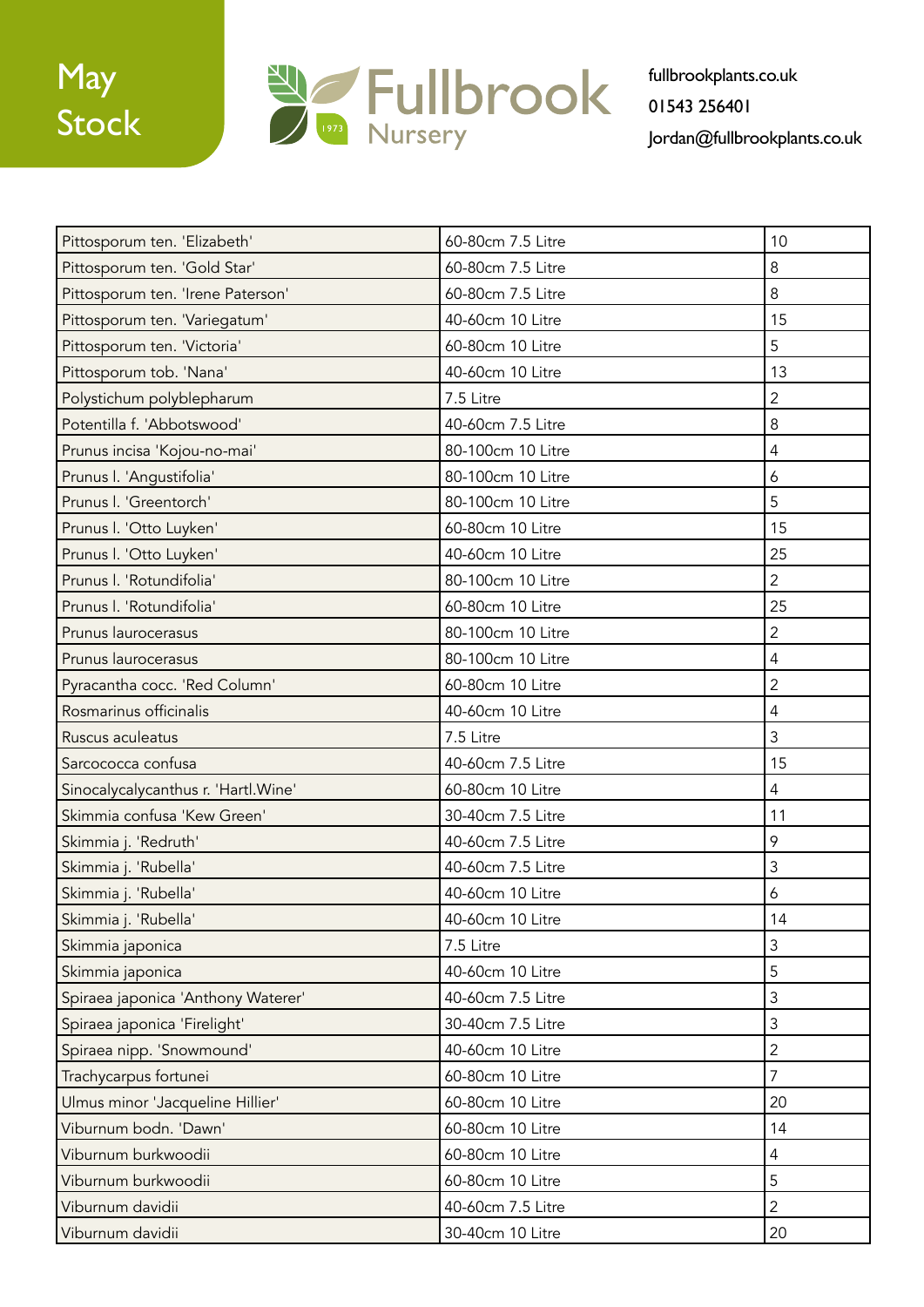

| Viburnum opulus 'Roseum'         | 40-60cm 7.5 Litre                       | 3              |
|----------------------------------|-----------------------------------------|----------------|
| Viburnum opulus 'Roseum'         | 40-60cm 7.5 Litre                       | 3              |
| Viburnum tinus                   | 40-60cm 10 Litre                        | 14             |
| Viburnum tinus 'Eve Price'       | 40-60cm 7.5 Litre                       | 10             |
| Viburnum tinus 'Eve Price'       | 30-40cm 10 Litre                        | 25             |
| Weigela florida 'Variegata'      | 40-60cm 7.5 Litre                       | $\overline{2}$ |
| <b>Shrubs Specimens</b>          |                                         |                |
| Description                      | Size                                    | Qty            |
|                                  |                                         |                |
| Abies nordmanniana               | 150-175cm Container grown               | 1              |
| Acacia dealbata                  | 150-175cm 15 Litre                      | 5              |
| Acer conspicuum 'Red Flamingo'   | 175-200cm Container grown               |                |
| Acer griseum                     | 125-150cm Container grown               | 4              |
| Acer griseum                     | 150-175cm Container grown               | 8              |
| Acer negundo 'Flamingo'          | 150-175cm 20 Litre                      | 5              |
| Acer pal 'Crimson princess'      | 30-40cm Head 15 Litre 50cm stem 1/4 std | 4              |
| Acer pal. 'Bloodgood'            | 150-175cm Container grown               | 1              |
| Acer pal. 'Bloodgood'            | 125-150cm Container grown               | 1              |
| Acer pal. 'Dissectum'            | 175-200CM 70 Litre                      |                |
| Acer pal. 'Dissectum'            | 150-175cm Container grown               | 1              |
| Acer pal. 'Dissectum'            | 175-200cm Container grown on a stem     |                |
| Acer pal. 'Dissectum Flavescens' | 100-125cm 18 Litre                      | 5              |
| Acer pal. 'Fireglow'             | 125-150cm 70 Litre                      | 1              |
| Acer pal. 'Garnet'               | 100-125cm 60 Litre                      | 1              |
| Acer pal. 'Garnet'               | 100-125cm Container grown               | $\overline{2}$ |
| Acer pal. 'Garnet'               | 30-40cm Head 15 Litre 50cm stem 1/4 std | 5              |
| Acer pal. 'Garnet'               | 200-250cm Container grown               | $\mathbf 1$    |
| Acer pal. 'Inaba-shidare'        | 175-200cm Container grown on a stem     | 1              |
| Acer pal. 'Inaba-shidare'        | 175-200cm Container grown               | 1              |
| Acer pal. 'Inaba-shidare'        | 125-150cm Container grown               | 2              |
| Acer pal. 'Ornatum'              | 125-150cm Container grown on a Stem     | 1              |
| Acer pal. 'Ryusen'               | 125-150cm Container grown on a Stem     | 1              |
| Acer pal. 'Sangokaku'            | 175-200cm Container grown               | 1              |
| Acer pal. 'Sangokaku'            | 300-350cm Container grown               | 1              |
| Acer pal. 'Shaina'               | 30-40cm Head 15 Litre 50cm stem 1/4 std | 5              |
| Acer pal. 'Shirazz'              | 30-40cm Head 15 Litre 50cm stem 1/4 std | 5              |
| Acer pal. 'Skeeter's Broom'      | 125-150cm 20 Litre                      | $\overline{4}$ |
| Acer pal. 'Tamukeyama'           | 100-125cm 18 Litre                      | 5              |
| Acer pal. 'Tamukeyama'           | 30-40cm Head 15 Litre 50cm stem 1/4 std | 5              |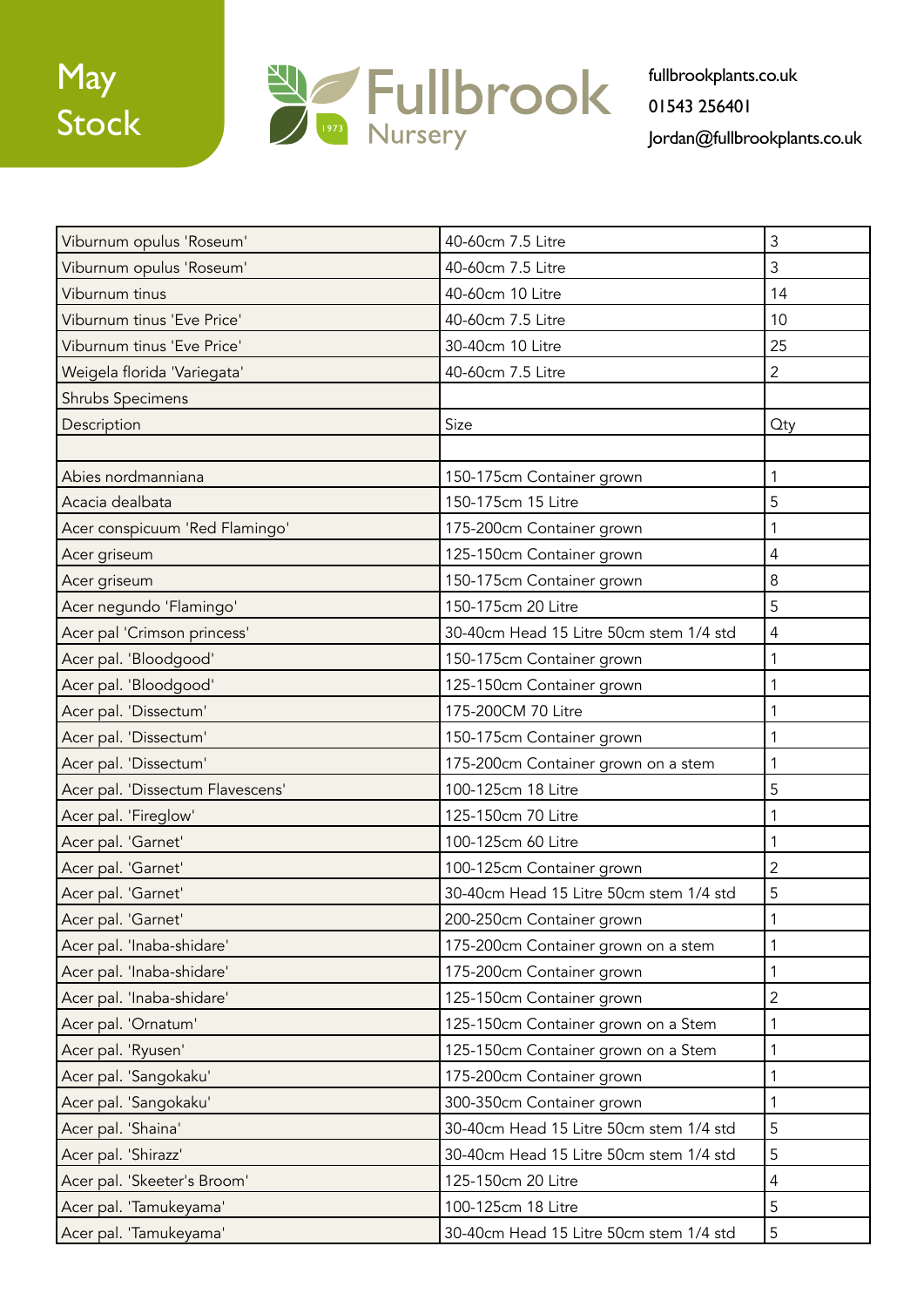

| Acer palmatum                    | 150-175cm Container grown           | $\overline{7}$   |
|----------------------------------|-------------------------------------|------------------|
| Acer plat. 'Crimson Sentry'      | 175-200cm Container grown           | $\mathbf{1}$     |
| Acer polymorphus                 | 300-350cm Container grown           | $\overline{2}$   |
| Acer polymorphus                 | 400-500cm Container grown           | $\overline{2}$   |
| <b>Agave Mixed</b>               | 40-60cm Container grown             | 10               |
| <b>Agave Mixed</b>               | 40-60cm Container grown             | 10               |
| Arbutus unedo                    | 80-100cm 12 Litre                   | $\overline{4}$   |
| Arbutus unedo                    | 100-125cm 15 Litre                  | 22               |
| Arbutus unedo                    | 100-125cm 15 Litre                  | 22               |
| Arbutus unedo                    | 150-175cm 35 Litre                  | $\overline{2}$   |
| Aucuba jap. 'Crotonifolia'       | 80-100cm 18 Litre                   | 10               |
| Aucuba jap. 'Crotonifolia'       | 80-100cm 15 Litre                   | $\boldsymbol{6}$ |
| Aucuba jap. 'Crotonifolia Aurea' | 70-80cm 15 Litre                    | 25               |
| Aucuba jap. 'Golden King'        | 80-100cm 15 Litre                   | 25               |
| Aucuba jap. 'Golden King'        | 80-100cm 25 Litre                   | $\overline{4}$   |
| Aucuba jap. 'Golden King'        | 80-100cm Container grown            | 1                |
| Aucuba jap. 'Golden King'        | 80-100cm 15 Litre                   | $\mathbf{1}$     |
| Berberis thun 'Chocolate Summer' | 60-80cm 20 Litre                    | $\overline{2}$   |
| Camellia 'Black Lace'            | 125-150cm Container grown           | 1                |
| Camellia j. 'Nuccio's Gem'       | 80-100cm Container grown            | 3                |
| Camellia japonica                | 80-100cm 15 Litre                   | 1                |
| Camellia japonica                | 150-175cm Container grown           | 1                |
| Carpinus betulus 'Pyramidalis'   | 300-350cm Container grown Feathered | $\overline{2}$   |
| Carpinus betulus 'Pyramidalis'   | 300-350cm Container grown Feathered | 1                |
| Ceanothus dentatus               | 125-150cm 20 Litre                  | 1                |
| Ceanothus griseus 'Yankee Point' | 80-100cm 20 Litre                   | $\overline{2}$   |
| Cercis can 'Alley Cat'           | 150-175cm Container grown           | 1                |
| Cercis can 'Carolina Sweet'      | 175-200cm Container grown           | 3                |
| Cercis can 'Carolina Sweet'      | 175-200cm Container grown           | $\mathfrak{Z}$   |
| Cercis can 'Golden Falls'        | 175-200cm Container grown           | $\overline{2}$   |
| Cercis can 'The rising sun'      | 80-100cm 15 Litre                   | 10               |
| Cercis can 'Vanilla Twist'       | 175-200cm Container grown           | $\mathfrak{Z}$   |
| Cercis can. 'Cascading Hearts'   | 175-200cm Container grown           | $\overline{2}$   |
| Cercis can. 'Forest Pansy'       | 80-100cm Container grown            | 10               |
| Cercis can. 'Forest Pansy'       | 175-200cm 15 Litre                  | $\overline{4}$   |
| Cercis can. 'Forest Pansy'       | 200-250cm Container grown           | $\mathfrak{Z}$   |
| Cercis chinensis 'Shirobana'     | 125-150cm 25 Litre                  | $\overline{4}$   |
| Chamaecyparis o. 'Nana Aurea'    | 20 Litre                            | $\overline{2}$   |
| Chamaerops humilis               | 80-100cm 25 Litre                   | $\overline{2}$   |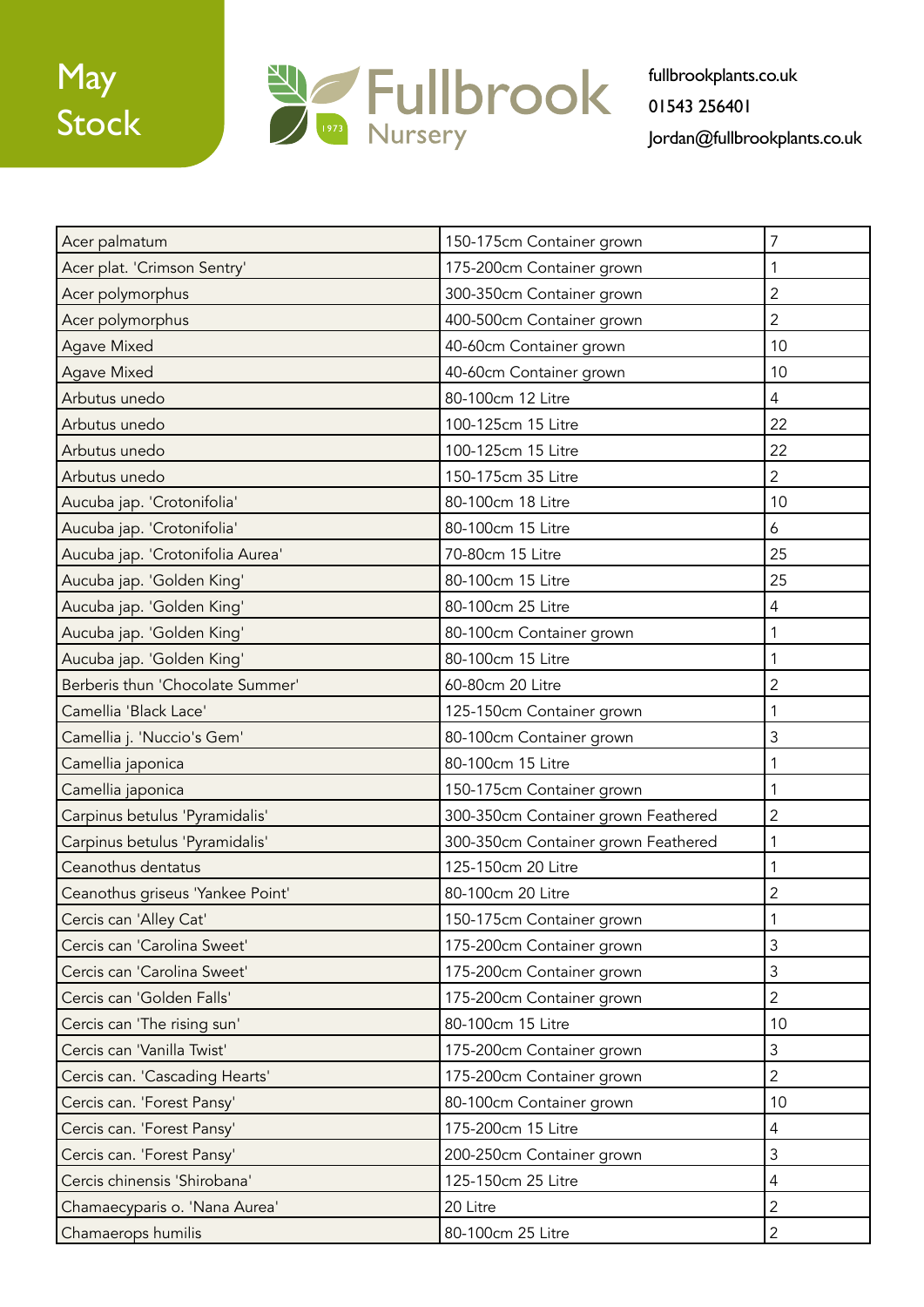

| Chamaerops humilis            | 60-80cm 20 Litre          | 8              |
|-------------------------------|---------------------------|----------------|
| Chamaerops humilis            | 60-80cm 20 Litre          | 8              |
| Chamaerops humilis Cerifera   | 80-100cm Container grown  | $\overline{2}$ |
| Choisya ternata               | 60-80cm 20 Litre          | 14             |
| Choisya ternata Sundance      | 60-80cm 20 Litre          | $\overline{2}$ |
| Choisya ternata Sundance      | 60-80cm 20 Litre          | 3              |
| Cordyline aus. 'Red Star'     | 100-125cm 15 Litre        | 12             |
| Cordyline australis           | 125-150cm Container grown | 10             |
| Cordyline australis           | 150-175cm Container grown | 6              |
| Cornus alba 'Elegantissima'   | 100-125cm 20 Litre        | $\overline{2}$ |
| Cornus k. 'China Girl'        | 150-175cm 35 Litre        | $\mathbf{1}$   |
| Cornus k. 'Milky Way'         | 125-150cm Container grown | 5              |
| Cornus kousa                  | 150-175cm 80 Litre        | $\overline{2}$ |
| Cornus kousa                  | 150-175cm 80 Litre        | $\overline{2}$ |
| Cornus sang. 'Midwinter Fire' | 80-100cm 20 Litre         | 18             |
| Cortaderia selloana           | 20 Litre                  | 75             |
| Corylus a 'Twister'           | 60-80cm 20 Litre          | $\mathbf 1$    |
| Corylus a. 'Contorta'         | 125-150cm Container grown | 1              |
| Corylus a. 'Red Majestic'     | 60-80cm 20 Litre          | 1              |
| Cotinus Dusky Maiden          | 100-125cm 20 Litre        | $\overline{7}$ |
| Dicksonia antarctica          | 20 Litre                  | 20             |
| Dicksonia antarctica          | 30cm                      | $\overline{2}$ |
| Dicksonia antarctica          | 60cm                      | $\overline{4}$ |
| Dicksonia antarctica          | 60cm                      | $\overline{4}$ |
| Dicksonia antarctica          | <b>180cm</b>              | $\overline{2}$ |
| Dicksonia antarctica          | 90cm Height Mutistem      | $\overline{2}$ |
| Dicksonia antarctica          | 90cm Height Mutistem      | $\mathbf 2$    |
| Dicksonia antarctica          | 20 Litre                  | 4              |
| Dicksonia antarctica          | 15cm                      | 24             |
| Dicksonia antarctica          | 15cm                      | 24             |
| Dicksonia antarctica          | 30cm                      | 10             |
| Dicksonia antarctica          | 30cm                      | 10             |
| Dicksonia antarctica          | 30cm                      | 10             |
| Dicksonia antarctica          | 60cm                      | 5              |
| Dicksonia antarctica          | 60cm                      | 5              |
| Dicksonia antarctica          | 60cm                      | 5              |
| Dicksonia antarctica          | 90cm                      | $\overline{7}$ |
| Dicksonia antarctica          | 90cm                      | 7              |
| Dicksonia antarctica          | 120cm                     | $\overline{2}$ |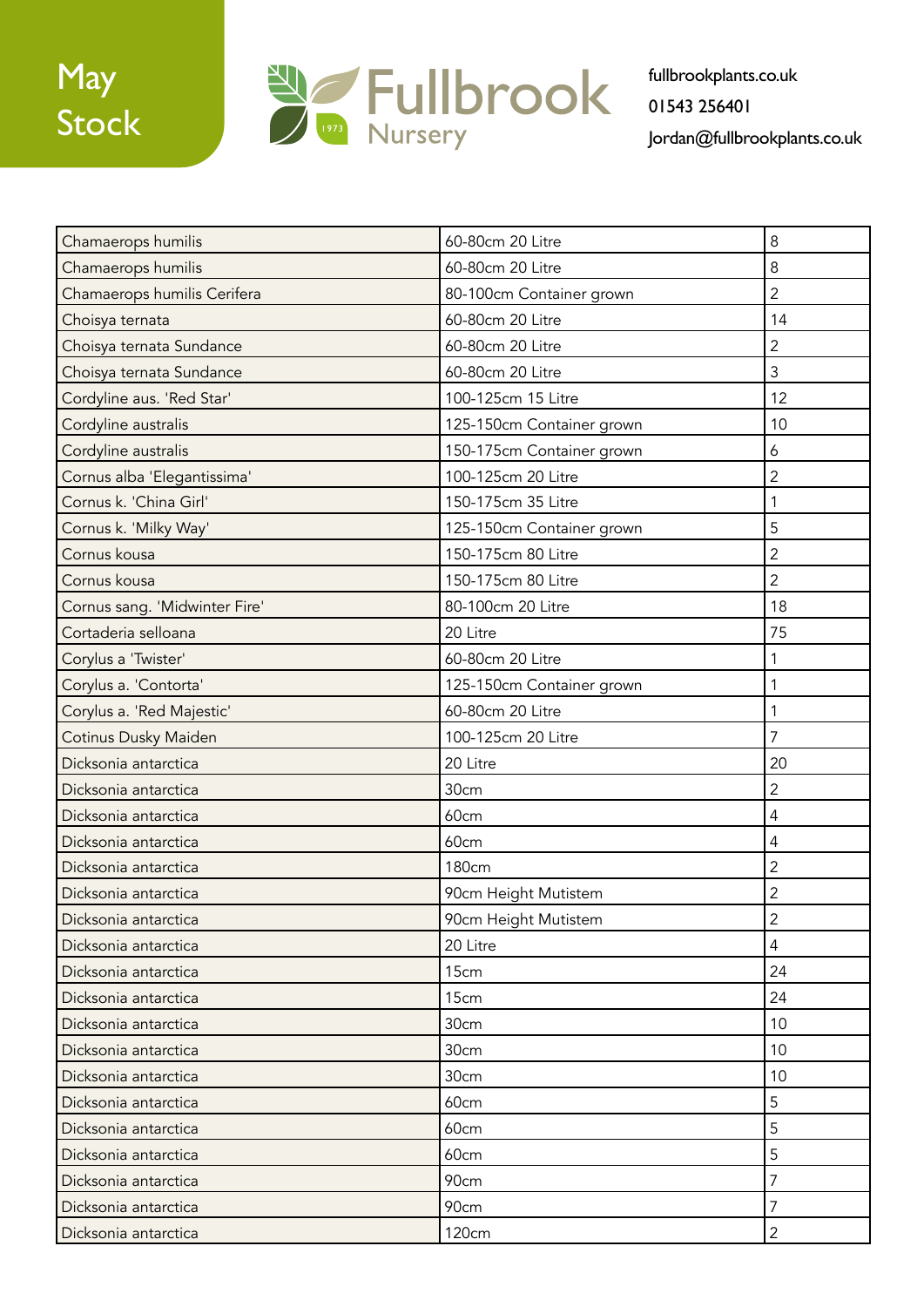

| Dicksonia antarctica               | <b>180cm</b>              |                |
|------------------------------------|---------------------------|----------------|
| Dicksonia antarctica               | 20 Litre                  | 14             |
| Dicksonia antarctica               | 60-80cm Container grown   | 1              |
| Dicksonia antarctica               | 150-175cm Container grown | 8              |
| Dicksonia antarctica               | 150-175cm Container grown | 8              |
| Dicksonia antarctica               | 20 Litre                  | 34             |
| Elaeagnus ebb. 'Compacta'          | 150-175cm 25 Litre        | $\overline{2}$ |
| Elaeagnus ebb. 'Compacta'          | 100-125cm 20 Litre        | 10             |
| Elaeagnus ebb. 'Compacta'          | 125-150cm 25 Litre        | 25             |
| Elaeagnus ebb. 'Limelight'         | 125-150cm 25 Litre        | 3              |
| Elaeagnus ebb. 'Viveleg'           | 150-175cm Container grown | 16             |
| Elaeagnus ebb. 'Viveleg'           | 150-175cm Container grown | 16             |
| Elaeagnus ebb. 'Viveleg'           | 125-150cm 20 Litre        | $\overline{2}$ |
| Elaeagnus ebbingei 'Maryline'      | 20 Litre                  | $\overline{2}$ |
| Escallonia 'Gold Ellen'            | 60-80cm 20 Litre          | 10             |
| Escallonia 'Gold Ellen'            | 60-80cm 20 Litre          | 8              |
| Escallonia laevis Pink Elle        | 60-80cm 20 Litre          | $\,8\,$        |
| Eucalyptus gunnii                  | 175-200cm Container grown | $\overline{4}$ |
| Eucalyptus gunnii                  | 175-200cm Container grown | $\overline{2}$ |
| Eucalyptus gunnii                  | 300-350cm Container grown | $\mathbf{1}$   |
| Euonymus alatus                    | 150-175cm Container grown | 9              |
| Euonymus jap 'Chedju'              | 15 Litre                  | 15             |
| Euonymus jap. 'Aureus'             | 100-125cm 25 Litre        | 10             |
| Euonymus jap. 'Aureus'             | 100-125cm 25 Litre        | 10             |
| Euonymus jap. 'Benkomasaki'        | 80-100cm 25 Litre         | 21             |
| Euonymus jap. 'Benkomasaki'        | 80-100cm 25 Litre         | 21             |
| Euonymus jap. 'Benkomasaki'        | 80-100cm 25 Litre         | 21             |
| Euonymus jap. 'Bravo'              | 125-150cm 25 Litre        | 1              |
| Euonymus jap. 'Bravo'              | 80-100cm Container grown  | $\overline{2}$ |
| Euonymus jap. 'Bravo'              | 30-40cm 20 Litre          | $\overline{2}$ |
| Euonymus jap. 'Golden Maiden'      | 60-80cm 20 Litre          | $\overline{2}$ |
| Euonymus jap. 'Golden Maiden'      | 60-80cm 20 Litre          | 1              |
| Euonymus jap. 'Président Gauthier' | 80-100cm 20 Litre         | 6              |
| Euonymus japonicus                 | 125-150cm 25 Litre        | 10             |
| Fagus syl. 'Dawyck Purple'         | 250-300cm Container grown | 5              |
| Fagus syl. 'Dawyck Purple'         | 300-350cm Container grown | 6              |
| Fagus syl. 'Purple Fountain'       | 250-300cm Container grown | $\overline{4}$ |
| Fagus sylvatica                    | 125-150cm 20 Litre        | $\mathfrak{Z}$ |
| Fagus sylvatica                    | 150-175cm Container grown | 1              |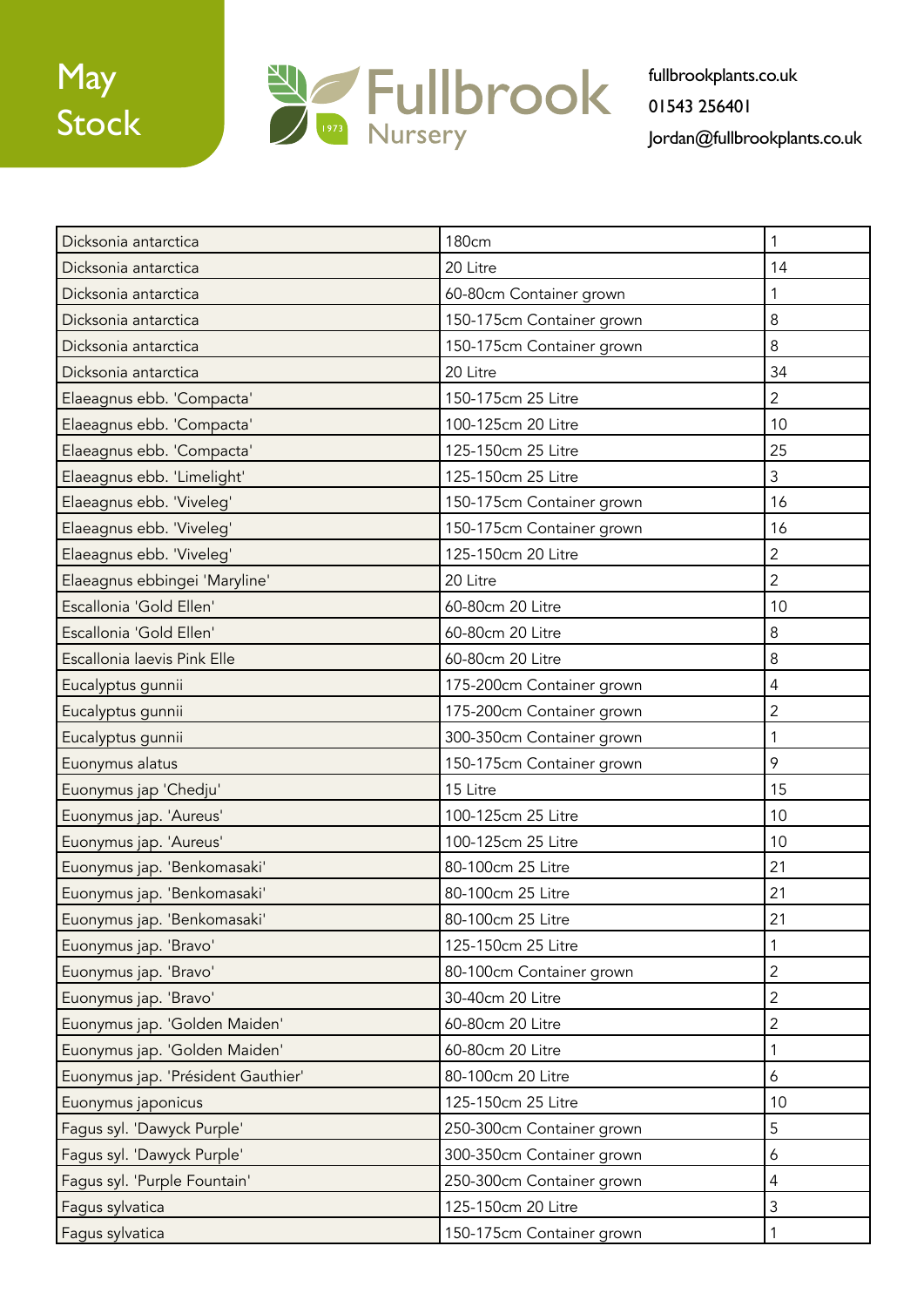

| Fatsia japonica                      | 100-125cm 20 Litre              | 1              |
|--------------------------------------|---------------------------------|----------------|
| Fatsia japonica                      | 80-100cm 15 Litre               | 9              |
| Fatsia japonica                      | 80-100cm 25 Litre               | 3              |
| Fatsia japonica                      | 100-125cm 20 Litre              | 4              |
| Fatsia japonica                      | 80-100cm 15 Litre               | 5              |
| Fatsia japonica 'Spider's Web'       | 60-80cm 20 Litre                | 1              |
| Fatsia japonica 'Spider's Web'       | 80-100cm Container grown        | 1              |
| Forsythia Marée d'Or                 | 100-125cm 20 Litre              | 5              |
| Ginkgo biloba                        | 250-300cm Container grown       | $\overline{2}$ |
| Griselinia littoralis                | 150-175cm 25 Litre              | 8              |
| Griselinia littoralis                | 150-175cm 25 Litre              | 1              |
| Hamamelis int. 'Jelena'              | 175-200cm Container grown       | $\overline{2}$ |
| Hydrangea m. 'Drap's Pink'           | 60-80cm 20 Litre                | 17             |
| Hydrangea m. 'Mariesii Perfecta'     | 60-80cm 20 Litre                | 17             |
| Hydrangea pan 'Living Cotton Cream'  | 60-80cm 20 Litre                | 1              |
| Hydrangea pan 'Living Touch of Pink' | 80-100cm 20 Litre               | 1              |
| Hydrangea pan. 'Limelight'           | 100-125cm 20 Litre              | $\overline{2}$ |
| Hydrangea pan. 'Limelight'           | 100-125cm 20 Litre              | 1              |
| Hydrangea paniculata                 | 20 Litre                        | 3              |
| Ilex crenata 'Kimmei'                | 120cm                           | $\overline{2}$ |
| Ilex 'Nellie R. Stevens'             | 250-300cm Container grown       | 1              |
| Leptospermum Branco                  | 80-100cm 20 Litre               | 1              |
| Leucothoe f. 'Rainbow'               | 60-80cm 20 Litre                | 5              |
| Leucothoe f. 'Rainbow'               | 60-80cm 20 Litre                | 5              |
| Leucothoe keiskei Burning Love       | 60-80cm 20 Litre                | 6              |
| Leucothoe 'Zeblid'                   | 20 Litre                        | $\overline{2}$ |
| Leucothoe 'Zeblid'                   | 20 Litre                        | $\overline{c}$ |
| Ligustrum luc. 'Excelsum Superbum'   | 150-175cm Container grown       | $\overline{2}$ |
| Liquidambar st. 'Stella'             | 400-500cm Container grown       | 2              |
| Loropetalum chin. 'Fire Dance'       | 150-175cm Container grown Frame | 1              |
| Loropetalum chinense 'Febe'          | 100-125cm 20 Litre              | 9              |
| Loropetalum chinense 'Febe'          | 40-60cm Container grown         | $\overline{4}$ |
| Magnolia Black Tulip                 | 175-200cm 20 Litre              | $\overline{2}$ |
| Magnolia 'Butterflies'               | 150-175cm 15 Litre              | $\overline{2}$ |
| Magnolia 'Butterflies'               | 150-175cm 15 Litre              | $\overline{2}$ |
| Magnolia grand. 'Galissonnière'      | 250-300cm Container grown       | $\overline{4}$ |
| Magnolia grand. 'Gallisoniensis'     | 400-500cm Container grown       | 1              |
| Magnolia grand. 'Gallisoniensis'     | 100-125cm 25 Litre              | 1              |
| Magnolia grand. 'Gallisoniensis'     | 125-150cm 20 Litre              | 10             |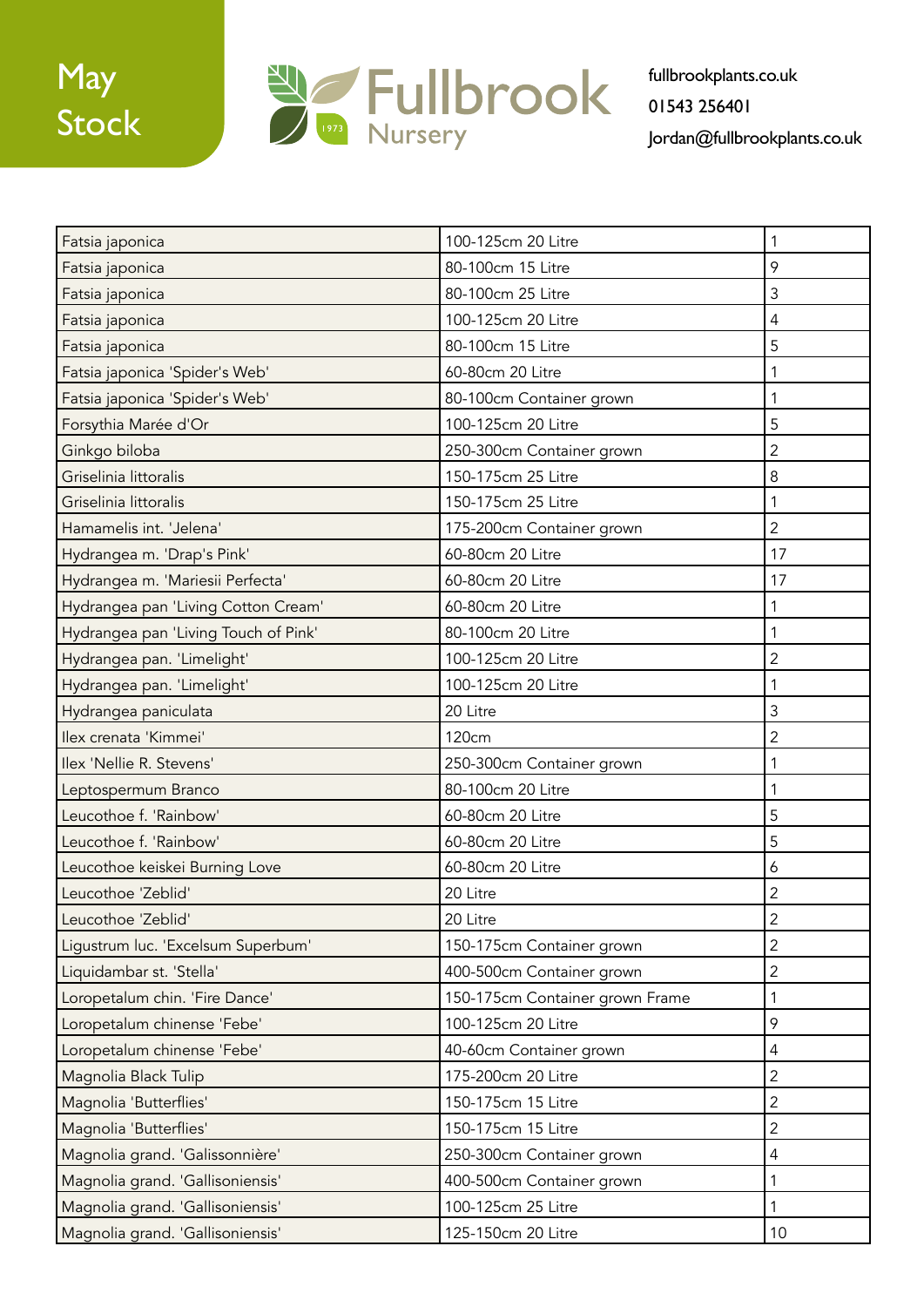

| Magnolia grand. 'Gallisoniensis'           | 150-175cm Container grown | 5              |
|--------------------------------------------|---------------------------|----------------|
| Magnolia grand. 'Gallisoniensis'           | 175-200cm Container grown | 4              |
| Magnolia loebneri 'Merrill'                | 150-175cm Container grown | 1              |
| Magnolia 'Sentinel'                        | 150-175cm 20 Litre        | 3              |
| Magnolia stellata                          | 175-200cm Container grown | $\overline{2}$ |
| Mahonia media 'Charity'                    | 80-100cm 25 Litre         | 5              |
| Mahonia media 'Charity'                    | 125-150cm Container grown | $\overline{2}$ |
| Musa basjoo                                | 20 Litre                  | $\overline{2}$ |
| Nandina domestica                          | 100-125cm 35 Litre        | 7              |
| Nandina domestica                          | 100-125cm 25 Litre        | 6              |
| Nandina domestica                          | 80-100cm 20 Litre         | $\overline{2}$ |
| Nandina domestica 'Firepower'              | 60-80cm 15 Litre          | $\overline{2}$ |
| Nandina domestica 'Gulf Stream'            | 15 Litre                  | 10             |
| Nandina domestica 'Magical Lemon and Lime' | 15 Litre                  | 10             |
| Nandina domestica Obsessed                 | 60-80cm 15 Litre          | 9              |
| Osmanthus aquifolium                       | 150-175cm 20 Litre        | $\overline{c}$ |
| Osmanthus heter. 'Goshiki'                 | 40-60cm 18 Litre          | 5              |
| Osmanthus heter. 'Goshiki'                 | 20 Litre                  | 1              |
| Panicum virgatum 'Cheyenne Sky'            | 60-80cm 20 Litre          | 5              |
| Parrotia persica                           | 200-250cm Container grown | 5              |
| Phoenix canariensis                        | 150-175cm 35 Litre        | $\overline{2}$ |
| Phormium 'Apricot Queen'                   | 15 Litre                  | 8              |
| Phormium cookianum 'Black Adder'           | 15 Litre                  | 3              |
| Phormium 'Jester'                          | 80-100cm 15 Litre         | 21             |
| Phormium 'Jester'                          | 80-100cm 15 Litre         | 21             |
| Phormium 'Jester'                          | 80-100cm 20 Litre         |                |
| Phormium 'Pink Stripe'                     | 80-100cm 20 Litre         | 5              |
| Phormium 'Pink Stripe'                     | 15 Litre                  | 4              |
| Phormium 'Platt's Black'                   | 20 Litre                  | $\overline{4}$ |
| Phormium tenax                             | 100-125cm 20 Litre        | 9              |
| Phormium tenax 'Variegatum'                | 100-125cm 20 Litre        | $\,8\,$        |
| Phormium 'Yellow Wave'                     | 80-100cm 15 Litre         | $\overline{7}$ |
| Photinia fraseri 'Pink Crispy'             | 125-150cm Container grown | 9              |
| Photinia fraseri 'Carré Rouge'             | 125-150cm 20 Litre        | $\mathfrak{Z}$ |
| Photinia fraseri 'Little Red Robin'        | 80-100cm 20 Litre         | 17             |
| Photinia fraseri Pink Marble               | 150-175cm 35 Litre        | 1              |
| Photinia fraseri Pink Marble               | 125-150cm 18 Litre        | 14             |
| Photinia fraseri Pink Marble               | 125-150cm 18 Litre        | 14             |
| Photinia fraseri Pink Marble               | 125-150cm 35 Litre        | 8              |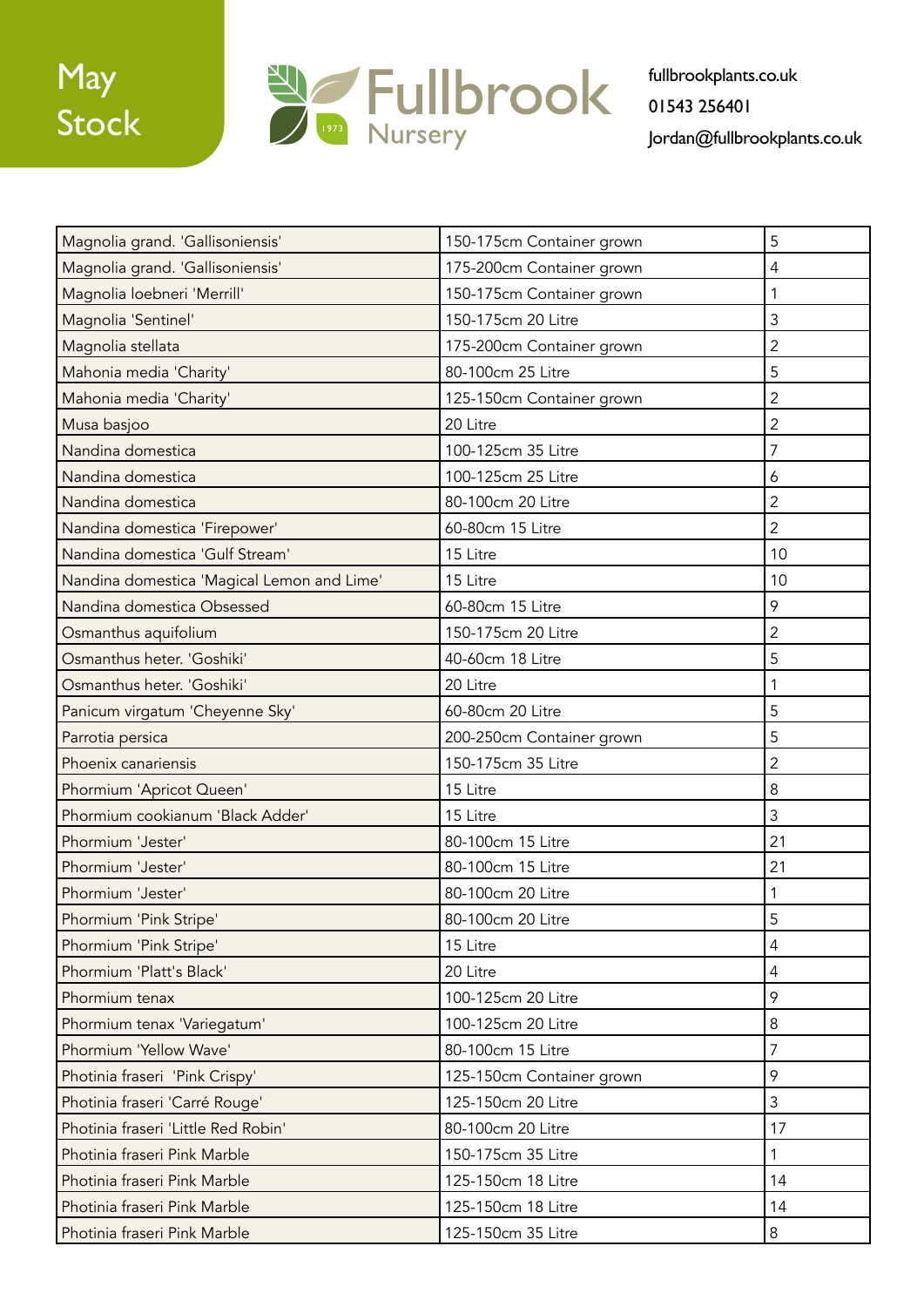

| Photinia fraseri 'Red Robin'        | 175-200cm Container grown | 6              |
|-------------------------------------|---------------------------|----------------|
| Photinia fraseri 'Red Robin'        | 150-175cm 25 Litre        | 33             |
| Photinia fraseri 'Red Robin'        | 150-175cm 25 Litre        | 33             |
| Photinia fraseri 'Red Robin'        | 150-175cm 25 Litre        | 33             |
| Photinia fraseri 'Red Robin'        | 175-200cm Container grown | 13             |
| Photinia fraseri 'Red Robin'        | 175-200cm Container grown | 13             |
| Photinia fraseri 'Red Robin'        | 175-200cm Container grown | 13             |
| Photinia fraseri 'Robusta Compacta' | 100-125cm 20 Litre        | 5              |
| Photinia fraseri 'Robusta Compacta' | 100-125cm 20 Litre        | $\overline{2}$ |
| Photinia Magical Volcano            | 80-100cm 15 Litre         | 32             |
| Photinia Magical Volcano            | 80-100cm 15 Litre         | 32             |
| Photinia Magical Volcano            | 125-150cm 20 Litre        | 9              |
| Photinia serratifolia 'Crunchy'     | 80-100cm 20 Litre         | $\overline{2}$ |
| Phyllostachys aurea                 | 100-125cm 12 Litre        | 15             |
| Phyllostachys aurea                 | 125-150cm 12 Litre        | 12             |
| Phyllostachys aurea                 | 200-250cm 20 Litre        | 10             |
| Phyllostachys aurea                 | 250-300cm Container grown | 17             |
| Phyllostachys aurea                 | 250-300cm Container grown | 17             |
| Phyllostachys aurea                 | 250-300cm Container grown | 17             |
| Phyllostachys aurea                 | 125-150cm 12 Litre        | 20             |
| Phyllostachys aurea                 | 200-250cm Container grown | 10             |
| Phyllostachys nigra                 | 125-150cm 12 Litre        | 10             |
| Phyllostachys nigra                 | 200-250cm 20 Litre        | 11             |
| Phyllostachys nigra                 | 200-250cm 20 Litre        | 11             |
| Phyllostachys nigra                 | 175-200cm Container grown | 1              |
| Phyllostachys nigra                 | 200-250cm Container grown | 10             |
| Phyllostachys nigra                 | 250-300cm Container grown | 6              |
| Phyllostachys nigra                 | 250-300cm Container grown | 6              |
| Phyllostachys nigra                 | 300-350cm Container grown | 5              |
| Phyllostachys nigra                 | 400-500cm Container grown | $\overline{2}$ |
| Phyllostachys nigra                 | 175-200cm 15 Litre        | 10             |
| Physocarpus opul 'Fireside'         | 100-125cm 20 Litre        | 3              |
| Physocarpus opulif. 'Dart's Gold'   | 60-80cm 20 Litre          | 1              |
| Physocarpus opulif. 'Dart's Gold'   | 100-125cm 20 Litre        | 1              |
| Physocarpus opulif. 'Dart's Gold'   | 100-125cm 20 Litre        | 6              |
| Picea pungens 'Fat Albert'          | 200-250cm Container grown | 1              |
| Pieris jap. 'Flaming Star'          | 60-80cm 20 Litre          | 1              |
| Pieris jap. 'Little Heath Green'    | 40-60cm 18 Litre          | $\overline{2}$ |
| Pieris jap. 'Valley Valentine'      | 60-80cm 20 Litre          | 3              |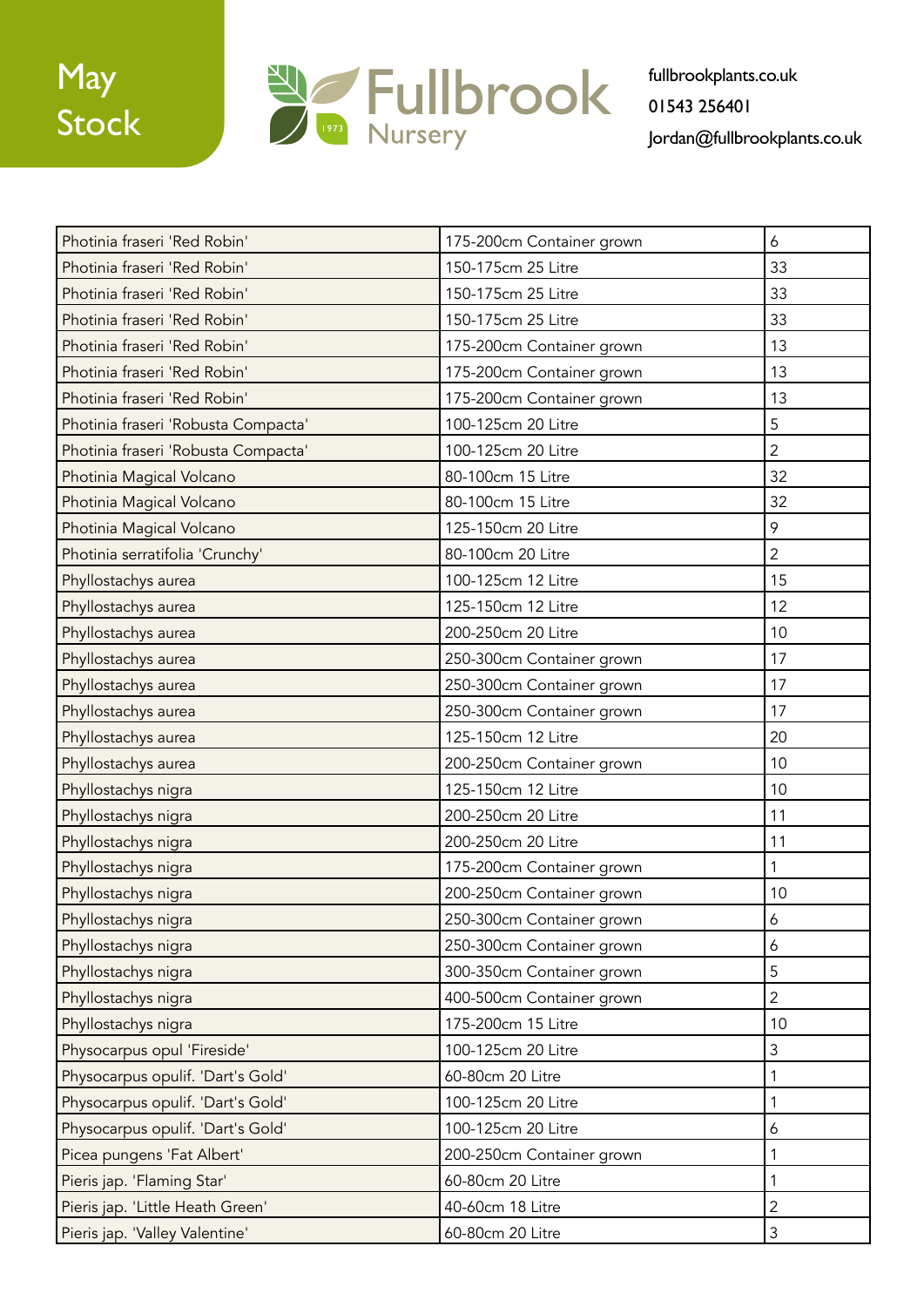

| Pittosporum 'Golf Ball'           | 60-80cm 20 Litre          | 3              |
|-----------------------------------|---------------------------|----------------|
| Pittosporum ten 'Golden Ball'     | 60-80cm 20 Litre          | 15             |
| Pittosporum ten 'Silver Ball'     | 20 Litre                  | 15             |
| Pittosporum ten. 'Green Elf'      | 100-125cm 15 Litre        | 11             |
| Pittosporum ten. 'Green Elf'      | 100-125cm 15 Litre        | 2              |
| Pittosporum ten. 'Irene Paterson' | 60-80cm 15 Litre          | 3              |
| Pittosporum ten. 'Pompom'         | 25 Litre                  | 3              |
| Pittosporum ten. 'Pompom'         | 60-80cm 20 Litre          | 5              |
| Pittosporum ten. 'Pompom'         | 60-80cm 20 Litre          | 27             |
| Pittosporum ten. 'Tom Thumb'      | 60-80cm 20 Litre          | 8              |
| Pittosporum ten. 'Tom Thumb'      | 60-80cm 20 Litre          | 27             |
| Pittosporum tenuifolium           | 125-150cm 25 Litre        | 1              |
| Pittosporum tob. 'Nana'           | 50-60cm 18 Litre          | 10             |
| Pittosporum tob. 'Nana'           | 60-80cm 25 Litre          | 6              |
| Prunus I. 'Angustifolia'          | 250-300cm Container grown | 4              |
| Prunus I. 'Novita'                | 250-300cm Container grown | 1              |
| Prunus laurocerasus               | 150-175cm Container grown | 6              |
| Prunus laurocerasus               | 150-175cm Container grown | 6              |
| Prunus lusitanica                 | 100-125cm 20 Litre        | 1              |
| Prunus lusitanica 'Angustifolia'  | 125-150cm Container grown | 6              |
| Prunus serr. 'Amanogawa'          | 125-150cm Container grown | 22             |
| Pyracantha 'Golden Glow'          | 250-300cm Container grown | 1              |
| Pyrus calleryana 'Chanticleer'    | 300-350cm Container grown | 1              |
| Quercus robur                     | 150-175cm Container grown | 99             |
| Rhus typhina Tiger Eyes           | 125-150cm Container grown | 1              |
| Sambucus nigra "Goldtower"        | 60-80cm 20 Litre          | 5              |
| Sarcococca confusa                | 20 Litre                  | 4              |
| Skimmia confusa 'Kew Green'       | 60-80cm 20 Litre          |                |
| Skimmia j. 'Red Princess'         | 20 Litre                  | 1              |
| Skimmia j. 'Rubella'              | 60-80cm 12 Litre          | 5              |
| Trachycarpus fortunei             | 80-100cm 25 Litre         | $\overline{2}$ |
| Trachycarpus fortunei             | 80-100cm 25 Litre         | $\overline{2}$ |
| Trachycarpus fortunei             | 125-150cm Container grown | 1              |
| Trachycarpus fortunei             | 150-175cm Container grown | $\overline{2}$ |
| Viburnum plic. 'Mariesii'         | 80-100cm 15 Litre         | $\overline{2}$ |
| Viburnum tinus 'Eve Price'        | 100-125cm Container grown | 8              |
| Viburnum tinus 'Eve Price'        | 60-80cm 20 Litre          | 20             |
| Viburnum tinus 'Eve Price'        | 60-80cm 20 Litre          | 20             |
| Viburnum tinus Lisarose           | 60-80cm 20 Litre          | 10             |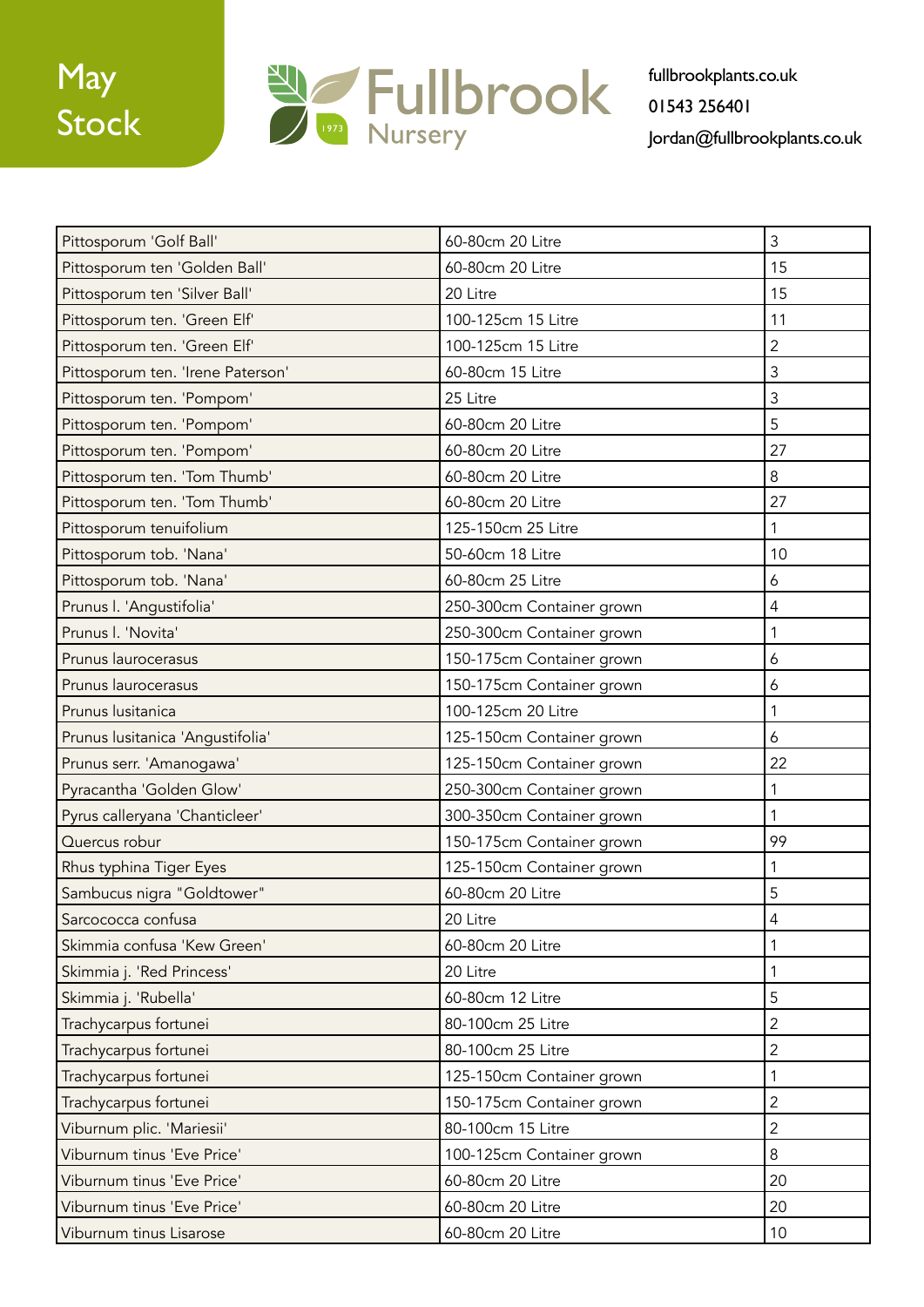

| Viburnum tinus Lisarose           | 60-80cm 20 Litre          | 10             |
|-----------------------------------|---------------------------|----------------|
| Weigela florida Minor Black       | 100-125cm 20 Litre        | 5              |
| Wisteria sinensis                 | 250-300cm Container grown | 3              |
| Wisteria sinensis                 | 400-500cm Container grown | 10             |
| Wisteria sinensis 'Alba'          | 250-300cm Container grown | $\overline{2}$ |
| Wisteria sinensis 'Alba'          | 250-300cm Container grown | 3              |
| Perennials                        |                           |                |
| Description                       | Size                      | <b>Qty</b>     |
|                                   |                           |                |
| Acanthus mollis                   | 2 Litre                   | 12             |
| Acanthus mollis                   | 3 Litre                   | 50             |
| Acanthus 'Morning Candle'         | 2 Litre                   | 12             |
| Acanthus spinosus                 | 2 Litre                   | 39             |
| Achillea m. 'Cerise Queen'        | 2 Litre                   | 5              |
| Achillea millefolium 'Red Velvet' | 2 Litre                   | 5              |
| Achillea 'Moonshine'              | 2 Litre                   | $\overline{4}$ |
| Achillea ptarmica 'The Pearl'     | 2 Litre                   | $\overline{4}$ |
| Achillea 'Terracotta'             | 3 Litre                   | 91             |
| Actaea simp. 'Pink Spike'         | 3 Litre                   | 25             |
| Adiantum pedatum aleuticum        | 3 Litre                   | 20             |
| Agapanthus africanus              | 2 Litre                   | 13             |
| Agapanthus africanus              | 3 Litre                   | 100            |
| Agapanthus africanus 'Albus'      | 2 Litre                   | 34             |
| Agapanthus africanus 'Albus'      | 3 Litre                   | 100            |
| Agapanthus 'Charlotte'            | 2 Litre                   | 10             |
| Agapanthus Fireworks              | 2 Litre                   | 22             |
| Agapanthus Fireworks              | 3 Litre                   | 49             |
| Agapanthus 'Polar Ice'            | 3 Litre                   | 9              |
| Agastache 'Black Adder'           | 3 Litre                   | 50             |
| Agastache mex. 'Red Fortune'      | 3 Litre                   | 50             |
| Agastache 'Rosie Posie'           | 2 Litre                   | $\mathfrak{Z}$ |
| Ajuga reptans 'Atropurpurea'      | 2 Litre                   | 5              |
| Ajuga reptans 'Atropurpurea'      | 2 Litre                   | 6              |
| Ajuga reptans 'Black Scallop'     | 2 Litre                   | $\mathfrak{Z}$ |
| Ajuga reptans 'Black Scallop'     | 2 Litre                   | 50             |
| Ajuga reptans 'Burgundy Glow'     | 2 Litre                   | 68             |
| Ajuga reptans 'Catlin's Giant'    | 2 Litre                   | 58             |
| Ajuga reptans 'Catlin's Giant'    | 2 Litre                   | 58             |
| Alchemilla mollis                 | 5 Litre                   | 6              |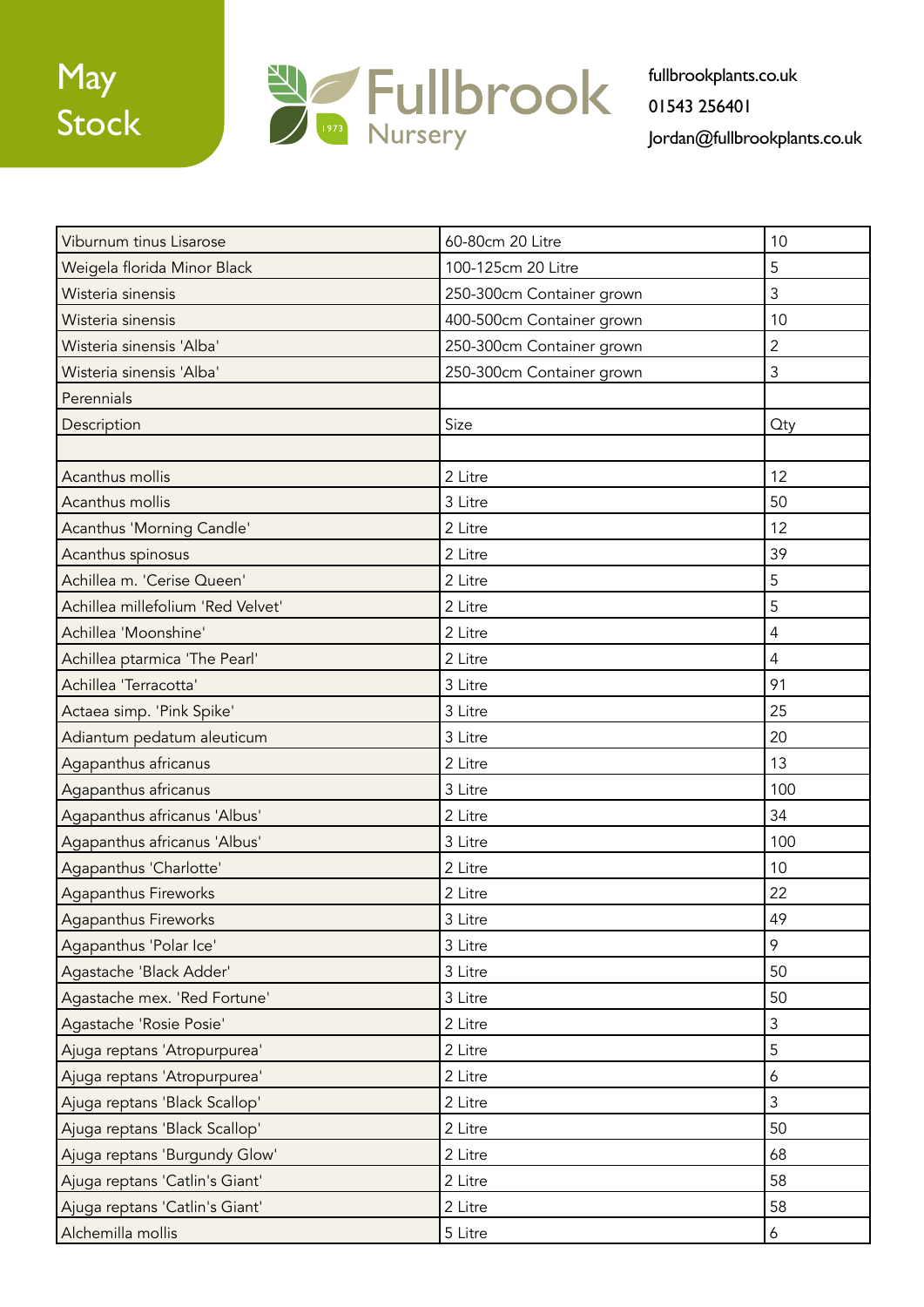

| Alchemilla mollis                | 2 Litre | 10             |
|----------------------------------|---------|----------------|
| Alchemilla mollis                | 2 Litre | 10             |
| Alchemilla mollis                | 2 Litre | 70             |
| Alchemilla mollis                | 2 Litre | 70             |
| Allium afl. 'Purple Sensation'   | 2 Litre | 3              |
| Allium afl. 'Purple Sensation'   | 2 Litre | $\overline{4}$ |
| Allium afl. 'Purple Sensation'   | 3 Litre | 51             |
| Allium afl. 'Purple Sensation'   | 9cm Pot | 175            |
| Allium christophii               | 3 Litre | 29             |
| Allium 'Globemaster'             | 2 Litre | $\overline{7}$ |
| Allium 'Mount Everest' (P)       | 2 Litre | 28             |
| Allium schoenoprasum             | 2 Litre | 3              |
| Allium sphaerocephalon           | 2 Litre | $\overline{7}$ |
| Alpines mixed (P)                | 1 litre | 102            |
| Anemone hup. 'Prinz Heinrich'    | 2 Litre | 3              |
| Anemone hup. 'Prinz Heinrich'    | 2 Litre | 14             |
| Anemone hup. 'September Charm'   | 3 Litre | 100            |
| Anemone hyb. 'Hadspen Abundance' | 5 Litre | 4              |
| Anemone hyb. 'Hadspen Abundance' | 2 Litre | 128            |
| Anemone hyb. 'Honorine Jobert'   | 2 Litre | 10             |
| Anemone hyb. 'Honorine Jobert'   | 2 Litre | 14             |
| Anemone hyb. 'Honorine Jobert'   | 9cm Pot | 16             |
| Anemone hyb. 'Honorine Jobert'   | 3 Litre | 129            |
| Anemone hyb. 'Pamina'            | 2 Litre | 5              |
| Anemone Wild Swan                | 2 Litre | $\overline{4}$ |
| Anemone Wild Swan                | 3 Litre | 220            |
| Angelica gigas                   | 3 Litre | 50             |
| Aquilegia 'Nora Barlow'          | 2 Litre | 5              |
| Aquilegia v. 'Ruby Port'         | 2 Litre | 18             |
| Artemisia lud. 'Valerie Finnis'  | 3 Litre | 14             |
| Artemisia 'Powis Castle'         | 2 Litre | 26             |
| Artemisia schmidtiana 'Nana'     | 3 Litre | 14             |
| Artemisia schmidtiana 'Nana'     | 3 Litre | 100            |
| Asplenium scolopendrium          | 3 Litre | 99             |
| Aster (D) 'Jenny'                | 2 Litre | 13             |
| Aster (D) 'Schneekissen'         | 2 Litre | 24             |
| Aster 'Bahamas'                  | 2 Litre | 15             |
| Aster frikartii 'Mönch'          | 3 Litre | 100            |
| Aster n.-a. 'Purple Dome'        | 3 Litre | 20             |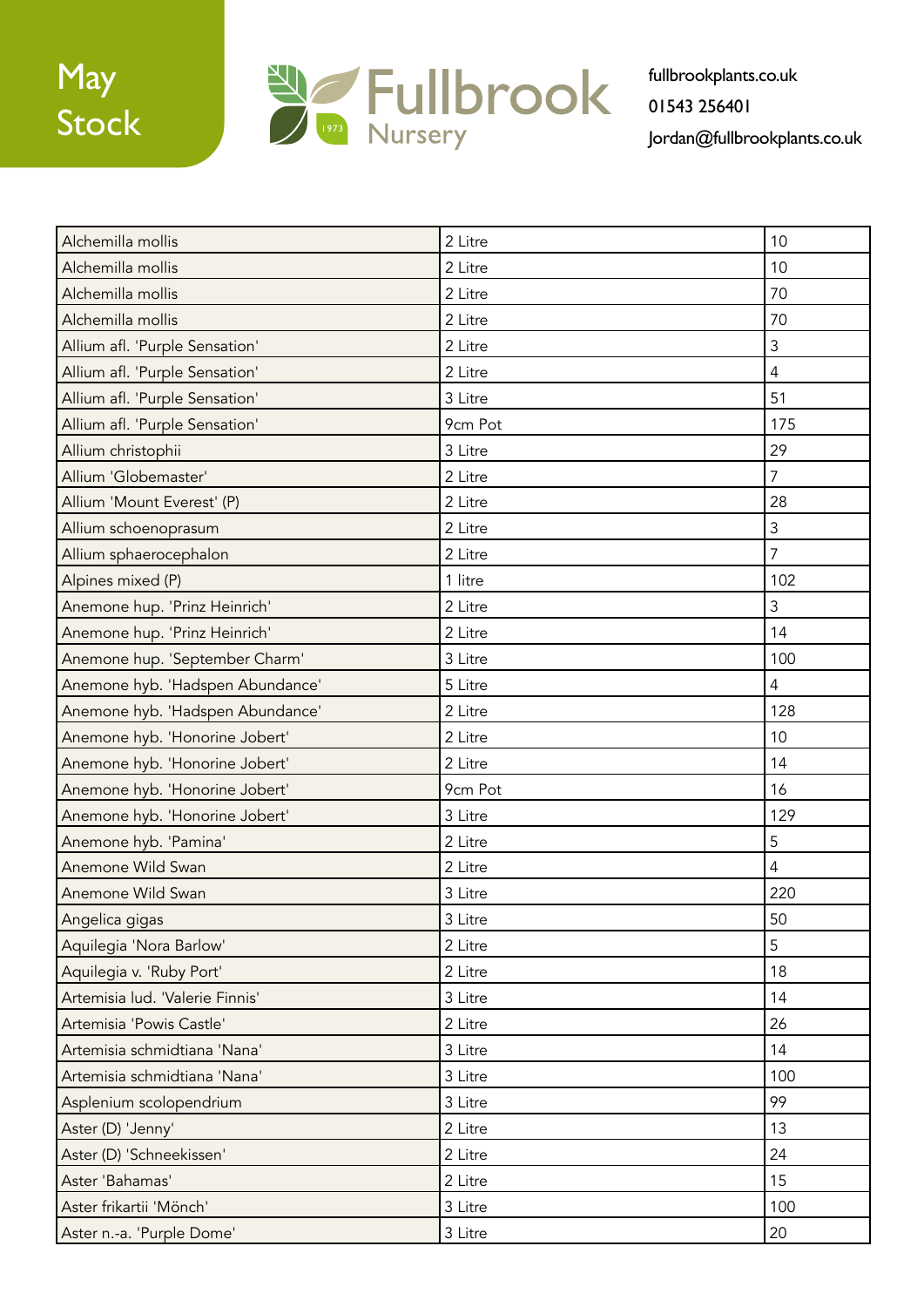

| Aster 'Samoa'                                | 2 Litre | 5              |
|----------------------------------------------|---------|----------------|
| Astilbe (A) 'Fanal'                          | 3 Litre | 16             |
| Astilbe (J) 'Peach Blossom'                  | 2 Litre | 3              |
| Astilbe (J) 'Peach Blossom'                  | 3 Litre | 25             |
| Astilbe (S) 'Sprite'                         | 3 Litre | 22             |
| Astrantia 'Buckland'                         | 3 Litre | 250            |
| Astrantia maj. 'Claret'                      | 2 Litre | 3              |
| Astrantia maj. 'Large White' (P)             | 5 Litre | 10             |
| Astrantia maj. 'Roma'                        | 3 Litre | 95             |
| Astrantia maj. 'Shaggy'                      | 2 Litre | 3              |
| Astrantia maj. 'Shaggy'                      | 3 Litre | 35             |
| Astrantia 'Moulin Rouge'                     | 2 Litre | $\overline{4}$ |
| Astrantia 'Moulin Rouge'                     | 3 Litre | 100            |
| Athyrium niponicum 'Burgundy Lace'           | 3 Litre | 50             |
| Athyrium niponicum 'Metallicum' (F)          | 2 Litre | 9              |
| Athyrium niponicum 'Red Beauty'              | 2 Litre | 22             |
| Athyrium niponicum 'Silver Falls'            | 3 Litre | 66             |
| Baptisia australis                           | 4 Litre | 13             |
| Bergenia 'Bressingham White'                 | 2 Litre | 8              |
| Bergenia cordifolia                          | 2 Litre | 3              |
| Bergenia cordifolia                          | 2 Litre | $\,8\,$        |
| Bergenia cordifolia                          | 2 Litre | 8              |
| Bergenia cordifolia 'Purpurea'               | 2 Litre | 6              |
| Briza media                                  | 2 Litre | $\overline{7}$ |
| Briza media                                  | 2 Litre | 7              |
| Briza media                                  | 2 Litre | 43             |
| Brunnera macr. 'Hadspen Cream'               | 2 Litre | 21             |
| Brunnera macr. 'Jack Frost'                  | 2 Litre | 16             |
| Brunnera macr. 'Looking Glass'               | 3 Litre | 50             |
| Brunnera macr. 'Mister Morse'                | 3 Litre | 8              |
| Brunnera macr. 'Sea Heart'                   | 2 Litre | 24             |
| Brunnera macr. 'Variegata'                   | 2 Litre | 9              |
| Brunnera macr. 'Variegata'                   | 5 Litre | 9              |
| Brunnera macrophylla 'Alexander's Great' (P) | 3 Litre | 31             |
| Calamagrostis acut. 'Karl Foerster'          | 2 Litre | 5              |
| Calamagrostis acut. 'Karl Foerster'          | 2 Litre | 24             |
| Camassia leichtlinii 'Alba'                  | 2 Litre | 20             |
| Campanula carp. 'Weisse Clips'               | 2 Litre | $\overline{4}$ |
| Campanula poscharskyana                      | 2 Litre | $\overline{7}$ |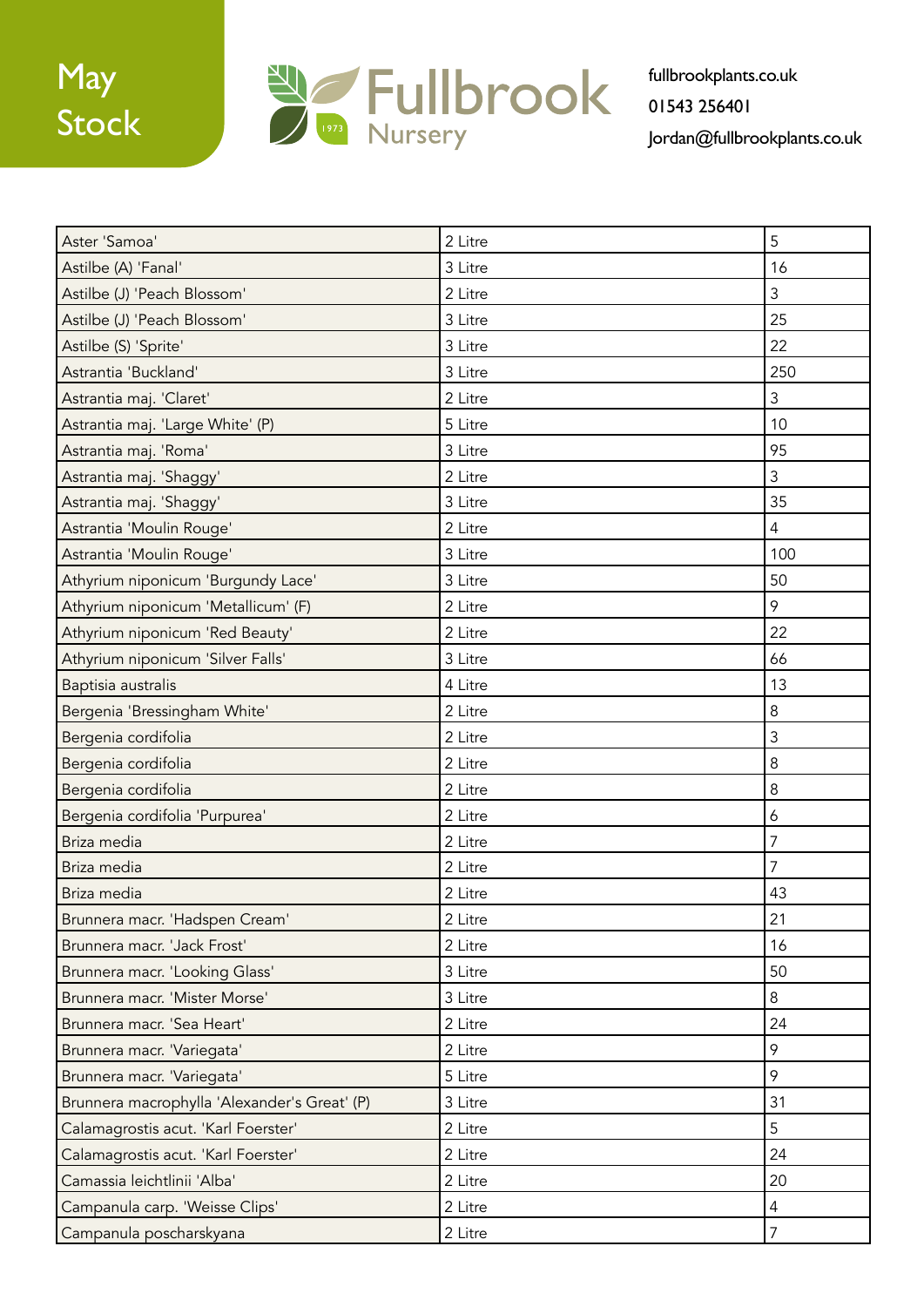

| Campanula 'Sarastro'                        | 3 Litre         | 46             |
|---------------------------------------------|-----------------|----------------|
| Campanula 'Sarastro'                        | 3 Litre         | 46             |
| Cardamine pratensis                         | 2 Litre         | 6              |
| Cardamine pratensis                         | 2 Litre         | 9              |
| Carex buch. 'Red Rooster'                   | 2 Litre         | 14             |
| Carex buchananii                            | 3 Litre         | 77             |
| Carex comans 'Amazon Mist'                  | 2 Litre         | $\overline{4}$ |
| Carex elata 'Aurea'                         | 2 Litre         | 41             |
| Carex flacca                                | 2 Litre         | 765            |
| Carex morrowii 'Ice Dance'                  | 3 Litre         | 5              |
| Carex morrowii 'Ice Dance'                  | 2 Litre         | 16             |
| Carex morrowii 'Ice Dance'                  | 2 Litre         | 16             |
| Carex morrowii 'Irish Green'                | 2 Litre         | 9              |
| Carex oshim. 'Evergold'                     | 2 Litre         | 16             |
| Carex oshim. 'Evergold'                     | 2 Litre         | 16             |
| Carex oshim. 'Evergold'                     | 2 Litre         | 82             |
| Carex oshim. 'Evergold'                     | 3 Litre         | 145            |
| Carex testacea                              | 2 Litre         | 3              |
| Carex testacea 'Prairie Fire'               | 2 Litre         | 14             |
| Catananche caerulea 'Major'                 | 3 Litre         | 50             |
| Centaurea montana 'Jordy'                   | 2 Litre         | 16             |
| Centaurea montana Purple Heart              | 3 Litre         | 9              |
| Cirsium rivulare 'Atropurpureum'            | 3 Litre         | 6              |
| Cirsium rivulare 'Atropurpureum'            | 3 Litre         | 20             |
| Cirsium rivulare 'Trevor's Blue Wonder' (P) | 3 Litre         | 19             |
| Cordyline australis                         | 60-80cm 3 Litre | 6              |
| Coreopsis gr. 'Early Sunrise'               | 2 Litre         | $\mathfrak{Z}$ |
| Coreopsis gr. 'Sunray'                      | 3 Litre         | $\overline{4}$ |
| Cortaderia sell. 'Pumila'                   | 30-40cm 3 Litre | $\overline{6}$ |
| Cortaderia sell. 'Pumila'                   | 30-40cm 3 Litre | 6              |
| Cortaderia sell. 'Pumila'                   | 30-40cm 3 Litre | 75             |
| Cortaderia sell. 'White Feather'            | 2 Litre         | 39             |
| Cortaderia selloana                         | 30-40cm 3 Litre | $\overline{7}$ |
| Corydalis flex. 'Craigton Blue'             | 3 Litre         | 23             |
| Crocosmia cro 'Sunglow'                     | 3 Litre         | 8              |
| Crocosmia 'Emily McKenzie'                  | 3 Litre         | 50             |
| Crocosmia 'George Davidson'                 | 3 Litre         | 47             |
| Crocosmia 'Lucifer'                         | 2 Litre         | 15             |
| Crocosmia 'Lucifer'                         | 3 Litre         | 75             |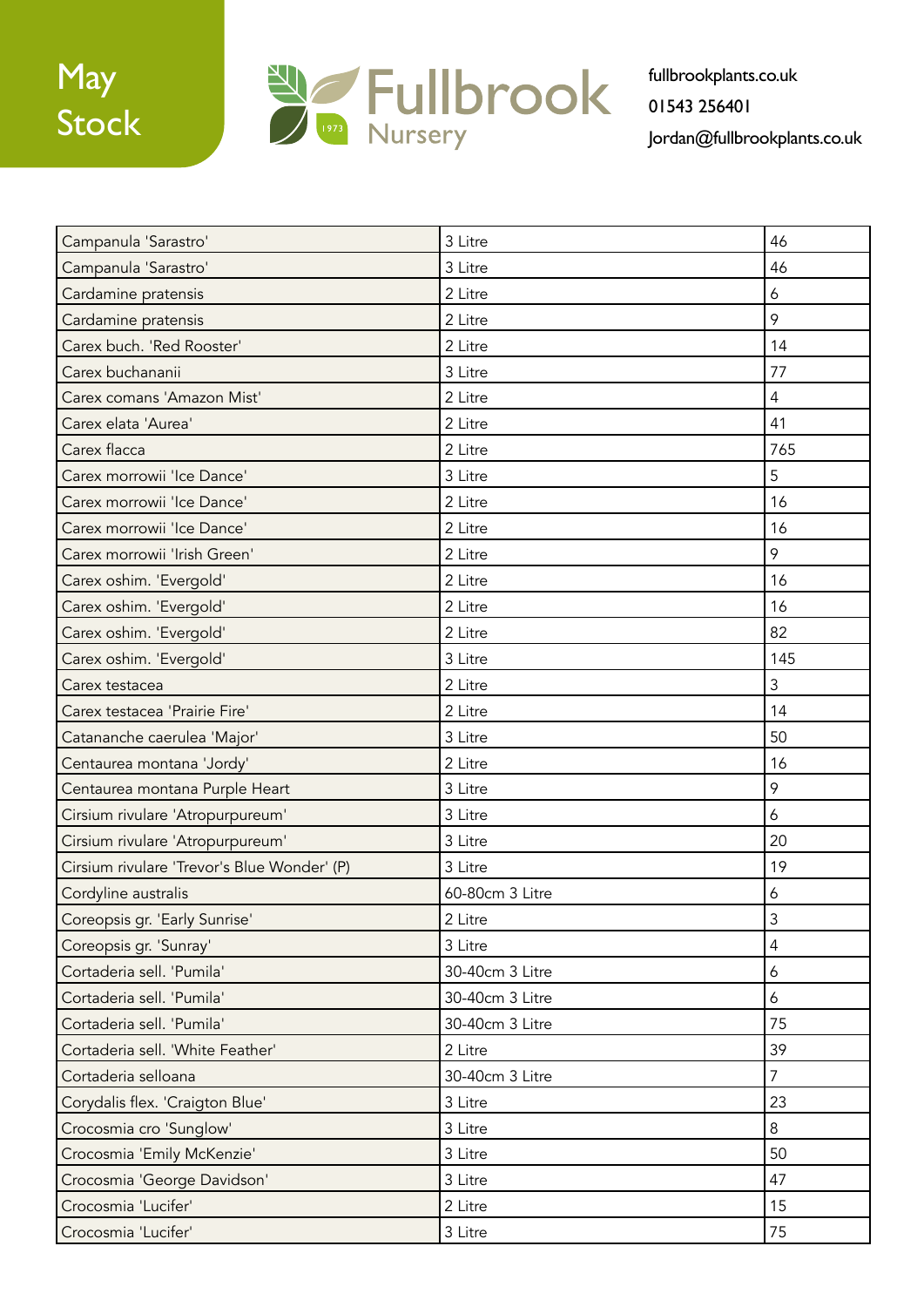

| Cynara scolymus                        | 3 Litre   | 24             |
|----------------------------------------|-----------|----------------|
| Dahlia Bishop of Llandaff (P)          | 3 Litre   | 24             |
| Dahlia 'Bishop of Oxford' (P)          | 3 Litre   | 21             |
| Dahlia 'Bishop of York'                | 3 Litre   | 22             |
| Dahlia Blackjack                       | 3 Litre   | 11             |
| Dahlia 'Blue Bayou'                    | 3 Litre   | 16             |
| Dahlia Cornel Brons                    | 3 Litre   | 21             |
| Dahlia Downham Royal                   | 3 Litre   | 20             |
| Dahlia Rebecca's World                 | 3 Litre   | 23             |
| Dahlia 'Totally Tangerine'             | 3 Litre   | 16             |
| Dahlia Verrones Obsidian               | 3 Litre   | 25             |
| Dahlia White Onesta                    | 3 Litre   | 21             |
| Delphinium (P) 'Black Knight'          | 3 Litre   | 42             |
| Delphinium (P) 'Galahad'               | 1.5 Litre | $\overline{7}$ |
| Deschampsia cesp. 'Goldtau'            | 2 Litre   | $\overline{4}$ |
| Deschampsia cesp. 'Goldtau'            | 9cm Pot   | 12             |
| Deschampsia cesp. 'Goldtau'            | 2 Litre   | 26             |
| Deschampsia cesp. 'Goldtau'            | 3 Litre   | 95             |
| Deschampsia cespitosa                  | 2 Litre   | 12             |
| Deschampsia cespitosa                  | 2 Litre   | 45             |
| Dianthus delt. 'Brilliant'             | 2 Litre   | 6              |
| Dicentra spectabilis                   | 3 Litre   | 37             |
| Dicentra spectabilis 'Alba'            | 3 Litre   | 18             |
| Digitalis purp. 'Apricot Beauty'       | 3 Litre   | 14             |
| Digitalis purp. 'Dalmatian Peach'      | 3 Litre   | 17             |
| Digitalis 'Spice Island'               | 3 Litre   | 6              |
| Dodecatheon pulchellum 'Red Wings'     | 3 Litre   | 39             |
| Dryopteris af. 'Cristata The King' (F) | 3 Litre   | 25             |
| Dryopteris atrata                      | 3 Litre   | 11             |
| Dryopteris erythrosora                 | 3 Litre   | 13             |
| Dryopteris filix-mas                   | 3 Litre   | $8\phantom{1}$ |
| Dryopteris filix-mas                   | 2 Litre   | 25             |
| Dryopteris wallichiana                 | 2 Litre   | 16             |
| Echinacea p. 'Alba'                    | 2 Litre   | 3              |
| Echinacea p. 'Cheyenne Spirit'         | 2 Litre   | 42             |
| Echinacea p. 'Kismet Intense Orange'   | 3 Litre   | 35             |
| Echinacea p. 'Magnus'                  | 5 Litre   | 3              |
| Echinacea p. 'Magnus'                  | 2 Litre   | $\overline{7}$ |
| Echinacea p. 'White Swan'              | 3 Litre   | 91             |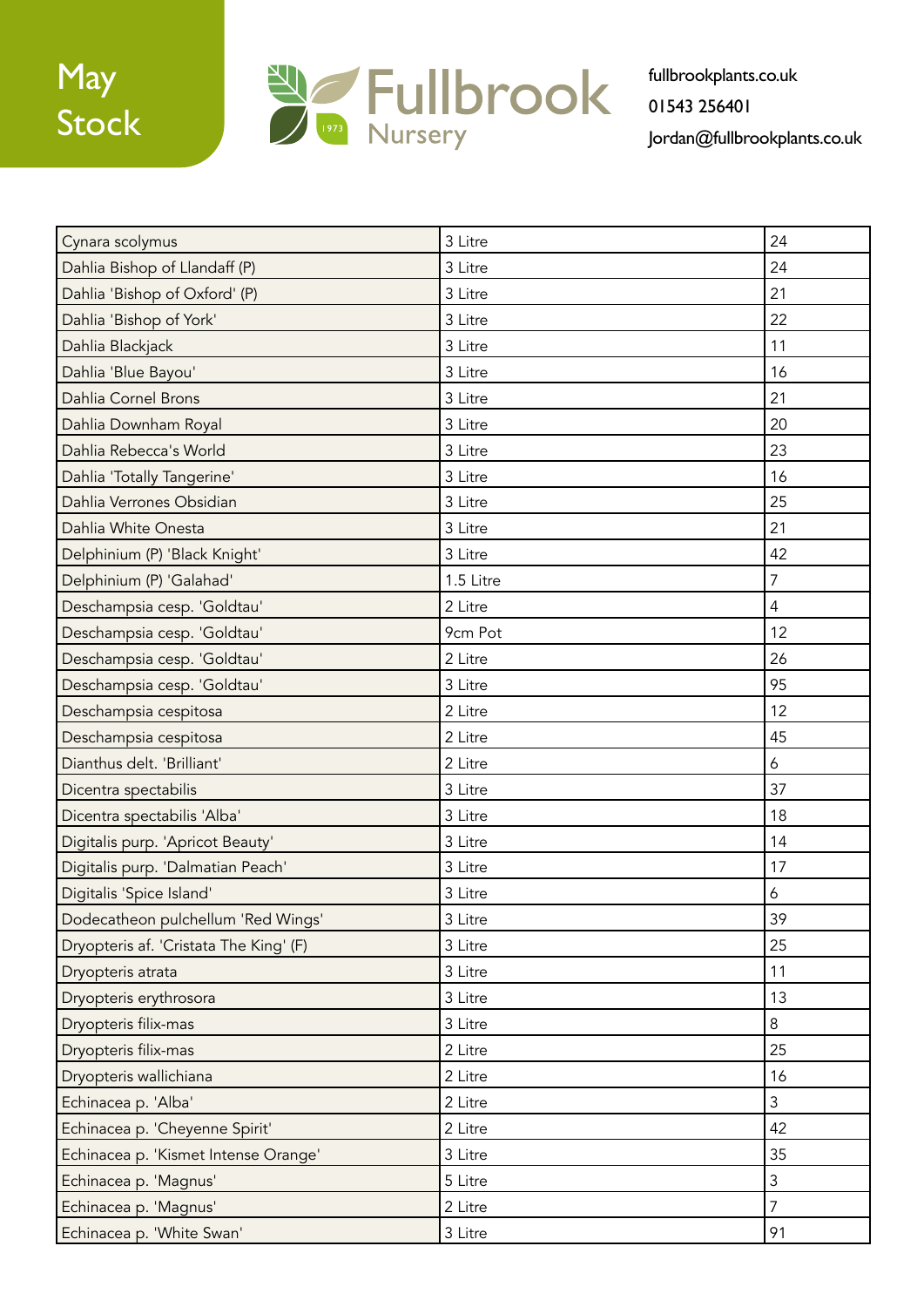

| Echinacea purpurea                    | 2 Litre | 5              |
|---------------------------------------|---------|----------------|
| Echinacea purpurea                    | 2 Litre | 6              |
| Echinacea purpurea                    | 2 Litre | 8              |
| Echinacea purpurea                    | 2 Litre | 8              |
| Echinacea purpurea                    | 3 Litre | 144            |
| Echinacea 'Sunrise'                   | 3 Litre | 50             |
| Echinacea 'Tomato Soup'               | 2 Litre | 14             |
| Echinacea 'Tomato Soup'               | 3 Litre | 47             |
| Echinops bannaticus 'Taplow Blue'     | 2 Litre | 25             |
| Echinops bannaticus 'Taplow Blue'     | 3 Litre | 35             |
| Epimedium grandiflorum                | 2 Litre | 10             |
| Epimedium rubrum                      | 3 Litre | 50             |
| Epimedium versicolor 'Sulphureum'     | 2 Litre | 8              |
| Eremurus isab. 'Cleopatra'            | 3 Litre | 25             |
| Erigeron alpinus                      | 2 Litre | 33             |
| Erigeron glaucus 'Sea Breeze'         | 3 Litre | 50             |
| Erigeron karvinskianus                | 2 Litre | $\mathsf 3$    |
| Erigeron karvinskianus                | 2 Litre | $\mathfrak{Z}$ |
| Erigeron karvinskianus                | 2 Litre | 3              |
| Erigeron karvinskianus                | 3 Litre | 295            |
| Erigeron karvinskianus 'Stallone' (P) | 1 litre | 17             |
| Erigeron 'Rosa Juwel'                 | 2 Litre | 35             |
| Eryngium giganteum Silver Ghost (P)   | 2 Litre | 6              |
| Eryngium 'Neptune's Gold' (P)         | 2 Litre | 9              |
| Eryngium planum                       | 2 Litre | 25             |
| Eryngium planum 'Blue Hobbit'         | 3 Litre | 16             |
| Eryngium zabelii 'Big Blue' (P)       | 3 Litre | 194            |
| Erysimum 'Bowles' Mauve'              | 3 Litre | 47             |
| Erythronium 'Pagoda'                  | 3 Litre | 21             |
| Euphorbia amygdal. robbiae            | 2 Litre | 10             |
| Euphorbia 'Ascot Rainbow'             | 2 Litre | $\overline{7}$ |
| Euphorbia char. Silver Swan           | 3 Litre | 50             |
| Euphorbia characias wulfenii          | 2 Litre | 3              |
| Euphorbia characias wulfenii          | 3 Litre | 75             |
| Euphorbia griffithii 'Fireglow'       | 2 Litre | $\,8\,$        |
| Euphorbia paralias                    | 2 Litre | $\overline{7}$ |
| Euphorbia polychroma 'Senior'         | 3 Litre | 25             |
| Festuca glauca 'Elijah Blue'          | 2 Litre | 15             |
| Festuca glauca 'Elijah Blue'          | 2 Litre | 17             |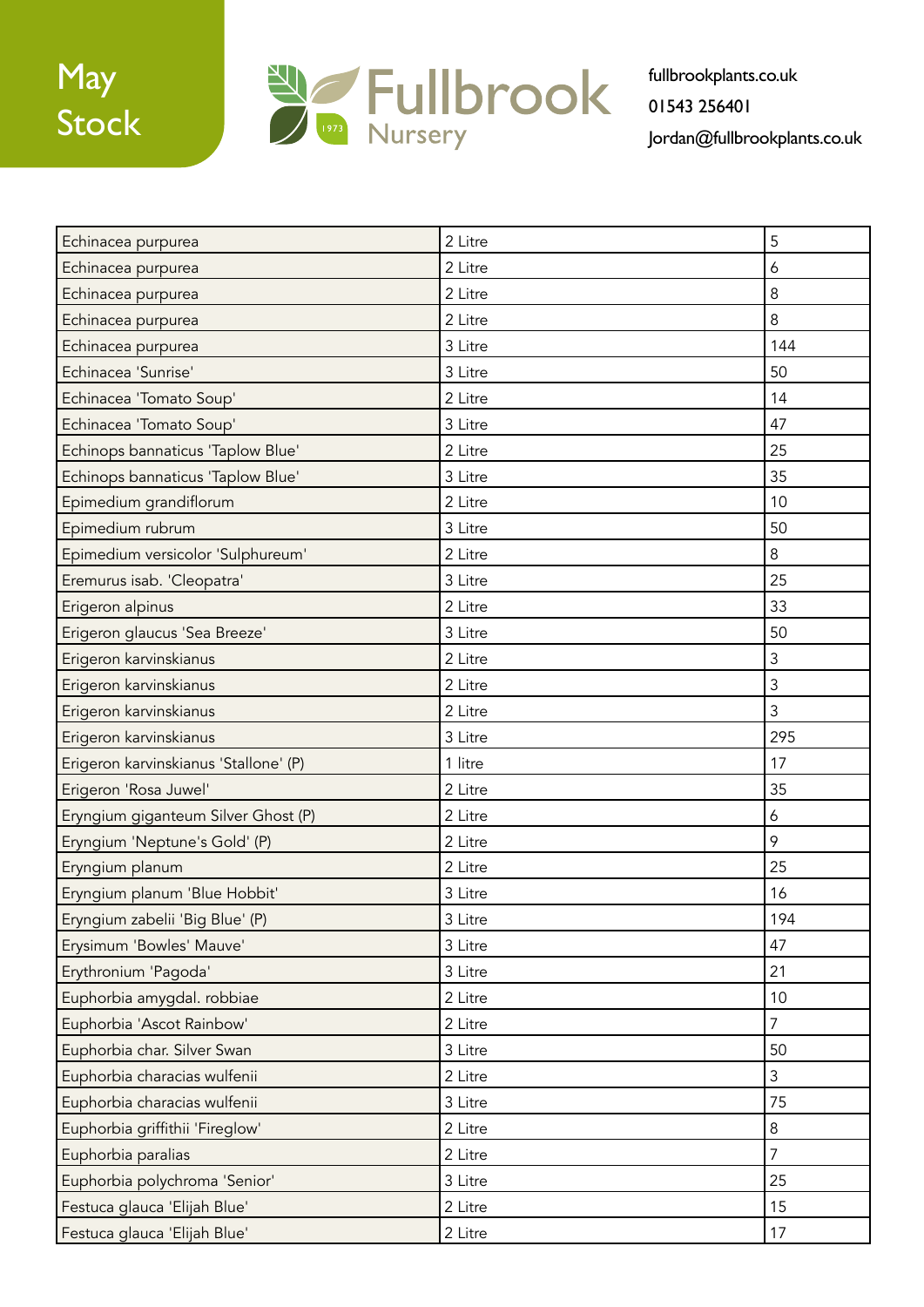

| Festuca glauca 'Elijah Blue'        | 2 Litre | 17             |
|-------------------------------------|---------|----------------|
| Festuca glauca 'Elijah Blue'        | 3 Litre | 150            |
| Gaura lindh. 'Gaudi White'          | 3 Litre | 15             |
| Gaura lindh. 'Siskiyou Pink'        | 3 Litre | 100            |
| Gaura lindh. 'Whirling Butterflies' | 2 Litre | 3              |
| Gaura lindh. 'Whirling Butterflies' | 3 Litre | 35             |
| Gaura lindheimeri                   | 2 Litre | 17             |
| Geranium 'Ann Folkard'              | 3 Litre | 41             |
| Geranium 'Azure Rush'               | 3 Litre | 15             |
| Geranium 'Brookside'                | 3 Litre | 50             |
| Geranium 'Brookside'                | 2 Litre | 84             |
| Geranium endressii 'Wargrave Pink'  | 2 Litre | 17             |
| Geranium 'Johnson's Blue'           | 2 Litre | 14             |
| Geranium 'Johnson's Blue'           | 5 Litre | 25             |
| Geranium 'Johnson's Blue'           | 3 Litre | 46             |
| Geranium macr. 'Spessart'           | 2 Litre | $\overline{4}$ |
| Geranium macr. 'Spessart'           | 5 Litre | 5              |
| Geranium macr. 'Spessart'           | 2 Litre | 19             |
| Geranium nodosum                    | 3 Litre | 22             |
| Geranium nodosum                    | 2 Litre | 67             |
| Geranium 'Patricia'                 | 3 Litre | 16             |
| Geranium 'Patricia'                 | 3 Litre | 49             |
| Geranium rivers. 'Mavis Simpson'    | 3 Litre | 8              |
| Geranium rivers. 'Mavis Simpson'    | 3 Litre | 19             |
| Geranium Rozanne                    | 2 Litre | 12             |
| Geranium Rozanne                    | 2 Litre | 23             |
| Geranium sang. 'Vision'             | 2 Litre | 21             |
| Geum chiloense 'Mrs Bradshaw'       | 2 Litre | 8              |
| Geum 'Mai Tai' (P)                  | 3 Litre | 18             |
| Geum 'Mango'                        | 3 Litre | 22             |
| Geum rivale                         | 2 Litre | 10             |
| Geum 'Totally Tangerine' (P)        | 3 Litre | 33             |
| Gillenia trifoliata                 | 3 Litre | 25             |
| Gladioli Bimbo                      | 3 Litre | 20             |
| Gladioli Black Star                 | 3 Litre | 20             |
| Gladioli Fergie                     | 3 Litre | 20             |
| Gladioli Fiorentina                 | 3 Litre | 20             |
| Gladioli Frizzled Coral Lace        | 3 Litre | 20             |
| Hakonechloa macra                   | 2 Litre | 8              |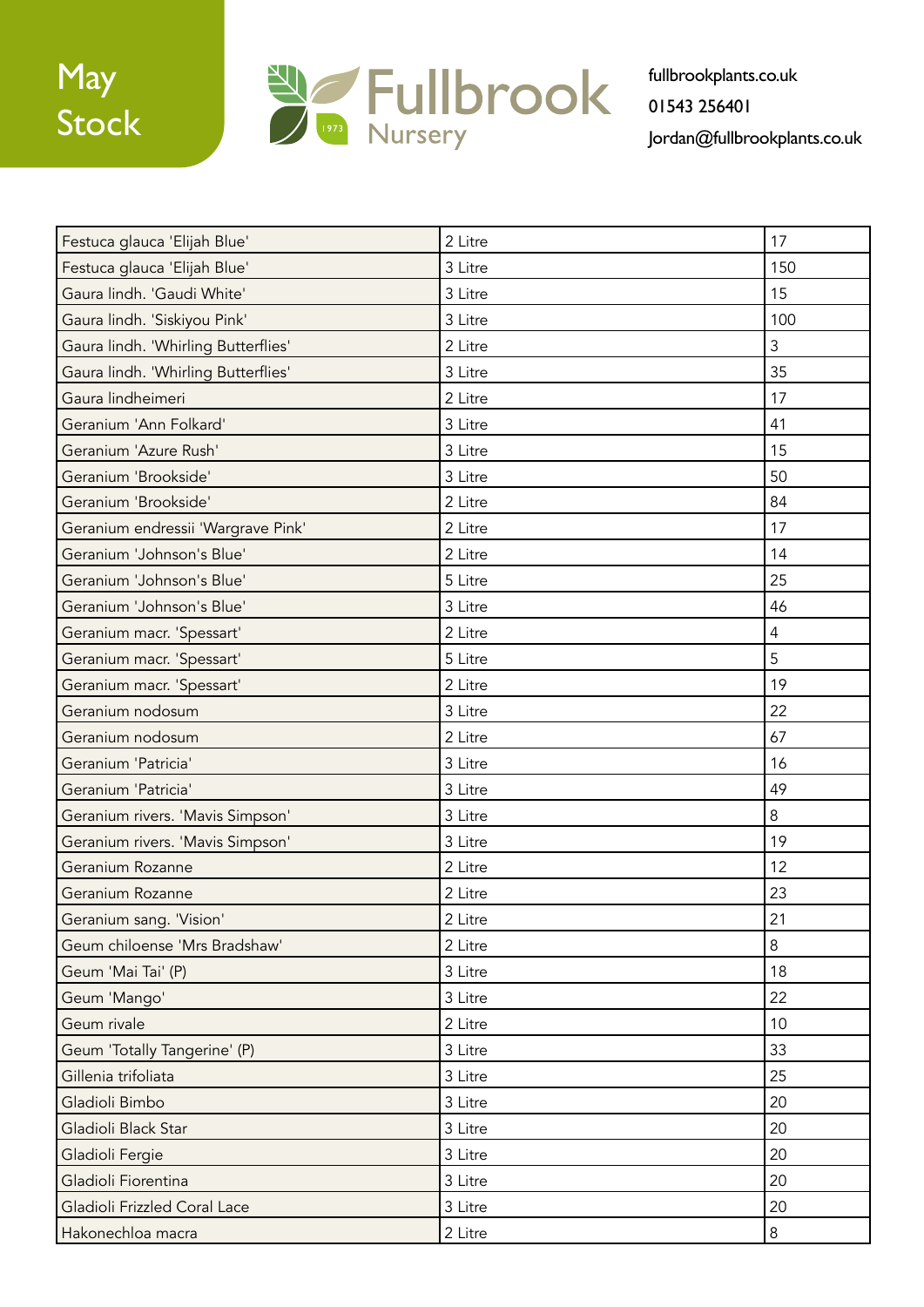

| Hakonechloa macra                        | 3 Litre | 85  |
|------------------------------------------|---------|-----|
| Hakonechloa macra                        | 3 Litre | 309 |
| Hakonechloa macra                        | 3 Litre | 309 |
| Hakonechloa macra 'All Gold'             | 2 Litre | 18  |
| Hakonechloa macra 'All Gold'             | 3 Litre | 100 |
| Hakonechloa macra 'Aureola'              | 2 Litre | 54  |
| Hakonechloa macra 'Aureola'              | 2 Litre | 54  |
| Hakonechloa macra 'Aureola'              | 2 Litre | 54  |
| Hakonechloa macra 'Aureola'              | 3 Litre | 95  |
| Hakonechloa macra 'Aureola'              | 2 Litre | 100 |
| Helenium 'Rotgold'                       | 3 Litre | 74  |
| Helenium 'Sahin's Early Flowerer'        | 2 Litre | 13  |
| Helenium 'Short 'n' Sassy' (P)           | 3 Litre | 32  |
| Helleborus niger                         | 3 Litre | 50  |
| Helleborus or. 'Pretty Ellen White'      | 9cm Pot | 22  |
| Helleborus orientalis                    | 3 Litre | 47  |
| Hemerocallis 'Arctic Snow'               | 3 Litre | 24  |
| Hemerocallis 'Primal Scream'             | 2 Litre | 18  |
| Hemerocallis 'Red Rum'                   | 4 Litre | 10  |
| Hemerocallis 'Stella de Oro'             | 3 Litre | 46  |
| Heuchera 'Binoche' (P)                   | 2 Litre | 25  |
| Heuchera Black Pearl (P)                 | 3 Litre | 85  |
| Heuchera 'Forever Purple' (P)            | 2 Litre | 24  |
| Heuchera 'Forever Purple' (P)            | 2 Litre | 24  |
| Heuchera 'Frilly'                        | 3 Litre | 86  |
| Heuchera 'Ginger Ale' (P)                | 2 Litre | 8   |
| Heuchera 'Ginger Ale' (P)                | 3 Litre | 23  |
| Heuchera 'Grape Soda'                    | 3 Litre | 81  |
| Heuchera 'Green Spice'                   | 2 Litre | 3   |
| Heuchera Indian Summer 'Boysenberry' (P) | 3 Litre | 6   |
| Heuchera 'Lime Marmalade' (P)            | 2 Litre | 5   |
| Heuchera 'Lime Marmalade' (P)            | 3 Litre | 63  |
| Heuchera 'Lime Marmalade' (P)            | 3 Litre | 63  |
| Heuchera Little Cuties Frost             | 2 Litre | 10  |
| Heuchera mic. 'Palace Purple'            | 2 Litre | 17  |
| Heuchera 'Midnight Rose'                 | 2 Litre | 26  |
| Heuchera 'Midnight Rose'                 | 2 Litre | 26  |
| Heuchera 'Midnight Rose'                 | 3 Litre | 29  |
| Heuchera 'Obsidian'                      | 3 Litre | 8   |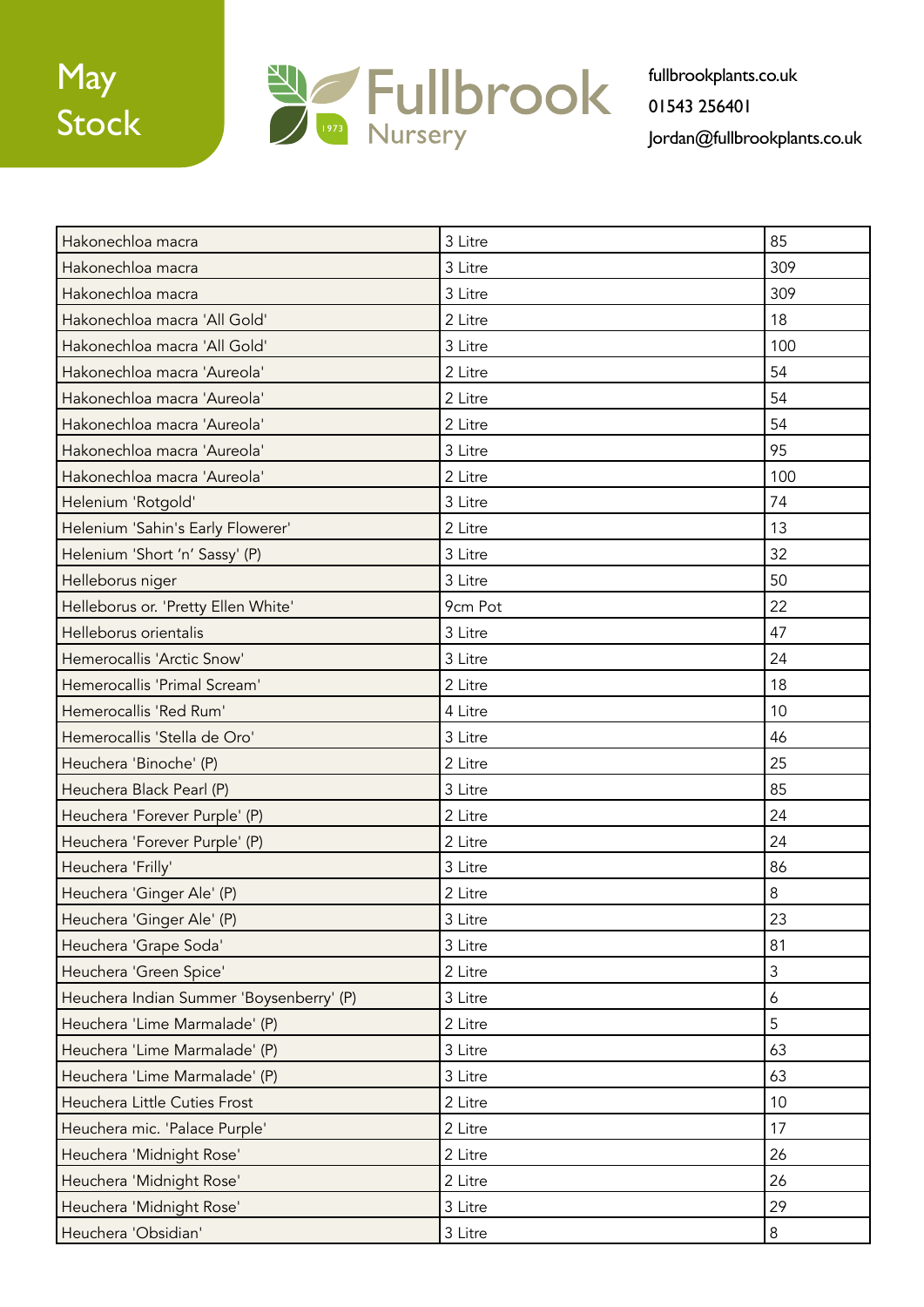

| Heuchera 'Paprika'                 | 3 Litre | 44             |
|------------------------------------|---------|----------------|
| Heuchera 'Paris'                   | 2 Litre | 6              |
| Heuchera 'Pear Crisp'              | 3 Litre | 43             |
| Heuchera 'Purple Petticoats'       | 3 Litre | 15             |
| Heuchera sang. 'Splendens'         | 2 Litre | $\mathfrak{Z}$ |
| Heuchera sanguinea                 | 2 Litre | 38             |
| Heuchera 'Silver Scrolls'          | 3 Litre | 50             |
| Heuchera 'Wild Rose' (P)           | 2 Litre | 36             |
| Heucherella 'Buttered Rum' (P)     | 2 Litre | 41             |
| Heucherella 'Kimono'               | 2 Litre | $\,8\,$        |
| Heucherella 'Stoplight'            | 3 Litre | 20             |
| Heucherella 'Sweet Tea' (P)        | 3 Litre | 50             |
| Hosta 'August Moon'                | 3 Litre | 25             |
| Hosta 'Fireworks'                  | 3 Litre | 17             |
| Hosta 'Gold Standard'              | 2 Litre | 6              |
| Hosta 'Halcyon'                    | 2 Litre | 21             |
| Hosta 'Halcyon'                    | 3 Litre | 80             |
| Hosta 'Patriot'                    | 3 Litre | 25             |
| Hosta 'Paul's Glory'               | 2 Litre | 17             |
| Hosta 'Royal Standard'             | 2 Litre | 18             |
| Hosta sieb. 'Frances Williams'     | 2 Litre | $\overline{4}$ |
| Hosta 'Snow Cap'                   | 2 Litre | 14             |
| Hosta 'Touch of Class'             | 3 Litre | 25             |
| Houttuynia cordata 'Chameleon'     | 3 Litre | 50             |
| Iberis semp 'Absolutely Amethyst'  | 1 litre | 5              |
| Imperata cylindrica 'Red Baron'    | 3 Litre | 50             |
| Iris (G) 'Jane Philips'            | 3 Litre | $\mathfrak{Z}$ |
| Iris (G) 'Jane Philips'            | 3 Litre | 15             |
| Iris (P) 'Bold Print'              | 3 Litre | $\overline{7}$ |
| Iris chrysog. 'Black Form'         | 2 Litre | 40             |
| Iris germanica Beverly Sills       | 3 Litre | $\,8\,$        |
| Iris germanica Oktoberfest         | 3 Litre | 25             |
| Iris sib. 'Blue King'              | 2 Litre | $\mathfrak{Z}$ |
| Iris sib. 'Caesar's Brother'       | 2 Litre | 12             |
| Iris versicolor                    | 1 litre | 20             |
| Knautia m. 'Mars Midget'           | 3 Litre | 22             |
| Knautia m. 'Thunder and Lightning' | 3 Litre | 8              |
| Knautia m. 'Thunder and Lightning' | 3 Litre | 25             |
| Knautia macedonica                 | 2 Litre | $\mathfrak{Z}$ |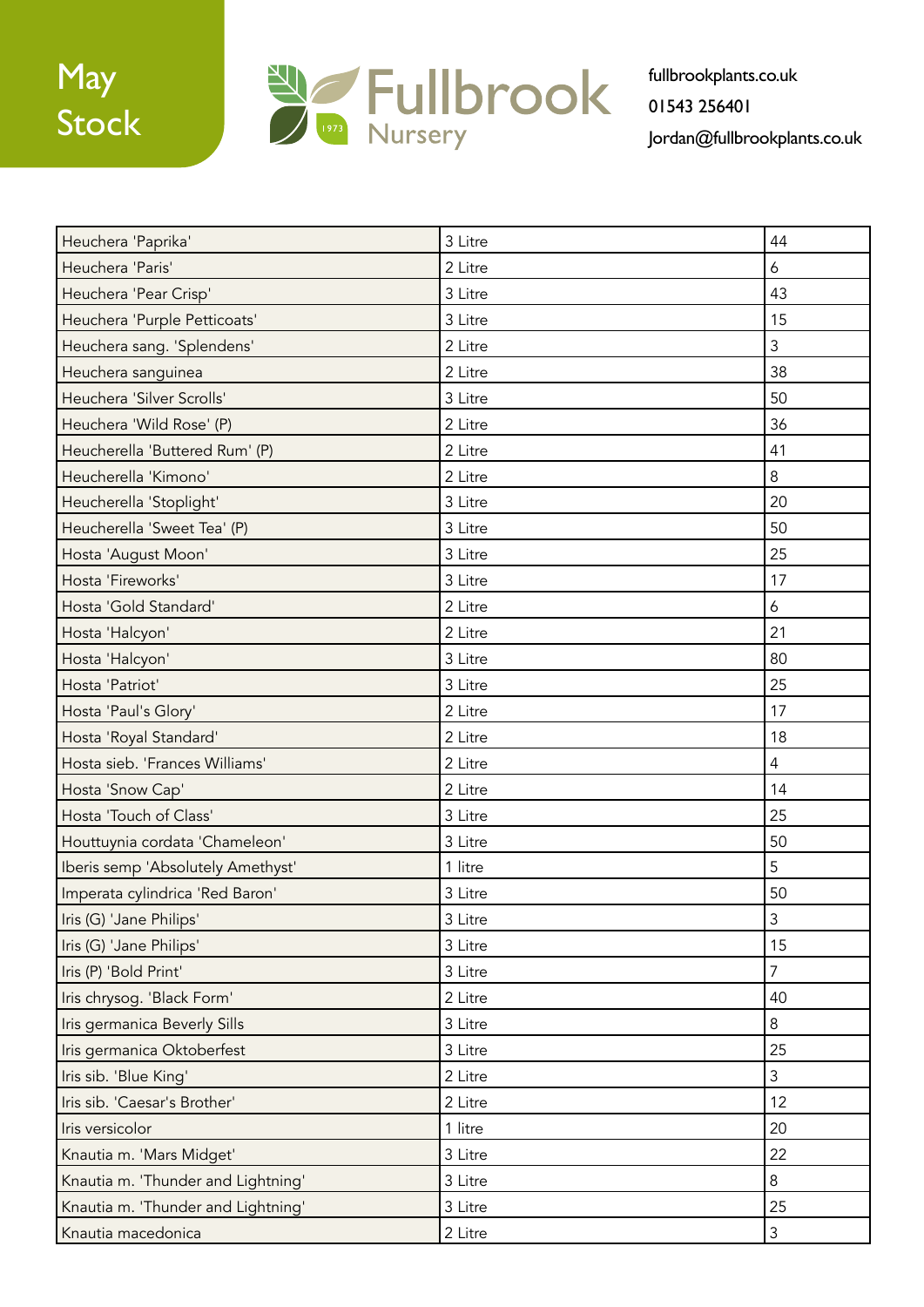

| Knautia macedonica                      | 2 Litre | $\overline{7}$ |
|-----------------------------------------|---------|----------------|
| Knautia macedonica 'Melton Pastels' (P) | 3 Litre | 29             |
| Kniphofia 'Banana Popsicle'             | 2 Litre | 3              |
| Kniphofia Bees Lemon (P)                | 3 Litre | 25             |
| Kniphofia Pineapple Popiscle            | 3 Litre | 25             |
| Kniphofia 'Poco Orange'                 | 2 Litre | 9              |
| Kniphofia 'Poco Red'                    | 2 Litre | $\mathsf 3$    |
| Kniphofia 'Poco Sunset'                 | 2 Litre | $\mathfrak{Z}$ |
| Kniphofia 'Royal Castle'                | 2 Litre | 10             |
| Lamium mac. 'Beacon Silver'             | 2 Litre | 32             |
| Leucanthemum (S) 'Alaska'               | 3 Litre | $\mathfrak{Z}$ |
| Leucanthemum (S) 'Dwarf Snow Lady'      | 2 Litre | $\mathfrak{Z}$ |
| Leucanthemum (S) 'Snow Lady'            | 2 Litre | 100            |
| Leucanthemum (S) 'Snow Lady'            | 2 Litre | 225            |
| Liatris spicata                         | 2 Litre | 5              |
| Liatris spicata 'Kobold'                | 3 Litre | $\overline{4}$ |
| Liatris spicata 'Kobold'                | 3 Litre | 16             |
| Ligularia dentata 'Othello'             | 2 Litre | 21             |
| Lilium Manitoba Morning                 | 3 Litre | 27             |
| Lilium Martagon Hansonii                | 3 Litre | 24             |
| Liriope muscari                         | 2 Litre | 12             |
| Liriope muscari                         | 2 Litre | 12             |
| Liriope muscari 'Big Blue'              | 3 Litre | 95             |
| Liriope muscari 'Variegata'             | 2 Litre | 35             |
| Lithodora d. 'Pete's Favour.'           | 9cm Pot | 8              |
| Lobelia 'Queen Victoria'                | 3 Litre | 100            |
| Lupinus 'Beefeater'                     | 3 Litre | 40             |
| Lupinus 'Manhattan Lights'              | 3 Litre | 18             |
| Lupinus 'Manhattan Lights'              | 3 Litre | 25             |
| Lupinus 'Persian Slipper'               | 3 Litre | 43             |
| Lupinus 'Red Rum'                       | 3 Litre | 12             |
| Lupinus 'Towering Inferno'              | 3 Litre | 31             |
| Lupinus 'West country Bishops Tipple'   | 3 Litre | 14             |
| Luzula sylvatica                        | 3 Litre | 23             |
| Luzula sylvatica                        | 2 Litre | 34             |
| Lysimachia atropurpurea                 | 3 Litre | 38             |
| Lythrum salicaria                       | 2 Litre | 70             |
| Lythrum virgatum 'Dropmore Purple'      | 3 Litre | 25             |
| Matteuccia struthiopteris               | 3 Litre | 25             |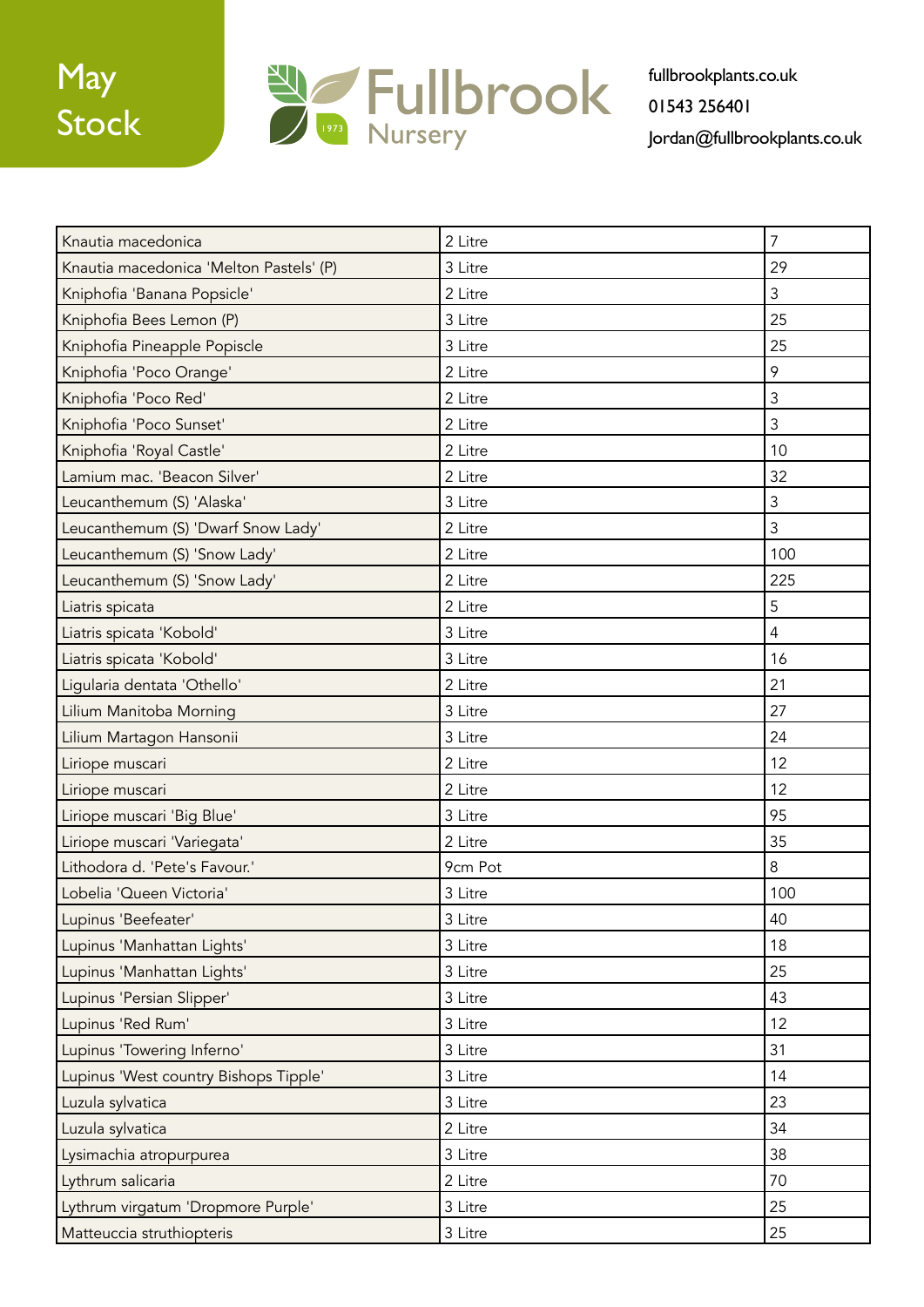

| Meconopsis betonicifolia          | 3 Litre | 25             |
|-----------------------------------|---------|----------------|
| Mentha aquatica                   | 9cm Pot | 18             |
| Mentha spicata                    | 9cm Pot | 11             |
| Miscanthus sin. 'Gracillimus'     | 2 Litre | 6              |
| Miscanthus sin. 'Morning Light'   | 2 Litre | $\mathfrak{Z}$ |
| Miscanthus sin. 'Morning Light'   | 3 Litre | 50             |
| Miscanthus sin. 'Zebrinus'        | 2 Litre | $\overline{7}$ |
| Miscanthus sin. 'Zebrinus'        | 2 Litre | 11             |
| Miscanthus sin. 'Zebrinus'        | 3 Litre | 39             |
| Miscanthus sinensis               | 2 Litre | 23             |
| Miscanthus sinensis               | 2 Litre | 46             |
| Miscanthus sinensis               | 3 Litre | 50             |
| Molinia caerulea                  | 3 Litre | $\mathfrak{Z}$ |
| Monarda 'Balmy Purple'            | 3 Litre | 25             |
| Monarda 'Cambridge Scarlet'       | 3 Litre | 10             |
| Monarda 'Prärienacht'             | 2 Litre | $\mathfrak{Z}$ |
| Muscari armeniacum (P)            | 9cm Pot | 21             |
| Narcissus 'Tete a Tete'           | 1 litre | 12             |
| Narcissus 'Tete a Tete'           | 1 litre | 12             |
| Narcissus 'Tete a Tete'           | 9cm Pot | 14             |
| Nepeta faassenii                  | 2 Litre | 17             |
| Nepeta 'Kit Cat'                  | 2 Litre | 10             |
| Nepeta 'Kit Cat'                  | 2 Litre | 20             |
| Nepeta 'Kit Cat'                  | 3 Litre | 32             |
| Nepeta racemosa 'Snowflake'       | 3 Litre | 50             |
| Nepeta 'Six Hills Giant'          | 2 Litre | $\mathfrak{Z}$ |
| Nepeta 'Six Hills Giant'          | 2 Litre | 18             |
| Nepeta 'Walker's Low'             | 2 Litre | 24             |
| Nepeta 'Walker's Low'             | 3 Litre | 28             |
| Paeonia (LD) 'Alexander Fleming'  | 3 Litre | 9              |
| Paeonia (LD) 'Karl Rosenfield'    | 2 Litre | 10             |
| Paeonia (LD) 'Sarah Bernhardt'    | 2 Litre | $\overline{4}$ |
| Paeonia (LD) 'Shirley Temple'     | 2 Litre | $\overline{3}$ |
| Paeonia (LE) 'Flame'              | 3 Litre | 25             |
| Panicum virgatum 'Heavy Metal'    | 3 Litre | 50             |
| Panicum virgatum 'Shenandoah'     | 3 Litre | 60             |
| Panicum virgatum 'Shenandoah'     | 3 Litre | 60             |
| Papaver or. 'Beauty of Livermere' | 2 Litre | $\mathfrak{Z}$ |
| Papaver or. 'Harvest Moon'        | 3 Litre | 21             |
|                                   |         |                |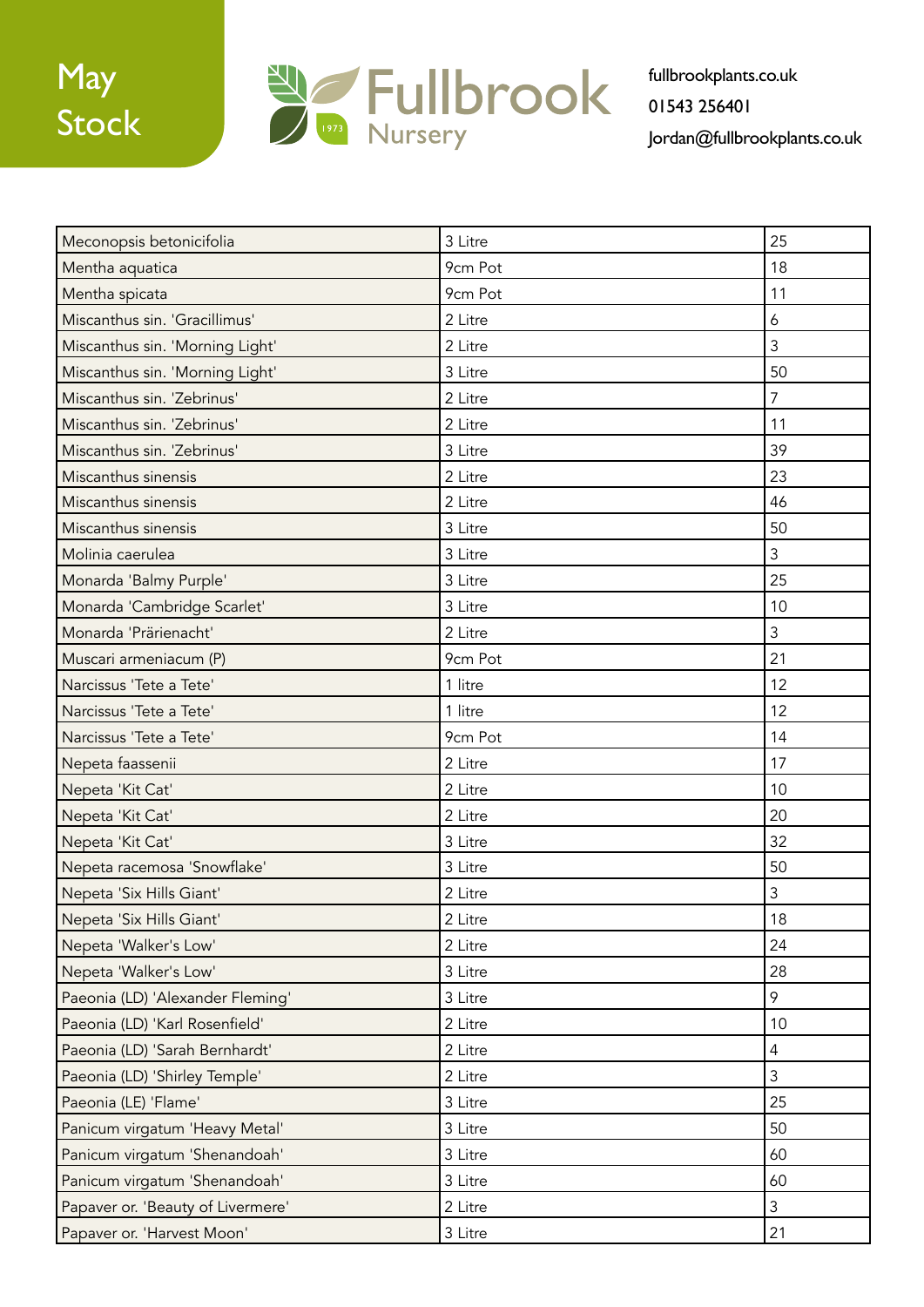

| Papaver or. 'Patty's Plum'          | 3 Litre         | 17             |
|-------------------------------------|-----------------|----------------|
| Pennisetum al. 'Hameln'             | 30-40cm 2 Litre | 9              |
| Pennisetum al. 'Hameln'             | 30-40cm 2 Litre | 9              |
| Pennisetum al. 'Little Bunny'       | 2 Litre         | $\overline{7}$ |
| Pennisetum 'Fairy Tails' (G)        | 2 Litre         | 6              |
| Penstemon digit. 'Husker Red'       | 3 Litre         | 15             |
| Penstemon 'Garnet'                  | 3 Litre         | 24             |
| Penstemon 'Sour Grapes'             | 2 Litre         | $\overline{4}$ |
| Penstemon 'Sour Grapes'             | 3 Litre         | 20             |
| Persicaria a. 'Speciosa'            | 3 Litre         | 10             |
| Persicaria aff. 'Darjeeling Red'    | 2 Litre         | 47             |
| Persicaria aff. 'Superba'           | 2 Litre         | 5              |
| Persicaria aff. 'Superba'           | 2 Litre         | 40             |
| Persicaria amplex. 'Firetail' (P)   | 9cm Pot         | 35             |
| Persicaria bistorta                 | 3 Litre         | 25             |
| Persicaria bistorta 'Superba'       | 2 Litre         | 47             |
| Phlomis fruticosa                   | 2 Litre         | 5              |
| Phlomis russeliana                  | 2 Litre         | 22             |
| Phlox (P) 'Blue Paradise'           | 3 Litre         | 18             |
| Phlox (P) 'Bright Eyes'             | 2 Litre         | 24             |
| Phlox (S) 'MacDaniel's Cushion'     | 2 Litre         | 16             |
| Phlox (S) 'MacDaniel's Cushion'     | 3 Litre         | 25             |
| Phlox (S) 'White Delight'           | 3 Litre         | 25             |
| Phlox amplifolia 'White Clouds'     | 3 Litre         | 24             |
| Phormium 'Platt's Black'            | 40-60cm 3 Litre | 4              |
| Polygonatum falcatum 'Variegatum'   | 2 Litre         | $\,8\,$        |
| Polygonatum multiflorum             | 3 Litre         | 50             |
| Polypodium vulgare                  | 2 Litre         | 47             |
| Polystichum polyblepharum           | 3 Litre         | 3              |
| Polystichum set. 'Divis. Wollaston' | 3 Litre         | 18             |
| Polystichum set. 'Herrenhausen'     | 3 Litre         | 25             |
| Polystichum setiferum               | 2 Litre         | $\mathfrak{Z}$ |
| Polystichum setiferum               | 2 Litre         | 27             |
| Polystichum setiferum               | 2 Litre         | 27             |
| Polystichum tsussimense             | 3 Litre         | 11             |
| Primula allionii 'Pennine Pink'     | 9cm Pot         | 48             |
| Primula beesiana                    | 3 Litre         | 25             |
| Primula bulleyana                   | 3 Litre         | 19             |
| Primula Goldnugget 'Light Purple'   | 1 litre         | 40             |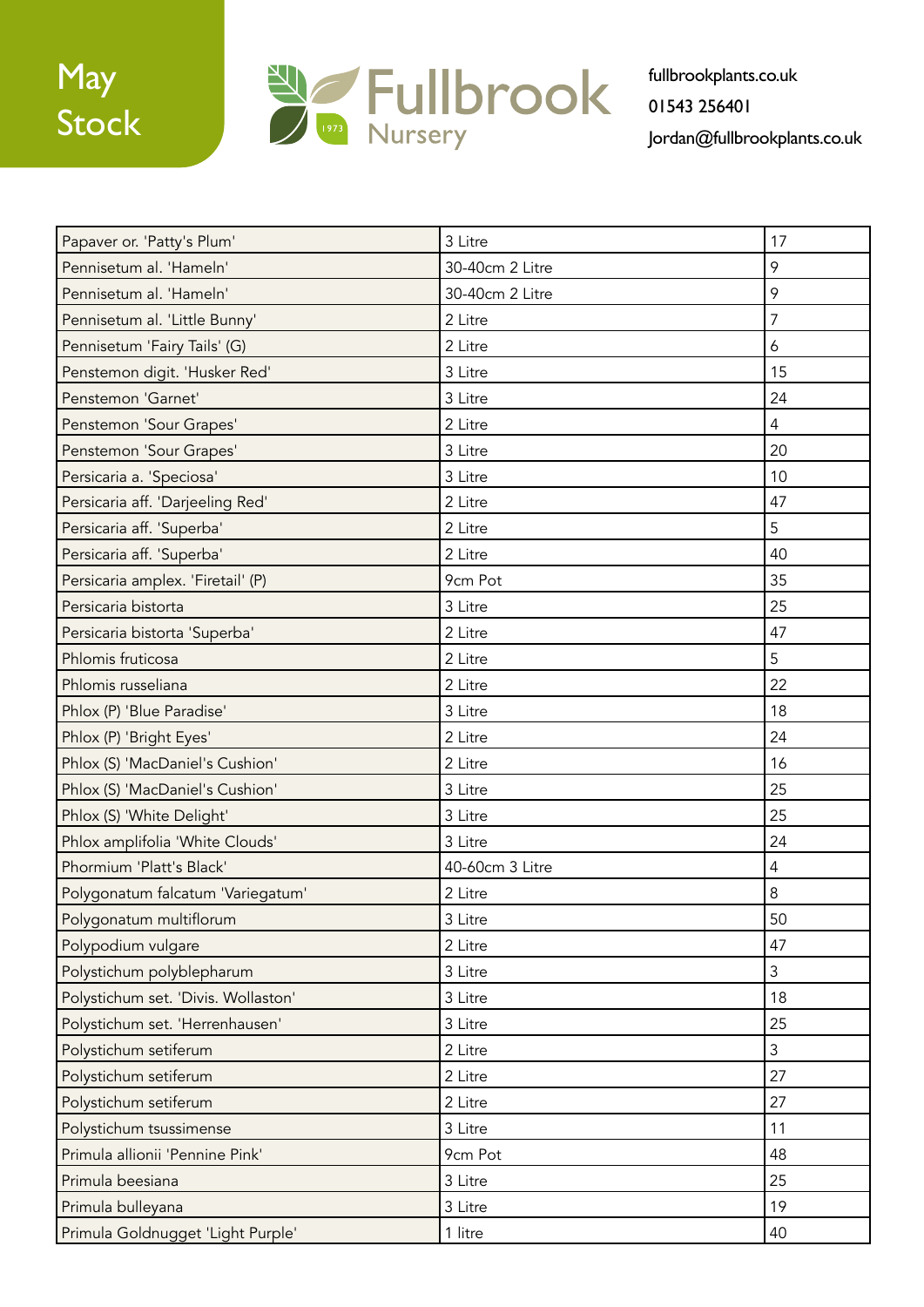

| Primula rosea                      | 9cm Pot         | 5              |
|------------------------------------|-----------------|----------------|
| Primula vialii                     | 3 Litre         | 50             |
| Pulmonaria 'Raspberry Splash'      | 3 Litre         | 32             |
| Rodgersia aesculifolia             | 3 Litre         | 49             |
| Rosmarinus off. 'Miss Jess. Upr.'  | 20-30cm 2 Litre | 70             |
| Rudbeckia f. 'Goldschirm'          | 5 Litre         | 8              |
| Rudbeckia f. 'Goldschirm'          | 2 Litre         | 60             |
| Rudbeckia f. 'Goldsturm'           | 2 Litre         | 17             |
| Rudbeckia f. 'Goldsturm'           | 2 Litre         | 17             |
| Rudbeckia f. 'Goldsturm'           | 2 Litre         | 39             |
| Rudbeckia f. 'Goldsturm'           | 3 Litre         | 191            |
| Rudbeckia f. 'Little Goldstar'     | 3 Litre         | 50             |
| Salvia 'Amistad' (P)               | 3 Litre         | 25             |
| Salvia 'Cherry Lips'               | 3 Litre         | 8              |
| Salvia gr 'Amethyst Lips'          | 3 Litre         | 25             |
| Salvia guar. 'Black and Blue'      | 3 Litre         | 25             |
| Salvia 'Love and Wishes' (P)       | 3 Litre         | 25             |
| Salvia micr. 'Hot Lips'            | 3 Litre         | 94             |
| Salvia nemorosa 'Amethyst'         | 2 Litre         | 3              |
| Salvia nemorosa 'Caradonna'        | 3 Litre         | $\overline{4}$ |
| Salvia nemorosa 'Caradonna'        | 2 Litre         | 10             |
| Salvia nemorosa 'Caradonna'        | 2 Litre         | 47             |
| Salvia nemorosa 'Caradonna'        | 3 Litre         | 182            |
| Salvia nemorosa 'Mainacht'         | 2 Litre         | 30             |
| Salvia nemorosa 'Mainacht'         | 3 Litre         | 242            |
| Salvia off. 'Purpurascens'         | 2 Litre         | 5              |
| Salvia off. 'Purpurascens'         | 2 Litre         | 5              |
| Salvia verticillata 'Purple Rain'  | 2 Litre         | 20             |
| Salvia 'Yangii'                    | 2 Litre         | 14             |
| Sanguisorba 'Little Angel' (P)     | 2 Litre         | 24             |
| Sanguisorba offic. 'Tanna'         | 2 Litre         | $\mathfrak{Z}$ |
| Sanguisorba offic. 'Tanna'         | 3 Litre         | 89             |
| Saxifraga urb. 'Variegata'         | 2 Litre         | 20             |
| Scabiosa col. 'Butterfly Blue'     | 5 Litre         | 5              |
| Scabiosa col. 'Butterfly Blue'     | 2 Litre         | 10             |
| Scabiosa col. 'Butterfly Blue'     | 3 Litre         | 36             |
| Scabiosa col. 'Flutter Pure White' | 3 Litre         | 50             |
| Schizostylis c. 'Major'            | 3 Litre         | $\overline{7}$ |
| Sedum 'Chocolate Drop'             | 3 Litre         | 24             |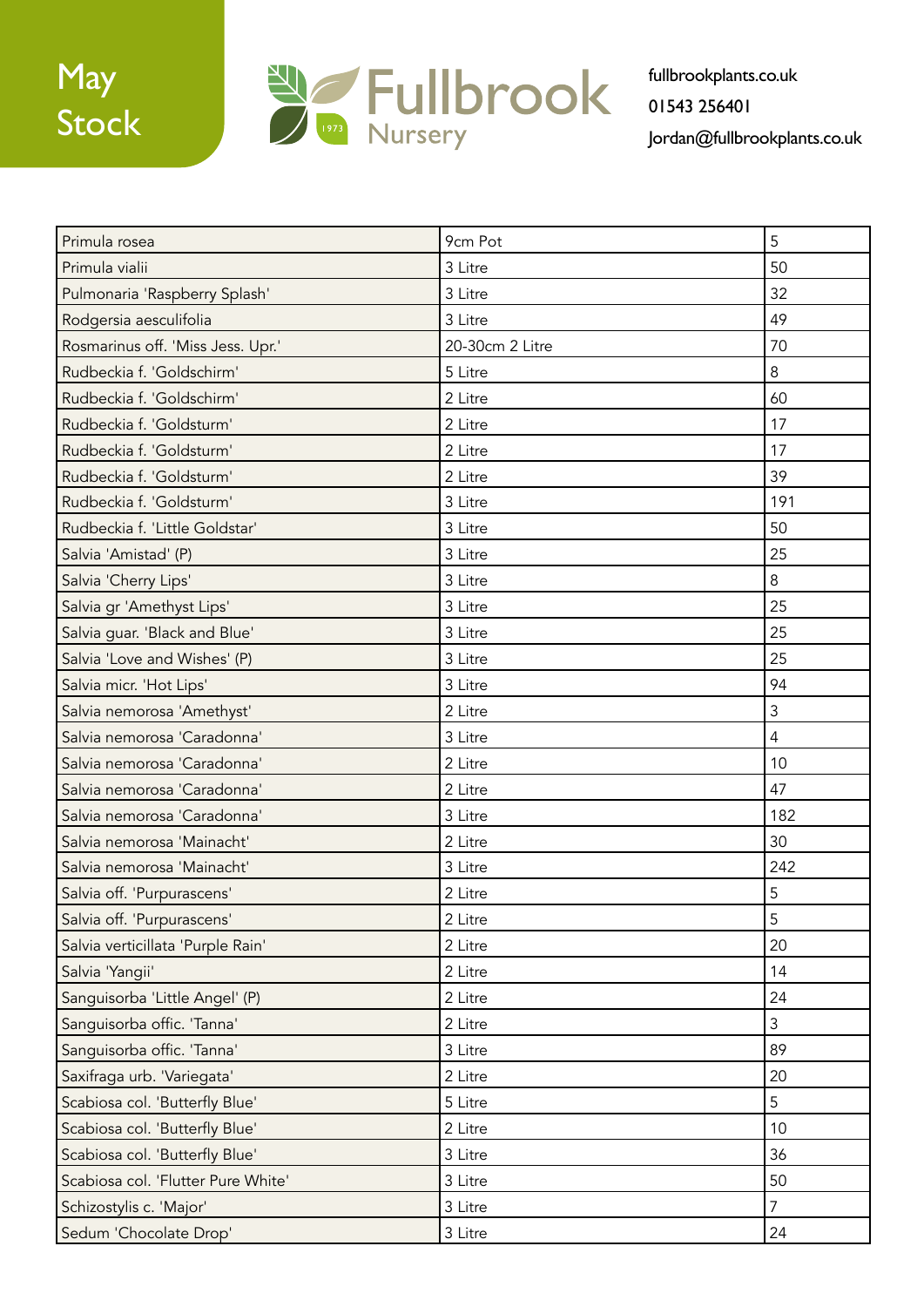

| Sedum 'Herbstfreude'              | 2 Litre | 26  |
|-----------------------------------|---------|-----|
| Sedum 'Purple Emperor'            | 3 Litre | 45  |
| Sedum spectabile 'Autumn Joy' (P) | 2 Litre | 5   |
| Sedum spectabile 'Autumn Joy' (P) | 3 Litre | 77  |
| Senecio 'Angel Wings' (P)         | 2 Litre | 5   |
| Sidalcea 'Elsie Heugh'            | 3 Litre | 47  |
| Sisyrinchium californicum         | 2 Litre | 9   |
| Stachys byzantina 'Big Ears'      | 2 Litre | 39  |
| Stachys byzantina 'Big Ears'      | 3 Litre | 50  |
| Stachys byzantina 'Silver Carpet' | 2 Litre | 12  |
| Stachys byzantina 'Silver Carpet' | 2 Litre | 30  |
| Stachys 'Lanata' (P)              | 5 Litre | 9   |
| Stachys monieri 'Hummelo'         | 2 Litre | 3   |
| Stachys officinalis 'Hummelo' (P) | 4 Litre | 3   |
| Stipa arundinacea (G)             | 2 Litre | 5   |
| Stipa arundinacea (G)             | 2 Litre | 5   |
| Stipa arundinacea (G)             | 2 Litre | 9   |
| Stipa arundinacea (G)             | 2 Litre | 17  |
| Stipa tenuissima                  | 3 Litre | 153 |
| Stipa tenuissima 'Ponytails'      | 2 Litre | 6   |
| Stipa tenuissima 'Ponytails'      | 2 Litre | 20  |
| Stipa tenuissima 'Ponytails'      | 2 Litre | 21  |
| Stipa tenuissima 'Ponytails'      | 2 Litre | 21  |
| Stipa tenuissima 'Ponytails'      | 2 Litre | 60  |
| Thalictrum aquil. 'Thundercloud'  | 3 Litre | 25  |
| Thalictrum 'Black Stockings'      | 3 Litre | 20  |
| Thalictrum del. 'Hewitt's Double' | 3 Litre | 22  |
| Thymus v. 'Silver Posie'          | 1 litre | 3   |
| Thymus vulgaris                   | 2 Litre | 5   |
| Tiarella cordifolia               | 2 Litre | 24  |
| Tiarella cordifolia               | 2 Litre | 38  |
| Tiarella 'Pink Skyrocket'         | 3 Litre | 32  |
| Tiarella 'Spring Symphony'        | 2 Litre | 28  |
| Tricyrtis form Stolonifera Group  | 3 Litre | 25  |
| Tricyrtis form. 'Purple Beauty'   | 3 Litre | 25  |
| Trollius chinensis 'Golden Queen' | 2 Litre | 5   |
| Trollius chinensis 'Golden Queen' | 3 Litre | 20  |
| Trollius europaeus                | 2 Litre | 9   |
| Verbena bon. 'Lollipop'           | 2 Litre | 28  |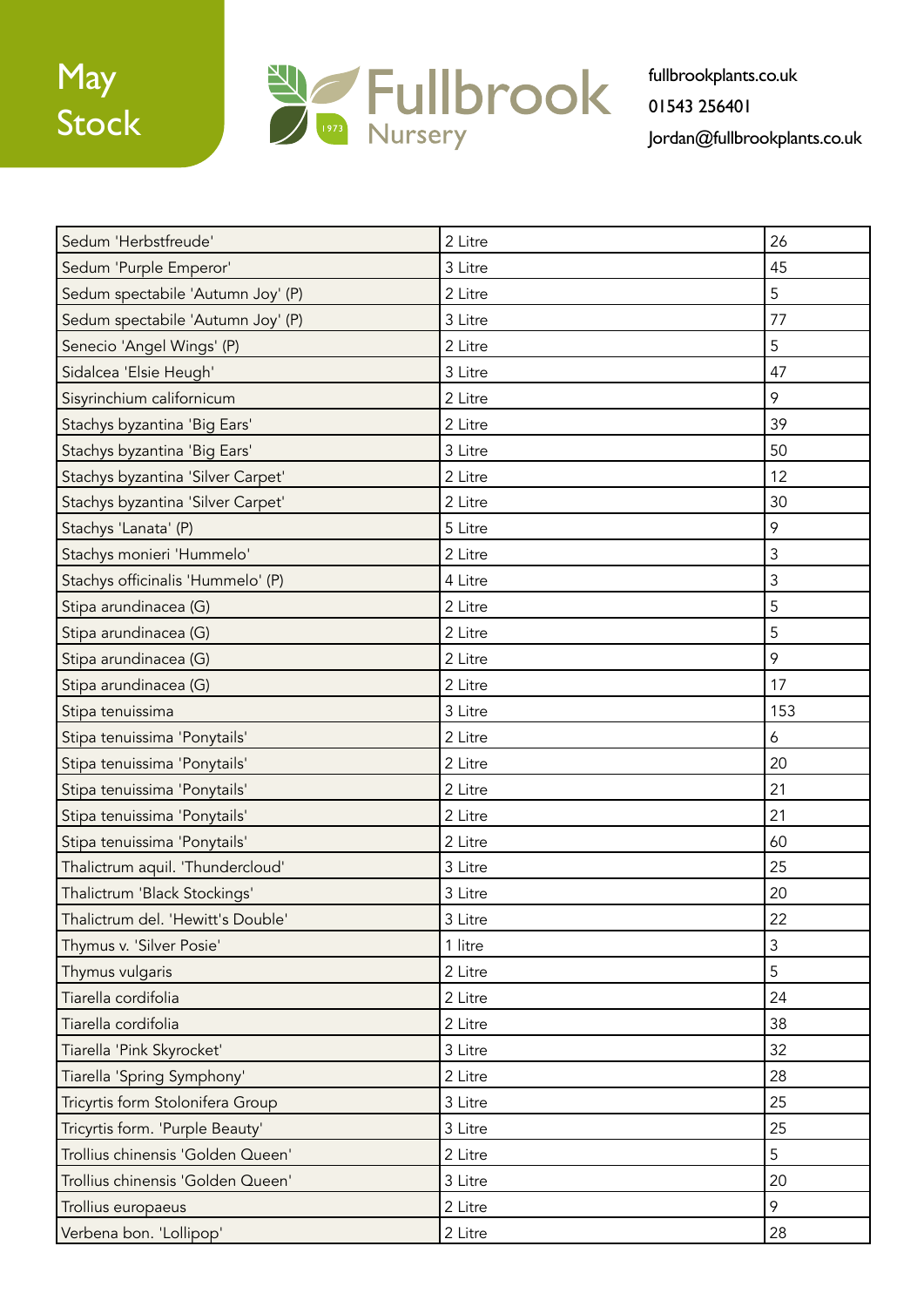

| Verbena bonariensis                        | 2 Litre                   | 28             |
|--------------------------------------------|---------------------------|----------------|
| Verbena bonariensis                        | 3 Litre                   | 38             |
| Verbena bonariensis                        | 3 Litre                   | 394            |
| Verbena hastata 'Rosea'                    | 3 Litre                   | 50             |
| Verbena off. var grandiflora 'Bampton' (P) | 2 Litre                   | 11             |
| Verbena off. var grandiflora 'Bampton' (P) | 3 Litre                   | 94             |
| Verbena rigida                             | 3 Litre                   | 9              |
| Veronica spic. 'Rosa Zwerg'                | 3 Litre                   | 47             |
| Veronica spicata 'Rotfuchs'                | 3 Litre                   | 25             |
| Veronicastrum sib 'Red arrows'             | 2 Litre                   | 19             |
| Veronicastrum virg. 'Album'                | 2 Litre                   | 3              |
| Veronicastrum virg. 'Album'                | 3 Litre                   | 46             |
| Veronicastrum virg. 'Fascination'          | 3 Litre                   | 44             |
| Veronicastrum virg. 'Roseum'               | 2 Litre                   | 23             |
| Waldsteinia ternata                        | 2 Litre                   | 15             |
| Conifers                                   |                           |                |
| Description                                | Size                      | <b>Oty</b>     |
|                                            |                           |                |
| Cedrus atlantica Glauca pendula            | 175-200cm Container grown | 1              |
| Cedrus deod. 'Aurea'                       | 200-250cm 35 Litre        | $\overline{2}$ |
| Cedrus libani 'Glauca'                     | 200-250cm Container grown | $\overline{2}$ |
| Chamaecyparis o. 'Nana Aurea'              | 20 Litre                  | $\overline{2}$ |
| Chamaecyparis o. 'Nana Gracilis'           | 30-40cm 10 Litre          | 7              |
| Chamaecyparis o. 'Yellowtip'               | 30-40cm 7.5 Litre         | 5              |
| Chamaecyparis p. 'Baby Blue'               | 5 Litre                   | 27             |
| Chamaecyparis p. 'Baby Blue'               | 5 Litre                   | 27             |
| Chamaecyparis p. 'Boulevard'               | 30-40cm 5 Litre           | $\mathbf{1}$   |
| Cryptomeria j. 'Globosa Nana'              | 40-60cm 10 Litre          | 3              |
| Cryptomeria j. 'Globosa Nana'              | 60-80cm 25 Litre          | $\mathbf{1}$   |
| Cupressocyparis I. 'Castlew. Gold'         | 80-100cm 10 Litre         | 25             |
| Cupressocyparis I. 'Castlew. Gold'         | 125-150cm 10 Litre        | $\overline{2}$ |
| Cupressocyparis leylandii                  | 80-100cm 10 Litre         | 25             |
| Cupressocyparis leylandii                  | 300-350cm Container grown | 16             |
| Cupressocyparis leylandii                  | 300-350cm Container grown | 16             |
| Cupressus semp. 'Pyramidalis'              | 150-175cm 15 Litre        | 18             |
| Cupressus semp. 'Pyramidalis'              | 150-175cm 15 Litre        | 18             |
| Cupressus semp. 'Pyramidalis'              | 175-200cm 20 Litre        | 13             |
| Cupressus semp. 'Pyramidalis'              | 175-200cm Container grown | 6              |
| Cupressus semp. 'Pyramidalis'              | 200-250cm Container grown | 9              |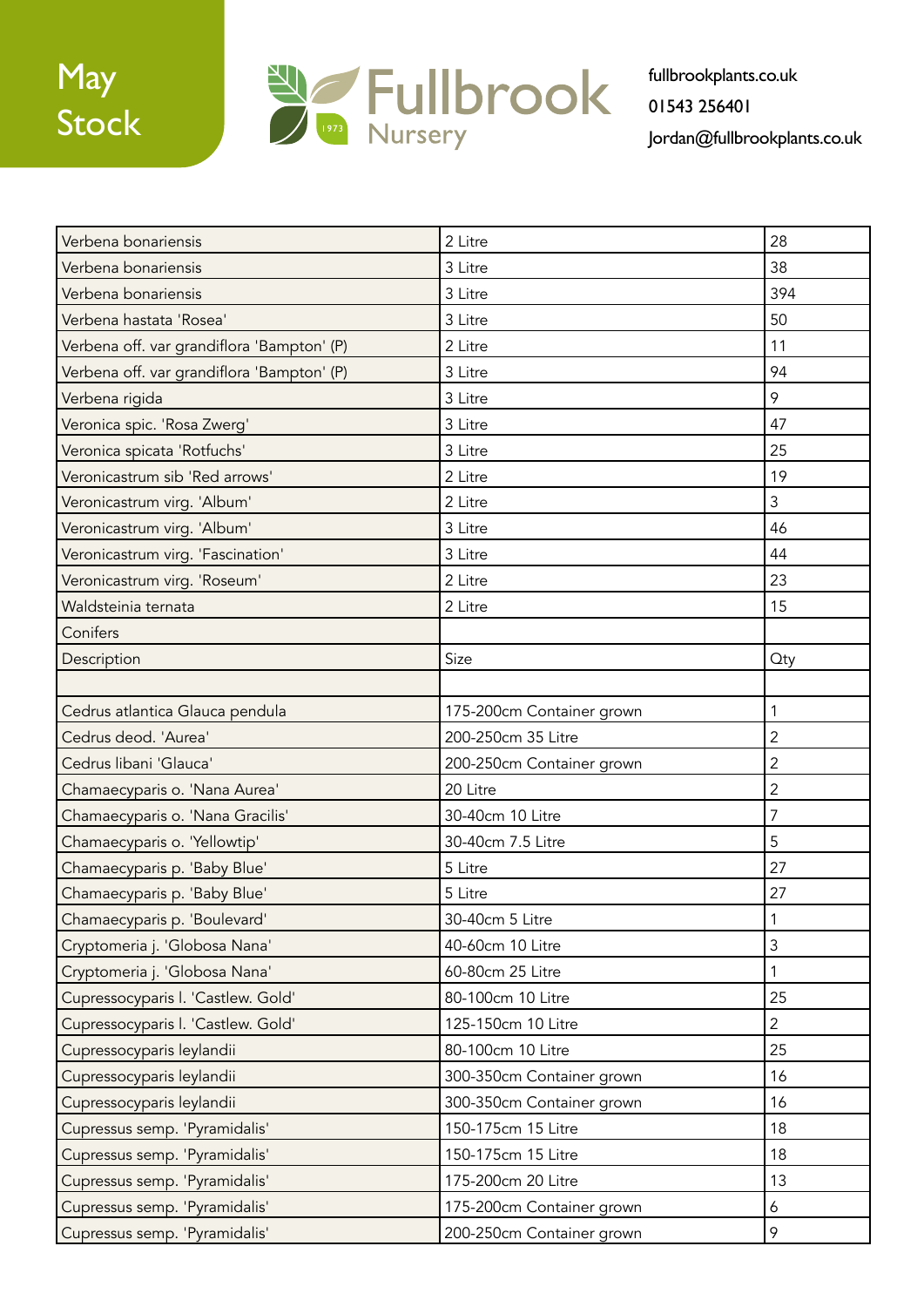

| Cupressus semp. 'Pyramidalis'    | 200-250cm Container grown | 9              |
|----------------------------------|---------------------------|----------------|
| Cupressus semp. 'Stricta'        | 125-150cm 18 Litre        | 5              |
| Cupressus semp. 'Stricta'        | 150-175cm 25 Litre        | $\overline{2}$ |
| Cupressus semp. 'Stricta'        | 175-200cm Container grown | 10             |
| Cupressus semp. 'Stricta'        | 200-250cm Container grown | 2              |
| Cupressus semp. 'Stricta'        | 300-350cm Container grown | 1              |
| Cupressus semp. 'Swane's Golden' | 300-350cm Container grown | $\overline{2}$ |
| Juniperus scop. 'Blue Arrow'     | 60-80cm 10 Litre          | 20             |
| Juniperus scop. 'Blue Arrow'     | 150-175cm Container grown | 1              |
| Juniperus scop. 'Blue Arrow'     | 5 Litre                   | 11             |
| Juniperus scop. 'Blue Arrow'     | 60-80cm 5 Litre           | 17             |
| Juniperus scop. 'Blue Arrow'     | 100-125cm 10 Litre        | $\overline{2}$ |
| Juniperus scop. 'Blue Arrow'     | 150-175cm 20 Litre        | $\overline{2}$ |
| Juniperus scop. 'Moonglow'       | 200-250cm Container grown | 25             |
| Juniperus squamata 'Blue Star'   | 30-40cm 2 Litre           | 1              |
| Juniperus squamata 'Blue Star'   | 30-40cm 5 Litre           | 8              |
| Picea gl. 'Sander's Blue'        | 20 Litre                  | 2              |
| Picea glauca 'Sun on the Sky'    | 30-40cm 5 Litre           | 9              |
| Picea pungens 'Blue Diamond'     | 5 Litre                   | 18             |
| Picea pungens 'Edith'            | 80-100cm 20 Litre         | 5              |
| Picea pungens 'Edith'            | 80-100cm 20 Litre         | 5              |
| Picea pungens 'Fat Albert'       | 300-350cm Container grown | $\overline{2}$ |
| Picea pungens 'Fat Albert'       | 350-400cm Container grown | 1              |
| Picea pungens 'Glauca Globosa'   | 100-125cm Container grown | $\overline{2}$ |
| Picea pungens 'Glauca Globosa'   | 100-125cm Container grown | $\overline{2}$ |
| Picea pungens 'Glauca Globosa'   | 125-150cm Container grown |                |
| Pinus mugo 'Gnom'                | 5 Litre                   | 10             |
| Pinus mugo mughus                | 30-40cm 5 Litre           | 25             |
| Pinus mugo 'Winter Gold'         | 5 Litre                   | 5              |
| Pinus nigra 'Green Tower'        | 200-250cm Container grown | 1              |
| Pinus syl Viridis Aurea          | 100-125cm Container grown | $\overline{2}$ |
| Pinus sylvestris                 | 250-300cm Container grown | 12             |
| Pinus sylvestris                 | 250-300cm Container grown | $\overline{2}$ |
| Pinus sylvestris                 | 40-60cm 3 Litre           | 683            |
| Taxus b. 'David'                 | 125-150cm 35 Litre        | 1              |
| Taxus b. 'David'                 | 5 Litre                   | 23             |
| Taxus b. 'David'                 | 5 Litre                   | 23             |
| Taxus b. 'Fastigiata Aurea'      | 175-200cm Rootballed      | $\overline{4}$ |
| Taxus b. 'Fastigiata Aurea'      | 125-150cm Container grown | 5              |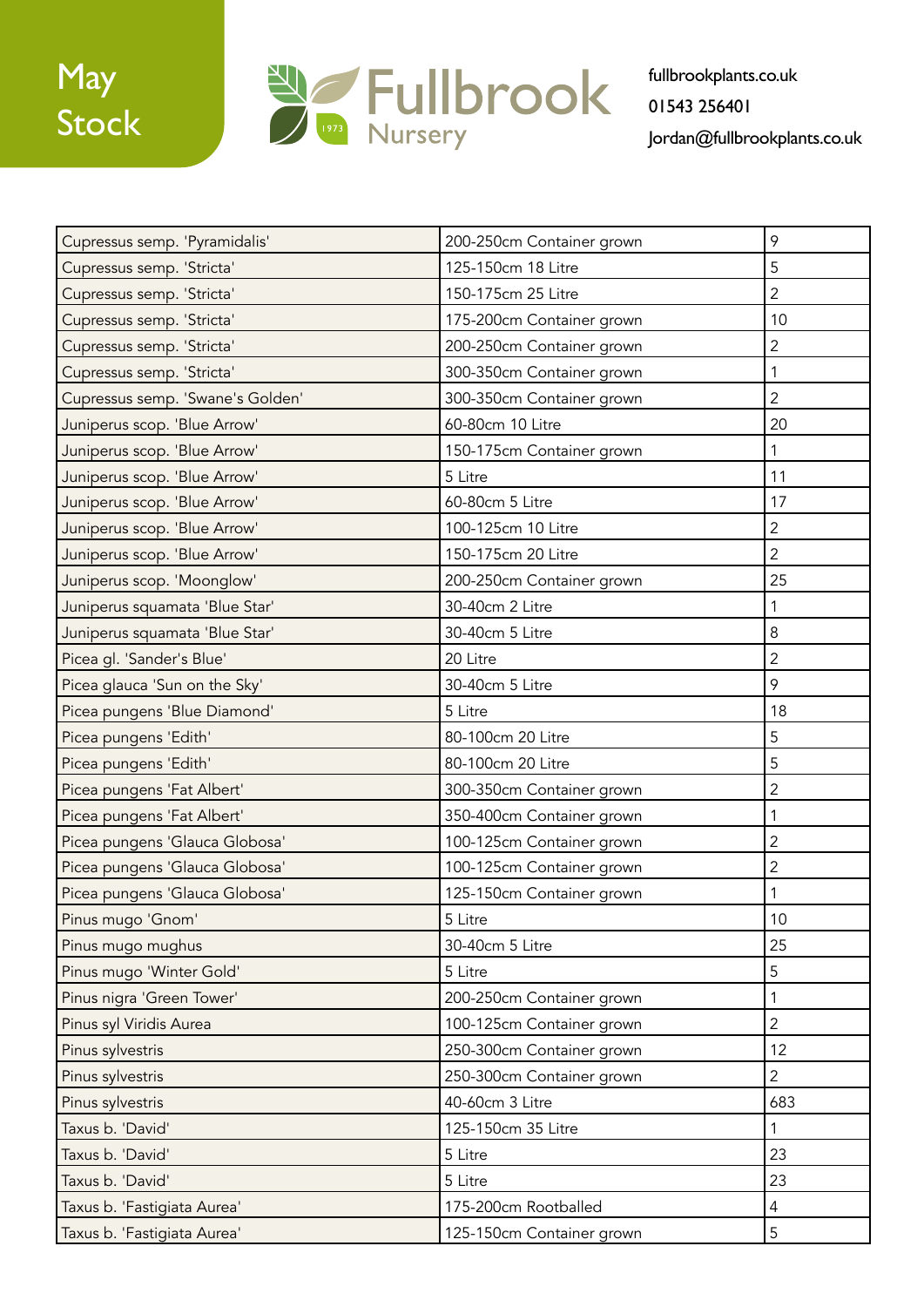

| Taxus baccata                      | 40-60cm 3 Litre           | 12             |
|------------------------------------|---------------------------|----------------|
| Taxus baccata                      | 125-150cm 20 Litre        | 3              |
| Taxus baccata                      | 150-175cm Container grown | 5              |
| Taxus baccata                      | 60-80cm 7.5 Litre         | $\overline{2}$ |
| Taxus baccata                      | 60-80cm 10 Litre          | 6              |
| Taxus baccata                      | 60-80cm 7.5 Litre         | 18             |
| Taxus baccata                      | 30-40cm 3 Litre           | $\overline{4}$ |
| Thuja occ. 'Golden Tuffet'         | 5 Litre                   | $\mathfrak{Z}$ |
| Thuja occ. 'Rheingold'             | 4 Litre                   | 16             |
| Thuja occ. 'Rheingold'             | 4 Litre                   | 16             |
| Thuja occ. 'Rheingold'             | 4 Litre                   | 10             |
| Thuja orient. pyramidalis aurea    | 200-250cm 45 Litre        | $\overline{7}$ |
| Thuja orient. pyramidalis aurea    | 200-250cm 45 Litre        | $\overline{7}$ |
| Thuja orient. pyramidalis aurea    | 200-250cm 45 Litre        | $\overline{7}$ |
| Thuja orient. pyramidalis aurea    | 150-175cm 20 Litre        | $\overline{2}$ |
| Thuja pl. 'Atrovirens'             | 80-100cm 5 Litre          | 20             |
| Thuja pl. 'Rogersii'               | 40-60cm 5 Litre           | 4              |
| Thuja plicata                      | 175-200cm Container grown | 1              |
| Rhododendrons                      |                           |                |
| Description                        | Size                      | <b>Oty</b>     |
|                                    |                           |                |
| Rhododendron (AJ) Geisha Orange    | 30-40cm 2 Litre           | 1              |
| Rhododendron (AJ) 'Johanna'        | 30-40cm 5 Litre           | 3              |
| Rhododendron (AJ) Marinja          | 30-40cm 2 Litre           | 3              |
| Rhododendron (AJ) 'Vuyk's Rosyred' | 30-40cm 2 Litre           | 4              |
| Rhododendron (F) 'Bengal'          | 20-30cm 5 Litre           | 4              |
| Rhododendron (Y) 'Golden Torch'    | 40-60cm 5 Litre           | 10             |
| Rhododendron (Y) 'Grumpy'          | 5 Litre                   | $\overline{2}$ |
| Rhododendron (Y) 'Kalinka'         | 40-60cm 5 Litre           | $\overline{2}$ |
| Rhododendron (Y) 'Percy Wiseman'   | 40-60cm 5 Litre           | $\overline{4}$ |
| Rhododendron (Y) 'Percy Wiseman'   | 40-60cm 5 Litre           | $\,8\,$        |
| Rhododendron (Y) 'Percy Wiseman'   | 40-60cm 5 Litre           | 11             |
| Rhododendron (Y) 'Percy Wiseman'   | 80-100cm 40 Litre         | $\overline{2}$ |
| Rhododendron (Y) 'Silberwolke'     | 40-60cm 5 Litre           | $\overline{4}$ |
| Rhododendron 'Albert Schweitzer'   | 80-100cm 40 Litre         | $\overline{2}$ |
| Rhododendron 'Cunningham's White'  | 30-40cm 5 Litre           | 38             |
| Rhododendron 'Cunningham's White'  | 30-40cm 5 Litre           | 38             |
| Rhododendron 'Cunningham's White'  | 30-40cm 5 Litre           | 38             |
| Rhododendron 'Cunningham's White'  | 30-40cm 5 Litre           | 38             |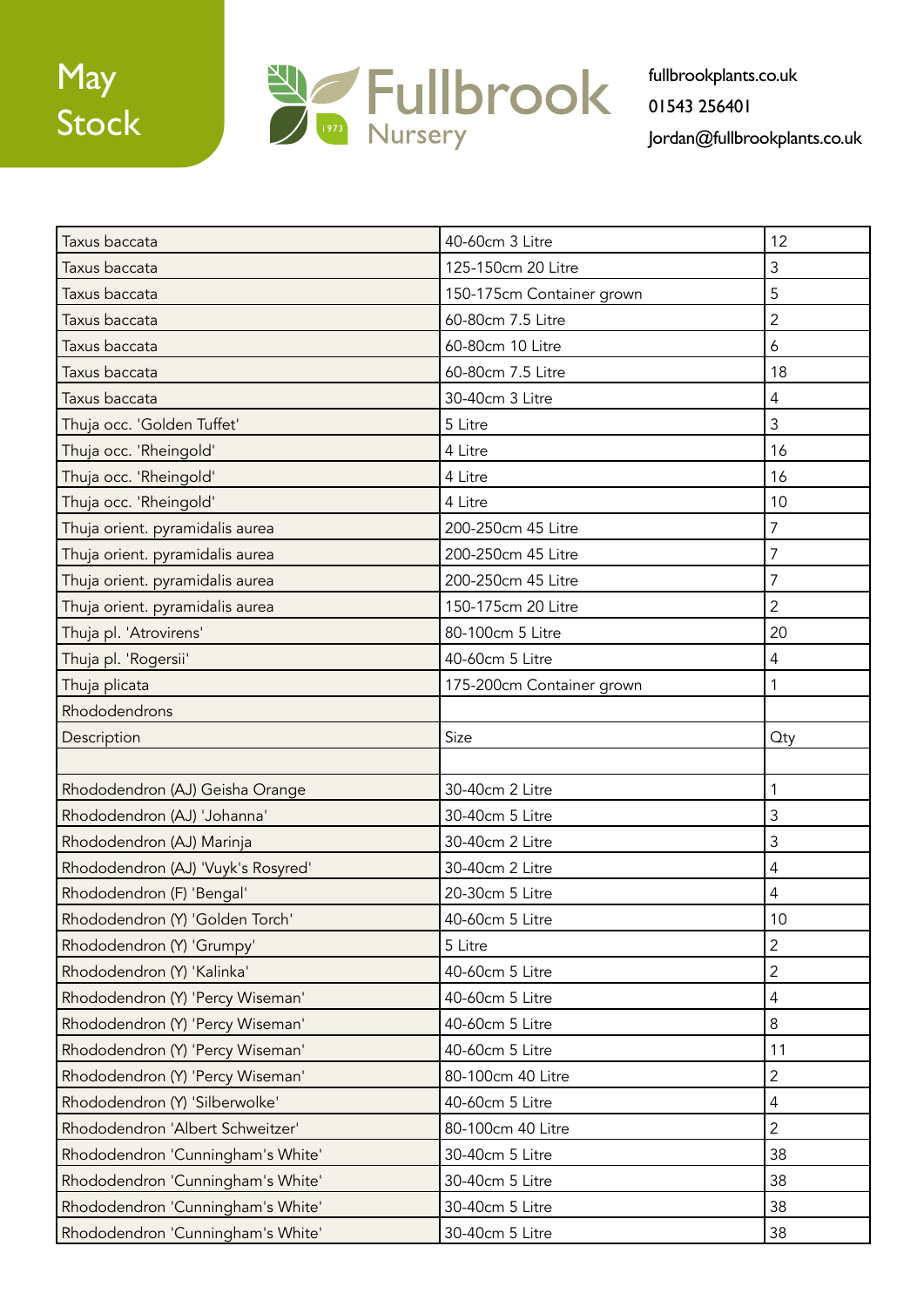



| Rhododendron 'Cunningham's White' | 80-100cm 40 Litre | $\overline{4}$ |
|-----------------------------------|-------------------|----------------|
| Rhododendron 'Cunningham's White' | 80-100cm 40 Litre | $\overline{4}$ |
| Rhododendron 'Cunningham's White' | 80-100cm 80 Litre | $\mathbf{1}$   |
| Rhododendron 'Curlew'             | 5 Litre           | 45             |
| Rhododendron 'Curlew'             | 5 Litre           | 45             |
| Rhododendron 'Curlew'             | 5 Litre           | 45             |
| Rhododendron 'Horizon Monarch'    | 80-100cm 40 Litre | $\overline{2}$ |
| Rhododendron 'Madame Masson'      | 50-60cm 7.5 Litre | $\overline{4}$ |
| Rhododendron 'Madame Masson'      | 80-100cm 40 Litre | $\overline{4}$ |
| Rhododendron 'Madame Masson'      | 80-100cm 40 Litre | $\overline{4}$ |
| Rhododendron 'Marcel Menard'      | 40-60cm 5 Litre   | $\overline{3}$ |
| Rhododendron mixed                | 15 Litre          | $\overline{7}$ |
| Rhododendron 'Molten Gold'        | 30-40cm 5 Litre   | 1              |
| Rhododendron 'Molten Gold'        | 80-100cm 40 Litre | $\overline{2}$ |
| Rhododendron 'Nova Zembla'        | 40-60cm 5 Litre   | $\overline{2}$ |
| Rhododendron 'Nova Zembla'        | 80-100cm 40 Litre | $\mathbf{1}$   |
| Rhododendron 'Onkel Dines'        | 70-80cm 40 Litre  | 3              |
| Rhododendron 'Penheale Blue'      | 40-60cm 10 Litre  | 1              |
| Rhododendron pont. 'Variegatum'   | 40-60cm 10 Litre  | 3              |
| Rhododendron 'Ramapo'             | 30-40cm 5 Litre   | $\mathbf{1}$   |
| Rhododendron 'Rocket'             | 60-80cm 7.5 Litre | $\overline{3}$ |
| Rhododendron 'Shamrock'           | 30-40cm 2 Litre   | 9              |
| Rhododendron 'Virginia Richards'  | 30-40cm 5 Litre   | $\overline{2}$ |
| Rhododendron 'Wee Bee'            | 30-40cm 5 Litre   | $\overline{4}$ |
| Rhododendron 'Wine & Roses'       | 5 Litre           | 9              |
| Roses                             |                   |                |
| Description                       | Size              | <b>Qty</b>     |
|                                   |                   |                |
| Rosa (F) 'Bonica'                 | 40-60cm 5 Litre   | $\overline{2}$ |
| Rosa (F) Hansestadt Rostock       | 5 Litre           | $\overline{2}$ |
| Rosa (F) Lampion                  | 5 Litre           | $\mathfrak{Z}$ |
| Rosa (F) 'Orange Meilove'         | 5 Litre           | 5              |
| Rosa (F) Romance                  | 5 Litre           | $\overline{4}$ |
| Rosa (H) Berleburg                | 5 Litre           | 5              |
| Rosa (H) Kent                     | 30-40cm 2 Litre   | $\mathbf{1}$   |
| Rosa (H) Red Blanket              | 20-30cm 2 Litre   | $\overline{7}$ |
| Rosa (H) 'Rose Meilove'           | 5 Litre           | $\overline{4}$ |
| Rosa (M) Sweet Rosamini           | 5 Litre           | 1              |
| Rosa (o) canina                   | 40-60cm 2 Litre   | $\mathfrak{Z}$ |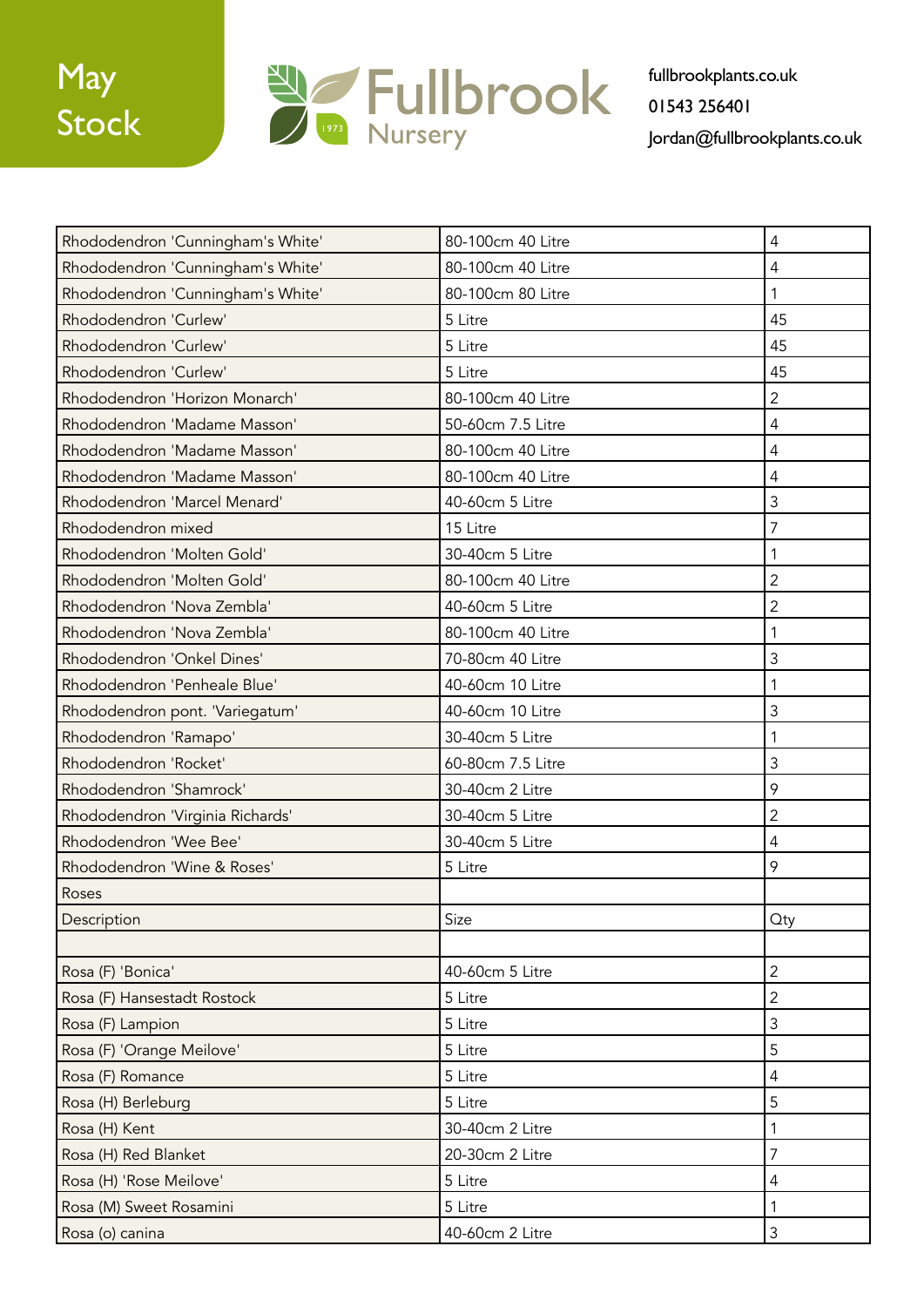

| Rosa (T) Leonardo da Vinci            | 5 Litre                         | $\overline{2}$ |
|---------------------------------------|---------------------------------|----------------|
| Rosa 'Sirius'                         | 5 Litre                         | 1              |
| Shrubs 2/3lt                          |                                 |                |
| Description                           | Size                            | <b>Qty</b>     |
|                                       |                                 |                |
| Akebia quinata 'Variegata'            | 60-80cm 3 Litre Caned           | $\overline{2}$ |
| Camellia japonica                     | 125-150cm Container grown Frame | 1              |
| Ceanothus griseus 'Yankee Point'      | 150-175cm Container grown Frame | 1              |
| Clematis 'Akaishi'                    | 60-80cm 3 Litre Caned           | 6              |
| Clematis armandii                     | 150-175cm Container grown Frame | 5              |
| Clematis armandii                     | 150-175cm 7.5 Litre Caned       | 1              |
| Clematis 'Azure Ball'                 | 60-80cm 3 Litre Caned           | 6              |
| Clematis 'Bernadine'                  | 60-80cm 3 Litre Caned           | 8              |
| Clematis 'Betty Corning'              | 150-175cm Container grown Frame | 1              |
| Clematis 'Bieszczady'                 | 60-80cm 3 Litre Caned           | 6              |
| Clematis 'Blue Explosion'             | 60-80cm 3 Litre Caned           | 4              |
| Clematis 'Change of Heart'            | 60-80cm 3 Litre Caned           | 14             |
| Clematis 'Change of Heart'            | 60-80cm 3 Litre Caned           | 14             |
| Clematis 'Copernicus'                 | 60-80cm 3 Litre Caned           | 4              |
| Clematis 'Diamond Ball'               | 60-80cm 3 Litre Caned           | 9              |
| Clematis 'Early Sensation'            | 150-175cm Container grown Frame | 1              |
| Clematis 'Elizabeth'                  | 60-80cm 2 Litre Caned           | 3              |
| Clematis 'Fleuri'                     | 60-80cm 3 Litre Caned           | 1              |
| Clematis 'Fragrant Spring'            | 150-175cm 10 Litre Caned        | $\overline{2}$ |
| Clematis 'Hagley Hybrid'              | 60-80cm 3 Litre Caned           | $\overline{c}$ |
| Clematis 'Innocent blush'             | 60-80cm 3 Litre Caned           | 8              |
| Clematis 'Kaiser Blushing Bridesmaid' | 60-80cm 3 Litre Caned           | 3              |
| Clematis 'Kardynal Wyszynski'         | 60-80cm 3 Litre Caned           | 3              |
| Clematis 'Kimiko'                     | 60-80cm 3 Litre Caned           | 1              |
| Clematis 'Marjorie'                   | 60-80cm 2 Litre Caned           | 2              |
| Clematis 'Mazowsze Volcano'           | 60-80cm 3 Litre Caned           | 1              |
| Clematis 'Midori'                     | 60-80cm 3 Litre Caned           | 1              |
| Clematis mont. rubens                 | 150-175cm Container grown Frame | 5              |
| Clematis mont. rubens                 | 150-175cm Container grown Frame | 8              |
| Clematis 'My Darling'                 | 60-80cm 3 Litre Caned           | 5              |
| Clematis Nubia                        | 60-80cm 3 Litre Caned           | 4              |
| Clematis Patricia Ann Fretwell        | 60-80cm 3 Litre Caned           | 7              |
| Clematis Petit Faucon                 | 60-80cm 3 Litre Caned           | 8              |
| Clematis 'Pistachio'                  | 60-80cm 3 Litre Caned           | 3              |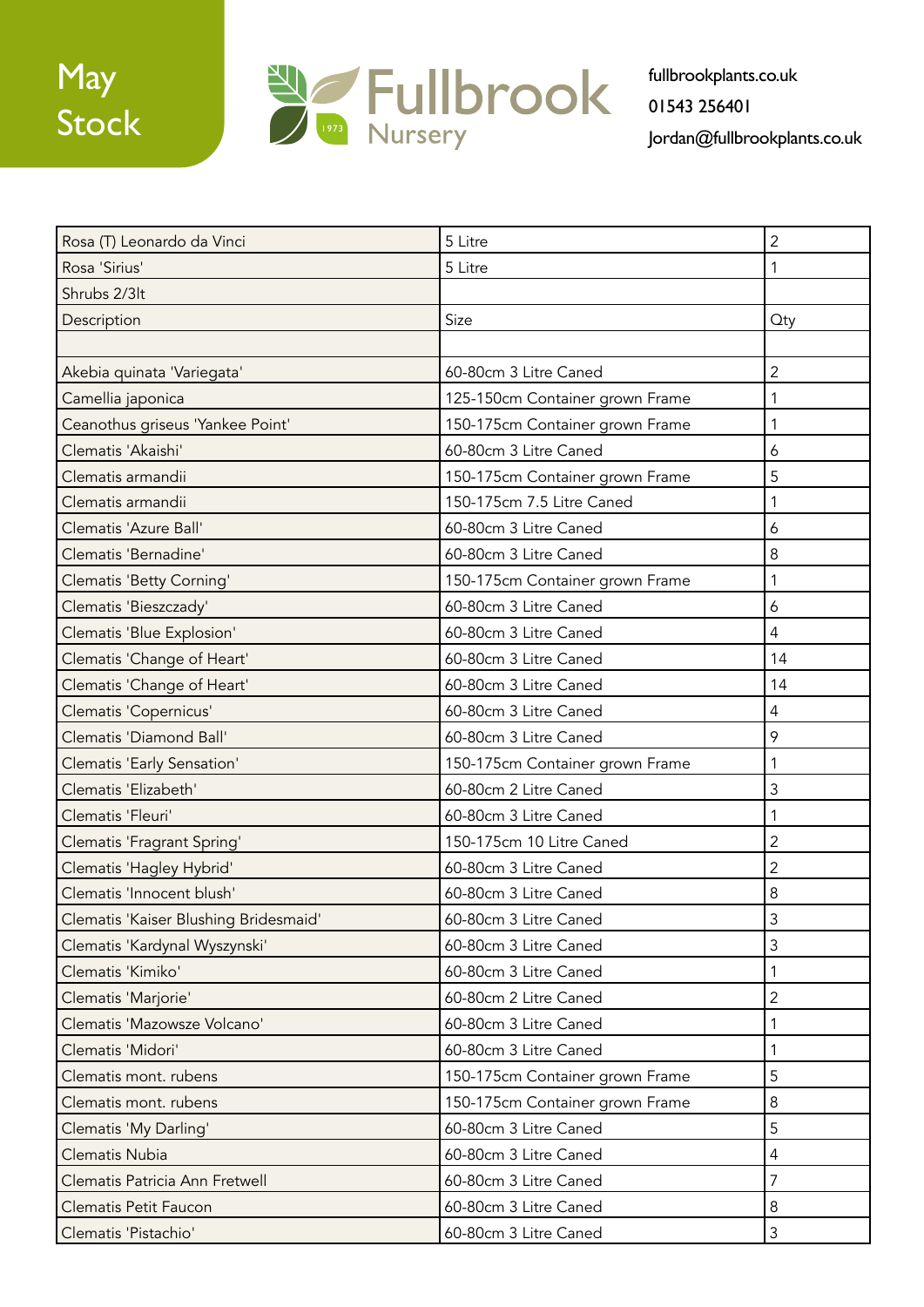

| Clematis 'Skyfall'                  | 60-80cm 3 Litre Caned                   | 7              |
|-------------------------------------|-----------------------------------------|----------------|
| Clematis 'Toki'                     | 60-80cm 3 Litre Caned                   | 4              |
| Clematis 'Tranquilite'              | 60-80cm 3 Litre Caned                   | 3              |
| Clematis 'Ville de Lyon'            | 60-80cm 3 Litre Caned                   | 5              |
| Clematis 'Vivienne beth Currie'     | 60-80cm 3 Litre Caned                   | 3              |
| Clematis 'Vyvyan Pennell'           | 60-80cm 3 Litre Caned                   | 3              |
| Clematis 'Yuan'                     | 60-80cm 3 Litre Caned                   | 5              |
| Garrya elliptica                    | 125-150cm Container grown Frame         | 5              |
| Hedera alg. 'Gloire de Marengo'     | 150-175cm Container grown Frame         | 1              |
| Hedera alg. 'Gloire de Marengo'     | 200-250cm Container grown Caned         | 1              |
| Hedera colchica 'Dentata Variegata' | 80-100cm 3 Litre Caned                  | 10             |
| Hedera colchica 'Dentata Variegata' | 125-150cm 10 Litre Caned                | 4              |
| Hedera colchica 'Sulphur Heart'     | 150-175cm Container grown Frame         | 4              |
| Hedera hel. 'Glacier'               | 100-125cm 10 Litre                      | 5              |
| Hedera hel. 'Goldchild'             | 150-175cm Container grown Frame         | $\overline{2}$ |
| Hedera hel. 'Goldheart'             | 150-175cm Container grown Frame         | 2              |
| Hedera hel. 'Goldheart'             | 150-175cm Container grown Caned         | $\overline{2}$ |
| Hedera hel. 'Green Ripple'          | 150-175cm Container grown Frame         | 1              |
| Hedera hel. 'Margin. Elegantissima' | 200-250cm 10 Litre Caned                | 5              |
| Hedera hel. 'Yellow Ripple'         | 150-175cm Container grown Frame         | 1              |
| Hydrangea anomala petiolaris        | 150-175cm Container grown Frame         | 3              |
| Jasminum officinale                 | 100-125cm 10 Litre Caned                | 3              |
| Lonicera henryi 'Copper Beauty'     | 150-175cm Container grown Frame         | 3              |
| Lonicera henryi 'Copper Beauty'     | 150-175cm 7.5 Litre Caned               | 8              |
| Lonicera jap. 'Halliana'            | 150-175cm Container grown Frame         | 1              |
| Lonicera per. 'Belgica'             | 150-175cm Container grown Frame         | 3              |
| Lonicera tellmanniana               | 60-80cm 2 Litre Caned                   | $\overline{c}$ |
| Osmanthus heter 'Ilicifolius'       | Container grown Panel 80cm(w) x 1.2m(h) | 3              |
| Parthenocissus quinq.engelmannii    | 150-175cm Container grown Frame         | 1              |
| Parthenocissus tr. 'Veitchii'       | 175-200cm 7.5 Litre Caned               | 3              |
| Passiflora caerulea                 | 60-80cm 3 Litre Caned                   | 12             |
| Passiflora caerulea                 | 150-175cm Container grown Frame         | $\overline{2}$ |
| Passiflora caerulea 'Const.Elliott' | 125-150cm 10 Litre Caned                | 1              |
| Passiflora 'Snow Queen'             | 60-80cm 3 Litre Caned                   | $\,8\,$        |
| Photinia fraseri 'Red Robin'        | 150-175cm Container grown Frame         | 3              |
| Pyracantha 'Golden Glow'            | 150-175cm Container grown Frame         | $\overline{4}$ |
| Pyracantha 'Golden Glow'            | 150-175cm Container grown Frame         | $\overline{2}$ |
| Pyracantha 'Orange Charmer'         | 150-175cm Container grown Frame         | $\mathfrak{Z}$ |
| Pyracantha Saphyr Rouge             | 150-175cm Container grown Frame         | $\overline{2}$ |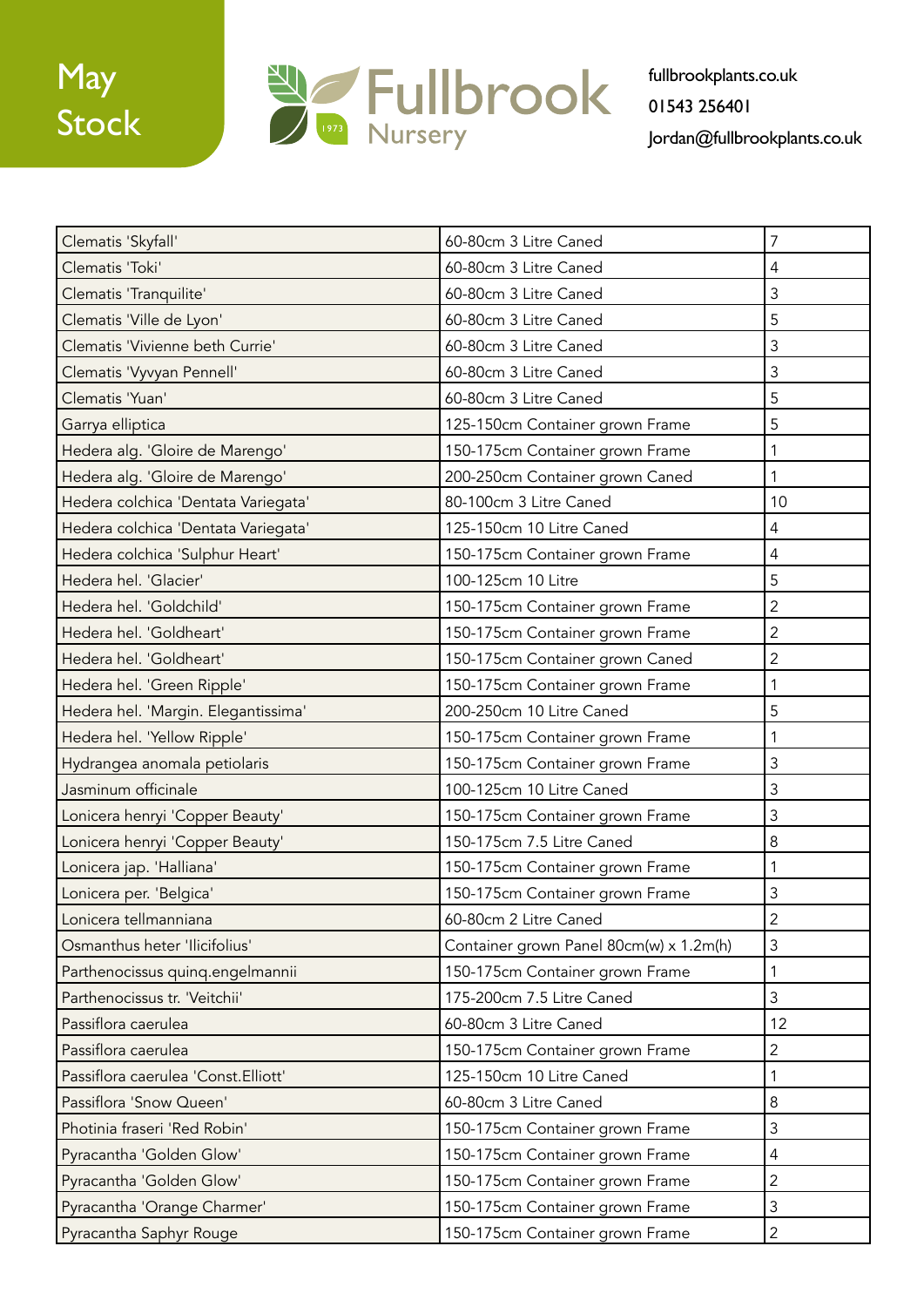

| Rosa Climbing in variety           | 120cm 10 Litre Frame                    | 2              |
|------------------------------------|-----------------------------------------|----------------|
| Solanum jasmin. 'Album'            | 150-175cm Container grown Frame         | 6              |
| Solanum jasmin. 'Album'            | 150-175cm Container grown Frame         | 6              |
| Trachelospermum jasminoides        | 150-175cm 7.5 Litre                     | 13             |
| Trachelospermum jasminoides        | 150-175cm 7.5 Litre                     | 13             |
| Trachelospermum jasminoides        | Container grown Arch                    | 1              |
| Trachelospermum jasminoides        | 60-80cm 2 Litre Caned                   | $\mathbf 1$    |
| Trachelospermum jasminoides        | 150-175 20 litre 3 Caned                | 5              |
| Trachelospermum jasminoides        | 150-175cm Container grown Frame         | 16             |
| Trachelospermum jasminoides        | 150-175cm Container grown Frame         | 16             |
| Trachelospermum jasminoides        | 300-350cm Container grown Caned         | 8              |
| Trachelospermum jasminoides        | 175-200cm 5 Litre Caned                 | 19             |
| Trachelospermum jasminoides        | 175-200cm 5 Litre Caned                 | 19             |
| Trachelospermum jasminoides        | 200-250cm 10 Litre Caned                | $\overline{2}$ |
| Trachelospermum jasminoides        | 250-300cm 10 Litre Caned                | 29             |
| Trachelospermum jasminoides        | 250-300cm 10 Litre Caned                | 29             |
| Vitis vinifera                     | 150-175cm Container grown Caned         | 10             |
| Wisteria bra 'Shiro-Kapitain Fuji' | 200-250cm 10 Litre Caned                | 2              |
| Wisteria brach. 'Shiro Kapitan'    | 175-200cm 10 Litre Caned                | 5              |
| Wisteria flor 'Jlssai'             | 200-250cm 10 Litre Caned                | 1              |
| Wisteria floribunda                | 200-250cm 10 Litre Caned                | 1              |
| Wisteria sinensis                  | Container grown Panel 50cm (w)x 80cm(h) | 3              |
| Wisteria sinensis                  | 150-175cm Container grown Frame         | 6              |
| Wisteria sinensis                  | 150-175cm Container grown Frame         | 6              |
| Wisteria sinensis                  | 175-200cm 3.6 Litre Caned               | 12             |
| Wisteria sinensis                  | 250-300cm 20 Litre Caned                | 4              |
| Wisteria sinensis                  | Container grown Panel 80cm(w) x 1.2m(h) | 6              |
| Wisteria sinensis 'Alba'           | 150-175cm Container grown Frame         | 1              |
| Wisteria sinensis 'Prolific'       | 60-80cm 2 Litre Caned                   | $\overline{2}$ |
| Multi-stem trees                   |                                         |                |
| Description                        | Size                                    | Qty            |
|                                    |                                         |                |
| Acer davidii                       | 150-175cm Container grown Multi-stem    | $\mathbf{1}$   |
| Acer davidii                       | 250-300cm Container grown Multi-stem    | $\mathfrak{Z}$ |
| Acer griseum                       | 150-175cm Container grown Multi-stem    | 1              |
| Acer griseum                       | 175-200cm Container grown Multi-stem    | 1              |
| Amelanchier lamarckii              | 150-175cm Container grown Multi-stem    | 1              |
| Amelanchier lamarckii              | 250-300cm Container grown Multi-stem    | $\mathfrak{Z}$ |
| Amelanchier lamarckii              | 175-200cm Container grown Multi-stem    | 10             |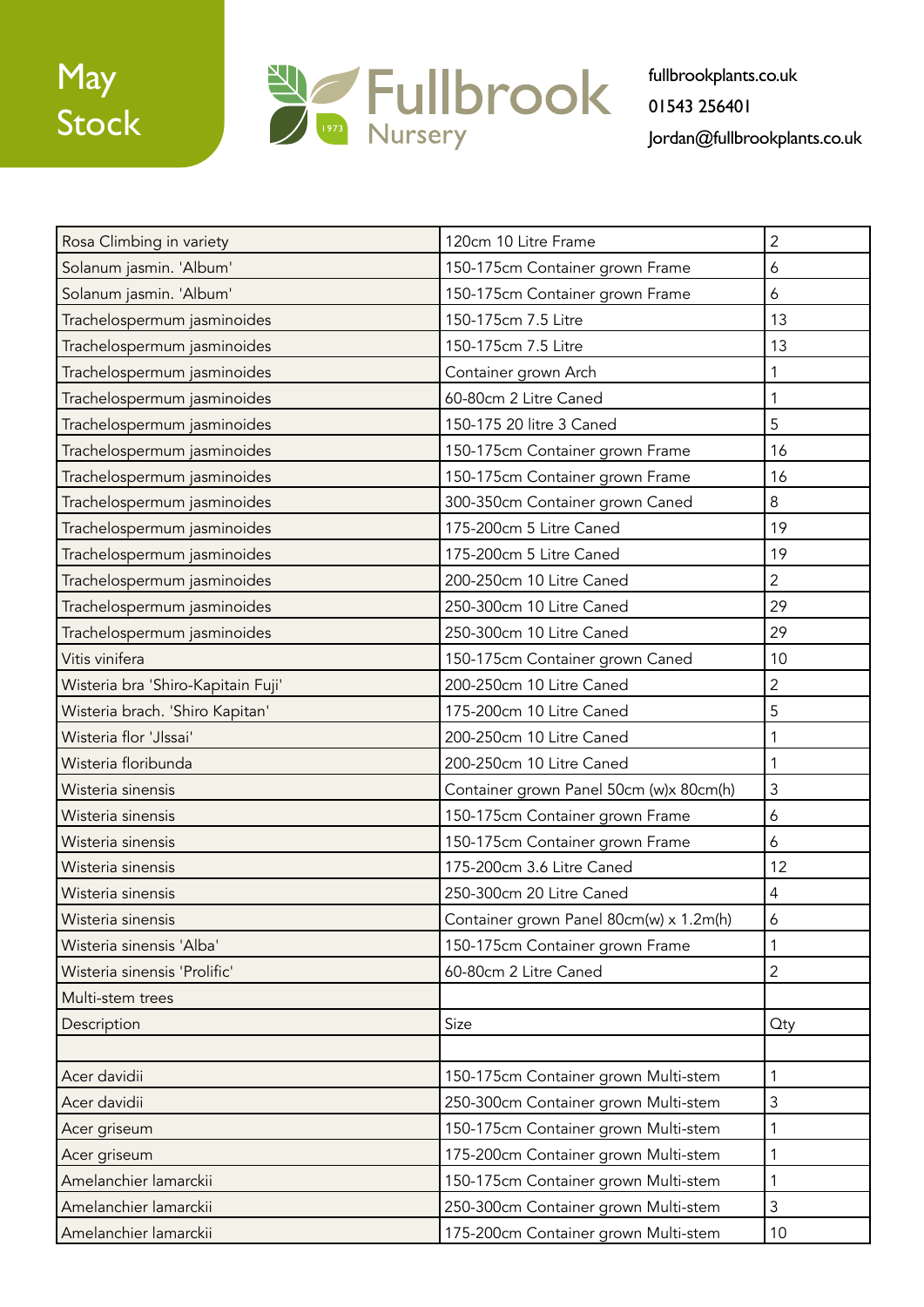

| Amelanchier lamarckii         | 200-250cm Container grown Multi-stem                                       | 1              |
|-------------------------------|----------------------------------------------------------------------------|----------------|
| Amelanchier lamarckii         | 200-250cm Container grown Multi-stem                                       | $\overline{4}$ |
| Betula alba                   | 250-300cm Container grown Multi-stem                                       | $\overline{2}$ |
| Betula albosin. 'Fascination' | 175-200cm Container grown Multi-stem                                       | 4              |
| Betula pendula                | 200-250cm Container grown Multi-stem                                       | 3              |
| Betula utilis 'Doorenbos'     | 200-250cm Container grown Multi-stem                                       | 1              |
| Betula utilis 'Doorenbos'     | 300-350cm Rootballed Multi-stem                                            | 5              |
| Betula utilis 'Doorenbos'     | 350-400cm Rootballed Multi-stem                                            | 4              |
| Betula utilis jacquemontii    | 350-400cm Container grown Multi-stem                                       | 1              |
| Betula utilis jacquemontii    | 400-500cm Rootballed Multi-stem                                            | 5              |
| Corylus avellana              | 350-400cm Container grown Multi-stem                                       | 5              |
| Dicksonia antarctica          | 100cm Height Multistem                                                     | 1              |
| Dicksonia antarctica          | 100cm Height Multistem                                                     | 5              |
| Gleditsia triac. 'Sunburst'   | 150-175cm Container grown Multi-stem                                       | 1              |
| Liquidambar styraciflua       | 200-250cm Container grown Multi-stem                                       | 3              |
| Malus 'Royalty'               | 200-250cm Wire root ball Multi-stem                                        | 3              |
| Prunus avium                  | 200-250cm Rootballed Multi-stem                                            | 3              |
| Prunus I. 'Angustifolia'      | 100-125cm Container grown Multi-stem                                       | $\overline{2}$ |
| Prunus maackii 'Amber Beauty' | 250-300cm Rootballed Multi-stem                                            | $\overline{2}$ |
| Prunus padus                  | 200-250cm Rootballed Multi-stem                                            | 2              |
| Prunus serr. 'Amanogawa'      | 450-500cm Wire root ball Multi-stem                                        | 1              |
| Prunus serrula                | 200-250cm Container grown Multi-stem                                       | 3              |
| Prunus serrula                | 175-200cm Rootballed Multi-stem                                            | $\overline{2}$ |
| Prunus 'Snow Goose'           | 200-250cm Wire root ball Multi-stem                                        | 3              |
| Prunus subh. 'Autumnalis'     | 200-250cm Container grown Multi-stem                                       | 2              |
| Prunus subh. 'Autumnalis'     | 300-350cm Container grown Multi-stem                                       | 3              |
| Pyrus calleryana 'Aristocrat' | 150-175cm Container grown Multi-stem                                       | 3              |
| Pyrus calleryana 'Aristocrat' | 175-200cm Container grown Multi-stem                                       | 3              |
| Sorbus aucuparia              | 200-250cm Rootballed Multi-stem                                            | 1              |
| Toona sinensis 'Flamingo'     | 250-300cm Container grown Multi-stem                                       | 1              |
| Pleached trees                |                                                                            |                |
| Description                   | Size                                                                       | Qty            |
| Camellia japonica             | 12-14cm girth Container grown Pleached<br>1.2m(w)x 1.0m(h) 1.8m c/s        | 1              |
| Carpinus bet. 'Fastigiata'    | 14-16cm girth Container grown Pleached<br>1.5m(w)x1.5m(h) 1.8m c/s         | $\overline{2}$ |
| Carpinus betulus              | 14-16cm girth Rootballed Pleached 1.2m(w)<br>x 1.8m(h) 2m c/s              | $\overline{2}$ |
| Elaeagnus ebb. 'Limelight'    | 18-20cm Girth Container Grown Pleached<br>$1.8m(w) \times 1.2m(h)1.8m c/s$ | 6              |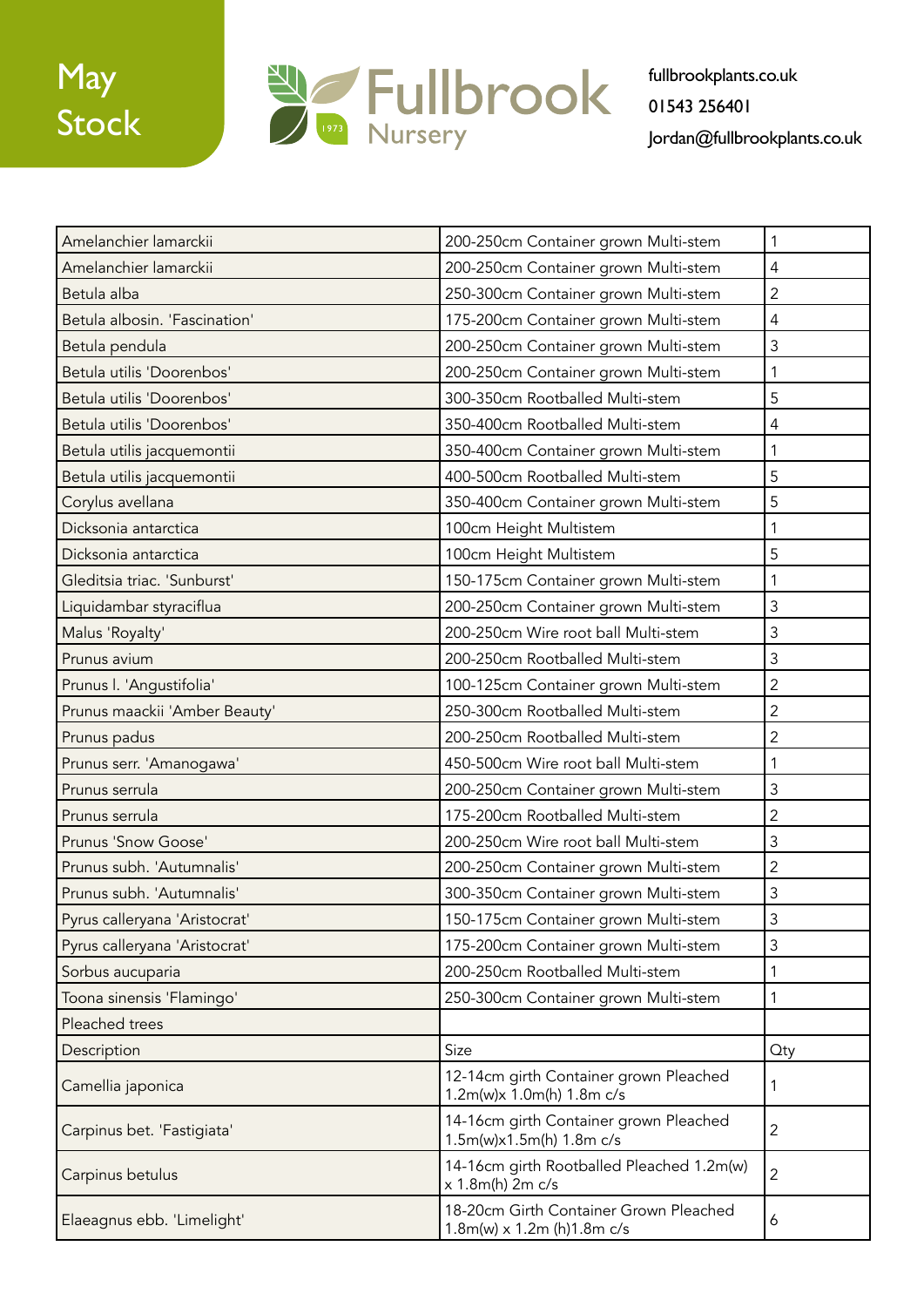

| Elaeagnus ebbingei               | 4-6 girth Container grown Pleached<br>1.4(w)1.2(h)1.8 c/s                   | 6              |
|----------------------------------|-----------------------------------------------------------------------------|----------------|
| Fagus syl. 'Atropunicea'         | 14-16cm girth Rootballed Pleached 1.2m(w)<br>x1.5m(h) 1.8m c/s              | 23             |
| Fagus syl. 'Atropunicea'         | 14-16cm girth Rootballed Pleached 1.2m(w)<br>x1.5m(h) 1.8m c/s              | 23             |
| Fagus syl. 'Atropunicea'         | 14-16cm girth Rootballed Pleached 1.2m(w)<br>x1.5m(h) 1.8m c/s              | 23             |
| Ilex 'Nellie R. Stevens'         | 10-12cm Container grown Pleached 1.0m(w)<br>x1.0m(h)                        | 10             |
| Ilex 'Nellie R. Stevens'         | 18-20cm Container grown Pleached 1.8m(w)<br>x1.5m(h) 1.8m c/s               | $\mathfrak{Z}$ |
| Liquidambar styraciflua          | 14-16cm girth Rootballed Pleached 1.2m(w)<br>x 1.8m(h) 2m c/s               | 5              |
| Magnolia grand. 'Gallisoniensis' | 10-12cm girth Container grown Pleached<br>1.5m(w)x1.2m(h)                   | 10             |
| Magnolia grand. 'Gallisoniensis' | 16-18cm girth Container grown Pleached<br>$1.5m(w) \times 1.2m(h)$ 1.8m c/s | 1              |
| Malus 'Red Sentinel'             | 14-16cm girth Rootballed Pleached 1.2m(w)<br>x1.5m(h) 1.8m c/s              | 5              |
| Photinia fraseri 'Red Robin'     | 6-8cm girth Container grown Pleached<br>1.2m(w)x1m(h) 1.8m c/s              | 10             |
| Photinia fraseri 'Red Robin'     | 6-8cm girth Container grown Pleached<br>1.2m(w)x1m(h) 1.8m c/s              | 10             |
| Photinia fraseri 'Red Robin'     | 8-10cm girth Container grown Pleached<br>1.2m(w)x1.0m(h) 1.8m c/s           | 1              |
| Photinia fraseri 'Red Robin'     | 8-10cm girth Container grown Pleached<br>1.2m(w)x1.2m(h) 1.8m c/s           | 6              |
| Photinia fraseri 'Red Robin'     | 8-10cm girth Container grown Pleached<br>1.2m(w)x1.0m(h) 1.8m c/s           | 6              |
| Prunus I. 'Novita'               | 8-10cm girth Container grown Pleached<br>1.2m(w)x1.0m(h) 1.8m c/s           | 20             |
| Prunus I. 'Novita'               | 8-10cm girth Container grown Pleached<br>1.2m(w)x1.0m(h) 1.8m c/s           | 20             |
| Prunus I. 'Novita'               | 12-14cm girth Container grown Pleached<br>1.2m(w)x1.5m(h) 2.0m c/s          | $\overline{2}$ |
| Prunus I. 'Novita'               | 10-12cm Container grown Pleached 1.2m(w)<br>x 1.0m(h) 1.8 c/s               | $\mathbf 1$    |
| Prunus I. 'Novita'               | 8-10cm girth Container grown Pleached<br>1.2m(w)x1.2m(h) 1.8m c/s           | 10             |
| Prunus serr. 'Kanzan'            | 12-14cm girth Rootballed Pleached 1.5m(w)<br>x1.2m(h) 1.8m c/s              | 3              |
| Quercus ilex                     | 10-12cm girth Container grown Pleached<br>1.5m(w)x1.5m(h) 1.8m c/s          | 1              |
| <b>Trees</b>                     |                                                                             |                |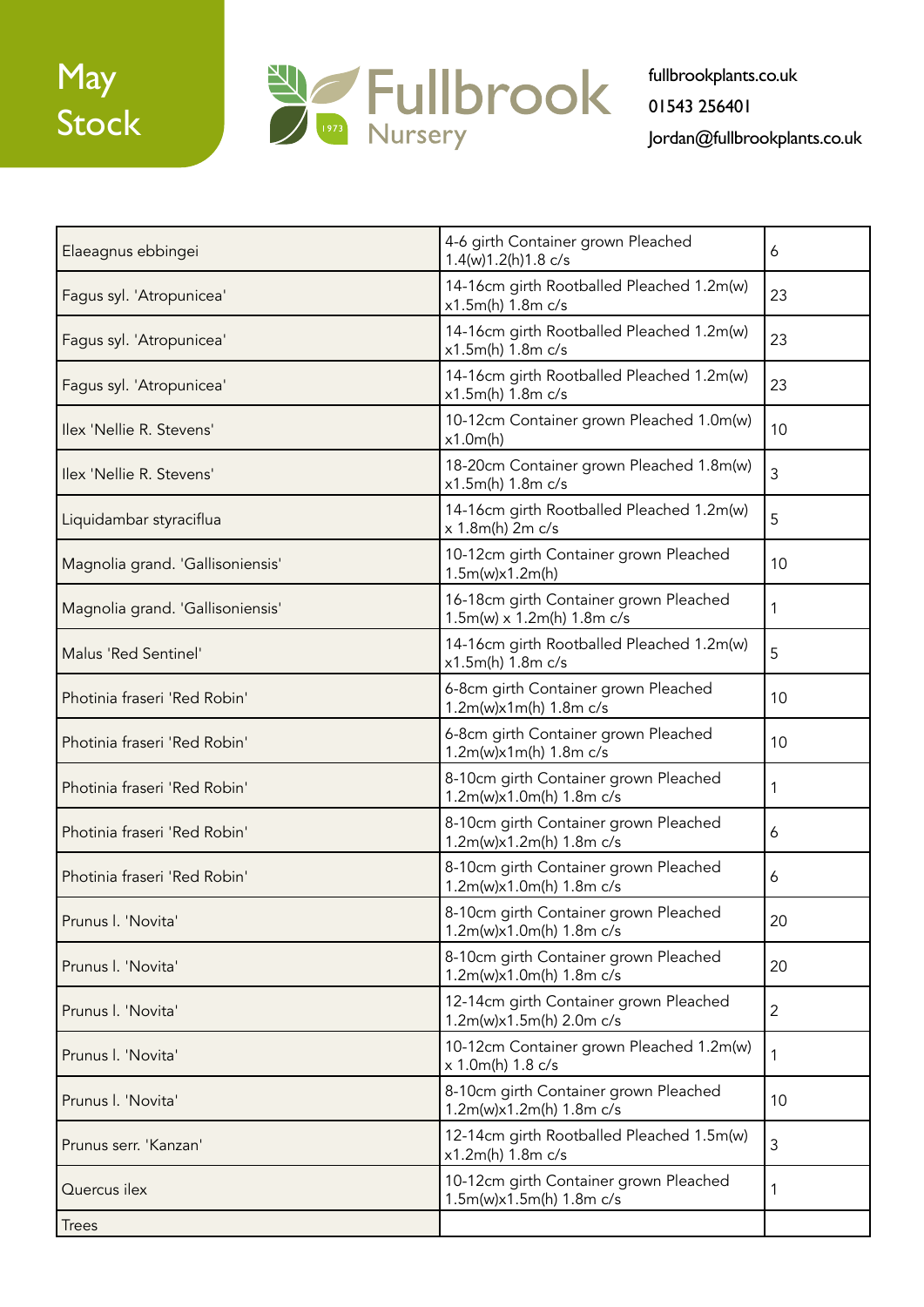# May Stock



| Description                      | Size                                    | <b>Qty</b>     |
|----------------------------------|-----------------------------------------|----------------|
|                                  |                                         |                |
| Acer campestre                   | 10-12cm girth Container grown           | $\overline{7}$ |
| Acer campestre                   | 18-20cm girth Container grown           | 5              |
| Acer campestre 'Elsrijk'         | 8-10cm girth Container grown            | $\overline{2}$ |
| Acer campestre 'Elsrijk'         | 8-10cm girth Container grown            | 10             |
| Acer campestre 'Elsrijk'         | 10-12cm girth Container grown           | 5              |
| Acer griseum                     | 100-125cm 10 Litre                      | 5              |
| Acer griseum                     | 6-8cm girth Container grown             | 1              |
| Acer griseum                     | 200-250cm Container grown Feathered     | 1              |
| Acer negundo 'Variegatum'        | 10-12cm girth Container grown           | 1              |
| Acer Pacific Sunset              | 14-16cm girth Container grown           | 1              |
| Acer plat. 'Drummondii'          | 10-12cm girth Container grown           | 3              |
| Acer plat. 'Royal Red'           | 10-12cm girth Container grown           | 1              |
| Acer platanoides                 | 16-18cm girth Container grown           | 3              |
| Albizia julibr. Ombrella         | 10-12cm girth Container grown           | 2              |
| Alnus glutinosa                  | 12-14cm girth Rootballed                | 2              |
| Alnus glutinosa                  | 8-10cm girth Bare root Feathered        | 1              |
| Alnus glutinosa                  | 16-18cm girth Container grown           | 1              |
| Alnus glutinosa                  | 20-25cm girth Container grown           | 10             |
| Amelanchier arborea 'Robin Hill' | 150-175cm 10 Litre                      | 8              |
| Amelanchier arborea 'Robin Hill' | 150-175cm 10 Litre                      | $\,8\,$        |
| Amelanchier arborea 'Robin Hill' | 10-12cm girth Container grown           | 8              |
| Amelanchier arborea 'Robin Hill' | 12-14cm girth Container grown           | 2              |
| Amelanchier arborea 'Robin Hill' | 12-14cm girth Container grown           | 1              |
| Amelanchier can. Rainbow Pillar  | 8-10cm girth Container grown            | 1              |
| Amelanchier lamarckii            | 150-175cm 7.5 Litre                     | 3              |
| Betula albosin. 'Fascination'    | 10-12cm girth Container grown           | 5              |
| Betula pendula                   | 12-14cm girth Container grown           | 2              |
| Betula pendula 'Spider Alley'    | 12-14cm girth Container grown Feathered | 3              |
| Betula pubescens                 | 8-10cm girth Bare root Feathered        | 8              |
| Betula pubescens                 | 14-16cm girth Container grown           | $\overline{4}$ |
| Betula pubescens                 | 12-14cm girth Container grown           | 5              |
| Betula utilis jacquemontii       | 12-14cm girth Container grown Feathered | 6              |
| Betula utilis jacquemontii       | 10-12cm girth Container grown           | 3              |
| Betula utilis jacquemontii       | 10-12cm girth Container grown           | 3              |
| Betula utilis jacquemontii       | 10-12cm girth Container grown Feathered | 10             |
| Betula utilis jacquemontii       | 10-12cm girth Container grown Feathered | 3              |
| Betula utilis jacquemontii       | 6-8cm girth Bare root Feathered         | 4              |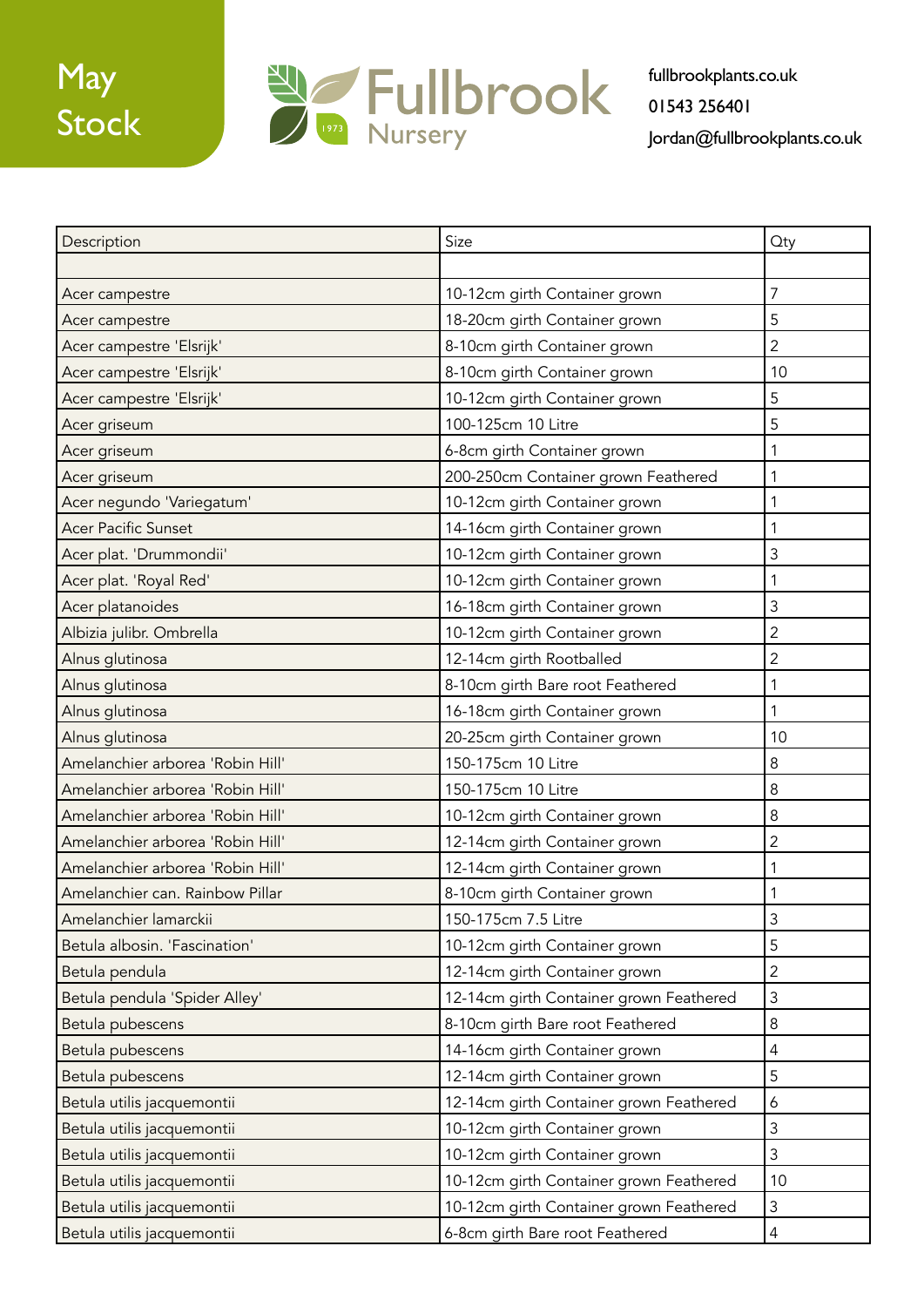

| Betula utilis jacquemontii        | 10-12cm girth Container grown    | 3              |
|-----------------------------------|----------------------------------|----------------|
| Betula utilis jacquemontii        | 12-14cm girth Container grown    | 1              |
| Betula utilis jacquemontii        | 6-8cm girth Bare root            | 16             |
| Camellia j. 'Cleopatra'           | 25-30cm girth Container grown    | 5              |
| Camellia jap 'Agostina Tobanelli' | 20-25cm girth Container grown    | 4              |
| Camellia japonica                 | 10-12cm girth Container grown    | 3              |
| Carpinus bet. 'Frans Fontaine'    | 12-14cm girth Rootballed         | 1              |
| Carpinus bet. 'Frans Fontaine'    | 20-25cm girth Container grown    | 1              |
| Carpinus bet. 'Lucas'             | 10-12cm girth Container grown    | 5              |
| Carpinus betulus                  | 125-150cm 10 Litre               | 1              |
| Carpinus betulus                  | 14-16cm girth Container grown    | 1              |
| Carpinus betulus                  | 12-14cm girth Rootballed         | 1              |
| Carpinus betulus                  | 8-10cm girth Bare root Feathered | 2              |
| Catalpa bignonioides 'Aurea'      | 60-80cm 7.5 Litre                | 4              |
| Catalpa bignonioides 'Aurea'      | 60-80cm 7.5 Litre                | 1              |
| Celtis australis                  | 18-20cm girth Rootballed         | 3              |
| Cotoneaster wat. 'Cornubia'       | 150-175cm 10 Litre               | 9              |
| Crataegus laevigata               | 10-12cm girth Rootballed         | 5              |
| Crataegus media 'Paul's Scarlet'  | 12-14cm girth Container grown    | 1              |
| Eucalyptus gunnii                 | 6-8cm girth Container grown      | 2              |
| Eucalyptus gunnii                 | 10-12cm girth Container grown    | 1              |
| Eucalyptus gunnii                 | 12-14cm girth Container grown    | $\overline{2}$ |
| Fagus syl. 'Atropunicea'          | 10-12cm girth Container grown    | 2              |
| Fagus syl. 'Black Swan'           | 10-12cm girth Container grown    | 3              |
| Fagus syl. 'Dawyck Gold'          | 10-12cm girth Container grown    | 1              |
| Fagus syl. 'Dawyck Purple'        | 12-14cm girth Container grown    | 7              |
| Fagus syl. 'Purpurea Pendula'     | 8-10cm girth Container grown     | $\overline{c}$ |
| Fagus syl. 'Purpurea Pendula'     | 8-10cm girth Container grown     | $\overline{2}$ |
| Fagus sylvatica                   | 10-12cm girth Rootballed         | 2              |
| Fagus sylvatica                   | 12-14cm girth Rootballed         | 1              |
| Ficus carica                      | 16-18cm girth Container grown    | $\overline{2}$ |
| Ginkgo biloba                     | 175-200cm 10 Litre               | $\overline{4}$ |
| Ginkgo biloba                     | 8-10cm girth Container grown     | $\overline{2}$ |
| Ginkgo biloba                     | 16-18cm girth Container grown    | 1              |
| Ilex aq. 'Argentea Marginata'     | 6-8cm girth Container grown      | 1              |
| Ilex 'Nellie R. Stevens'          | 10-12cm girth Container grown    | 1              |
| Ilex 'Nellie R. Stevens'          | 10-12cm girth Rootballed         | 10             |
| Juglans nigra                     | 14-16cm girth Container grown    | $\overline{2}$ |
| Laburnum wat. 'Vossii'            | 8-10cm girth Container grown     | $\mathfrak{Z}$ |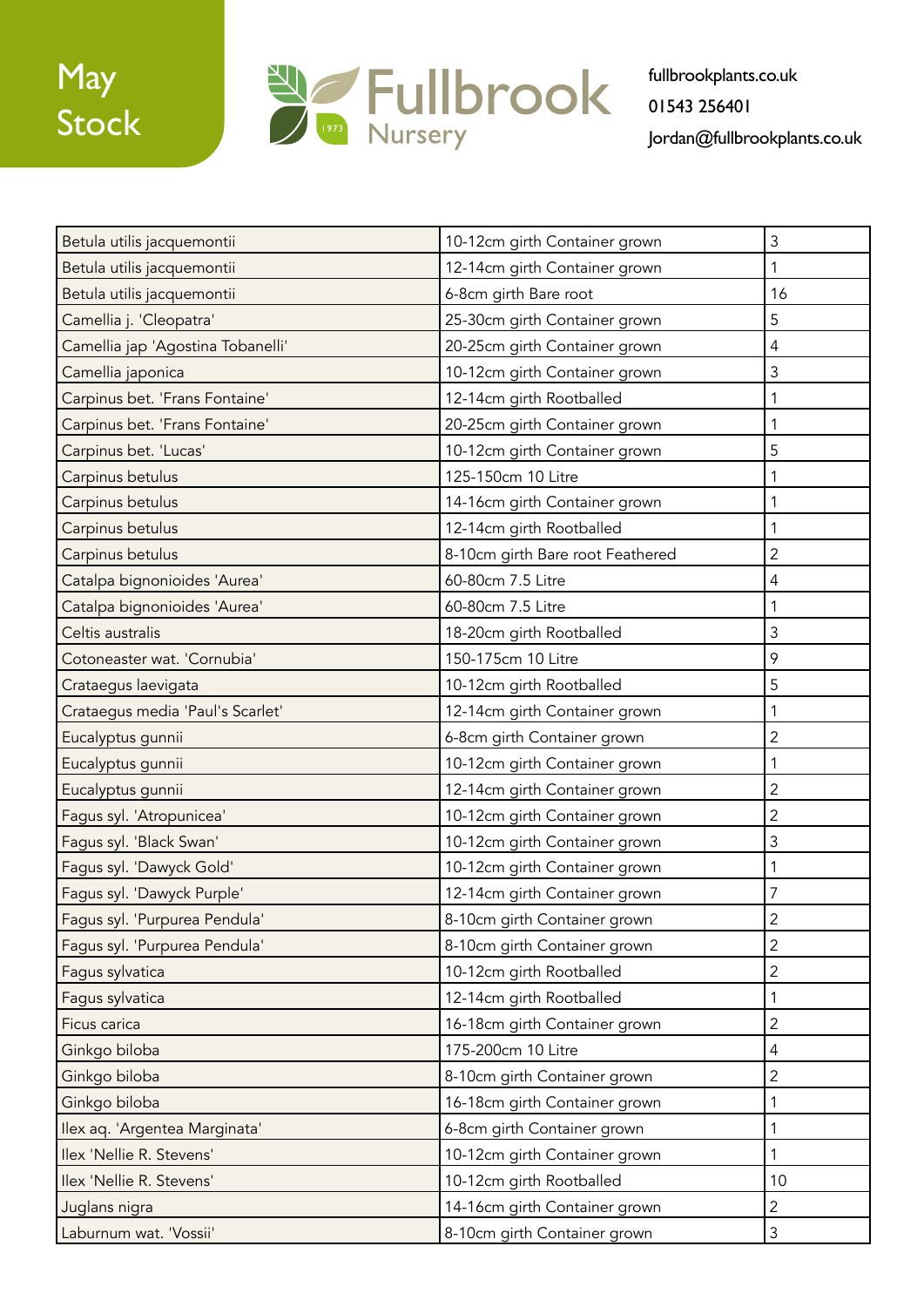

| Laburnum wat. 'Vossii'           | 10-12cm girth Container grown         | 1              |
|----------------------------------|---------------------------------------|----------------|
| Ligustrum lucidum                | 12-14cm girth Container grown         | 1              |
| Liquidambar st. 'Gum Ball'       | 14-16cm girth Container grown         | 1              |
| Liquidambar st. 'Worplesdon'     | 12-14cm girth Container grown         | 5              |
| Liquidambar styraciflua          | 6-8cm girth Container grown           | 1              |
| Magnolia grand. 'Galissonnière'  | 16-18cm girth Container grown         | 2              |
| Magnolia grand. 'Gallisoniensis' | 8-10cm girth Container grown          | 8              |
| Magnolia grand. 'Gallisoniensis' | 8-10cm girth Container grown          | 8              |
| Magnolia grand. 'Gallisoniensis' | 18-20cm girth Container grown         | 3              |
| Magnolia grand. 'Gallisoniensis' | 18-20cm girth Container grown         | 3              |
| Magnolia grand. 'Gallisoniensis' | 20-25cm girth Container grown         | 8              |
| Magnolia grand. 'Gallisoniensis' | 20-25cm girth Container grown         | $\,8\,$        |
| Magnolia grand. 'Gallisoniensis' | 25-30cm girth Container grown         | 4              |
| Magnolia grand. 'Gallisoniensis' | 30-35cm girth Container grown         | 1              |
| Magnolia grand. 'Gallisoniensis' | 12-14cm girth Container grown         | 2              |
| Malus d. 'Braeburn'              | 150-175cm 7.5 Litre                   | 1              |
| Malus d. 'Braeburn'              | 8-10cm girth Container grown          | 1              |
| Malus d. 'Cox's Orange'          | 150-175cm 7.5 Litre                   | 2              |
| Malus d. 'Jonagold'              | 150-175cm 10 Litre                    | 5              |
| Malus 'Evereste'                 | 12-14cm girth Rootballed              | 1              |
| Malus 'Evereste'                 | 16-18cm girth Container grown         | 9              |
| Malus 'Golden Hornet'            | 12-14cm girth Container grown         | 1              |
| Malus trilobata                  | 14-16cm girth Container grown         | 3              |
| Morus alba 'Fruitless'           | 12-14cm girth Container grown         | 3              |
| Morus alba 'Pendula'             | 16-18cm girth Container grown         | 3              |
| Olea europea 'Da Vinvi Style'    | 18-20cm girth Container grown         | $\,8\,$        |
| Olea europea 'Da Vinvi Style'    | 20-25cm girth Container grown         | 4              |
| Osmanthus armatus                | 18-20cm girth Container grown         | $\overline{2}$ |
| Photinia fraseri 'Red Robin'     | 6-8cm girth Container grown           | 5              |
| Photinia fraseri 'Red Robin'     | 16-18cm girth Container grown 3/4 Std | 5              |
| Photinia fraseri 'Red Robin'     | 16-18cm girth Container grown 3/4 Std | 5              |
| Photinia fraseri 'Red Robin'     | 6-8cm girth Container grown           | 3              |
| Prunus a. 'Kordia'               | 150-175cm 10 Litre                    | $\overline{2}$ |
| Prunus a. 'Stella'               | 150-175cm 10 Litre                    | 1              |
| Prunus avium                     | 6-8cm girth Bare root Feathered       | 1              |
| Prunus avium                     | 8-10cm girth Bare root                | 1              |
| Prunus avium                     | 10-12cm girth Bare root               | $\overline{2}$ |
| Prunus avium 'Plena'             | 10-12cm girth Container grown         | $\overline{2}$ |
| Prunus avium 'Plena'             | 12-14cm girth Container grown         | $\mathfrak{Z}$ |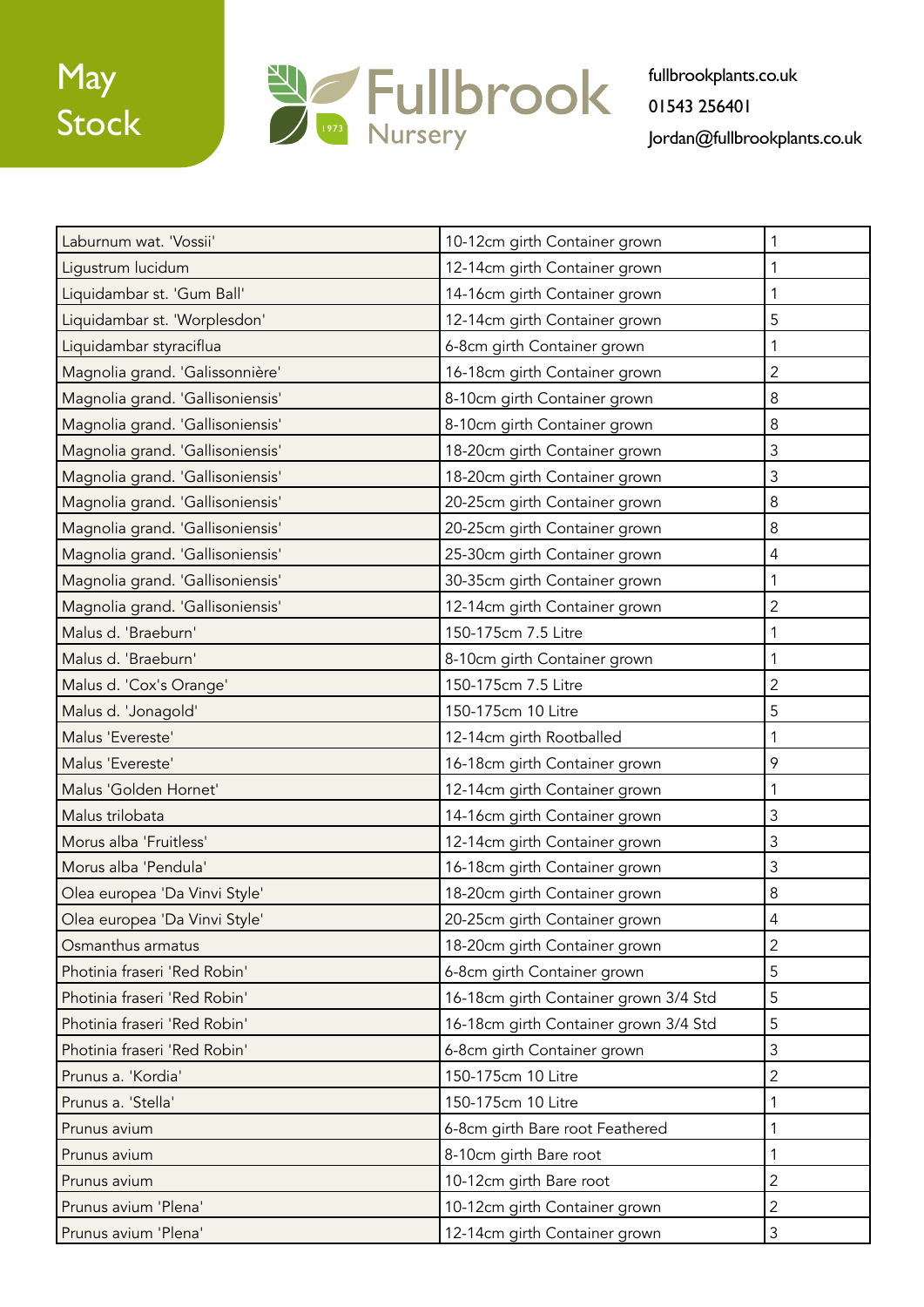

| Prunus cer. 'Nigra'                 | 150-175cm 10 Litre                      | 1              |
|-------------------------------------|-----------------------------------------|----------------|
| Prunus d. 'Victoria'                | 6-8cm girth Container grown             | 1              |
| Prunus 'Kiku-shidare-zakura'        | 150-175cm 10 Litre                      | 10             |
| Prunus 'Kiku-shidare-zakura'        | 150-175cm 10 Litre                      | 10             |
| Prunus I. 'Angustifolia'            | 8-10cm girth Container grown            | 10             |
| Prunus I. 'Angustifolia'            | 8-10cm girth Container grown            | 1              |
| Prunus sargentii                    | 14-16cm girth Container grown           | 1              |
| Prunus sargentii                    | 14-16cm girth Rootballed                | 1              |
| Prunus serr. 'Amanogawa'            | 8-10cm girth Container grown            | 1              |
| Prunus serr. 'Amanogawa'            | 10-12cm girth Container grown           | 1              |
| Prunus serr. 'Pink Perfection'      | 175-200cm 10 Litre                      | $\overline{2}$ |
| Prunus serr. 'Sunset Boulevard'     | 20-25cm girth Container grown           | 1              |
| Prunus serrula                      | 14-16cm girth Container grown           | 1              |
| Prunus serrula                      | 14-16cm girth Rootballed                | 3              |
| Prunus serrula                      | 6-8cm girth Container grown             | 1              |
| Prunus serrula                      | 10-12cm girth Container grown           | 7              |
| Prunus subh. 'Autumnalis'           | 10-12cm girth Container grown           | 4              |
| Prunus subh. 'Autumnalis Rosea'     | 14-16cm girth Rootballed                | 1              |
| Prunus 'Taoflora White'             | 150-175cm 10 Litre                      | 1              |
| Prunus 'Umineko'                    | 10-12cm girth Container grown           | 1              |
| Prunus 'Umineko'                    | 14-16cm girth Rootballed                | $\overline{2}$ |
| Pyrus c. 'Concorde'                 | 125-150cm 10 Litre                      | 3              |
| Pyrus c. 'Conference'               | 150-175cm 7.5 Litre                     | 5              |
| Pyrus c. 'Conference'               | 150-175cm 10 Litre                      | 4              |
| Pyrus calleryana 'Chanticleer'      | 175-200cm 10 Litre                      | 7              |
| Pyrus calleryana 'Chanticleer'      | 175-200cm 10 Litre                      | 7              |
| Pyrus calleryana 'Chanticleer'      | 10-12cm girth Bare root                 | $\overline{c}$ |
| Pyrus calleryana 'Chanticleer'      | 10-12cm girth Bare root                 | $\overline{2}$ |
| Pyrus calleryana 'Chanticleer'      | 16-18cm girth Container grown           | 14             |
| Pyrus calleryana 'Chanticleer'      | 10-12cm girth Container grown           | 4              |
| Pyrus calleryana 'Chanticleer'      | 14-16cm girth Container grown           | 1              |
| Pyrus salicifolia 'Pendula'         | 12-14cm girth Container grown           | 1              |
| Quercus castaneifolia 'Green Spire' | 14-16cm girth Container grown Feathered | 1              |
| Quercus palustris                   | 18-20cm girth Container grown           | 1              |
| Quercus robur                       | 8-10cm girth Container grown Feathered  | 2              |
| Quercus robur                       | 200-250cm Container grown Feathered     | $\overline{2}$ |
| Quercus robur                       | 12-14cm girth Rootballed Feathered      | 1              |
| Quercus robur                       | 8-10cm girth Bare root Feathered        | 1              |
| Quercus robur                       | 16-18cm girth Rootballed                | 4              |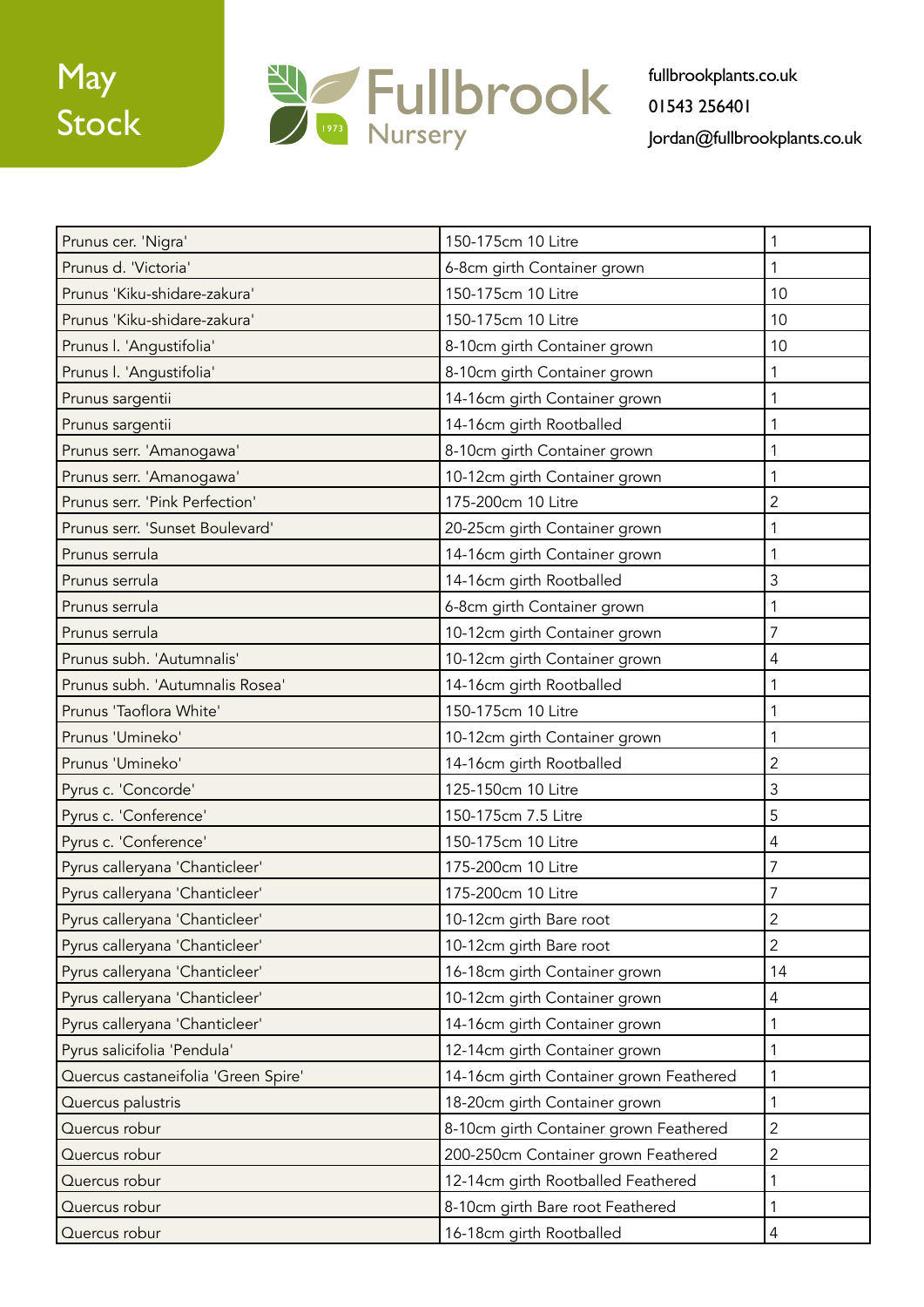## May Stock



| Quercus robur                     | 200-250cm 10 Litre Caned          | 29             |
|-----------------------------------|-----------------------------------|----------------|
| Quercus robur                     | 12-14cm girth Container grown     | 1              |
| Quercus robur                     | 14-16cm girth Container grown     | 1              |
| Quercus robur                     | 18-20cm girth Container grown     | 3              |
| Quercus rubra                     | 150-175cm 10 Litre                | 5              |
| Robinia ps. 'Frisia'              | 12-14cm girth Container grown     | $\overline{2}$ |
| Sophora jap. 'Pendula'            | 10-12cm girth Container grown     | 2              |
| Sophora jap. 'Pendula'            | 12-14cm girth Container grown     | 4              |
| Sorbus aria 'Majestica'           | 14-16cm girth Rootballed          | 4              |
| Sorbus aria 'Majestica'           | 14-16cm girth Container grown     | 4              |
| Sorbus arn. 'Golden Wonder'       | 14-16cm girth Container grown     | 3              |
| Sorbus auc. Cardinal Royal        | 12-14cm girth Container grown     | 2              |
| Sorbus auc. 'Sheerwater Seedling' | 12-14cm girth Container grown     | 2              |
| Sorbus hupehensis                 | 12-14cm girth Container grown     | $\overline{2}$ |
| Sorbus intermedia                 | 18-20cm girth Container grown     | 1              |
| Sorbus intermedia                 | 12-14cm girth Container grown     | 4              |
| Sorbus intermedia                 | 14-16cm girth Container grown     | 3              |
| Sorbus intermedia                 | 12-14cm girth Container grown     | 7              |
| Sorbus latifolia 'Henk Vink'      | 10-12cm girth Rootballed          | 1              |
| Sorbus 'Sunshine'                 | 8-10cm girth Container grown      | 5              |
| Sorbus torminalis                 | 12-14cm girth Container grown     | 3              |
| Taxodium distichum                | 18-20cm girth Rootballed          | 2              |
| Tilia cordata                     | 20-25cm girth Container grown     | 1              |
| Tilia cordata 'Greenspire'        | 14-16cm girth Container grown     | 3              |
| Tilia cordata 'Greenspire'        | 12-14cm girth Container grown     | 6              |
| Tilia europaea 'Euchlora'         | 20-25cm girth Container grown     | 2              |
| Tilia tomentosa 'Petrov'          | 16-18cm girth Container grown     | $\mathbf{1}$   |
| Wisteria sinensis                 | 14-16cm girth Container grown     | $\overline{2}$ |
| <b>Hedging Troughs</b>            |                                   |                |
| Description                       | Size                              | Qty            |
|                                   |                                   |                |
| <b>Buxus sempervirens</b>         | 30-40cm Trough 16ltr 1m. length   | 9              |
| <b>Buxus sempervirens</b>         | 30-40cm Trough 16ltr 1m. length   | 4              |
| <b>Buxus sempervirens</b>         | 30-40cm Trough 0.5m. length       | 6              |
| <b>Buxus sempervirens</b>         | 30-40cm Trough 16ltr 1m. length   | 7              |
| Carpinus betulus                  | 175-200cm Trough 76ltr 1m. length | 18             |
| Fagus syl. 'Atropunicea'          | 150-175cm Trough 76ltr 1m. length | 2              |
| Fagus sylvatica                   | 125-150cm Trough 53ltr 1m. length | 1              |
| Fagus sylvatica                   | 80-100cm Trough 40ltr 1m. length  | 20             |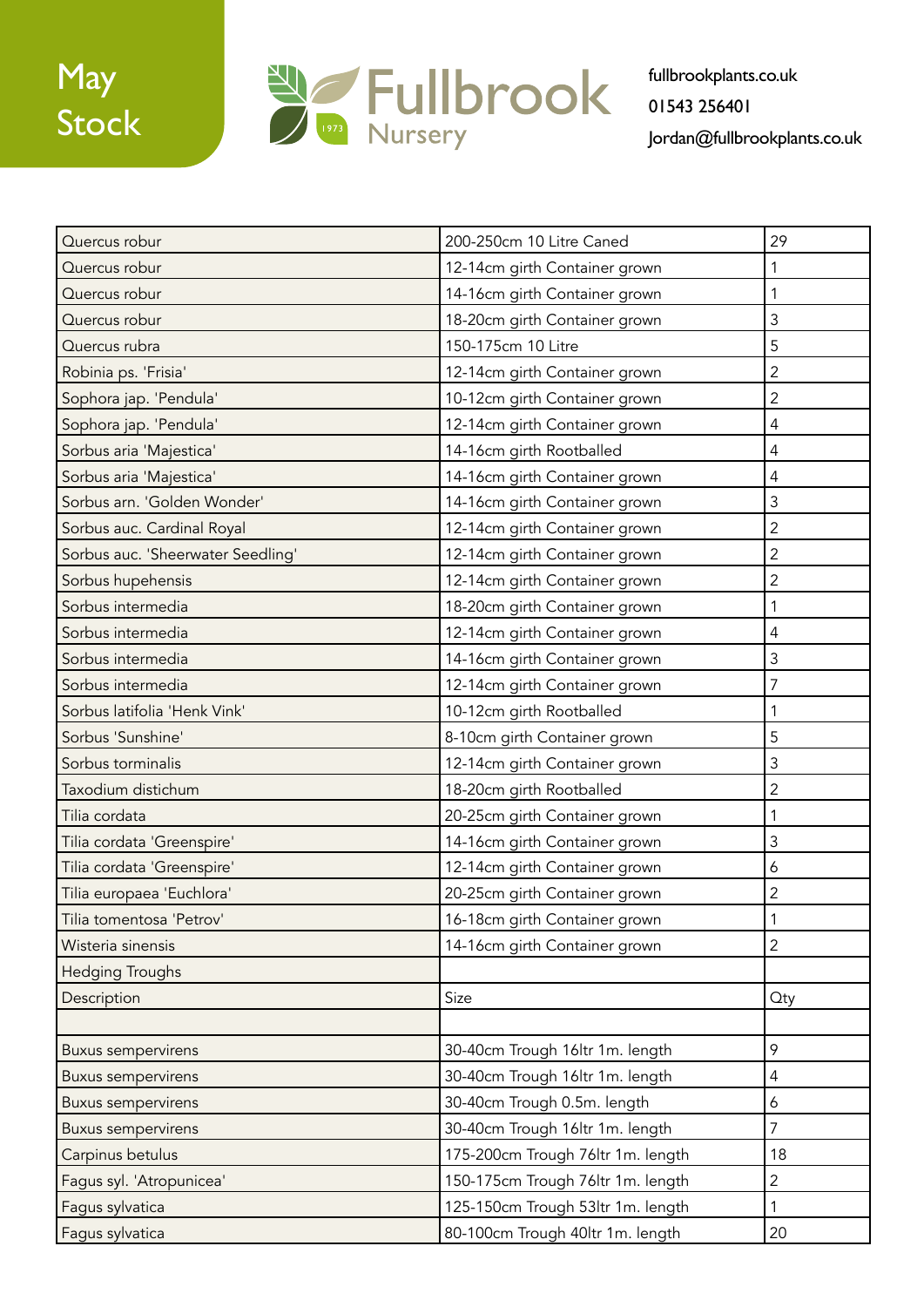

| Fagus sylvatica                   | 80-100cm Trough 40ltr 1m. length                 | 20             |
|-----------------------------------|--------------------------------------------------|----------------|
| Fagus sylvatica                   | 150-175cm Trough 90ltr 1m. length                | 16             |
| Pittosporum ten 'Silver Hedge'    | 100-125cm Trough 53ltr 1m. length                | 1              |
| Prunus I. 'Angustifolia'          | 150-175cm Trough 90ltr 1m. length                | 94             |
| Prunus I. 'Angustifolia'          | 150-175cm Trough 90ltr 1m. length                | 94             |
| Prunus I. 'Angustifolia'          | 150-175cm Trough 90ltr 1m. length                | 94             |
| Prunus I. 'Angustifolia'          | 150-175cm Trough 90ltr 1m. length                | 94             |
| Prunus lusitanica 'Angustifolia'  | 60-80cm Trough 16ltr 1m. length                  | 17             |
| Prunus Lusitanica 'Brenelia'      | 100-125cm Trough 53ltr 1m. length                | $\overline{2}$ |
| Taxus baccata                     | 80-100cm Trough 40ltr 1m. length                 | 11             |
| 1/2 Standards                     |                                                  |                |
| Description                       | Size                                             | Qty            |
|                                   |                                                  |                |
| Acer pal. 'Crimson Queen'         | 35-40cm Head 18 Litre 1/2 Standard               | 5              |
| Acer pal. 'Inaba-shidare'         | 35-40cm Head 18 Litre 1/2 Standard               | 5              |
| Acer pal. 'Orangeola'             | 35-40cm Head 18 Litre 1/2 Standard               | 5              |
| Camellia (mixed)                  | 100-125cm Container grown 1/2 Standard           | $\overline{4}$ |
| Camellia j. 'Cleopatra'           | 20-25cm Girth Container Grown 1/2 Std            | 1              |
| Camellia japonica                 | 30-40cm Container grown 1/2 Standard             | $\mathbf 1$    |
| Camellia japonica                 | 50-60cm Container grown 1/2 Standard<br>corksrew | 1              |
| Campsis tagliab. 'Mme Galen'      | 30-40cm Container grown 1/2 Standard             | $\overline{2}$ |
| Cedrus deod. 'Feelin' Blue'       | 30-40cm Container grown 1/2 Standard             | $\mathfrak{Z}$ |
| Cedrus libani 'Glauca Pendula'    | 30-40cm Container grown 1/2 Standard             | 4              |
| Chamaecyparis obtusa              | 30-40cm Container grown 1/2 Standard             | $\overline{c}$ |
| <b>Citrus Mixed</b>               | 50-60cm 10 Litre 1/2 Standard                    | $\overline{7}$ |
| Cryptomeria j. 'Globosa Nana'     | 40-50cm Container grown 1/2 Standard             | 5              |
| Cupressocyparis I. 'Castlewellan' | 30-40cm Container grown 1/2 Standard             | 22             |
| Cupressocyparis I. 'Castlewellan' | 30-40cm Container grown 1/2 Standard             | 22             |
| Cupressocyparis I. 'Castlewellan' | 30-40cm Container grown 1/2 Standard             | 22             |
| Cupressus ariz. 'Fastigiata'      | 40-50cm Container grown 1/2 Standard             | 6              |
| Cupressus ariz. 'Fastigiata'      | 30-40cm Container grown 1/2 Standard             | 10             |
| Elaeagnus ebbingei                | 1/2 Standard Container Grown Pleached            | $\overline{2}$ |
| Euonymus jap. 'Aureomarginatus'   | 35-40cm Container grown 1/2 Standard             | 3              |
| Euonymus jap. 'Bravo'             | 30-40cm Container grown 1/2 Standard             | 4              |
| Ficus carica                      | 30-40cm 10 Litre 1/2 Standard                    | 4              |
| Ilex aq. 'Argentea Marginata'     | 30-40cm Container grown 1/2 Standard             | 5              |
| Ilex aq. 'Argentea Marginata'     | 50-60cm Container grown 1/2 Standard             | $\mathfrak{Z}$ |
| Ilex aq. 'Argentea Marginata'     | 60-70cm Container grown 3/4 standard             | $\overline{2}$ |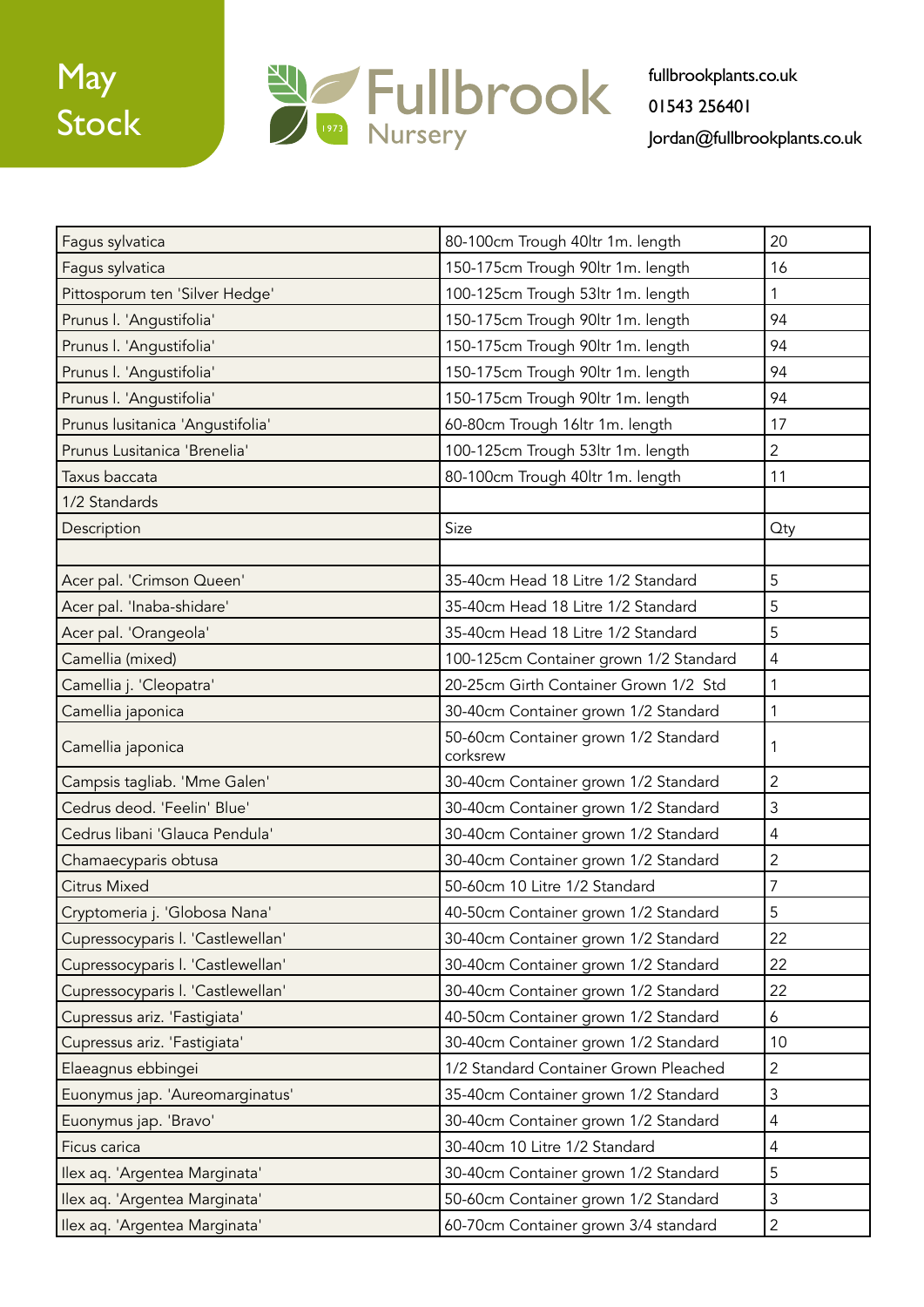## **May** Stock



| Ilex 'Nellie R. Stevens'            | 40-50cm Container grown 1/2 Standard                        | 8              |
|-------------------------------------|-------------------------------------------------------------|----------------|
| Ilex 'Nellie R. Stevens'            | 40-50cm Container grown 1/2 Standard                        | 8              |
| Ilex 'Nellie R. Stevens'            | 60-65cm Container grown 1/2 Standard                        | 1              |
| Ilex 'Nellie R. Stevens'            | 80-90cm Container grown 1/2 Standard                        | 8              |
| Ilex 'Nellie R. Stevens'            | 90-100cm Container grown 1/2 Standard                       | $\overline{2}$ |
| Laurus nobilis                      | 35-40cm Container grown 1/2 Standard<br>110(h)              | 1              |
| Laurus nobilis                      | 45-50cm Container grown 1/2 Standard Cork<br>screw 190(h)   | 4              |
| Laurus nobilis                      | 65-70cm Container grown 1/2 Standard<br>150(h)              | $\overline{2}$ |
| Laurus nobilis                      | 60-65cm Container grown 1/2 standard<br>180(h)              | 1              |
| Laurus nobilis                      | 100cm Container grown 1/2 Standard 140(h)                   | $\overline{2}$ |
| Laurus nobilis                      | 65-70cm Conatiner grown 1/2 Standard<br>Corkscrew 230(h)    | $\overline{4}$ |
| Laurus nobilis                      | 35-40cm Container grown 1/2 Standard Plait-<br>ed 90cm Stem | $\overline{2}$ |
| Laurus nobilis                      | 20cm Container grown 1/4 Standard                           | 13             |
| Liquidambar st. 'Gum Ball'          | 60-70cm Container grown 3/4 standard                        | 8              |
| Magnolia grand 'Praecox'            | 30-40cm Container grown 1/2 Standard                        | 1              |
| Olea europaea                       | 40-50cm Container grown 1/2 Standard                        | 30             |
| Photinia fraseri 'Little Red Robin' | 60-65cm Container grown 1/2 Standard                        | 3              |
| Photinia fraseri Pink Marble        | 30-40cm Container grown 1/2 Standard                        | 7              |
| Photinia fraseri Pink Marble        | 50-60cm Container grown 1/2 Standard                        | 1              |
| Photinia fraseri 'Red Robin'        | 60-65cm Container grown 1/2 Standard                        | 2              |
| Photinia fraseri 'Red Robin'        | 40-50cm Container grown 1/2 Standard                        | 12             |
| Photinia fraseri 'Red Robin'        | 40-50cm Container grown 1/2 Standard                        | 12             |
| Photinia fraseri 'Red Robin'        | 40-50cm Container grown 1/2 Standard                        | 12             |
| Photinia fraseri 'Red Robin'        | 12-14cm Container grown 3/4 Standard                        | $\overline{2}$ |
| Photinia fraseri 'Robusta Compacta' | 40-50cm Container grown 1/2 Standard                        | 1              |
| Photinia serratifolia 'Crunchy'     | 60-65cm Container grown 1/2 Standard                        | 4              |
| Picea sitchensis 'Silberzwerg'      | 30-40cm Container grown 1/2 Standard                        | 1              |
| Pinus mugo 'Winter Gold'            | 30-40cm Container grown 1/2 Standard                        | 1              |
| Pinus nigra Brepo                   | 40-50cm Container grown 1/2 Standard                        | 1              |
| Pinus nigra Brepo                   | 40-50cm Container grown 1/2 Standard                        | 1              |
| Pinus sylv. 'Watereri'              | 30-40cm Container grown 1/2 Standard                        | 1              |
| Pinus sylv. 'Watereri'              | 50-60cm Container grown 1/2 Standard<br>corksrew            | $\overline{2}$ |
| Pittosporum tob. 'Nana'             | 90-100cm Container grown 1/2 Standard                       | 1              |
| Prunus I. 'Angustifolia'            | 40-50cm Container grown 1/2 Standard                        | 6              |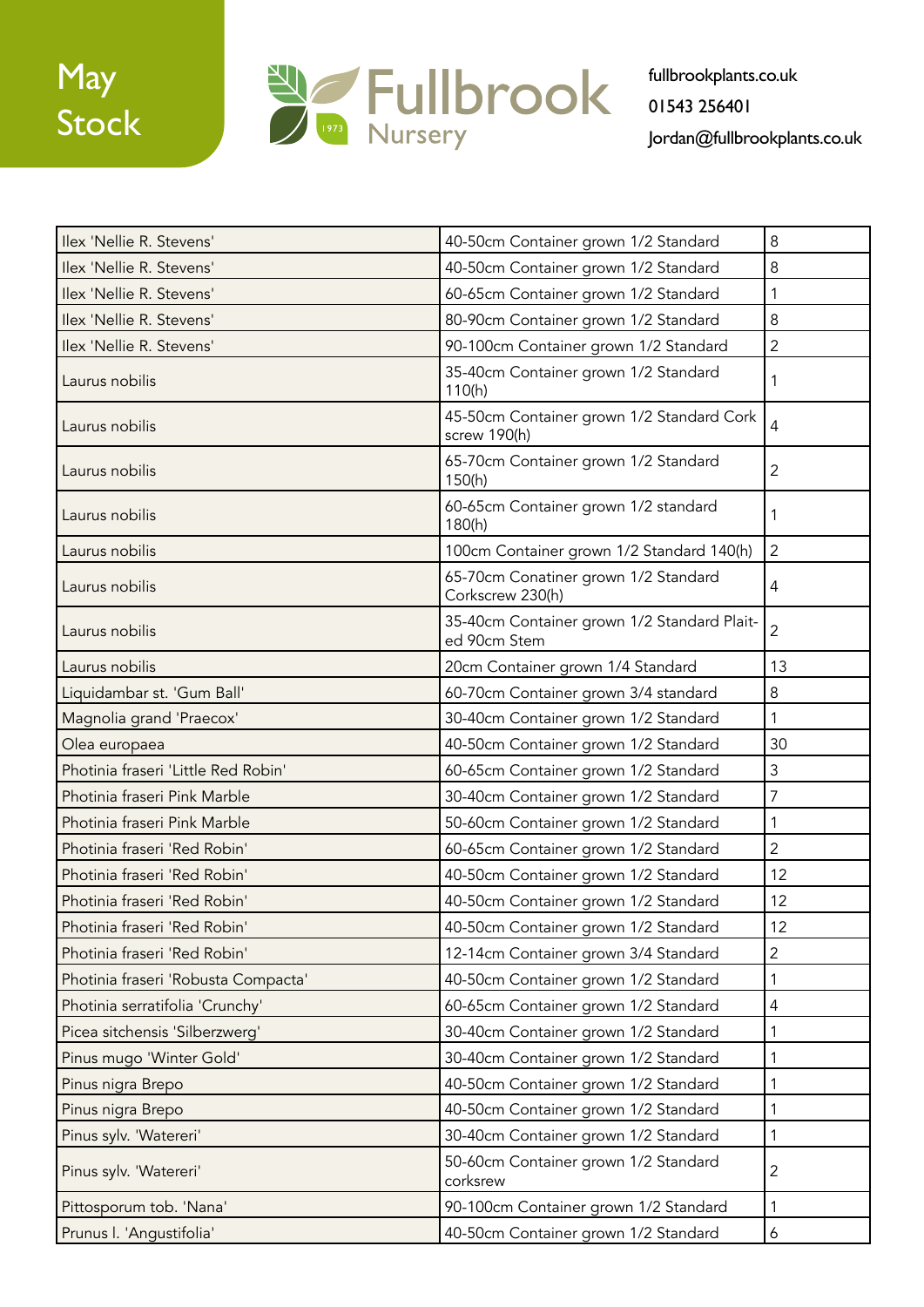

| Viburnum tinus 'Eve Price' | 30-40cm Container grown 1/2 Standard          | $\overline{2}$   |
|----------------------------|-----------------------------------------------|------------------|
| Topiary                    |                                               |                  |
| Description                | Size                                          | <b>Qty</b>       |
|                            |                                               |                  |
| Buxus micr. 'Faulkner'     | 30-40cm Container grown Ball                  | $\overline{4}$   |
| Buxus micr. 'Faulkner'     | 50-60cm Container grown Ball                  | 1                |
| <b>Buxus sempervirens</b>  | 80-90cm Container grown Cone                  | 6                |
| <b>Buxus sempervirens</b>  | 110-125cm Container grown Cone                | $\overline{c}$   |
| <b>Buxus sempervirens</b>  | 120-130cm Container grown Cone                | 1                |
| <b>Buxus sempervirens</b>  | 130-140cm Container grown Cone                | 1                |
| <b>Buxus sempervirens</b>  | 180cm x 50cm x 50cm Container grown<br>Column | $\overline{2}$   |
| <b>Buxus sempervirens</b>  | 130-140cm Container grown Spiral              | 4                |
| <b>Buxus sempervirens</b>  | 175-200cm Container grown Spiral              | 6                |
| <b>Buxus sempervirens</b>  | 175-200cm Container grown Spiral              | 6                |
| <b>Buxus sempervirens</b>  | 50-60cm Container grown Ball                  | 5                |
| <b>Buxus sempervirens</b>  | 55-60cm Container grown Ball                  | $\overline{7}$   |
| <b>Buxus sempervirens</b>  | 60-65cm Container grown Ball                  | 4                |
| <b>Buxus sempervirens</b>  | 80-85cm Container grown Ball                  | 6                |
| <b>Buxus sempervirens</b>  | 90-100cm Container grown Ball                 | $\mathbf{1}$     |
| <b>Buxus sempervirens</b>  | 35cm Container Grown Cube 35x35x35cm          | 8                |
| <b>Buxus sempervirens</b>  | 50-60cm Container grown Cube                  | $\overline{2}$   |
| <b>Buxus sempervirens</b>  | 60cm Container grown Cube 60x60x60cm          | 10               |
| <b>Buxus sempervirens</b>  | 100-125cm Container grown Pom-Pom             | 3                |
| <b>Buxus sempervirens</b>  | 125-150cm Container grown Pom-Pom             | 12               |
| <b>Buxus sempervirens</b>  | 70-80cm Container grown Cone                  | $\overline{4}$   |
| <b>Buxus sempervirens</b>  | 100-110cm Container grown Cone                | $\overline{7}$   |
| <b>Buxus sempervirens</b>  | 100-110cm Container grown Spiral              | 3                |
| <b>Buxus sempervirens</b>  | 30-40cm Container grown Ball                  | 4                |
| <b>Buxus sempervirens</b>  | 60-70cm Container grown Ball                  | $\overline{4}$   |
| <b>Buxus sempervirens</b>  | 80-90cm Container grown Ball                  | $\mathbf{1}$     |
| <b>Buxus sempervirens</b>  | 50-60cm Container grown Cube                  | 6                |
| <b>Buxus sempervirens</b>  | 50-60cm Container grown Cube                  | 6                |
| <b>Buxus sempervirens</b>  | 60cm Container grown Cube 60x60x60cm          | $\mathfrak{Z}$   |
| <b>Buxus sempervirens</b>  | 110-125cm Container grown Pyramid             | $\boldsymbol{6}$ |
| <b>Buxus sempervirens</b>  | 60-70cm Container grown Cone                  | 11               |
| <b>Buxus sempervirens</b>  | 80-90cm Container grown Cone                  | $\,8\,$          |
| <b>Buxus sempervirens</b>  | 80-90cm Container grown Cone                  | $\,8\,$          |
| <b>Buxus sempervirens</b>  | 90-100cm Container grown Cone                 | $\mathbf{2}$     |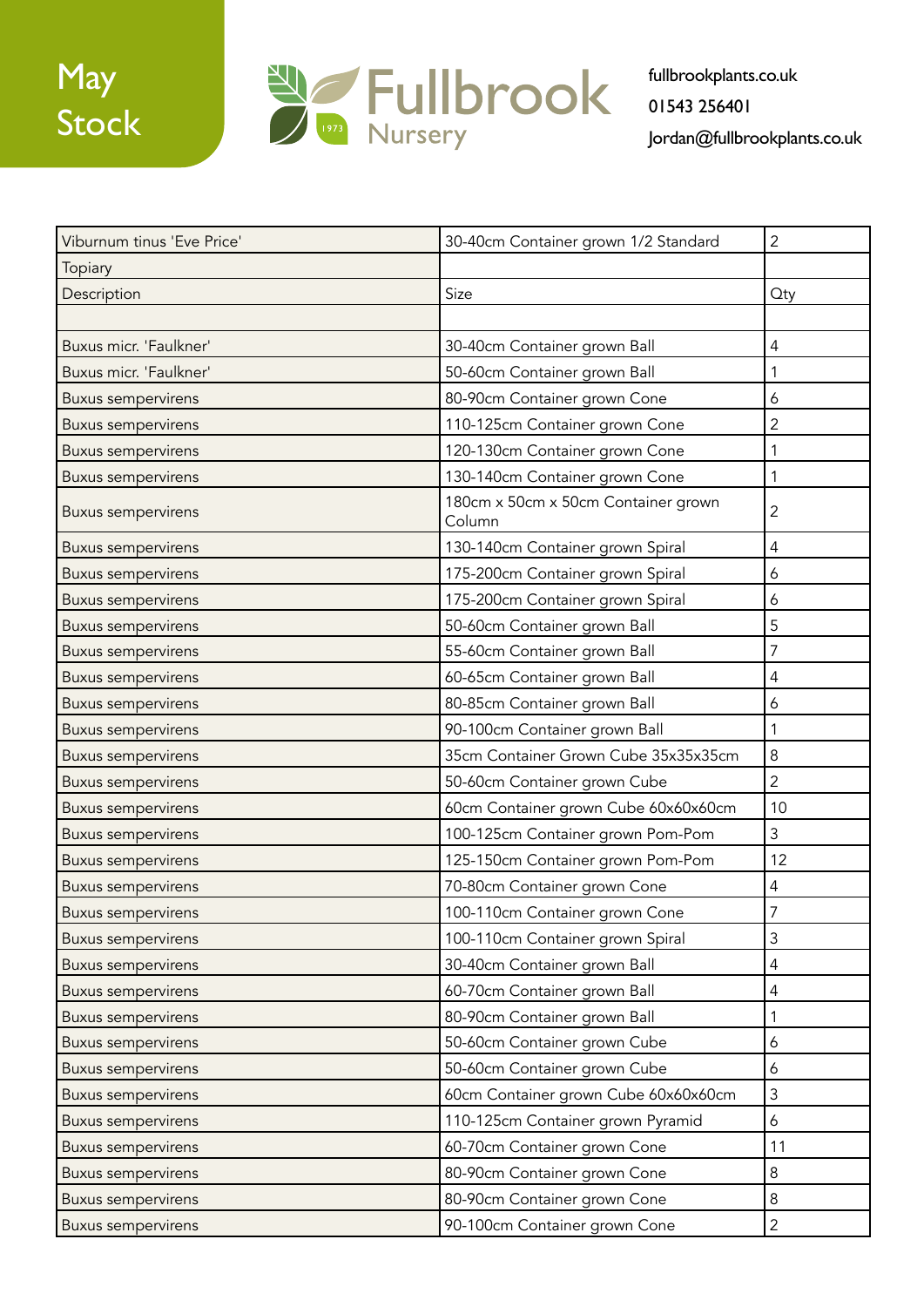## May Stock



| <b>Buxus sempervirens</b>          | 100-110cm Container grown Cone                 | 1              |
|------------------------------------|------------------------------------------------|----------------|
| <b>Buxus sempervirens</b>          | 110-125cm Container grown Cone                 | $\overline{2}$ |
| <b>Buxus sempervirens</b>          | 70-80cm Container grown Spiral                 | 10             |
| <b>Buxus sempervirens</b>          | 100-110cm Container grown Spiral               | 1              |
| <b>Buxus sempervirens</b>          | 120-130cm Container grown Spiral               | 1              |
| <b>Buxus sempervirens</b>          | 40-50cm Container grown Cube                   | 1              |
| Camellia jap 'Yukimi - guruma'     | 175-200cm Container grown Umbrella             | 1              |
| Camellia japonica                  | 175-200cm Container grown Umbrella             | $\overline{2}$ |
| Camellia japonica                  | 200-250cm Container grown Umbrella form        | $\mathbf{1}$   |
| Camellia japonica                  | 300-350cm Container grown Umbrella Form        | 1              |
| Camellia japonica                  | 250-300cm Container grown Umbrella             | 4              |
| Camellia japonica                  | 250-300cm Container grown Umbrella             | $\overline{4}$ |
| Camellia japonica                  | 200-250cm Container grown Umbrella form        | $\overline{2}$ |
| Cupressocyparis I. 'Castlew. Gold' | 120-130cm Container grown Spiral               | $\mathbf{1}$   |
| Cupressocyparis I. 'Castlew. Gold' | 175-200cm Container grown Spiral               | 4              |
| Cupressocyparis I. 'Castlew. Gold' | 175-200cm Container grown Spiral               | 4              |
| Cupressocyparis I. 'Castlew. Gold' | 250-275cm Container grown Spiral               | 4              |
| Cupressocyparis I. 'Castlewellan'  | 120-130cm Container grown Spiral               | 4              |
| Cupressocyparis I. 'Castlewellan'  | 150-175cm Container grown Spiral               | 9              |
| Cupressocyparis I. 'Castlewellan'  | 150-175cm Container grown Spiral               | 9              |
| Cupressocyparis I. 'Castlewellan'  | 150-175cm Container grown Spiral               | 9              |
| Cupressocyparis I. 'Castlewellan'  | 150-175cm Container grown 3 Balls on a<br>stem | 6              |
| Cupressocyparis I. 'Castlewellan'  | 150-175cm Container grown 3 Balls on a<br>stem | 6              |
| Cupressocyparis I. 'Gold Rider'    | 175-200cm Container grown Pom-Pom              | 3              |
| Cupressus ariz. 'Fastigiata'       | 130-140cm Container grown Spiral               | 3              |
| Cupressus ariz. 'Fastigiata'       | 150-175cm Container grown Spiral               | 1              |
| Cupressus ariz. 'Fastigiata'       | 150-175cm Container grown Pom-Pom              | 5              |
| Cupressus ariz. 'Fastigiata'       | 150-175cm Container grown Pom-Pom              | 5              |
| Elaeagnus ebb. 'Compacta'          | 50-60cm Container grown Ball                   | 10             |
| Elaeagnus ebb. 'Compacta'          | 60-70cm Container grown Ball                   | 3              |
| Elaeagnus ebb. 'Compacta'          | Container grown Panel 1.0m(w)x1.6m(h)          | 5              |
| Elaeagnus ebb. 'Gilt Edge'         | 200-250cm Container grown Umbrella form        | $\mathbf{1}$   |
| Elaeagnus ebb. 'Viveleg'           | Container grown Panel 1.2m(w) x 0.7m(h)        | $\overline{2}$ |
| Elaeagnus ebbingei                 | Container grown Panel 1.0m(w) x 1.5m(h)        | 1              |
| Euonymus jap. 'Aureomarginatus'    | 125-150cm Container grown Cone                 | 4              |
| Euonymus jap. 'Benkomasaki'        | 30-40cm Container grown Ball                   | 15             |
| Euonymus jap. 'Benkomasaki'        | 30-40cm Container grown Ball                   | 15             |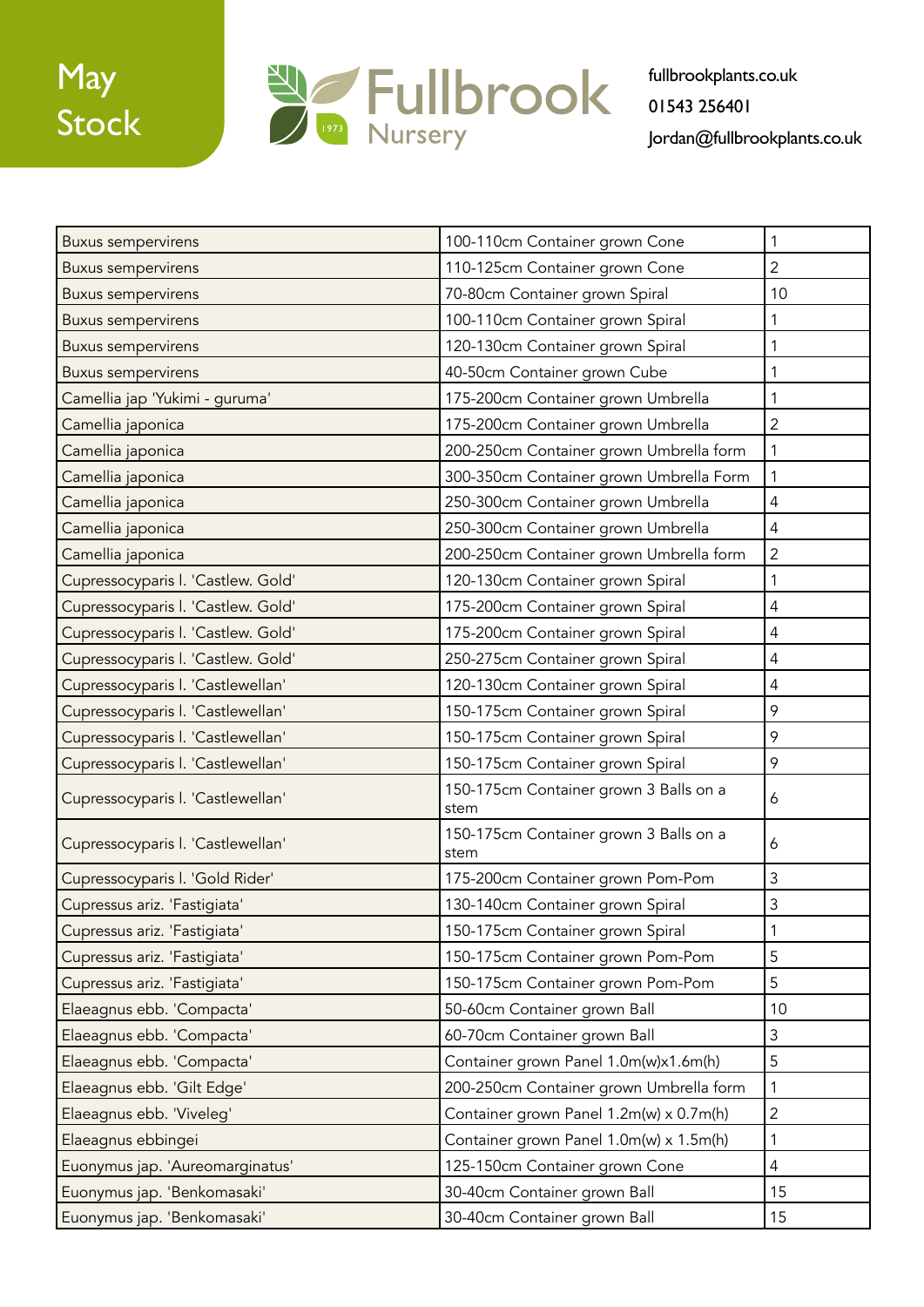

| Euonymus jap. 'Bravo'               | 40-50cm Container grown Ball                        | 10             |
|-------------------------------------|-----------------------------------------------------|----------------|
| Fagus sylvatica                     | 300-350cm Container grown Cone                      | $\overline{2}$ |
| Feijoa sellowiana                   | 150-175cm Container grown Umbrella form             | 12             |
| Feijoa sellowiana                   | 150-175cm Container grown Umbrella form             | 12             |
| Ilex crenata Dark Green             | 30-40cm Container grown Ball                        | 1              |
| Ilex crenata 'Maxima'               | 40-50cm Container grown Ball                        | 3              |
| Ilex meserv. 'Blue Princess'        | 30-40cm Container grown Ball                        | 7              |
| Ilex 'Nellie R. Stevens'            | 200-250cm Container grown Umbrella form             | $\overline{c}$ |
| Ilex 'Nellie R. Stevens'            | Container grown Panel 1.6m(w)x1.1m(h)               | $\overline{2}$ |
| Ilex 'Nellie R. Stevens'            | Container grown Panel 1.0m(w)x1.6m(h)               | 5              |
| Ilex 'Nellie R. Stevens'            | Container grown Panel 80cm (w) x 1.4m (h)           | $\overline{2}$ |
| Laurus nobilis                      | 50-60cm Container grown Ball                        | 4              |
| Laurus nobilis                      | 125-150cm Container grown Pyramid                   | 5              |
| Ligustrum jonandrum                 | 175-200cm Container grown 3 Dishes on a<br>stem     | 1              |
| Ligustrum luc. 'Excelsum Superbum'  | 150-175cm Container grown Umbrella form             | 4              |
| Ligustrum luc. 'Excelsum Superbum'  | 250-300cm Container grown Umbrella                  | 1              |
| Ligustrum luc. 'Excelsum Superbum'  | 250-300cm Container grown Umbrella                  | 6              |
| Ligustrum luc. 'Excelsum Superbum'  | 175-200cm Container grown Umbrella                  | $\overline{c}$ |
| Loropetalum chin. Black Pearl       | 300-350cm Container grown Cone                      | $\overline{2}$ |
| Loropetalum chinense 'Febe'         | 125-150cm Container grown Umbrella form             | $\overline{4}$ |
| Magnolia grand. 'Gallisoniensis'    | 350-400cm Container grown Umbrella                  | $\overline{2}$ |
| Olea europaea                       | 200-250cm Container grown 3 Flat Balls on<br>a stem | 6              |
| Olea europaea                       | 125-150cm Container grown Bonsai                    | 20             |
| Olea europaea                       | 130-160cm Container grown Bonsai                    | $\overline{2}$ |
| Olea europaea                       | 100-140cm Container grown Bonsai                    | 3              |
| Olea europaea                       | 250-300cm Container grown Pom-Pom                   | $\overline{2}$ |
| Olea europaea                       | 125-150cm Container grown Pom-Pom                   | 25             |
| Osmanthus aquifolium                | 150-175cm Container grown Umbrella form             | $\mathbf{1}$   |
| Osmanthus burkwoodii                | 150-175cm Container grown Umbrella form             | $\overline{2}$ |
| Osmanthus heter 'Ilicifolius'       | 50-60cm Container grown Ball                        | 5              |
| Osmanthus heter. 'Goshiki'          | 300-350cm Container grown Umbrella Form             | $\overline{2}$ |
| Photinia fraseri 'Carré Rouge'      | 30-40cm Container grown Ball                        | 1              |
| Photinia fraseri 'Little Red Robin' | 30-40cm Container grown Ball                        | 19             |
| Photinia fraseri 'Red Robin'        | 300-350cm Container grown Umbrella Form             | 1              |
| Photinia fraseri 'Red Robin'        | 40-50cm Container grown Ball                        | 15             |
| Photinia fraseri 'Red Robin'        | 175-200cm Container grown Umbrella                  | 2              |
| Photinia fraseri 'Red Robin'        | Container grown Panel 1.0m(w)x1.6m(h)               | 6              |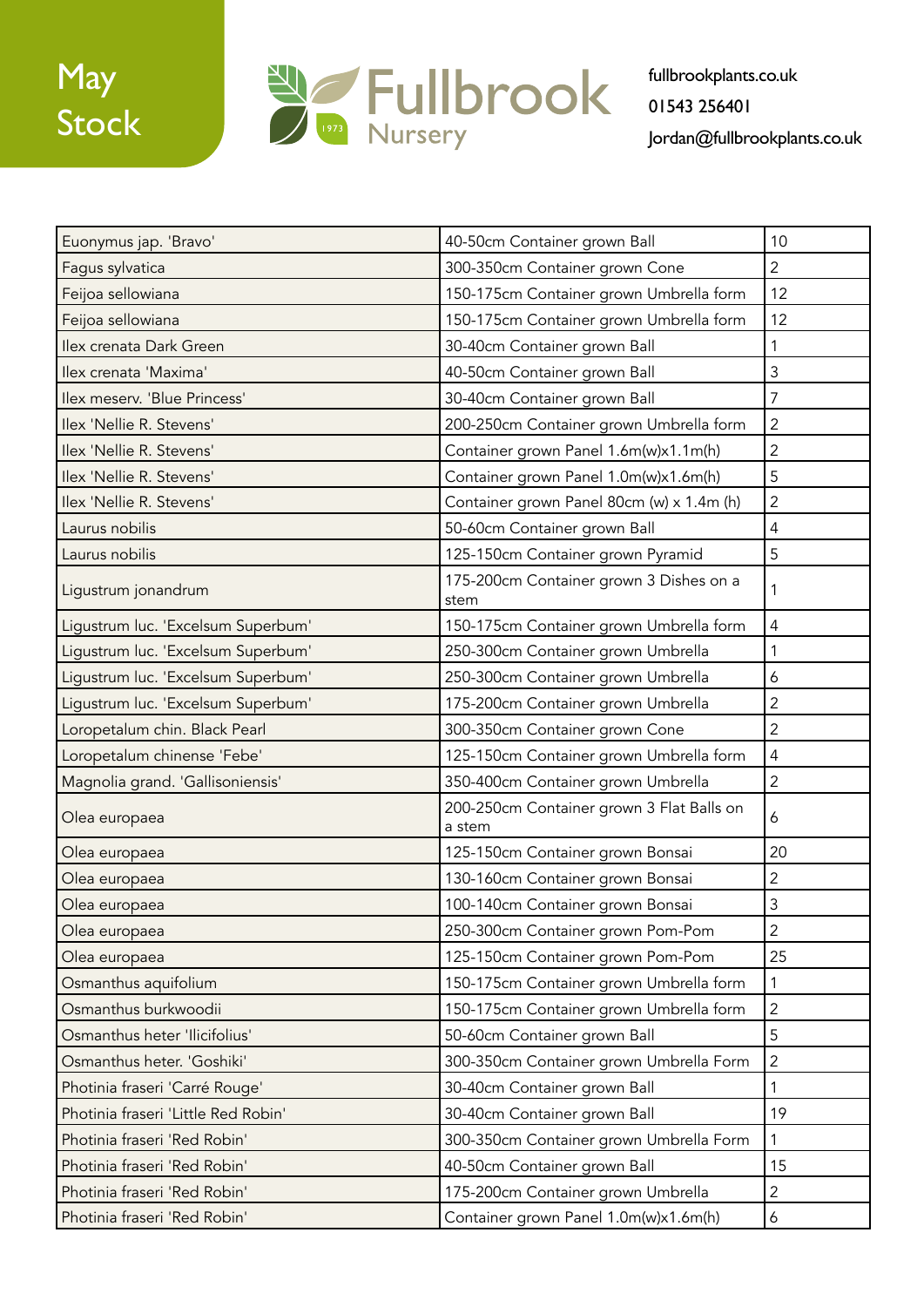

| Photinia fraseri 'Red Robin'        | Container grown Panel 1.0m(w)x1.6m(h)   | 6                |
|-------------------------------------|-----------------------------------------|------------------|
| Photinia fraseri 'Red Robin'        | Container grown Panel 1.2m(w) x 0.7m(h) | 1                |
| Photinia fraseri 'Robusta Compacta' | 125-150cm Container grown Cone          | 9                |
| Photinia fraseri 'Robusta Compacta' | 125-150cm Container grown Cone          | 9                |
| Photinia fraseri 'Robusta Compacta' | 125-150cm Container grown Umbrella form | $\mathsf 3$      |
| Photinia fraseri 'Robusta Compacta' | 125-150cm Container grown Umbrella form | $\mathfrak{Z}$   |
| Photinia Magical Volcano            | 125-150cm Container grown Cone          | $\overline{c}$   |
| Pinus strobus 'Radiata'             | 150-175cm Container grown Bonsai        | 1                |
| Pinus sylv. 'Watereri'              | 125-150cm Container grown Bonsai        | 1                |
| Pinus sylvestris                    | 125-150cm Container grown Bonsai        | 1                |
| Pittosporum ten. 'Variegatum'       | 100-125cm Container grown Pyramid       | 15               |
| Pittosporum ten. 'Variegatum'       | 40-50cm Container grown Ball            | 14               |
| Pittosporum ten. 'Variegatum'       | 100-125cm Container grown Pyramid       | $\overline{4}$   |
| Prunus I. 'Angustifolia'            | 50-60cm Container grown Ball            | 3                |
| Prunus lusitanica                   | 150-175cm Container grown Cone          | 1                |
| Taxus baccata                       | 175-200cm Container grown Cone          | 1                |
| Taxus baccata                       | 30-35 Container grown Ball              | 10               |
| Taxus baccata                       | 40-45 Container grown Ball              | 5                |
| Taxus baccata                       | 125-150cm Container grown Cone          | 1                |
| Taxus baccata                       | 90-100cm Container grown Cone           | 8                |
| Taxus baccata                       | 30-40cm Container grown Ball            | 1                |
| Taxus baccata                       | 40-50cm Container grown Ball            | 1                |
| Taxus baccata                       | Container grown Cube on a stem          | 1                |
| Taxus baccata                       | 175-200cm Container grown Pom-Pom       | 3                |
| Taxus baccata                       | 175-200cm Container grown Pom-Pom       | 3                |
| Taxus media 'Hillii'                | 125-150cm Container grown Umbrella form | $\mathbf 1$      |
| Taxus media 'Hillii'                | 125-150cm Container grown Umbrella form | $\boldsymbol{6}$ |
| Taxus media 'Hillii'                | 125-150cm Container grown Umbrella form | $\mathbf{1}$     |
| Thuja occ. 'Aurea Nana'             | 50-60cm Container grown Ball            | $\mathbf{1}$     |
| Thuja occ. 'Danica'                 | 25-30cm Container grown Ball            | $\overline{7}$   |
| Thuja occ. 'Golden Globe'           | 40-50cm Container grown Ball            | 9                |
| Wisteria sinensis                   | 200-250cm Container grown Umbrella form | $\overline{c}$   |
| Pots                                |                                         |                  |
| Description                         | Size                                    | Qty              |
|                                     |                                         |                  |
| Atlantis Belly Pot - Blue - (mi)    | 48cm(d) X 38cm(h)                       | $\mathbf{1}$     |
| Atlantis Belly Pot - Blue - (mi)    | 37cm(d) X 30cm(h)                       | 1                |
| Atlantis Belly Pot - Blue - (mi)    | 28cm(d) X 25cm(h)                       | $\mathsf 3$      |
| Atlantis Belly Pot - Blue - (mi)    | 20cm(d) X 19cm(h)                       | $\mathbf{1}$     |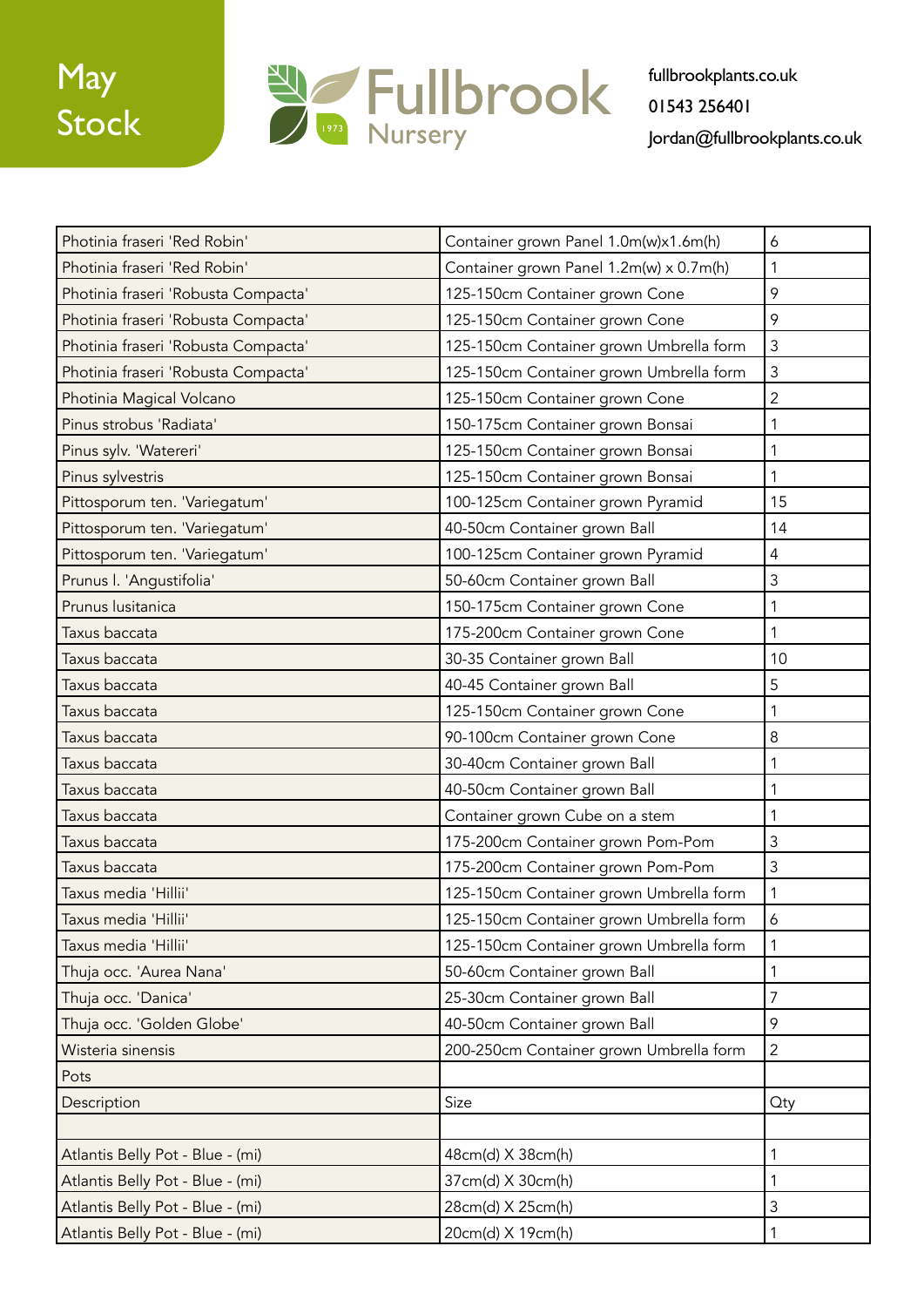

| Classic Empire Jar - Graphite - (mi)     | 55cm(d) X 95cm(h)       | 1              |
|------------------------------------------|-------------------------|----------------|
| Garland Urn Pot - Rust - (er)            | 30cm(d) X 32cm(h)       | $\overline{2}$ |
| Garland Urn Pot - Rust - (er)            | 45cm(d) X 49cm(h)       | 1              |
| Round Planter - Brown - (er)             | 50cm(d) X 40cm(h)       | 4              |
| Round Planter - Brown - (er)             | 34cm(d) X 33cm(h)       | 3              |
| Round Planter - Elements - Blue - (er)   | 50cm(d) X 40cm(h)       |                |
| Round Planter - Elements - White - (er)  | 50cm(d) X 40cm(h)       | 1              |
| Round Planter - Elements - White - (er)  | 42cm(d) X 37cm(h)       | $\overline{2}$ |
| Round Planter - Green - (er)             | 42cm(d) X 37cm(h)       | 2              |
| Round Planter - Green - (er)             | 34cm(d) X 33cm(h)       | 1              |
| Round Planter - Grey - (er)              | 50cm(d) X 40cm(h)       | 1              |
| Round Planter - Rust - (er)              | 50cm(d) X 40cm(h)       | 1              |
| Round Planter - Rust - (er)              | 42cm(d) X 37cm(h)       | 1              |
| Round Planter- Elements - Black - (er)   | 42cm(d) X 37cm(h)       | 1              |
| Square Planter - Elements - Green - (er) | 50cm(l)x50cm(w)x32cm(h) | 1              |
| Square Planter - Elements - Green - (er) | 41cm(l)x41cm(w)x26cm(h) | 1              |
| Square Planter - Elements - Green - (er) | 33cm(l)x33cm(w)x22cm(h) | $\overline{2}$ |
| Square Planter - Rust Red - (er)         | 50cm(l)x50cm(w)x32cm(h) | $\overline{c}$ |
| Square Planter - Rust Red - (er)         | 41cm(l)x41cm(w)x26cm(h) | $\overline{2}$ |
| Square Planter - Rust Red - (er)         | 33cm(l)x33cm(w)x22cm(h) | 1              |
| Trough courtyard - Brown - (er)          | 80cm(l)X40cm(w)X25cm(h) | 1              |
| Trough courtyard - Brown - (er)          | 67cm(l)X27cm(w)X20cm(h) | 1              |
| Trough courtyard - Brown - (er)          | 48cm(l)X18cm(w)X15cm(h) | 1              |
| <b>Sundries</b>                          |                         |                |
| Description                              | Size                    | Qty            |
|                                          |                         |                |
| Bamboo Cane 90cm                         | 90cm                    | 9317           |
| Bamboo Cane 90cm                         | 90cm                    | 9317           |
| Bamboo Cane 90cm                         | 90cm                    | 634            |
| Bark (Ornamental grade)                  | Loose M2                | 105            |
| Bark (Ornamental grade)                  | Loose M2                | 105            |
| Cross Bars 1m x 90mm x 38mm              | 100cm x 90mm x 38mm     | 142            |
| Ericaceous Compost                       | 50 Litres               | 66             |
| <b>Ericaceous Compost</b>                | 50 Litres               | 23             |
| Mulitpurpose Compost Peat Free           | 50 Litres               | 60             |
| Multipurpose Compost                     | 50 Litres               | 272            |
| Multipurpose Compost                     | 50 Litres               | 63             |
| Oak Barrel Full                          | 60cm                    | 4              |
| Oak Barrel Full                          | 60cm                    | $\overline{2}$ |